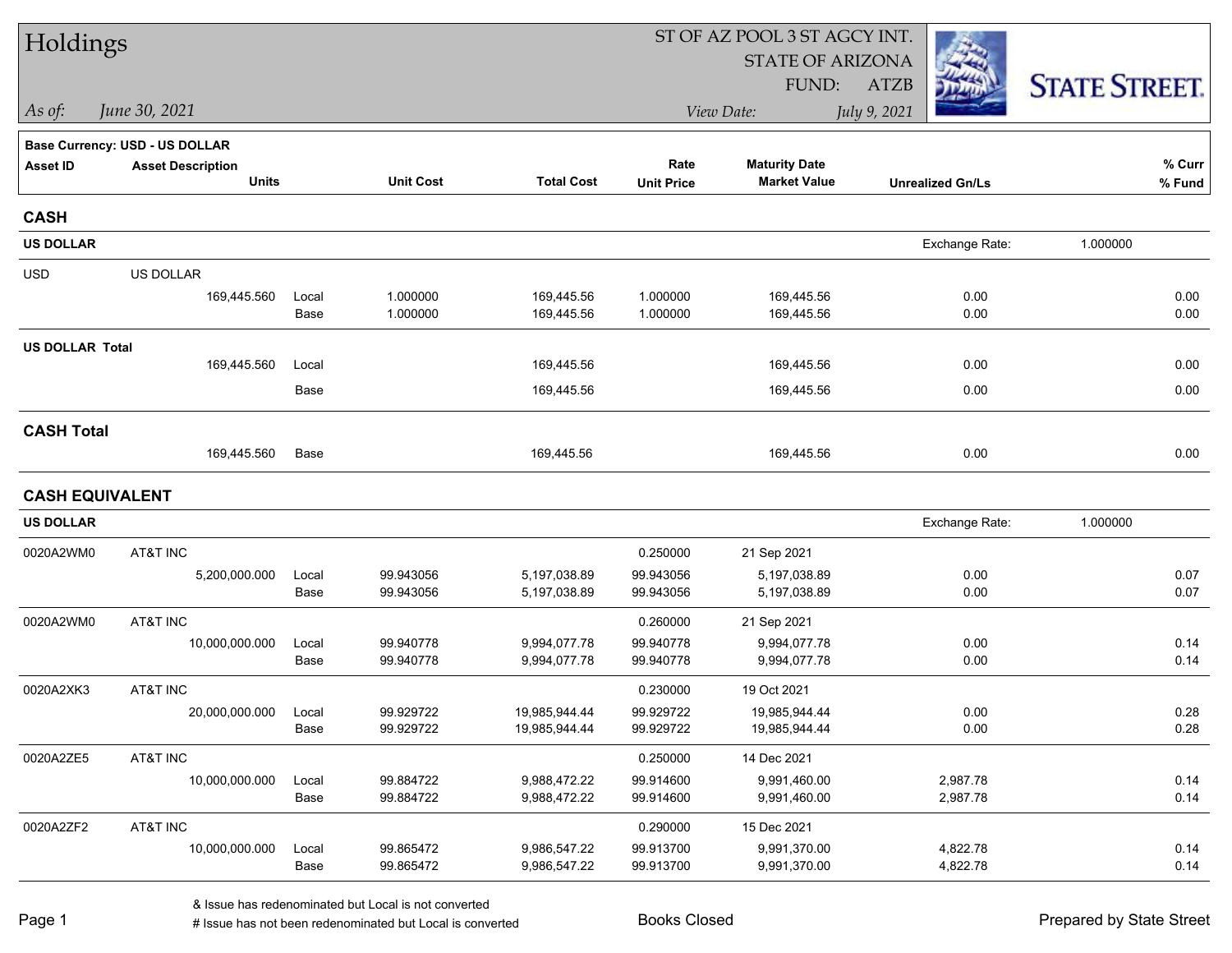| Holdings        |                                                |               |                        |                              |                           |                                             |                         |                      |
|-----------------|------------------------------------------------|---------------|------------------------|------------------------------|---------------------------|---------------------------------------------|-------------------------|----------------------|
|                 |                                                |               |                        | <b>STATE OF ARIZONA</b>      |                           |                                             |                         |                      |
|                 |                                                |               |                        |                              |                           | FUND:                                       | ATZB                    | <b>STATE STREET.</b> |
| As of:          | June 30, 2021                                  |               |                        |                              |                           | View Date:                                  | July 9, 2021            |                      |
|                 | Base Currency: USD - US DOLLAR                 |               |                        |                              |                           |                                             |                         |                      |
| <b>Asset ID</b> | <b>Asset Description</b><br><b>Units</b>       |               | <b>Unit Cost</b>       | <b>Total Cost</b>            | Rate<br><b>Unit Price</b> | <b>Maturity Date</b><br><b>Market Value</b> | <b>Unrealized Gn/Ls</b> | % Curr<br>% Fund     |
|                 |                                                |               |                        |                              |                           |                                             |                         |                      |
| 0020A2ZF2       | AT&T INC                                       |               |                        |                              | 0.420000                  | 15 Dec 2021                                 |                         |                      |
|                 | 10,000,000.000                                 | Local<br>Base | 99.805167<br>99.805167 | 9,980,516.66<br>9,980,516.66 | 99.913700<br>99.913700    | 9,991,370.00<br>9,991,370.00                | 10,853.34<br>10,853.34  | 0.14<br>0.14         |
| 0020A2ZH8       | AT&T INC                                       |               |                        |                              | 0.250000                  | 17 Dec 2021                                 |                         |                      |
|                 | 20,000,000.000                                 | Local         | 99.882639              | 19,976,527.78                | 99.912600                 | 19,982,520.00                               | 5,992.22                | 0.28                 |
|                 |                                                | Base          | 99.882639              | 19,976,527.78                | 99.912600                 | 19,982,520.00                               | 5,992.22                | 0.28                 |
| 02314PU25       | AMAZON COM INC DISC COML                       |               |                        |                              | 0.090000                  | 02 Jul 2021                                 |                         |                      |
|                 | 25,000,000.000                                 | Local         | 99.999750              | 24,999,937.50                | 99.999750                 | 24,999,937.50                               | 0.00                    | 0.34                 |
|                 |                                                | Base          | 99.999750              | 24,999,937.50                | 99.999750                 | 24,999,937.50                               | 0.00                    | 0.34                 |
| 02314PUS8       | AMAZON COM INC DISC COML                       |               |                        |                              | 0.080000                  | 26 Jul 2021                                 |                         |                      |
|                 | 10,000,000.000                                 | Local         | 99.994444              | 9,999,444.44                 | 99.994444                 | 9,999,444.44                                | 0.00                    | 0.14                 |
|                 |                                                | Base          | 99.994444              | 9,999,444.44                 | 99.994444                 | 9,999,444.44                                | 0.00                    | 0.14                 |
| 02665JVG2       | AMERICAN HONDA FINAN                           |               |                        |                              | 0.200000                  | 16 Aug 2021                                 |                         |                      |
|                 | 25,000,000.000                                 | Local         | 99.974444              | 24,993,611.11                | 99.974444                 | 24,993,611.11                               | 0.00                    | 0.34                 |
|                 |                                                | Base          | 99.974444              | 24,993,611.11                | 99.974444                 | 24,993,611.11                               | 0.00                    | 0.34                 |
| 02665JW71       | AMERICAN HONDA FINAN                           |               |                        |                              | 0.170000                  | 07 Sep 2021                                 |                         |                      |
|                 | 40,000,000.000                                 | Local         | 99.967889              | 39,987,155.56                | 99.967889                 | 39,987,155.56                               | 0.00                    | 0.55                 |
|                 |                                                | Base          | 99.967889              | 39,987,155.56                | 99.967889                 | 39,987,155.56                               | 0.00                    | 0.55                 |
| 02665WDC2       | AMERICAN HONDA FINANCE SR UNSECURED 01/23 2.05 |               |                        |                              | 2.050000                  | 10 Jan 2023                                 |                         |                      |
|                 | 5,000,000.000                                  | Local         | 99.983049              | 4,999,152.46                 | 102.591800                | 5,129,590.00                                | 130,437.54              | 0.07                 |
|                 |                                                | Base          | 99.983049              | 4,999,152.46                 | 102.591800                | 5,129,590.00                                | 130,437.54              | 0.07                 |
| 03040LU98       | AMERICAN WATER CAPIT                           |               |                        |                              | 0.070000                  | 09 Jul 2021                                 |                         |                      |
|                 | 20,000,000.000                                 | Local         | 99.998444              | 19,999,688.89                | 99.998444                 | 19,999,688.89                               | 0.00                    | 0.28                 |
|                 |                                                | Base          | 99.998444              | 19,999,688.89                | 99.998444                 | 19,999,688.89                               | 0.00                    | 0.28                 |
| 03040LUC1       | AMERICAN WATER CAPIT                           |               |                        |                              | 0.090000                  | 12 Jul 2021                                 |                         |                      |
|                 | 35,000,000.000                                 | Local         | 99.997250              | 34,999,037.50                | 99.997250                 | 34,999,037.50                               | 0.00                    | 0.48                 |
|                 |                                                | Base          | 99.997250              | 34,999,037.50                | 99.997250                 | 34,999,037.50                               | 0.00                    | 0.48                 |
| 06367CD20       | <b>BANK OF MONTREAL-</b>                       |               |                        |                              | 0.130000                  | 02 Jul 2021                                 |                         |                      |
|                 | 30,000,000.000                                 | Local         | 100.000000             | 30,000,000.00                | 100.000000                | 30,000,000.00                               | 0.00                    | 0.41                 |
|                 |                                                | Base          | 100.000000             | 30,000,000.00                | 100.000000                | 30,000,000.00                               | 0.00                    | 0.41                 |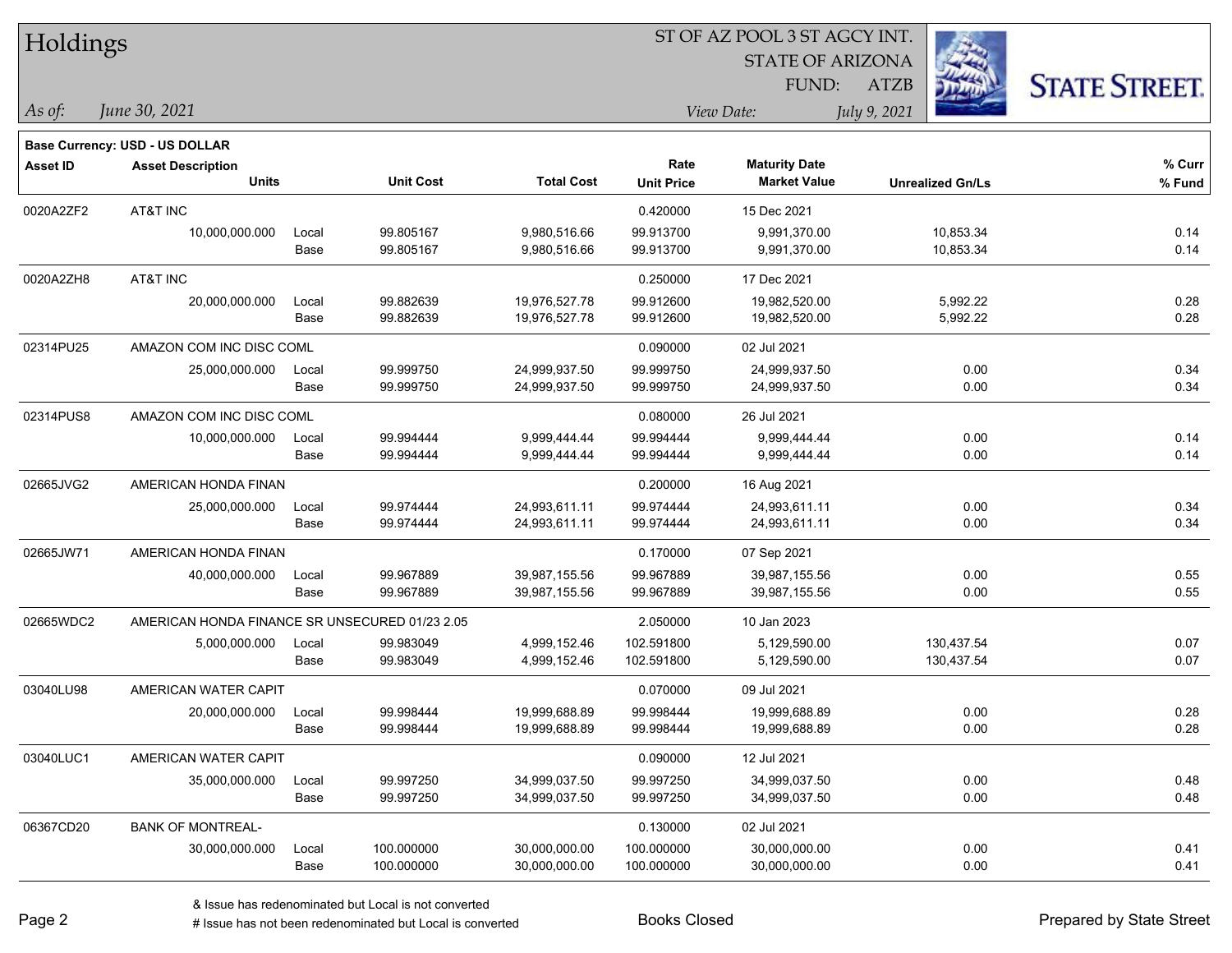| Holdings        |                                |       |                  |                   |                   |                         |                         |                      |
|-----------------|--------------------------------|-------|------------------|-------------------|-------------------|-------------------------|-------------------------|----------------------|
|                 |                                |       |                  |                   |                   | <b>STATE OF ARIZONA</b> |                         |                      |
|                 |                                |       |                  |                   |                   | FUND:                   | <b>ATZB</b>             | <b>STATE STREET.</b> |
| As of:          | June 30, 2021                  |       |                  |                   |                   | View Date:              | July 9, 2021            |                      |
|                 | Base Currency: USD - US DOLLAR |       |                  |                   |                   |                         |                         |                      |
| <b>Asset ID</b> | <b>Asset Description</b>       |       |                  |                   | Rate              | <b>Maturity Date</b>    |                         | % Curr               |
|                 | <b>Units</b>                   |       | <b>Unit Cost</b> | <b>Total Cost</b> | <b>Unit Price</b> | <b>Market Value</b>     | <b>Unrealized Gn/Ls</b> | % Fund               |
| 06367CFF9       | <b>BANK OF MONTREAL-</b>       |       |                  |                   | 0.110000          | 17 Aug 2021             |                         |                      |
|                 | 15,000,000.000                 | Local | 100.000000       | 15,000,000.00     | 100.000000        | 15,000,000.00           | 0.00                    | 0.21                 |
|                 |                                | Base  | 100.000000       | 15,000,000.00     | 100.000000        | 15,000,000.00           | 0.00                    | 0.21                 |
| 06367CFG7       | <b>BANK OF MONTREAL-</b>       |       |                  |                   | 0.220000          | 18 May 2022             |                         |                      |
|                 | 10,000,000.000                 | Local | 100.000000       | 10,000,000.00     | 100.016800        | 10,001,680.00           | 1,680.00                | 0.14                 |
|                 |                                | Base  | 100.000000       | 10,000,000.00     | 100.016800        | 10,001,680.00           | 1,680.00                | 0.14                 |
| 06417KEA3       | <b>BANK OF NOVA SCOTIA/THE</b> |       |                  |                   | 0.200000          | 10 May 2022             |                         |                      |
|                 | 14,000,000.000                 | Local | 99.826111        | 13,975,655.56     | 99.845200         | 13,978,328.00           | 2,672.44                | 0.19                 |
|                 |                                | Base  | 99.826111        | 13,975,655.56     | 99.845200         | 13,978,328.00           | 2,672.44                | 0.19                 |
| 06417KF20       | <b>BANK OF NOVA SCOTIA/THE</b> |       |                  |                   | 0.160000          | 02 Jun 2022             |                         |                      |
|                 | 25,000,000.000                 | Local | 99.850667        | 24,962,666.66     | 99.850667         | 24,962,666.66           | 0.00                    | 0.34                 |
|                 |                                | Base  | 99.850667        | 24,962,666.66     | 99.850667         | 24,962,666.66           | 0.00                    | 0.34                 |
| 06417MMH5       | <b>BANK OF NOVA SCOTIA</b>     |       |                  |                   | 0.230000          | 02 Jul 2021             |                         |                      |
|                 | 25,000,000.000                 | Local | 100.000000       | 25,000,000.00     | 100.000000        | 25,000,000.00           | 0.00                    | 0.34                 |
|                 |                                | Base  | 100.000000       | 25,000,000.00     | 100.000000        | 25,000,000.00           | 0.00                    | 0.34                 |
| 06742XDM6       | <b>BARCLAYS BK PLC</b>         |       |                  |                   | 0.010000          | 13 Sep 2021             |                         |                      |
|                 | 4,700,000.000                  | Local | 99.963000        | 4,698,261.00      | 99.963000         | 4,698,261.00            | 0.00                    | 0.06                 |
|                 |                                | Base  | 99.963000        | 4,698,261.00      | 99.963000         | 4,698,261.00            | 0.00                    | 0.06                 |
| 07010JU17       | <b>BASIN ELEC PWR COOP</b>     |       |                  |                   | 0.100000          | 01 Jul 2021             |                         |                      |
|                 | 10,000,000.000                 | Local | 100.000000       | 10,000,000.00     | 100.000000        | 10,000,000.00           | 0.00                    | 0.14                 |
|                 |                                | Base  | 100.000000       | 10,000,000.00     | 100.000000        | 10,000,000.00           | 0.00                    | 0.14                 |
| 07010JUP4       | <b>BASIN ELEC PWR COOP</b>     |       |                  |                   | 0.100000          | 23 Jul 2021             |                         |                      |
|                 | 15,000,000.000                 | Local | 99.993889        | 14,999,083.34     | 99.993889         | 14,999,083.34           | 0.00                    | 0.21                 |
|                 |                                | Base  | 99.993889        | 14,999,083.34     | 99.993889         | 14,999,083.34           | 0.00                    | 0.21                 |
| 07010JUT6       | <b>BASIN ELEC PWR COOP</b>     |       |                  |                   | 0.100000          | 27 Jul 2021             |                         |                      |
|                 | 13,100,000.000                 | Local | 99.992778        | 13,099,053.89     | 99.992778         | 13,099,053.89           | 0.00                    | 0.18                 |
|                 |                                | Base  | 99.992778        | 13,099,053.89     | 99.992778         | 13,099,053.89           | 0.00                    | 0.18                 |
| 07644AZ72       | BEDFORD ROW FDG CORP           |       |                  |                   | 0.140000          | 07 Dec 2021             |                         |                      |
|                 | 15,000,000.000                 | Local | 99.938167        | 14,990,725.00     | 99.935900         | 14,990,385.00           | $-340.00$               | 0.21                 |
|                 |                                | Base  | 99.938167        | 14,990,725.00     | 99.935900         | 14,990,385.00           | $-340.00$               | 0.21                 |

 $\overline{\phantom{0}}$ 

 $\overline{\phantom{a}}$ 

 $\overline{\phantom{0}}$ 

 $\overline{\phantom{0}}$ 

 $\overline{\phantom{0}}$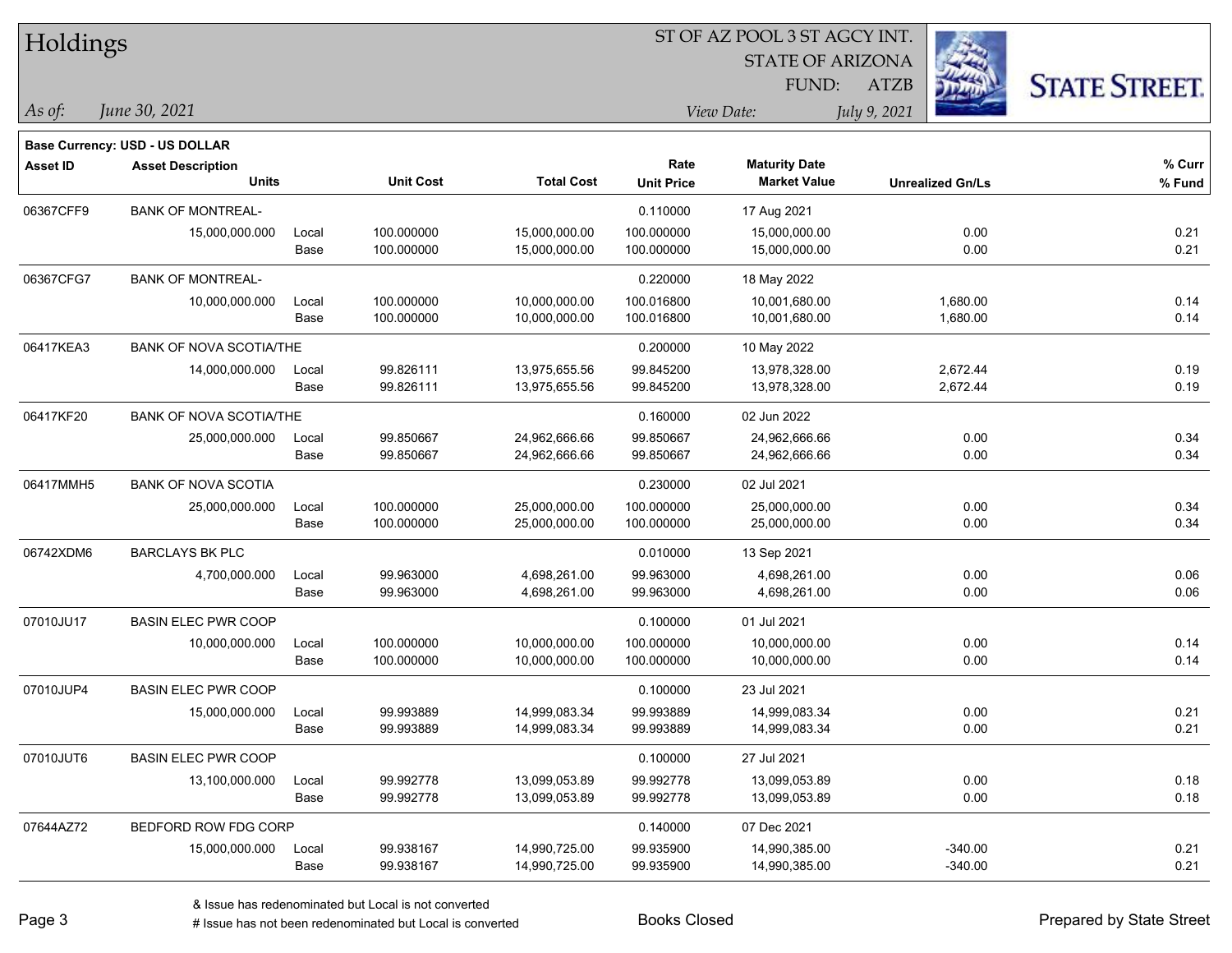| Holdings |
|----------|
|----------|

### ST OF AZ POOL 3 ST AGCY INT.

**Maturity Date**

STATE OF ARIZONA FUND:



**% Curr**

*June 30, 2021 As of: View Date: July 9, 2021*

**Base Currency: USD - US DOLLAR**

ATZB

|           | <b>Units</b>                                       |       | <b>Unit Cost</b> | <b>Total Cost</b> | <b>Unit Price</b> | <b>Market Value</b> | <b>Unrealized Gn/Ls</b> | % Fund |
|-----------|----------------------------------------------------|-------|------------------|-------------------|-------------------|---------------------|-------------------------|--------|
| 09248U700 | BLACKROCK LIQUIDITY FEDFUND BLCKRCK LIQ FDFND INST |       |                  | 0.000000          | 01 Jul 2021       |                     |                         |        |
|           | 100,018,698.670                                    | Local | 100.000000       | 100,018,698.67    | 100.000000        | 100,018,698.67      | 0.00                    | 1.38   |
|           |                                                    | Base  | 100.000000       | 100,018,698.67    | 100.000000        | 100,018,698.67      | 0.00                    | 1.38   |
| 13608AU20 | CANADIAN IMPERIAL BK                               |       |                  |                   | 0.110000          | 02 Jul 2021         |                         |        |
|           | 40,000,000.000                                     | Local | 99.999694        | 39,999,877.78     | 99.999694         | 39,999,877.78       | 0.00                    | 0.55   |
|           |                                                    | Base  | 99.999694        | 39,999,877.78     | 99.999694         | 39,999,877.78       | 0.00                    | 0.55   |
| 13608AV94 | CANADIAN IMPERIAL BK                               |       |                  |                   | 0.040000          | 09 Aug 2021         |                         |        |
|           | 25,000,000.000                                     | Local | 99.995667        | 24,998,916.67     | 99.995667         | 24,998,916.67       | 0.00                    | 0.34   |
|           |                                                    | Base  | 99.995667        | 24,998,916.67     | 99.995667         | 24,998,916.67       | 0.00                    | 0.34   |
| 13608AZ17 | <b>CANADIAN IMPERIAL BK</b>                        |       |                  |                   | 0.140000          | 01 Dec 2021         |                         |        |
|           | 51,450,000.000                                     | Local | 99.940500        | 51,419,387.25     | 99.952800         | 51,425,715.60       | 6,328.35                | 0.71   |
|           |                                                    | Base  | 99.940500        | 51,419,387.25     | 99.952800         | 51,425,715.60       | 6,328.35                | 0.71   |
| 138994009 | CANTOR FITZGERALD REPO REPO                        |       |                  |                   | 0.040000          | 01 Jul 2021         |                         |        |
|           | 650,000,000.000                                    | Local | 100.000000       | 650,000,000.00    | 100.000000        | 650,000,000.00      | 0.00                    | 8.96   |
|           |                                                    | Base  | 100.000000       | 650,000,000.00    | 100.000000        | 650,000,000.00      | 0.00                    | 8.96   |
| 138994009 | CANTOR FITZGERALD REPO REPO                        |       |                  |                   | 0.200000          | 01 Jul 2021         |                         |        |
|           | 10,000,000.000                                     | Local | 100.000000       | 10,000,000.00     | 100.000000        | 10,000,000.00       | 0.00                    | 0.14   |
|           |                                                    | Base  | 100.000000       | 10,000,000.00     | 100.000000        | 10,000,000.00       | 0.00                    | 0.14   |
| 138994009 | CANTOR FITZGERALD REPO REPO                        |       |                  |                   | 0.200000          | 09 Jul 2021         |                         |        |
|           | 30,000,000.000                                     | Local | 100.000000       | 30,000,000.00     | 100.000000        | 30,000,000.00       | 0.00                    | 0.41   |
|           |                                                    | Base  | 100.000000       | 30,000,000.00     | 100.000000        | 30,000,000.00       | 0.00                    | 0.41   |
| 138994009 | CANTOR FITZGERALD REPO REPO                        |       |                  |                   | 0.300000          | 19 Jul 2021         |                         |        |
|           | 15,000,000.000                                     | Local | 100.000000       | 15,000,000.00     | 100.000000        | 15,000,000.00       | 0.00                    | 0.21   |
|           |                                                    | Base  | 100.000000       | 15,000,000.00     | 100.000000        | 15,000,000.00       | 0.00                    | 0.21   |
| 138994009 | CANTOR FITZGERALD REPO REPO                        |       |                  |                   | 0.300000          | 02 Aug 2021         |                         |        |
|           | 20,000,000.000                                     | Local | 100.000000       | 20,000,000.00     | 100.000000        | 20,000,000.00       | 0.00                    | 0.28   |
|           |                                                    | Base  | 100.000000       | 20,000,000.00     | 100.000000        | 20,000,000.00       | 0.00                    | 0.28   |
| 138994009 | CANTOR FITZGERALD REPO REPO                        |       |                  |                   | 0.300000          | 09 Aug 2021         |                         |        |
|           | 15,000,000.000                                     | Local | 100.000000       | 15,000,000.00     | 100.000000        | 15,000,000.00       | 0.00                    | 0.21   |
|           |                                                    | Base  | 100.000000       | 15,000,000.00     | 100.000000        | 15,000,000.00       | 0.00                    | 0.21   |
|           |                                                    |       |                  |                   |                   |                     |                         |        |

**Asset ID Asset Description Rate**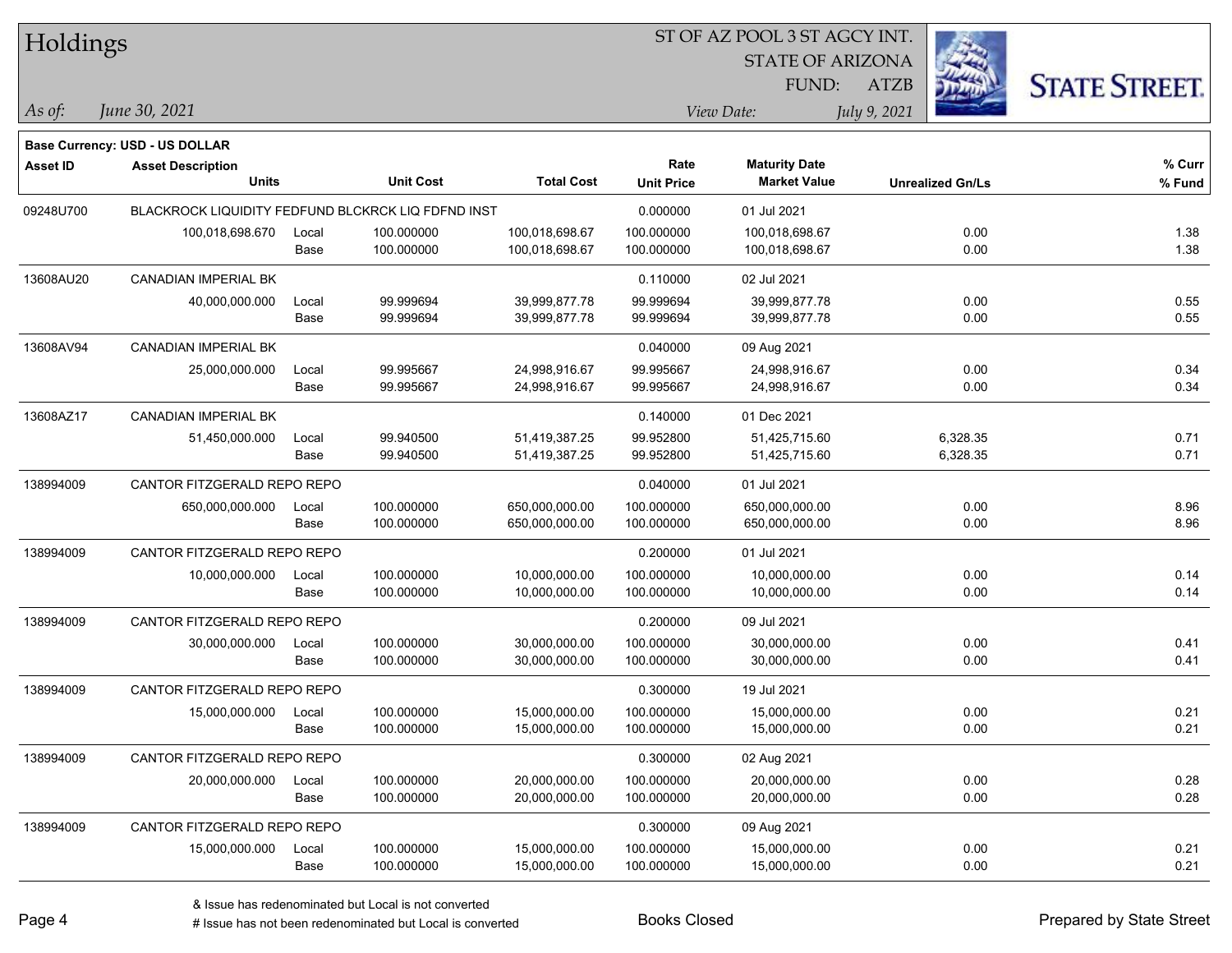| Holdings        |                                          |               |                        |                   | 51 OF AZ POOL 351 AGCY INT.<br>$\mathcal{L}_{\mathcal{B}}$<br><b>STATE OF ARIZONA</b> |                                             |                         |                      |  |  |  |
|-----------------|------------------------------------------|---------------|------------------------|-------------------|---------------------------------------------------------------------------------------|---------------------------------------------|-------------------------|----------------------|--|--|--|
|                 |                                          |               |                        |                   |                                                                                       |                                             |                         |                      |  |  |  |
|                 |                                          |               |                        |                   |                                                                                       | <b>FUND:</b>                                | <b>ATZB</b>             | <b>STATE STREET.</b> |  |  |  |
| $ $ As of:      | June 30, 2021                            |               |                        |                   |                                                                                       | View Date:                                  | July 9, 2021            |                      |  |  |  |
|                 | <b>Base Currency: USD - US DOLLAR</b>    |               |                        |                   |                                                                                       |                                             |                         |                      |  |  |  |
| <b>Asset ID</b> | <b>Asset Description</b><br><b>Units</b> |               | <b>Unit Cost</b>       | <b>Total Cost</b> | Rate<br><b>Unit Price</b>                                                             | <b>Maturity Date</b><br><b>Market Value</b> | <b>Unrealized Gn/Ls</b> | % Curr<br>% Fund     |  |  |  |
|                 |                                          |               |                        |                   |                                                                                       |                                             |                         |                      |  |  |  |
| 15060XUS9       | CEDAR SPRING CPTL CO                     |               |                        |                   | 0.200000                                                                              | 26 Jul 2021                                 |                         |                      |  |  |  |
|                 | 25,000,000.000                           | Local<br>Base | 99.986111<br>99.986111 | 24,996,527.78     | 99.986111                                                                             | 24,996,527.78                               | 0.00<br>0.00            | 0.34<br>0.34         |  |  |  |
|                 |                                          |               |                        | 24,996,527.78     | 99.986111                                                                             | 24,996,527.78                               |                         |                      |  |  |  |
| 15963TU64       | <b>CHARIOT FNDG LLC</b>                  |               |                        |                   | 0.160000                                                                              | 06 Jul 2021                                 |                         |                      |  |  |  |
|                 | 25,000,000.000                           | Local         | 99.997778              | 24,999,444.44     | 99.997778                                                                             | 24,999,444.44                               | 0.00                    | 0.34                 |  |  |  |
|                 |                                          | Base          | 99.997778              | 24,999,444.44     | 99.997778                                                                             | 24,999,444.44                               | 0.00                    | 0.34                 |  |  |  |
| 15963TX53       | <b>CHARIOT FNDG LLC</b>                  |               |                        |                   | 0.110000                                                                              | 05 Oct 2021                                 |                         |                      |  |  |  |
|                 | 25,000,000.000                           | Local         | 99.970667              | 24,992,666.67     | 99.970667                                                                             | 24,992,666.67                               | 0.00                    | 0.34                 |  |  |  |
|                 |                                          | Base          | 99.970667              | 24,992,666.67     | 99.970667                                                                             | 24,992,666.67                               | 0.00                    | 0.34                 |  |  |  |
| 16677JUU8       | <b>CHEVRON CORP</b>                      |               |                        |                   | 0.030000                                                                              | 28 Jul 2021                                 |                         |                      |  |  |  |
|                 | 20,000,000.000                           | Local         | 99.997750              | 19,999,550.00     | 99.997750                                                                             | 19,999,550.00                               | 0.00                    | 0.28                 |  |  |  |
|                 |                                          | Base          | 99.997750              | 19,999,550.00     | 99.997750                                                                             | 19,999,550.00                               | 0.00                    | 0.28                 |  |  |  |
| 16677JV37       | <b>CHEVRON CORP</b>                      |               |                        |                   | 0.050000                                                                              | 03 Aug 2021                                 |                         |                      |  |  |  |
|                 | 45,000,000.000                           | Local         | 99.995417              | 44,997,937.50     | 99.995417                                                                             | 44,997,937.50                               | 0.00                    | 0.62                 |  |  |  |
|                 |                                          | Base          | 99.995417              | 44,997,937.50     | 99.995417                                                                             | 44,997,937.50                               | 0.00                    | 0.62                 |  |  |  |
| 17327AU62       | CITIGROUP GLOBAL MKTS INC S              |               |                        |                   | 0.150000                                                                              | 06 Jul 2021                                 |                         |                      |  |  |  |
|                 | 12,000,000.000                           | Local         | 99.997917              | 11,999,750.00     | 99.997917                                                                             | 11,999,750.00                               | 0.00                    | 0.17                 |  |  |  |
|                 |                                          | Base          | 99.997917              | 11,999,750.00     | 99.997917                                                                             | 11,999,750.00                               | 0.00                    | 0.17                 |  |  |  |
| 19121AU25       | COCA-COLA COMPANY                        |               |                        |                   | 0.050000                                                                              | 02 Jul 2021                                 |                         |                      |  |  |  |
|                 | 25,000,000.000                           | Local         | 99.999861              | 24,999,965.28     | 99.999861                                                                             | 24,999,965.28                               | 0.00                    | 0.34                 |  |  |  |
|                 |                                          | Base          | 99.999861              | 24,999,965.28     | 99.999861                                                                             | 24,999,965.28                               | 0.00                    | 0.34                 |  |  |  |
| 19121AV24       | COCA-COLA COMPANY                        |               |                        |                   | 0.060000                                                                              | 02 Aug 2021                                 |                         |                      |  |  |  |
|                 | 25,000,000.000                           | Local         | 99.994667              | 24,998,666.67     | 99.994667                                                                             | 24,998,666.67                               | 0.00                    | 0.34                 |  |  |  |
|                 |                                          | Base          | 99.994667              | 24,998,666.67     | 99.994667                                                                             | 24,998,666.67                               | 0.00                    | 0.34                 |  |  |  |
| 20632KVR7       | CONCORD MIN CPTL CO                      |               |                        |                   | 0.100000                                                                              | 25 Aug 2021                                 |                         |                      |  |  |  |
|                 | 40,000,000.000                           | Local         | 99.984722              | 39,993,888.89     | 99.984722                                                                             | 39,993,888.89                               | 0.00                    | $0.55\,$             |  |  |  |
|                 |                                          | Base          | 99.984722              | 39,993,888.89     | 99.984722                                                                             | 39,993,888.89                               | 0.00                    | 0.55                 |  |  |  |
| 2063C0VG4       | CONCORD MIN CPTL CO                      |               |                        |                   | 0.120000                                                                              | 16 Aug 2021                                 |                         |                      |  |  |  |
|                 | 15,000,000.000                           | Local         | 99.984667              | 14,997,700.00     | 99.984667                                                                             | 14,997,700.00                               | 0.00                    | 0.21                 |  |  |  |
|                 |                                          | Base          | 99.984667              | 14,997,700.00     | 99.984667                                                                             | 14,997,700.00                               | 0.00                    | 0.21                 |  |  |  |

ST OF A Z POOL 2 ST ACCV INT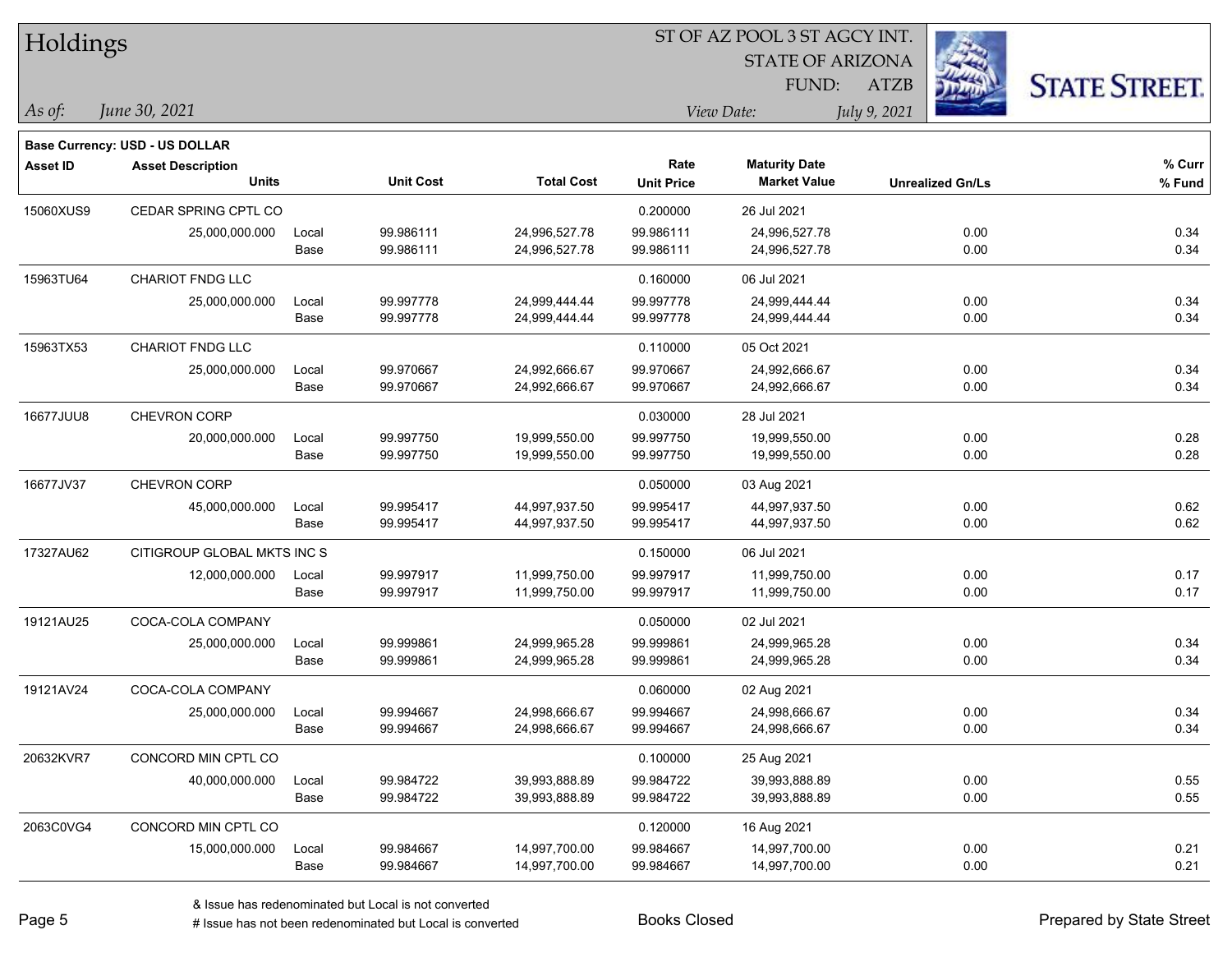| Holdings        |                                       |       |                  |                   |                   |                         | ST OF AZ POOL 3 ST AGCY INT. |                      |  |  |  |  |  |  |  |  |
|-----------------|---------------------------------------|-------|------------------|-------------------|-------------------|-------------------------|------------------------------|----------------------|--|--|--|--|--|--|--|--|
|                 |                                       |       |                  |                   |                   | <b>STATE OF ARIZONA</b> |                              |                      |  |  |  |  |  |  |  |  |
|                 |                                       |       |                  |                   |                   | FUND:                   | <b>ATZB</b>                  | <b>STATE STREET.</b> |  |  |  |  |  |  |  |  |
| $\vert$ As of:  | June 30, 2021                         |       |                  |                   |                   | View Date:              | July 9, 2021                 |                      |  |  |  |  |  |  |  |  |
|                 | <b>Base Currency: USD - US DOLLAR</b> |       |                  |                   |                   |                         |                              |                      |  |  |  |  |  |  |  |  |
| <b>Asset ID</b> | <b>Asset Description</b>              |       |                  |                   | Rate              | <b>Maturity Date</b>    |                              | % Curr               |  |  |  |  |  |  |  |  |
|                 | <b>Units</b>                          |       | <b>Unit Cost</b> | <b>Total Cost</b> | <b>Unit Price</b> | <b>Market Value</b>     | <b>Unrealized Gn/Ls</b>      | % Fund               |  |  |  |  |  |  |  |  |
| 22535CA84       | <b>CREDIT AGRICOLE</b>                |       |                  |                   | 0.080000          | 19 Jul 2021             |                              |                      |  |  |  |  |  |  |  |  |
|                 | 25,000,000.000                        | Local | 100.000000       | 25,000,000.00     | 100.000000        | 25,000,000.00           | 0.00                         | 0.34                 |  |  |  |  |  |  |  |  |
|                 |                                       | Base  | 100.000000       | 25,000,000.00     | 100.000000        | 25,000,000.00           | 0.00                         | 0.34                 |  |  |  |  |  |  |  |  |
| 22599G006       | CREDIT AGRICOLE REPO REPO             |       |                  |                   | 0.050000          | 01 Jul 2021             |                              |                      |  |  |  |  |  |  |  |  |
|                 | 350,000,000.000                       | Local | 100.000000       | 350,000,000.00    | 100.000000        | 350,000,000.00          | 0.00                         | 4.82                 |  |  |  |  |  |  |  |  |
|                 |                                       | Base  | 100.000000       | 350,000,000.00    | 100.000000        | 350,000,000.00          | 0.00                         | 4.82                 |  |  |  |  |  |  |  |  |
| 24023GUU9       | DCAT, LLC                             |       |                  |                   | 0.120000          | 28 Jul 2021             |                              |                      |  |  |  |  |  |  |  |  |
|                 | 12,500,000.000                        | Local | 99.991000        | 12,498,875.00     | 99.991000         | 12,498,875.00           | 0.00                         | 0.17                 |  |  |  |  |  |  |  |  |
|                 |                                       | Base  | 99.991000        | 12,498,875.00     | 99.991000         | 12,498,875.00           | 0.00                         | 0.17                 |  |  |  |  |  |  |  |  |
| 2546R2UP9       | WALT DISNEY CO                        |       |                  |                   | 0.320000          | 23 Jul 2021             |                              |                      |  |  |  |  |  |  |  |  |
|                 | 1,774,000.000                         | Local | 99.980444        | 1,773,653.08      | 99.980444         | 1,773,653.08            | 0.00                         | 0.02                 |  |  |  |  |  |  |  |  |
|                 |                                       | Base  | 99.980444        | 1,773,653.08      | 99.980444         | 1,773,653.08            | 0.00                         | 0.02                 |  |  |  |  |  |  |  |  |
| 2546R2UP9       | WALT DISNEY CO                        |       |                  |                   | 0.350000          | 23 Jul 2021             |                              |                      |  |  |  |  |  |  |  |  |
|                 | 540,000.000                           | Local | 99.978611        | 539,884.50        | 99.978611         | 539,884.50              | 0.00                         | 0.01                 |  |  |  |  |  |  |  |  |
|                 |                                       | Base  | 99.978611        | 539,884.50        | 99.978611         | 539,884.50              | 0.00                         | 0.01                 |  |  |  |  |  |  |  |  |
| 2546R2XF8       | WALT DISNEY CO                        |       |                  |                   | 0.250000          | 15 Oct 2021             |                              |                      |  |  |  |  |  |  |  |  |
|                 | 5,000,000.000                         | Local | 99.926389        | 4,996,319.45      | 99.955800         | 4,997,790.00            | 1,470.55                     | 0.07                 |  |  |  |  |  |  |  |  |
|                 |                                       | Base  | 99.926389        | 4,996,319.45      | 99.955800         | 4,997,790.00            | 1,470.55                     | 0.07                 |  |  |  |  |  |  |  |  |
| 2546R3AJ3       | DISNEY (WALT) CO THE                  |       |                  |                   | 0.200000          | 18 Jan 2022             |                              |                      |  |  |  |  |  |  |  |  |
|                 | 25,000,000.000                        | Local | 99.888333        | 24,972,083.34     | 99.891600         | 24,972,900.00           | 816.66                       | 0.34                 |  |  |  |  |  |  |  |  |
|                 |                                       | Base  | 99.888333        | 24,972,083.34     | 99.891600         | 24,972,900.00           | 816.66                       | 0.34                 |  |  |  |  |  |  |  |  |
| 2546R3DV3       | DISNEY (WALT) CO THE                  |       |                  |                   | 0.270000          | 29 Apr 2022             |                              |                      |  |  |  |  |  |  |  |  |
|                 | 10,000,000.000                        | Local | 99.773500        | 9,977,350.00      | 99.809500         | 9,980,950.00            | 3,600.00                     | 0.14                 |  |  |  |  |  |  |  |  |
|                 |                                       | Base  | 99.773500        | 9,977,350.00      | 99.809500         | 9,980,950.00            | 3,600.00                     | 0.14                 |  |  |  |  |  |  |  |  |
| 26244HU19       | DUKE ENERGY CORP                      |       |                  |                   | 0.110000          | 01 Jul 2021             |                              |                      |  |  |  |  |  |  |  |  |
|                 | 20,000,000.000                        | Local | 100.000000       | 20,000,000.00     | 100.000000        | 20,000,000.00           | 0.00                         | 0.28                 |  |  |  |  |  |  |  |  |
|                 |                                       | Base  | 100.000000       | 20,000,000.00     | 100.000000        | 20,000,000.00           | 0.00                         | 0.28                 |  |  |  |  |  |  |  |  |
| 26244HUC5       | DUKE ENERGY CORP                      |       |                  |                   | 0.130000          | 12 Jul 2021             |                              |                      |  |  |  |  |  |  |  |  |
|                 | 17,000,000.000                        | Local | 99.996028        | 16,999,324.72     | 99.996028         | 16,999,324.72           | 0.00                         | 0.23                 |  |  |  |  |  |  |  |  |
|                 |                                       | Base  | 99.996028        | 16,999,324.72     | 99.996028         | 16,999,324.72           | 0.00                         | 0.23                 |  |  |  |  |  |  |  |  |

ST OF AZ POOL 3 ST AGCY INT.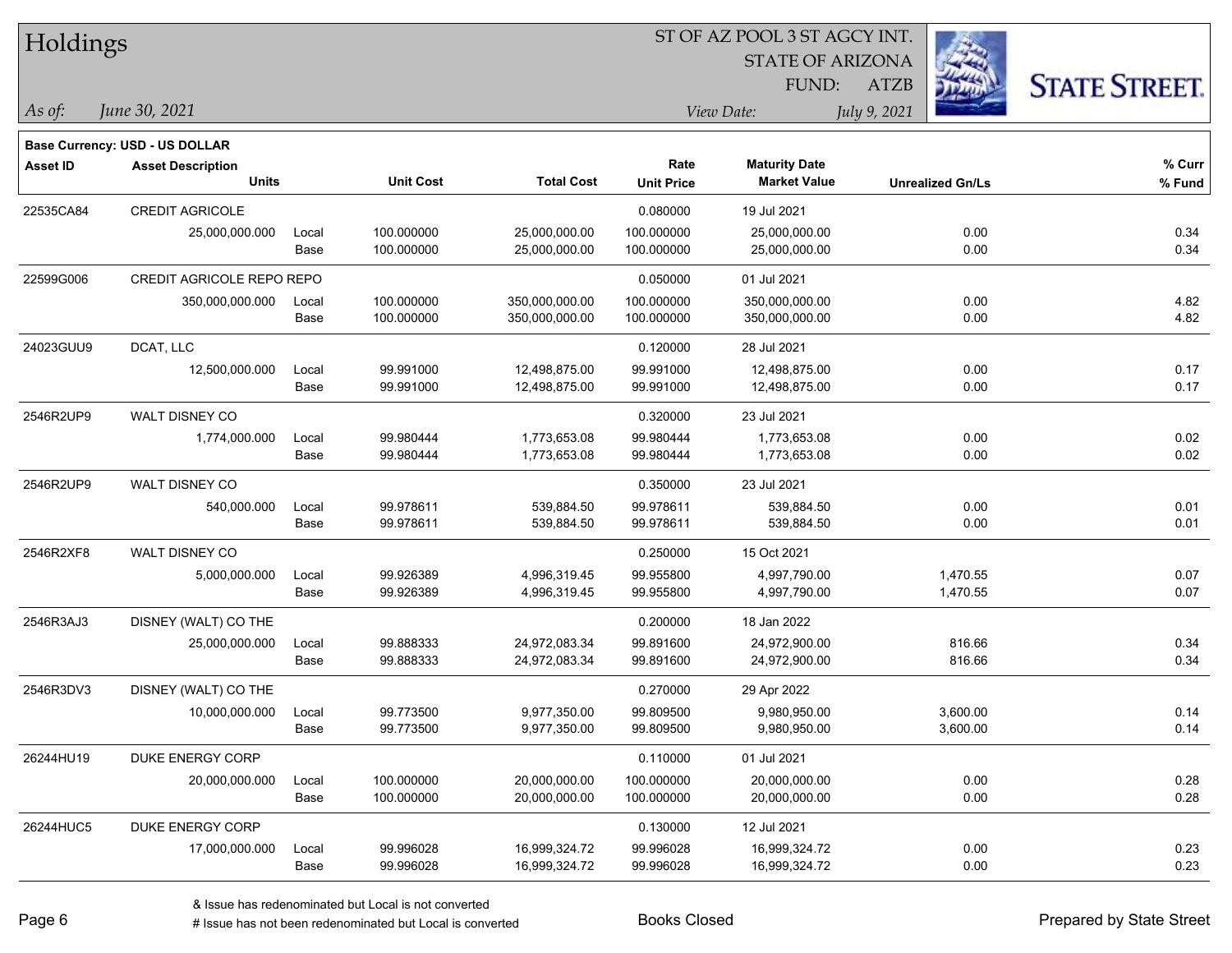| Holdings        |                                                           |       |                  |                   | ST OF AZ POOL 3 ST AGCY INT. |                         |                         |                      |  |  |  |
|-----------------|-----------------------------------------------------------|-------|------------------|-------------------|------------------------------|-------------------------|-------------------------|----------------------|--|--|--|
|                 |                                                           |       |                  |                   |                              | <b>STATE OF ARIZONA</b> |                         |                      |  |  |  |
|                 |                                                           |       |                  |                   |                              | FUND:                   | <b>ATZB</b>             | <b>STATE STREET.</b> |  |  |  |
| As of:          | June 30, 2021                                             |       |                  |                   |                              | View Date:              | July 9, 2021            |                      |  |  |  |
|                 | <b>Base Currency: USD - US DOLLAR</b>                     |       |                  |                   |                              |                         |                         |                      |  |  |  |
| <b>Asset ID</b> | <b>Asset Description</b>                                  |       |                  |                   | Rate                         | <b>Maturity Date</b>    |                         | % Curr               |  |  |  |
|                 | <b>Units</b>                                              |       | <b>Unit Cost</b> | <b>Total Cost</b> | <b>Unit Price</b>            | <b>Market Value</b>     | <b>Unrealized Gn/Ls</b> | % Fund               |  |  |  |
| 30229AWD7       | <b>EXXON MOBIL CORP</b>                                   |       |                  |                   | 0.050000                     | 13 Sep 2021             |                         |                      |  |  |  |
|                 | 25,000,000.000                                            | Local | 99.989722        | 24,997,430.55     | 99.989722                    | 24,997,430.55           | 0.00                    | 0.34                 |  |  |  |
|                 |                                                           | Base  | 99.989722        | 24,997,430.55     | 99.989722                    | 24,997,430.55           | 0.00                    | 0.34                 |  |  |  |
| 30229AYG8       | EXXON MOBIL CORP                                          |       |                  |                   | 0.070000                     | 16 Nov 2021             |                         |                      |  |  |  |
|                 | 25,000,000.000                                            | Local | 99.973167        | 24,993,291.66     | 99.968500                    | 24,992,125.00           | $-1,166.66$             | 0.34                 |  |  |  |
|                 |                                                           | Base  | 99.973167        | 24,993,291.66     | 99.968500                    | 24,992,125.00           | $-1,166.66$             | 0.34                 |  |  |  |
| 30229AYG8       | <b>EXXON MOBIL CORP</b>                                   |       |                  |                   | 0.100000                     | 16 Nov 2021             |                         |                      |  |  |  |
|                 | 20,000,000.000                                            | Local | 99.961667        | 19,992,333.33     | 99.968500                    | 19,993,700.00           | 1,366.67                | 0.28                 |  |  |  |
|                 |                                                           | Base  | 99.961667        | 19,992,333.33     | 99.968500                    | 19,993,700.00           | 1,366.67                | 0.28                 |  |  |  |
| 30601VVR9       | <b>FAIRWAY FINANCE CORP</b>                               |       |                  |                   | 0.140000                     | 25 Aug 2021             |                         |                      |  |  |  |
|                 | 20,000,000.000                                            | Local | 99.978611        | 19,995,722.22     | 99.978611                    | 19,995,722.22           | 0.00                    | 0.28                 |  |  |  |
|                 |                                                           | Base  | 99.978611        | 19,995,722.22     | 99.978611                    | 19,995,722.22           | 0.00                    | 0.28                 |  |  |  |
| 31607A703       | FIDELITY GOVERNMENT PORTFOLIO FIDELITY INV MMKT GOVT INST |       |                  |                   | 0.000000                     | 01 Jul 2021             |                         |                      |  |  |  |
|                 | 10,056,476.130                                            | Local | 100.000000       | 10,056,476.13     | 100.000000                   | 10,056,476.13           | 0.00                    | 0.14                 |  |  |  |
|                 |                                                           | Base  | 100.000000       | 10,056,476.13     | 100.000000                   | 10,056,476.13           | 0.00                    | 0.14                 |  |  |  |
| 32499A926       | MORGAN STANLEY LP                                         |       |                  |                   | 0.000000                     | 01 Jul 2021             |                         |                      |  |  |  |
|                 | 100,000,000.000                                           | Local | 100.000000       | 100,000,000.00    | 100.000000                   | 100,000,000.00          | 0.00                    | 1.38                 |  |  |  |
|                 |                                                           | Base  | 100.000000       | 100,000,000.00    | 100.000000                   | 100,000,000.00          | 0.00                    | 1.38                 |  |  |  |
| 36955DX70       | <b>GEN DYNAMICS CORP</b>                                  |       |                  |                   | 0.170000                     | 07 Oct 2021             |                         |                      |  |  |  |
|                 | 25,000,000.000                                            | Local | 99.953722        | 24,988,430.55     | 99.963200                    | 24,990,800.00           | 2,369.45                | 0.34                 |  |  |  |
|                 |                                                           | Base  | 99.953722        | 24,988,430.55     | 99.963200                    | 24,990,800.00           | 2,369.45                | 0.34                 |  |  |  |
| 36955DYJ3       | <b>GEN DYNAMICS CORP</b>                                  |       |                  |                   | 0.170000                     | 18 Nov 2021             |                         |                      |  |  |  |
|                 | 24,600,000.000                                            | Local | 99.933889        | 24,583,736.66     | 99.933889                    | 24,583,736.66           | 0.00                    | 0.34                 |  |  |  |
|                 |                                                           | Base  | 99.933889        | 24,583,736.66     | 99.933889                    | 24,583,736.66           | 0.00                    | 0.34                 |  |  |  |
| 38141W273       | GOLDMAN SACHS FINANCIAL SQUARE GOLDMAN SACHS GOVT FS      |       |                  |                   | 0.000000                     | 01 Jul 2021             |                         |                      |  |  |  |
|                 | 150,005,180.330                                           | Local | 100.000000       | 150,005,180.33    | 100.000000                   | 150,005,180.33          | 0.00                    | 2.07                 |  |  |  |
|                 |                                                           | Base  | 100.000000       | 150,005,180.33    | 100.000000                   | 150,005,180.33          | 0.00                    | 2.07                 |  |  |  |
| 38346LUD6       | <b>GOTHAM FDG CORP</b>                                    |       |                  |                   | 0.120000                     | 13 Jul 2021             |                         |                      |  |  |  |
|                 | 25,000,000.000                                            | Local | 99.996000        | 24,999,000.00     | 99.996000                    | 24,999,000.00           | 0.00                    | 0.34                 |  |  |  |
|                 |                                                           | Base  | 99.996000        | 24,999,000.00     | 99.996000                    | 24,999,000.00           | 0.00                    | 0.34                 |  |  |  |

 $\overline{\phantom{0}}$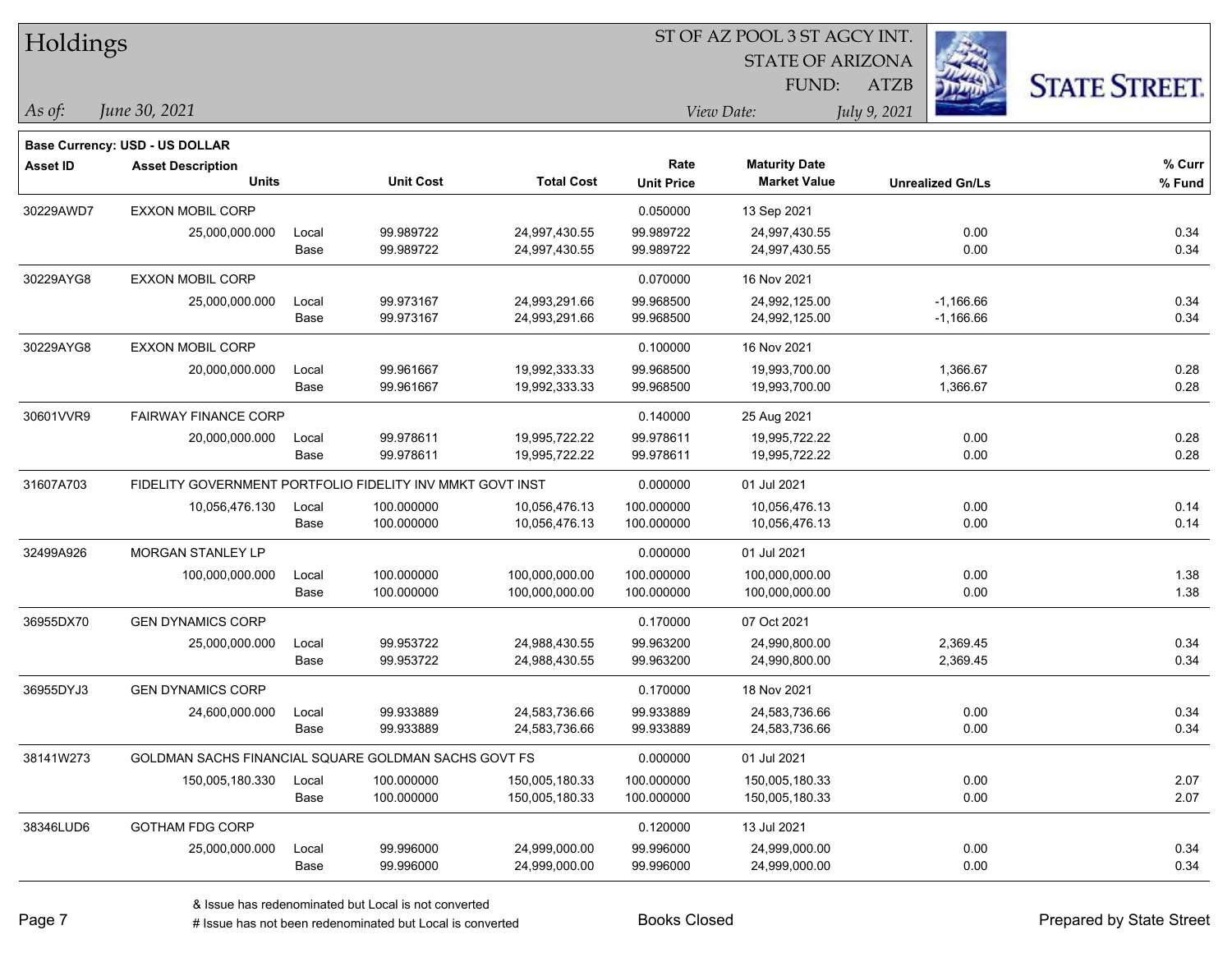| Holdings        |                                                      |       |                  | ST OF AZ POOL 3 ST AGCY INT. |                   |                         |                         |                      |  |  |
|-----------------|------------------------------------------------------|-------|------------------|------------------------------|-------------------|-------------------------|-------------------------|----------------------|--|--|
|                 |                                                      |       |                  |                              |                   | <b>STATE OF ARIZONA</b> |                         |                      |  |  |
|                 |                                                      |       |                  |                              |                   | FUND:                   | <b>ATZB</b>             | <b>STATE STREET.</b> |  |  |
| $\vert$ As of:  | June 30, 2021                                        |       |                  |                              |                   | View Date:              | July 9, 2021            |                      |  |  |
|                 | <b>Base Currency: USD - US DOLLAR</b>                |       |                  |                              |                   |                         |                         |                      |  |  |
| <b>Asset ID</b> | <b>Asset Description</b>                             |       |                  |                              | Rate              | <b>Maturity Date</b>    |                         | % Curr               |  |  |
|                 | <b>Units</b>                                         |       | <b>Unit Cost</b> | <b>Total Cost</b>            | <b>Unit Price</b> | <b>Market Value</b>     | <b>Unrealized Gn/Ls</b> | % Fund               |  |  |
| 40060WUM2       | <b>GTA FDG LLC DISC</b>                              |       |                  |                              | 0.080000          | 21 Jul 2021             |                         |                      |  |  |
|                 | 30,000,000.000                                       | Local | 99.995556        | 29,998,666.67                | 99.995556         | 29,998,666.67           | 0.00                    | 0.41                 |  |  |
|                 |                                                      | Base  | 99.995556        | 29,998,666.67                | 99.995556         | 29,998,666.67           | 0.00                    | 0.41                 |  |  |
| 40588LUM9       | HALKIN FINANCE LLC USC                               |       |                  |                              | 0.080000          | 21 Jul 2021             |                         |                      |  |  |
|                 | 25,000,000.000                                       | Local | 99.995556        | 24,998,888.89                | 99.995556         | 24,998,888.89           | 0.00                    | 0.34                 |  |  |
|                 |                                                      | Base  | 99.995556        | 24,998,888.89                | 99.995556         | 24,998,888.89           | 0.00                    | 0.34                 |  |  |
| 43851TW28       | HONEYWELL INTERNATN'                                 |       |                  |                              | 0.200000          | 02 Sep 2021             |                         |                      |  |  |
|                 | 10,000,000.000                                       | Local | 99.965000        | 9,996,500.00                 | 99.965000         | 9,996,500.00            | 0.00                    | 0.14                 |  |  |
|                 |                                                      | Base  | 99.965000        | 9,996,500.00                 | 99.965000         | 9,996,500.00            | 0.00                    | 0.14                 |  |  |
| 43851TWF9       | HONEYWELL INTERNATN'                                 |       |                  |                              | 0.190000          | 15 Sep 2021             |                         |                      |  |  |
|                 | 15,000,000.000                                       | Local | 99.959889        | 14,993,983.33                | 99.959889         | 14,993,983.33           | 0.00                    | 0.21                 |  |  |
|                 |                                                      | Base  | 99.959889        | 14,993,983.33                | 99.959889         | 14,993,983.33           | 0.00                    | 0.21                 |  |  |
| 43851TXE1       | HONEYWELL INTERNATN'                                 |       |                  |                              | 0.200000          | 14 Oct 2021             |                         |                      |  |  |
|                 | 30,000,000.000                                       | Local | 99.941667        | 29,982,500.00                | 99.976600         | 29,992,980.00           | 10,480.00               | 0.41                 |  |  |
|                 |                                                      | Base  | 99.941667        | 29,982,500.00                | 99.976600         | 29,992,980.00           | 10,480.00               | 0.41                 |  |  |
| 43851UEG4       | HONEYWELL INTERNATN'                                 |       |                  |                              | 0.160000          | 16 May 2022             |                         |                      |  |  |
|                 | 25,000,000.000                                       | Local | 99.858222        | 24,964,555.56                | 99.858200         | 24,964,550.00           | $-5.56$                 | 0.34                 |  |  |
|                 |                                                      | Base  | 99.858222        | 24,964,555.56                | 99.858200         | 24,964,550.00           | $-5.56$                 | 0.34                 |  |  |
| 45685QW13       | ING US FUNDING LLC                                   |       |                  |                              | 0.170000          | 01 Sep 2021             |                         |                      |  |  |
|                 | 15,000,000.000                                       | Local | 99.970722        | 14,995,608.33                | 99.970722         | 14,995,608.33           | 0.00                    | 0.21                 |  |  |
|                 |                                                      | Base  | 99.970722        | 14,995,608.33                | 99.970722         | 14,995,608.33           | 0.00                    | 0.21                 |  |  |
| 45779PU63       | <b>INSTITUTIONAL SECURED</b>                         |       |                  |                              | 0.140000          | 06 Jul 2021             |                         |                      |  |  |
|                 | 25,000,000.000                                       | Local | 99.998056        | 24,999,513.89                | 99.998056         | 24,999,513.89           | 0.00                    | 0.34                 |  |  |
|                 |                                                      | Base  | 99.998056        | 24,999,513.89                | 99.998056         | 24,999,513.89           | 0.00                    | 0.34                 |  |  |
| 46514TZN1       | <b>ISRAEL ST 05/26 0</b>                             |       |                  |                              | 1.830000          | 01 May 2026             |                         |                      |  |  |
|                 | 1,500,000.000                                        | Local | 100.000000       | 1,500,000.00                 | 100.000000        | 1,500,000.00            | 0.00                    | 0.02                 |  |  |
|                 |                                                      | Base  | 100.000000       | 1,500,000.00                 | 100.000000        | 1,500,000.00            | 0.00                    | 0.02                 |  |  |
| 4812CA561       | JPMORGAN US GOVERNMENT MONEY M JPMORGAN US GOVT MMKT |       |                  |                              | 0.000000          | 01 Jul 2021             |                         |                      |  |  |
|                 | 100,055,694.580                                      | Local | 100.000000       | 100,055,694.58               | 100.000000        | 100,055,694.58          | 0.00                    | 1.38                 |  |  |
|                 |                                                      | Base  | 100.000000       | 100,055,694.58               | 100.000000        | 100,055,694.58          | 0.00                    | 1.38                 |  |  |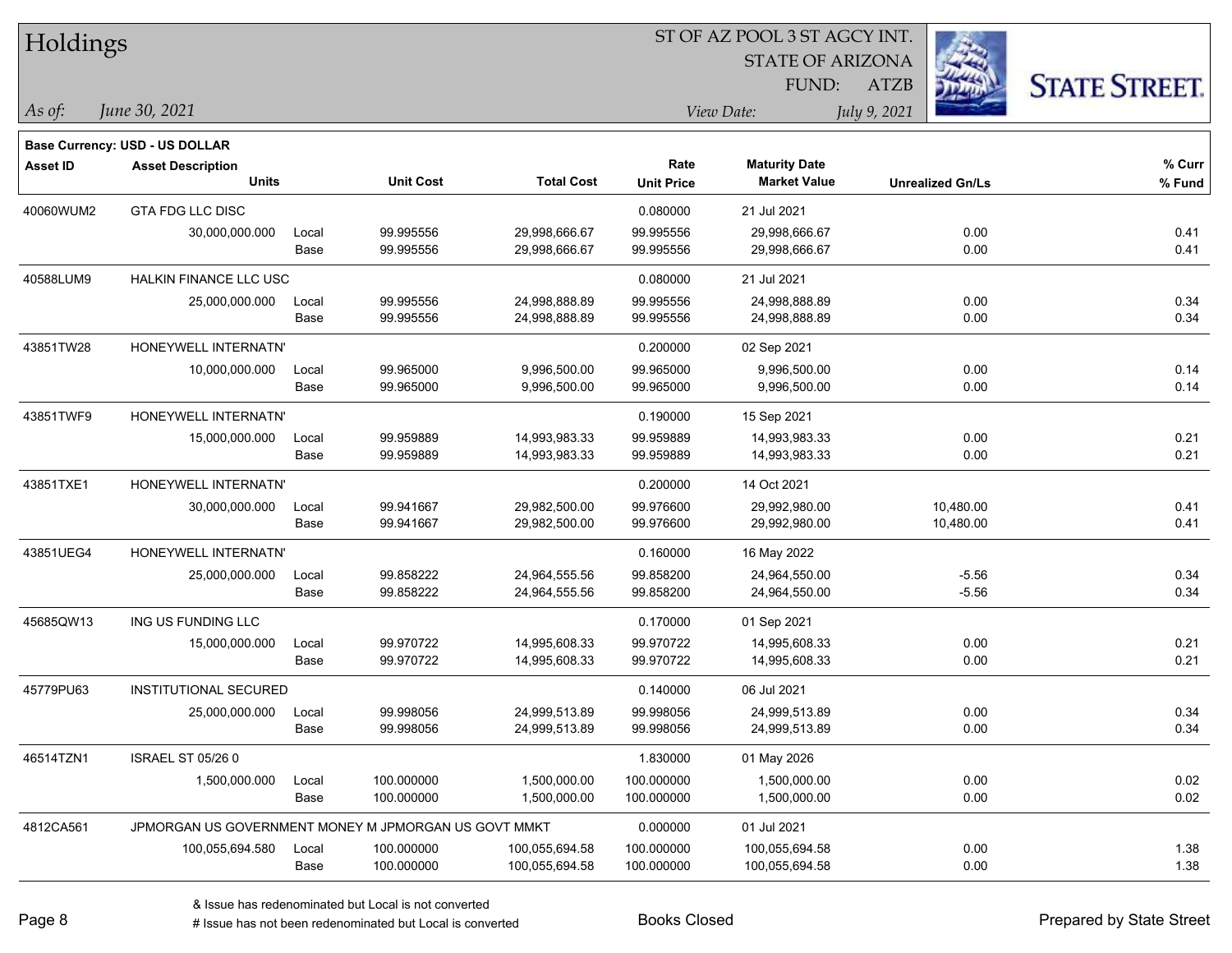| Holdings        |                                       |       |                  | ST OF AZ POOL 3 ST AGCY INT. |                   |                         |                         |                      |  |  |  |
|-----------------|---------------------------------------|-------|------------------|------------------------------|-------------------|-------------------------|-------------------------|----------------------|--|--|--|
|                 |                                       |       |                  |                              |                   | <b>STATE OF ARIZONA</b> |                         |                      |  |  |  |
|                 |                                       |       |                  |                              |                   | <b>FUND:</b>            | <b>ATZB</b>             | <b>STATE STREET.</b> |  |  |  |
| $\vert$ As of:  | June 30, 2021                         |       |                  |                              |                   | View Date:              | July 9, 2021            |                      |  |  |  |
|                 | <b>Base Currency: USD - US DOLLAR</b> |       |                  |                              |                   |                         |                         |                      |  |  |  |
| <b>Asset ID</b> | <b>Asset Description</b>              |       |                  |                              | Rate              | <b>Maturity Date</b>    |                         | % Curr               |  |  |  |
|                 | <b>Units</b>                          |       | <b>Unit Cost</b> | <b>Total Cost</b>            | <b>Unit Price</b> | <b>Market Value</b>     | <b>Unrealized Gn/Ls</b> | % Fund               |  |  |  |
| 4820P2U11       | JUPITER SECT CO LLC                   |       |                  |                              | 0.070000          | 01 Jul 2021             |                         |                      |  |  |  |
|                 | 20,000,000.000                        | Local | 100.000000       | 20,000,000.00                | 100.000000        | 20,000,000.00           | 0.00                    | 0.28                 |  |  |  |
|                 |                                       | Base  | 100.000000       | 20,000,000.00                | 100.000000        | 20,000,000.00           | 0.00                    | 0.28                 |  |  |  |
| 49436TUE5       | KIMBERLY CLARK CORP.                  |       |                  |                              | 0.060000          | 14 Jul 2021             |                         |                      |  |  |  |
|                 | 30,000,000.000                        | Local | 99.997833        | 29,999,350.00                | 99.997833         | 29,999,350.00           | 0.00                    | 0.41                 |  |  |  |
|                 |                                       | Base  | 99.997833        | 29,999,350.00                | 99.997833         | 29,999,350.00           | 0.00                    | 0.41                 |  |  |  |
| 52953AUL7       | LEXINGTN PKR CAP CO LL                |       |                  |                              | 0.100000          | 20 Jul 2021             |                         |                      |  |  |  |
|                 | 38,000,000.000                        | Local | 99.994722        | 37,997,994.45                | 99.994722         | 37,997,994.45           | 0.00                    | 0.52                 |  |  |  |
|                 |                                       | Base  | 99.994722        | 37,997,994.45                | 99.994722         | 37,997,994.45           | 0.00                    | 0.52                 |  |  |  |
| 56274LW18       | MANHATTAN ASSET FDG.                  |       |                  |                              | 0.080000          | 01 Sep 2021             |                         |                      |  |  |  |
|                 | 17,000,000.000                        | Local | 99.986222        | 16,997,657.78                | 99.986222         | 16,997,657.78           | 0.00                    | 0.23                 |  |  |  |
|                 |                                       | Base  | 99.986222        | 16,997,657.78                | 99.986222         | 16,997,657.78           | 0.00                    | 0.23                 |  |  |  |
| 57576JX56       | MASSACHUSETTS MUT LIFE INS CO         |       |                  |                              | 0.100000          | 05 Oct 2021             |                         |                      |  |  |  |
|                 | 25,000,000.000                        | Local | 99.973333        | 24,993,333.33                | 99.974900         | 24,993,725.00           | 391.67                  | 0.34                 |  |  |  |
|                 |                                       | Base  | 99.973333        | 24,993,333.33                | 99.974900         | 24,993,725.00           | 391.67                  | 0.34                 |  |  |  |
| 59157TU27       | METLIFE SHORT TERM FDG                |       |                  |                              | 0.210000          | 02 Jul 2021             |                         |                      |  |  |  |
|                 | 25,000,000.000                        | Local | 99.999417        | 24,999,854.16                | 99.999417         | 24,999,854.16           | 0.00                    | 0.34                 |  |  |  |
|                 |                                       | Base  | 99.999417        | 24,999,854.16                | 99.999417         | 24,999,854.16           | 0.00                    | 0.34                 |  |  |  |
| 59157TU27       | METLIFE SHORT TERM FDG                |       |                  |                              | 0.220000          | 02 Jul 2021             |                         |                      |  |  |  |
|                 | 6,500,000.000                         | Local | 99.999389        | 6,499,960.28                 | 99.999389         | 6,499,960.28            | 0.00                    | 0.09                 |  |  |  |
|                 |                                       | Base  | 99.999389        | 6,499,960.28                 | 99.999389         | 6,499,960.28            | 0.00                    | 0.09                 |  |  |  |
| 59157TVG5       | METLIFE SHORT TERM FDG                |       |                  |                              | 0.060000          | 16 Aug 2021             |                         |                      |  |  |  |
|                 | 20,000,000.000                        | Local | 99.992333        | 19,998,466.66                | 99.992333         | 19,998,466.66           | 0.00                    | 0.28                 |  |  |  |
|                 |                                       | Base  | 99.992333        | 19,998,466.66                | 99.992333         | 19,998,466.66           | 0.00                    | 0.28                 |  |  |  |
| 59157TX40       | METLIFE SHORT TERM FDG                |       |                  |                              | 0.070000          | 04 Oct 2021             |                         |                      |  |  |  |
|                 | 20,000,000.000                        | Local | 99.981528        | 19,996,305.56                | 99.981000         | 19,996,200.00           | $-105.56$               | 0.28                 |  |  |  |
|                 |                                       | Base  | 99.981528        | 19,996,305.56                | 99.981000         | 19,996,200.00           | $-105.56$               | 0.28                 |  |  |  |
| 63254EX13       | NATL AUSTRALIA BK LT                  |       |                  |                              | 0.090000          | 01 Oct 2021             |                         |                      |  |  |  |
|                 | 10,000,000.000                        | Local | 99.977000        | 9,997,700.00                 | 99.977000         | 9,997,700.00            | 0.00                    | 0.14                 |  |  |  |
|                 |                                       | Base  | 99.977000        | 9,997,700.00                 | 99.977000         | 9,997,700.00            | 0.00                    | 0.14                 |  |  |  |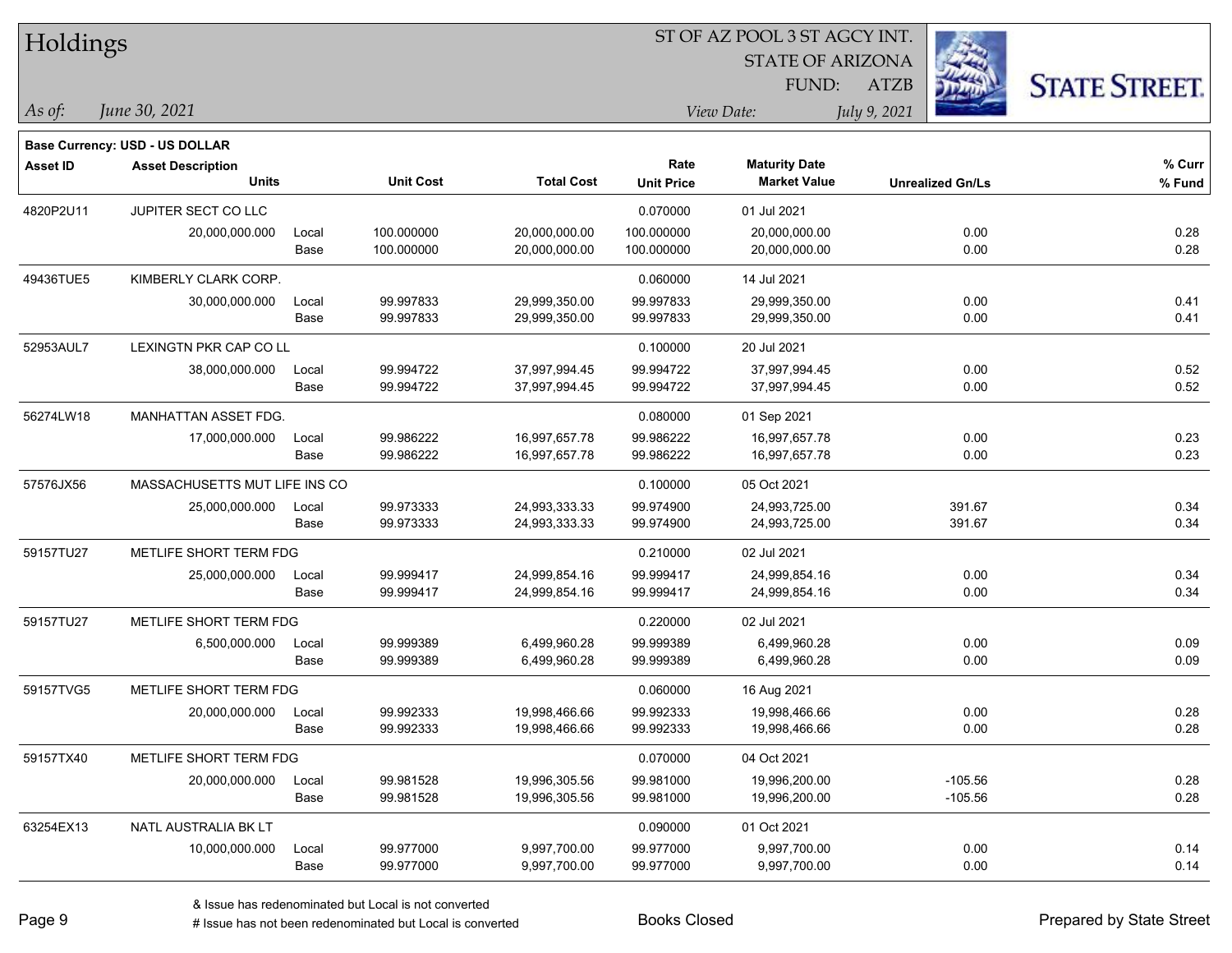| Holdings        |                                |       |                  |                   |                   |                         |                         |                      |
|-----------------|--------------------------------|-------|------------------|-------------------|-------------------|-------------------------|-------------------------|----------------------|
|                 |                                |       |                  |                   |                   | <b>STATE OF ARIZONA</b> |                         |                      |
|                 |                                |       |                  |                   |                   | FUND:                   | <b>ATZB</b>             | <b>STATE STREET.</b> |
| $\vert$ As of:  | June 30, 2021                  |       |                  |                   |                   | View Date:              | July 9, 2021            |                      |
|                 | Base Currency: USD - US DOLLAR |       |                  |                   |                   |                         |                         |                      |
| <b>Asset ID</b> | <b>Asset Description</b>       |       |                  |                   | Rate              | <b>Maturity Date</b>    |                         | % Curr               |
|                 | <b>Units</b>                   |       | <b>Unit Cost</b> | <b>Total Cost</b> | <b>Unit Price</b> | <b>Market Value</b>     | <b>Unrealized Gn/Ls</b> | % Fund               |
| 63307LUN9       | NATIONAL BK OF CANAD           |       |                  |                   | 0.130000          | 22 Jul 2021             |                         |                      |
|                 | 25,000,000.000                 | Local | 99.992417        | 24,998,104.17     | 99.992417         | 24,998,104.17           | 0.00                    | 0.34                 |
|                 |                                | Base  | 99.992417        | 24,998,104.17     | 99.992417         | 24,998,104.17           | 0.00                    | 0.34                 |
| 63307LVG3       | NATIONAL BK OF CANAD           |       |                  |                   | 0.100000          | 16 Aug 2021             |                         |                      |
|                 | 50,000,000.000                 | Local | 99.987222        | 49,993,611.11     | 99.987222         | 49,993,611.11           | 0.00                    | 0.69                 |
|                 |                                | Base  | 99.987222        | 49,993,611.11     | 99.987222         | 49,993,611.11           | 0.00                    | 0.69                 |
| 64105GU28       | <b>NESTLE CAP CORP</b>         |       |                  |                   | 0.040000          | 02 Jul 2021             |                         |                      |
|                 | 25,000,000.000                 | Local | 99.999889        | 24,999,972.22     | 99.999889         | 24,999,972.22           | 0.00                    | 0.34                 |
|                 |                                | Base  | 99.999889        | 24,999,972.22     | 99.999889         | 24,999,972.22           | 0.00                    | 0.34                 |
| 64105GU28       | NESTLE CAP CORP                |       |                  |                   | 0.120000          | 02 Jul 2021             |                         |                      |
|                 | 70,000,000.000                 | Local | 99.999667        | 69,999,766.66     | 99.999667         | 69,999,766.66           | 0.00                    | 0.96                 |
|                 |                                | Base  | 99.999667        | 69,999,766.66     | 99.999667         | 69,999,766.66           | 0.00                    | 0.96                 |
| 64105GXV1       | NESTLE CAP CORP                |       |                  |                   | 0.170000          | 29 Oct 2021             |                         |                      |
|                 | 10,000,000.000                 | Local | 99.943333        | 9,994,333.33      | 99.983300         | 9,998,330.00            | 3,996.67                | 0.14                 |
|                 |                                | Base  | 99.943333        | 9,994,333.33      | 99.983300         | 9,998,330.00            | 3,996.67                | 0.14                 |
| 66844CUS1       | NORTHWESTERN UNIVERS           |       |                  |                   | 0.060000          | 26 Jul 2021             |                         |                      |
|                 | 25,000,000.000                 | Local | 99.995833        | 24,998,958.33     | 99.995833         | 24,998,958.33           | 0.00                    | 0.34                 |
|                 |                                | Base  | 99.995833        | 24,998,958.33     | 99.995833         | 24,998,958.33           | 0.00                    | 0.34                 |
| 7426M2ZL8       | PRIVATE EXP. FUNDING           |       |                  |                   | 0.070000          | 20 Dec 2021             |                         |                      |
|                 | 10,000,000.000                 | Local | 99.966556        | 9,996,655.55      | 99.966556         | 9,996,655.55            | 0.00                    | 0.14                 |
|                 |                                | Base  | 99.966556        | 9,996,655.55      | 99.966556         | 9,996,655.55            | 0.00                    | 0.14                 |
| 74271TU19       | PROCTOR GAMBLE AND CO          |       |                  |                   | 0.050000          | 01 Jul 2021             |                         |                      |
|                 | 25,000,000.000                 | Local | 100.000000       | 25,000,000.00     | 100.000000        | 25,000,000.00           | 0.00                    | 0.34                 |
|                 |                                | Base  | 100.000000       | 25,000,000.00     | 100.000000        | 25,000,000.00           | 0.00                    | 0.34                 |
| 74271TUS0       | PROCTOR GAMBLE AND CO          |       |                  |                   | 0.050000          | 26 Jul 2021             |                         |                      |
|                 | 22,500,000.000                 | Local | 99.996528        | 22,499,218.75     | 99.996528         | 22,499,218.75           | 0.00                    | 0.31                 |
|                 |                                | Base  | 99.996528        | 22,499,218.75     | 99.996528         | 22,499,218.75           | 0.00                    | 0.31                 |
| 78009BC18       | ROYAL BK OF CANADA             |       |                  |                   | 0.120000          | 01 Mar 2022             |                         |                      |
|                 | 25,000,000.000                 | Local | 99.919000        | 24,979,750.00     | 99.919000         | 24,979,750.00           | 0.00                    | 0.34                 |
|                 |                                | Base  | 99.919000        | 24,979,750.00     | 99.919000         | 24,979,750.00           | 0.00                    | 0.34                 |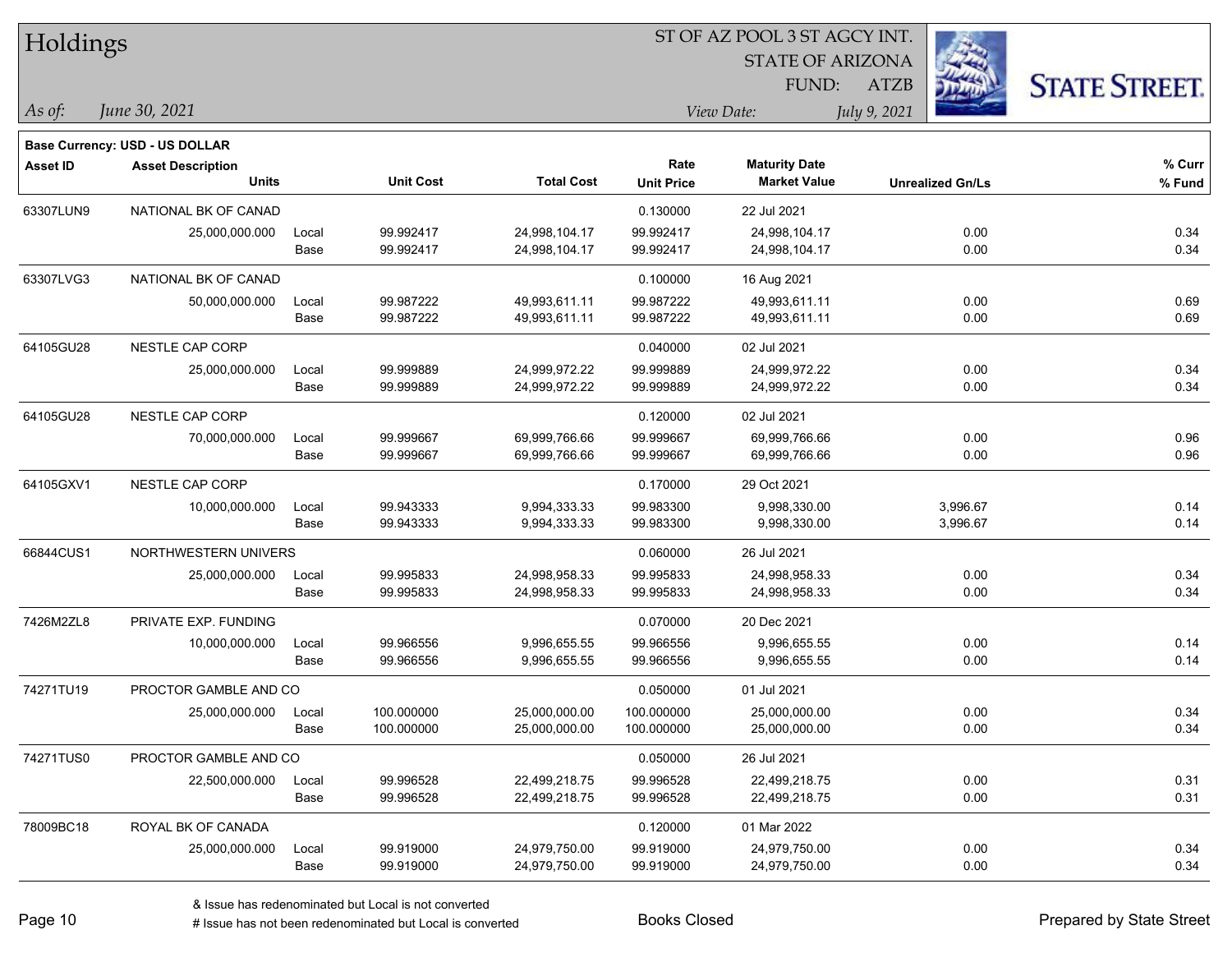| Holdings        |                                          |       |                  | 51 OF AZ POOL 3 51 AGCY INT. |                   |                                             |                         |                      |  |  |  |
|-----------------|------------------------------------------|-------|------------------|------------------------------|-------------------|---------------------------------------------|-------------------------|----------------------|--|--|--|
|                 |                                          |       |                  |                              |                   | <b>STATE OF ARIZONA</b>                     | <b>REGIS</b>            |                      |  |  |  |
|                 |                                          |       |                  |                              |                   | <b>FUND:</b>                                | <b>ATZB</b>             | <b>STATE STREET.</b> |  |  |  |
| $ $ As of:      | June 30, 2021                            |       |                  |                              |                   | View Date:                                  | July 9, 2021            |                      |  |  |  |
|                 |                                          |       |                  |                              |                   |                                             |                         |                      |  |  |  |
|                 | <b>Base Currency: USD - US DOLLAR</b>    |       |                  |                              | Rate              |                                             |                         | % Curr               |  |  |  |
| <b>Asset ID</b> | <b>Asset Description</b><br><b>Units</b> |       | <b>Unit Cost</b> | <b>Total Cost</b>            | <b>Unit Price</b> | <b>Maturity Date</b><br><b>Market Value</b> | <b>Unrealized Gn/Ls</b> | % Fund               |  |  |  |
| 8225X2U77       | SHELL INTNL FNC B.V                      |       |                  |                              | 0.400000          | 07 Jul 2021                                 |                         |                      |  |  |  |
|                 | 15,000,000.000                           | Local | 99.993333        | 14,999,000.00                | 99.993333         | 14,999,000.00                               | 0.00                    | 0.21                 |  |  |  |
|                 |                                          | Base  | 99.993333        | 14,999,000.00                | 99.993333         | 14,999,000.00                               | 0.00                    | 0.21                 |  |  |  |
| 8225X2U85       | SHELL INTNL FNC B.V                      |       |                  |                              | 0.400000          | 08 Jul 2021                                 |                         |                      |  |  |  |
|                 | 6,000,000.000                            | Local | 99.992222        | 5,999,533.33                 | 99.992222         | 5,999,533.33                                | 0.00                    | 0.08                 |  |  |  |
|                 |                                          | Base  | 99.992222        | 5,999,533.33                 | 99.992222         | 5,999,533.33                                | 0.00                    | 0.08                 |  |  |  |
| 8225X2UC6       | SHELL INTNL FNC B.V                      |       |                  |                              | 0.400000          | 12 Jul 2021                                 |                         |                      |  |  |  |
|                 | 25,000,000.000                           | Local | 99.987778        | 24,996,944.44                | 99.987778         | 24,996,944.44                               | 0.00                    | 0.34                 |  |  |  |
|                 |                                          | Base  | 99.987778        | 24,996,944.44                | 99.987778         | 24,996,944.44                               | 0.00                    | 0.34                 |  |  |  |
| 8225X2X17       | SHELL INTNL FNC B.V                      |       |                  |                              | 0.120000          | 01 Oct 2021                                 |                         |                      |  |  |  |
|                 | 25,000,000.000                           | Local | 99.969333        | 24,992,333.33                | 99.969300         | 24,992,325.00                               | $-8.33$                 | 0.34                 |  |  |  |
|                 |                                          | Base  | 99.969333        | 24,992,333.33                | 99.969300         | 24,992,325.00                               | $-8.33$                 | 0.34                 |  |  |  |
| 83369X4B1       | SOCIETE GENERALE NY                      |       |                  |                              | 0.160000          | 21 Mar 2022                                 |                         |                      |  |  |  |
|                 | 25,000,000.000                           | Local | 100.000000       | 25,000,000.00                | 100.000000        | 25,000,000.00                               | 0.00                    | 0.34                 |  |  |  |
|                 |                                          | Base  | 100.000000       | 25,000,000.00                | 100.000000        | 25,000,000.00                               | 0.00                    | 0.34                 |  |  |  |
| 86564GQK0       | SUMITOMO MITSUI TRUST NY                 |       |                  |                              | 0.195000          | 02 Jul 2021                                 |                         |                      |  |  |  |
|                 | 50,000,000.000                           | Local | 100.000000       | 50,000,000.00                | 100.000000        | 50,000,000.00                               | 0.00                    | 0.69                 |  |  |  |
|                 |                                          | Base  | 100.000000       | 50,000,000.00                | 100.000000        | 50,000,000.00                               | 0.00                    | 0.69                 |  |  |  |
| 89114NZL2       | TORONTO-DOMINION                         |       |                  |                              | 0.210000          | 04 Mar 2022                                 |                         |                      |  |  |  |
|                 | 25,000,000.000                           | Local | 100.000000       | 25,000,000.00                | 100.024400        | 25,006,100.00                               | 6,100.00                | 0.34                 |  |  |  |
|                 |                                          | Base  | 100.000000       | 25,000,000.00                | 100.024400        | 25,006,100.00                               | 6,100.00                | 0.34                 |  |  |  |
| 89119AU22       | <b>TORONTO DOMINION BANK</b>             |       |                  |                              | 0.070000          | 02 Jul 2021                                 |                         |                      |  |  |  |
|                 | 30,000,000.000                           | Local | 99.999806        | 29,999,941.67                | 99.999806         | 29,999,941.67                               | 0.00                    | 0.41                 |  |  |  |
|                 |                                          | Base  | 99.999806        | 29,999,941.67                | 99.999806         | 29,999,941.67                               | 0.00                    | 0.41                 |  |  |  |
| 89119AYA0       | TORONTO DOMINION BANK                    |       |                  |                              | 0.180000          | 10 Nov 2021                                 |                         |                      |  |  |  |
|                 | 20,000,000.000                           | Local | 99.934000        | 19,986,800.00                | 99.961800         | 19,992,360.00                               | 5,560.00                | 0.28                 |  |  |  |
|                 |                                          | Base  | 99.934000        | 19,986,800.00                | 99.961800         | 19,992,360.00                               | 5,560.00                | 0.28                 |  |  |  |
| 89119AZ68       | <b>TORONTO DOMINION BANK</b>             |       |                  |                              | 0.170000          | 06 Dec 2021                                 |                         |                      |  |  |  |
|                 | 25,000,000.000                           | Local | 99.925389        | 24,981,347.22                | 99.950400         | 24,987,600.00                               | 6,252.78                | 0.34                 |  |  |  |
|                 |                                          | Base  | 99.925389        | 24,981,347.22                | 99.950400         | 24,987,600.00                               | 6,252.78                | 0.34                 |  |  |  |

ST OF A Z POOL 2 ST ACCV INT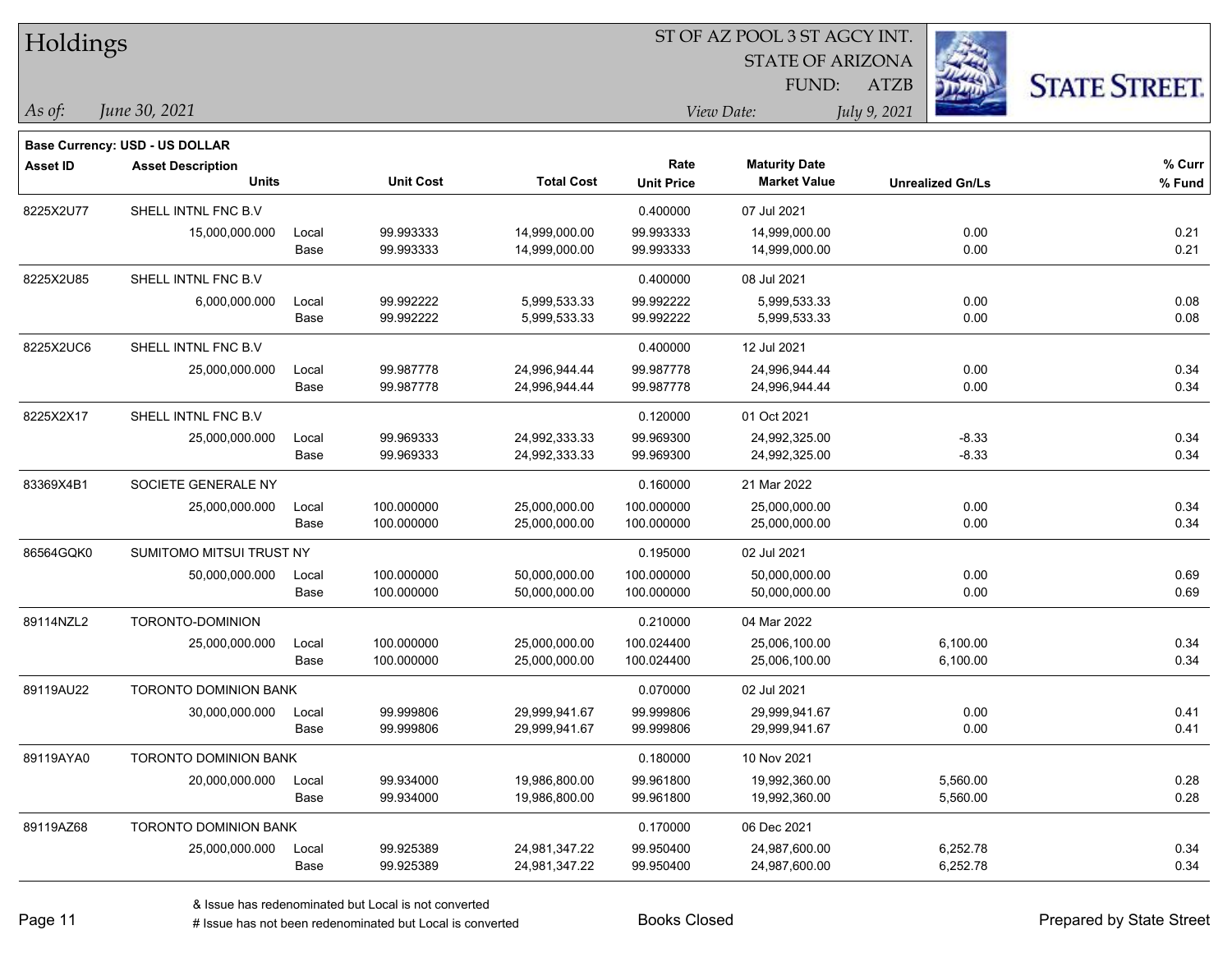| Holdings        |                                                 |       |                  |                   | 51 OF AZ POOL 3 51 AGCY INT. |                                             |                         |                      |  |  |
|-----------------|-------------------------------------------------|-------|------------------|-------------------|------------------------------|---------------------------------------------|-------------------------|----------------------|--|--|
|                 |                                                 |       |                  |                   |                              | <b>STATE OF ARIZONA</b>                     |                         |                      |  |  |
|                 |                                                 |       |                  |                   |                              | FUND:                                       | <b>ATZB</b>             | <b>STATE STREET.</b> |  |  |
| As of:          | June 30, 2021                                   |       |                  |                   |                              | View Date:                                  | July 9, 2021            |                      |  |  |
|                 | <b>Base Currency: USD - US DOLLAR</b>           |       |                  |                   |                              |                                             |                         |                      |  |  |
| <b>Asset ID</b> | <b>Asset Description</b><br><b>Units</b>        |       | <b>Unit Cost</b> | <b>Total Cost</b> | Rate                         | <b>Maturity Date</b><br><b>Market Value</b> |                         | % Curr               |  |  |
|                 |                                                 |       |                  |                   | <b>Unit Price</b>            |                                             | <b>Unrealized Gn/Ls</b> | % Fund               |  |  |
| 89233GU20       | <b>TOYOTA MOTOR CREDIT</b>                      |       |                  |                   | 0.110000                     | 02 Jul 2021                                 |                         |                      |  |  |
|                 | 25,000,000.000                                  | Local | 99.999694        | 24,999,923.61     | 99.999694                    | 24,999,923.61                               | 0.00                    | 0.34                 |  |  |
|                 |                                                 | Base  | 99.999694        | 24,999,923.61     | 99.999694                    | 24,999,923.61                               | 0.00                    | 0.34                 |  |  |
| 90477DU20       | UNILEVER CAPITAL CRP                            |       |                  |                   | 0.050000                     | 02 Jul 2021                                 |                         |                      |  |  |
|                 | 25,000,000.000                                  | Local | 99.999861        | 24,999,965.28     | 99.999861                    | 24,999,965.28                               | 0.00                    | 0.34                 |  |  |
|                 |                                                 | Base  | 99.999861        | 24,999,965.28     | 99.999861                    | 24,999,965.28                               | 0.00                    | 0.34                 |  |  |
| 90477DUS3       | UNILEVER CAPITAL CRP                            |       |                  |                   | 0.030000                     | 26 Jul 2021                                 |                         |                      |  |  |
|                 | 25,000,000.000                                  | Local | 99.997917        | 24,999,479.16     | 99.997917                    | 24,999,479.16                               | 0.00                    | 0.34                 |  |  |
|                 |                                                 | Base  | 99.997917        | 24,999,479.16     | 99.997917                    | 24,999,479.16                               | 0.00                    | 0.34                 |  |  |
| 90477DV29       | UNILEVER CAPITAL CRP                            |       |                  |                   | 0.040000                     | 02 Aug 2021                                 |                         |                      |  |  |
|                 | 25,000,000.000                                  | Local | 99.996444        | 24,999,111.11     | 99.996444                    | 24,999,111.11                               | 0.00                    | 0.34                 |  |  |
|                 |                                                 | Base  | 99.996444        | 24,999,111.11     | 99.996444                    | 24,999,111.11                               | 0.00                    | 0.34                 |  |  |
| 90477DWE2       | UNILEVER CAPITAL CRP                            |       |                  |                   | 0.060000                     | 14 Sep 2021                                 |                         |                      |  |  |
|                 | 25,000,000.000                                  | Local | 99.987500        | 24,996,875.00     | 99.987500                    | 24,996,875.00                               | 0.00                    | 0.34                 |  |  |
|                 |                                                 | Base  | 99.987500        | 24,996,875.00     | 99.987500                    | 24,996,875.00                               | 0.00                    | 0.34                 |  |  |
| 90477DWL6       | UNILEVER CAPITAL CRP                            |       |                  |                   | 0.070000                     | 20 Sep 2021                                 |                         |                      |  |  |
|                 | 25,000,000.000                                  | Local | 99.984250        | 24,996,062.50     | 99.984250                    | 24,996,062.50                               | 0.00                    | 0.34                 |  |  |
|                 |                                                 | Base  | 99.984250        | 24,996,062.50     | 99.984250                    | 24,996,062.50                               | 0.00                    | 0.34                 |  |  |
| 9127963S6       | TREASURY BILL 07/21 0.00000                     |       |                  |                   | 0.101000                     | 15 Jul 2021                                 |                         |                      |  |  |
|                 | 40,000,000.000                                  | Local | 99.996072        | 39,998,428.89     | 99.996072                    | 39,998,428.89                               | 0.00                    | 0.55                 |  |  |
|                 |                                                 | Base  | 99.996072        | 39,998,428.89     | 99.996072                    | 39,998,428.89                               | 0.00                    | 0.55                 |  |  |
| 912796B40       | TREASURY BILL 07/21 0.00000                     |       |                  |                   | 0.030000                     | 01 Jul 2021                                 |                         |                      |  |  |
|                 | 75,000,000.000                                  | Local | 100.000000       | 75,000,000.00     | 100.000000                   | 75,000,000.00                               | 0.00                    | 1.03                 |  |  |
|                 |                                                 | Base  | 100.000000       | 75,000,000.00     | 100.000000                   | 75,000,000.00                               | 0.00                    | 1.03                 |  |  |
| 91842JVT3       | VW CR INC                                       |       |                  |                   | 0.190000                     | 27 Aug 2021                                 |                         |                      |  |  |
|                 | 25,000,000.000                                  | Local | 99.969917        | 24,992,479.17     | 99.969917                    | 24,992,479.17                               | 0.00                    | 0.34                 |  |  |
|                 |                                                 | Base  | 99.969917        | 24,992,479.17     | 99.969917                    | 24,992,479.17                               | 0.00                    | 0.34                 |  |  |
| 921FRK000       | BMO TRIPARTY MTGE CLAS/ISIT/RTRP MATU//20121224 |       |                  |                   | 0.030000                     | 01 Jul 2021                                 |                         |                      |  |  |
|                 | 200,000,000.000                                 | Local | 100.000000       | 200,000,000.00    | 100.000000                   | 200,000,000.00                              | 0.00                    | 2.76                 |  |  |
|                 |                                                 | Base  | 100.000000       | 200,000,000.00    | 100.000000                   | 200,000,000.00                              | 0.00                    | 2.76                 |  |  |

ST OF A Z POOL 2 ST ACCV INT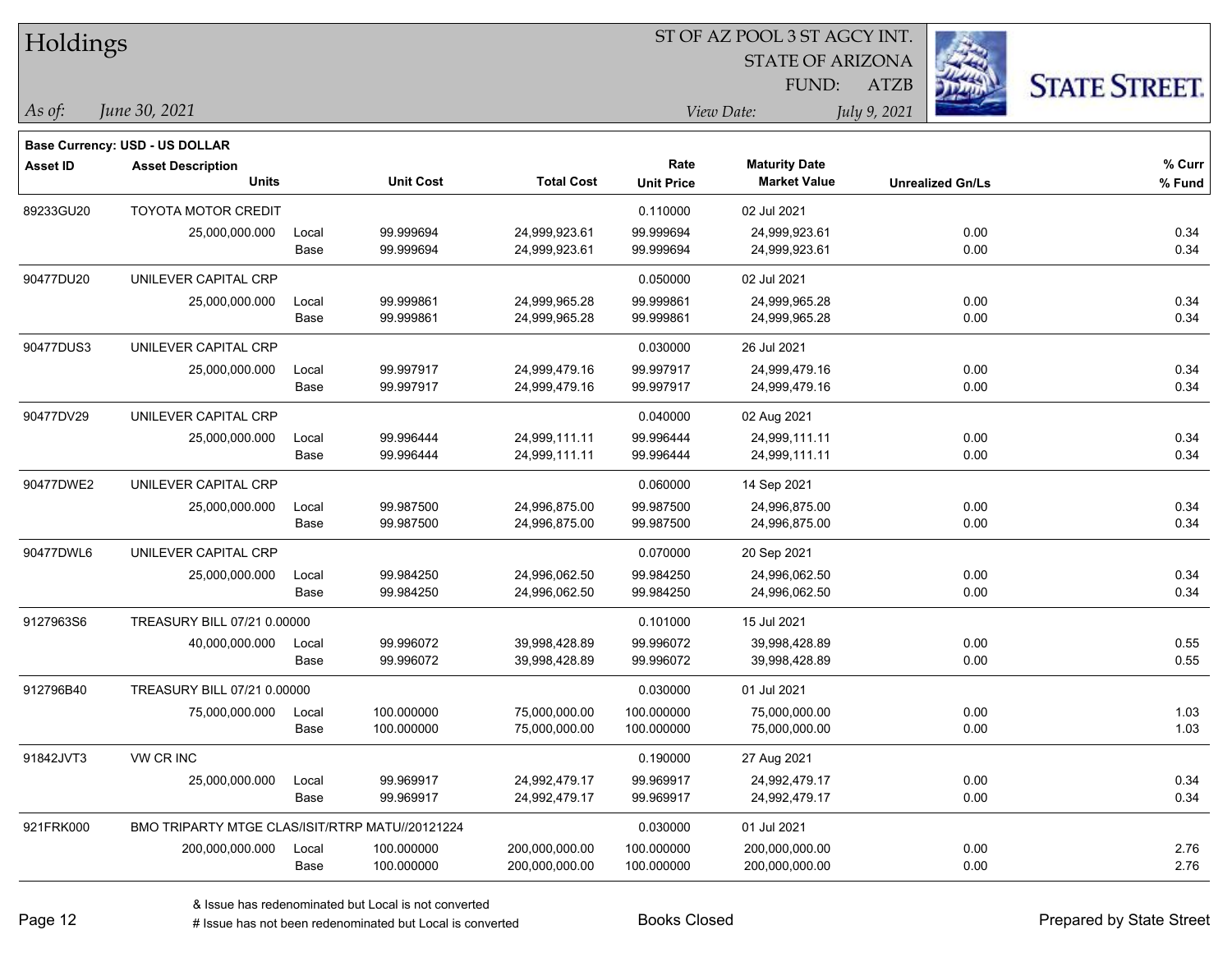| Holdings        |                                       |       |                  |                   | ST OF AZ POOL 3 ST AGCY INT. |                         |                         |                      |  |  |  |
|-----------------|---------------------------------------|-------|------------------|-------------------|------------------------------|-------------------------|-------------------------|----------------------|--|--|--|
|                 |                                       |       |                  |                   |                              | <b>STATE OF ARIZONA</b> |                         |                      |  |  |  |
|                 |                                       |       |                  |                   |                              | FUND:                   | <b>ATZB</b>             | <b>STATE STREET.</b> |  |  |  |
| As of:          | June 30, 2021                         |       |                  |                   |                              | View Date:              | July 9, 2021            |                      |  |  |  |
|                 | <b>Base Currency: USD - US DOLLAR</b> |       |                  |                   |                              |                         |                         |                      |  |  |  |
| <b>Asset ID</b> | <b>Asset Description</b>              |       |                  |                   | Rate                         | <b>Maturity Date</b>    |                         | % Curr               |  |  |  |
|                 | <b>Units</b>                          |       | <b>Unit Cost</b> | <b>Total Cost</b> | <b>Unit Price</b>            | <b>Market Value</b>     | <b>Unrealized Gn/Ls</b> | % Fund               |  |  |  |
| 92646KU18       | <b>VICTORY RECEIVABLES</b>            |       |                  |                   | 0.080000                     | 01 Jul 2021             |                         |                      |  |  |  |
|                 | 16,000,000.000                        | Local | 100.000000       | 16,000,000.00     | 100.000000                   | 16,000,000.00           | 0.00                    | 0.22                 |  |  |  |
|                 |                                       | Base  | 100.000000       | 16,000,000.00     | 100.000000                   | 16,000,000.00           | 0.00                    | 0.22                 |  |  |  |
| 92646KV58       | <b>VICTORY RECEIVABLES</b>            |       |                  |                   | 0.150000                     | 05 Aug 2021             |                         |                      |  |  |  |
|                 | 10,000,000.000                        | Local | 99.985417        | 9,998,541.67      | 99.985417                    | 9,998,541.67            | 0.00                    | 0.14                 |  |  |  |
|                 |                                       | Base  | 99.985417        | 9,998,541.67      | 99.985417                    | 9,998,541.67            | 0.00                    | 0.14                 |  |  |  |
| 926NKW009       | AMHERST PIERPONT 04/15 VAR            |       |                  |                   | 0.030000                     | 01 Jul 2021             |                         |                      |  |  |  |
|                 | 40,000,000.000                        | Local | 100.000000       | 40,000,000.00     | 100.000000                   | 40,000,000.00           | 0.00                    | 0.55                 |  |  |  |
|                 |                                       | Base  | 100.000000       | 40,000,000.00     | 100.000000                   | 40,000,000.00           | 0.00                    | 0.55                 |  |  |  |
| 926NKW009       | AMHERST PIERPONT 04/15 VAR            |       |                  |                   | 0.040000                     | 01 Jul 2021             |                         |                      |  |  |  |
|                 | 274,928,034.550                       | Local | 100.000000       | 274,928,034.55    | 100.000000                   | 274,928,034.55          | 0.00                    | 3.79                 |  |  |  |
|                 |                                       | Base  | 100.000000       | 274,928,034.55    | 100.000000                   | 274,928,034.55          | 0.00                    | 3.79                 |  |  |  |
| 926NKW009       | AMHERST PIERPONT 04/15 VAR            |       |                  |                   | 0.020000                     | 02 Jul 2021             |                         |                      |  |  |  |
|                 | 40,000,000.000                        | Local | 100.000000       | 40,000,000.00     | 100.000000                   | 40,000,000.00           | 0.00                    | 0.55                 |  |  |  |
|                 |                                       | Base  | 100.000000       | 40,000,000.00     | 100.000000                   | 40,000,000.00           | 0.00                    | 0.55                 |  |  |  |
| 926NKW009       | AMHERST PIERPONT 04/15 VAR            |       |                  |                   | 0.015000                     | 08 Jul 2021             |                         |                      |  |  |  |
|                 | 25,000,000.000                        | Local | 100.000000       | 25,000,000.00     | 100.000000                   | 25,000,000.00           | 0.00                    | 0.34                 |  |  |  |
|                 |                                       | Base  | 100.000000       | 25,000,000.00     | 100.000000                   | 25,000,000.00           | 0.00                    | 0.34                 |  |  |  |
| 926NKW009       | AMHERST PIERPONT 04/15 VAR            |       |                  |                   | 0.070000                     | 23 Jul 2021             |                         |                      |  |  |  |
|                 | 50,000,000.000                        | Local | 100.000000       | 50,000,000.00     | 100.000000                   | 50,000,000.00           | 0.00                    | 0.69                 |  |  |  |
|                 |                                       | Base  | 100.000000       | 50,000,000.00     | 100.000000                   | 50,000,000.00           | 0.00                    | 0.69                 |  |  |  |
| 93142WUE1       | <b>WALGREENS BOOTS</b>                |       |                  |                   | 0.270000                     | 14 Jul 2021             |                         |                      |  |  |  |
|                 | 10,000,000.000                        | Local | 99.990250        | 9,999,025.00      | 99.990250                    | 9,999,025.00            | 0.00                    | 0.14                 |  |  |  |
|                 |                                       | Base  | 99.990250        | 9,999,025.00      | 99.990250                    | 9,999,025.00            | 0.00                    | 0.14                 |  |  |  |
| 94107MUS3       | WASTE MANAGEMENT INC                  |       |                  |                   | 0.350000                     | 26 Jul 2021             |                         |                      |  |  |  |
|                 | 30,000,000.000                        | Local | 99.975694        | 29,992,708.33     | 99.975694                    | 29,992,708.33           | 0.00                    | 0.41                 |  |  |  |
|                 |                                       | Base  | 99.975694        | 29,992,708.33     | 99.975694                    | 29,992,708.33           | 0.00                    | 0.41                 |  |  |  |
| 94107PAA7       | WASTE MANAGEMENT INC                  |       |                  |                   | 0.340000                     | 28 Apr 2022             |                         |                      |  |  |  |
|                 | 25,000,000.000                        | Local | 99.715722        | 24,928,930.56     | 99.650500                    | 24,912,625.00           | $-16,305.56$            | 0.34                 |  |  |  |
|                 |                                       | Base  | 99.715722        | 24,928,930.56     | 99.650500                    | 24,912,625.00           | $-16,305.56$            | 0.34                 |  |  |  |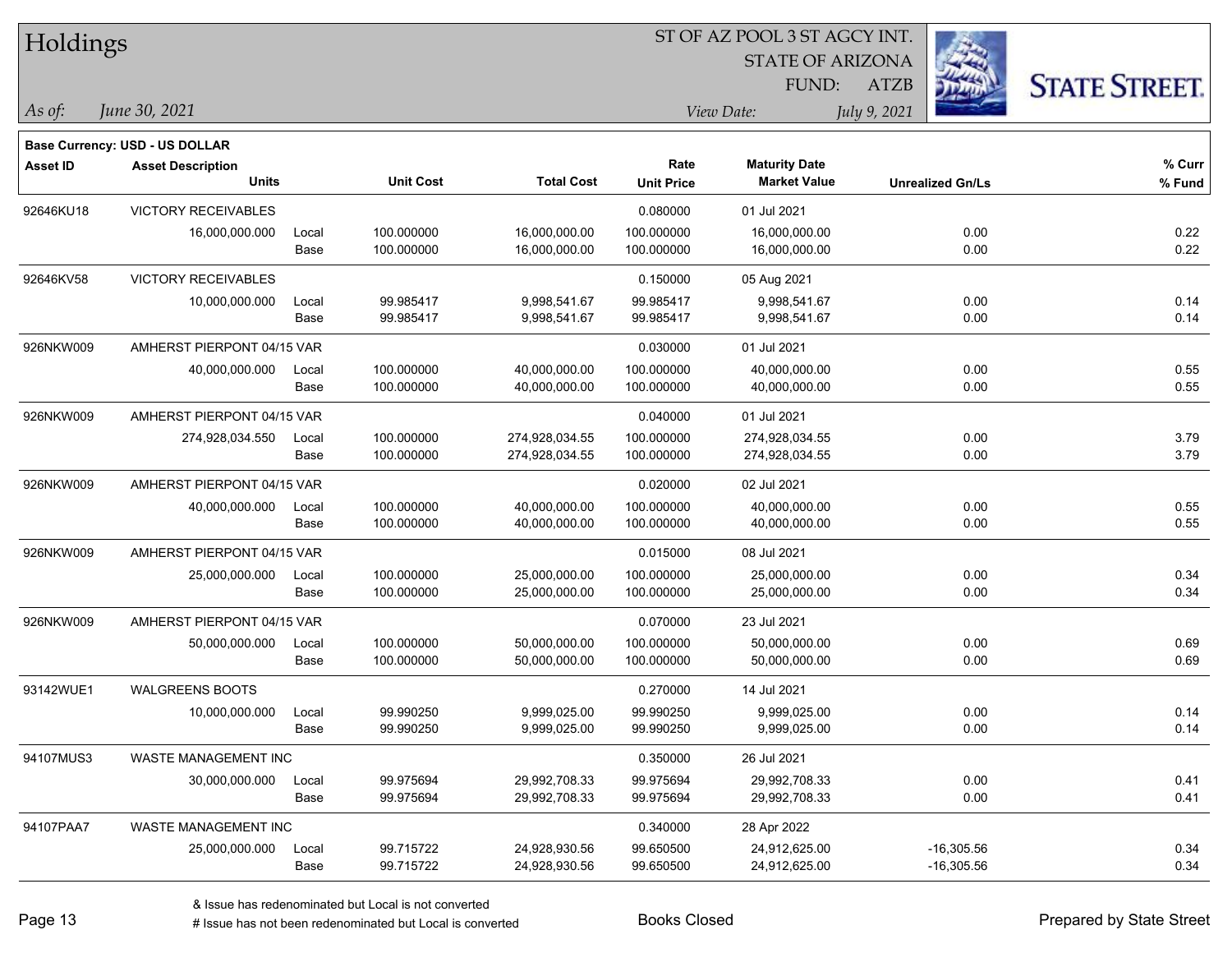| Holdings               |                                 |       |                  |                   |                   | ST OF AZ POOL 3 ST AGCY INT. |                         |                      |
|------------------------|---------------------------------|-------|------------------|-------------------|-------------------|------------------------------|-------------------------|----------------------|
|                        |                                 |       |                  |                   |                   | <b>STATE OF ARIZONA</b>      |                         |                      |
|                        |                                 |       |                  |                   |                   | FUND:                        | ATZB                    | <b>STATE STREET.</b> |
| $\vert$ As of:         | June 30, 2021                   |       |                  |                   |                   | View Date:                   | July 9, 2021            |                      |
|                        | Base Currency: USD - US DOLLAR  |       |                  |                   |                   |                              |                         |                      |
| Asset ID               | <b>Asset Description</b>        |       |                  |                   | Rate              | <b>Maturity Date</b>         |                         | % Curr               |
|                        | <b>Units</b>                    |       | <b>Unit Cost</b> | <b>Total Cost</b> | <b>Unit Price</b> | <b>Market Value</b>          | <b>Unrealized Gn/Ls</b> | % Fund               |
| 9612C1ED5              | <b>WESTPAC BANKING CORP.</b>    |       |                  |                   | 0.190000          | 13 May 2022                  |                         |                      |
|                        | 15,000,000.000                  | Local | 99.833222        | 14,974,983.33     | 99.847200         | 14,977,080.00                | 2,096.67                | 0.21                 |
|                        |                                 | Base  | 99.833222        | 14,974,983.33     | 99.847200         | 14,977,080.00                | 2,096.67                | 0.21                 |
| 978UHK000              | DAIWA CAPITAL MARKETS REPO      |       |                  |                   | 0.030000          | 01 Jul 2021                  |                         |                      |
|                        | 64,961,370.770                  | Local | 100.000000       | 64,961,370.77     | 100.000000        | 64,961,370.77                | 0.00                    | 0.90                 |
|                        |                                 | Base  | 100.000000       | 64,961,370.77     | 100.000000        | 64,961,370.77                | 0.00                    | 0.90                 |
| 978UHK000              | DAIWA CAPITAL MARKETS REPO      |       |                  |                   | 0.010000          | 12 Jul 2021                  |                         |                      |
|                        | 15,000,000.000                  | Local | 100.000000       | 15,000,000.00     | 100.000000        | 15,000,000.00                | 0.00                    | 0.21                 |
|                        |                                 | Base  | 100.000000       | 15,000,000.00     | 100.000000        | 15,000,000.00                | 0.00                    | 0.21                 |
| 985FHY004              | MITSUBISHI UFJ REPO             |       |                  |                   | 0.040000          | 01 Jul 2021                  |                         |                      |
|                        | 300,000,000.000                 | Local | 100.000000       | 300,000,000.00    | 100.000000        | 300,000,000.00               | 0.00                    | 4.14                 |
|                        |                                 | Base  | 100.000000       | 300,000,000.00    | 100.000000        | 300,000,000.00               | 0.00                    | 4.14                 |
| 985FHY004              | MITSUBISHI UFJ REPO             |       |                  |                   | 0.200000          | 02 Jul 2021                  |                         |                      |
|                        | 25,000,000.000                  | Local | 100.000000       | 25,000,000.00     | 100.000000        | 25,000,000.00                | 0.00                    | 0.34                 |
|                        |                                 | Base  | 100.000000       | 25,000,000.00     | 100.000000        | 25,000,000.00                | 0.00                    | 0.34                 |
| <b>US DOLLAR Total</b> |                                 |       |                  |                   |                   |                              |                         |                      |
|                        | 4,979,389,455.030               | Local |                  | 4,978,743,389.53  |                   | 4,978,935,733.43             | 192,343.90              | 68.63                |
|                        |                                 | Base  |                  | 4,978,743,389.53  |                   | 4,978,935,733.43             | 192,343.90              | 68.63                |
|                        | <b>CASH EQUIVALENT Total</b>    |       |                  |                   |                   |                              |                         |                      |
|                        | 4,979,389,455.030               | Base  |                  | 4,978,743,389.53  |                   | 4,978,935,733.43             | 192,343.90              | 68.63                |
| <b>FIXED INCOME</b>    |                                 |       |                  |                   |                   |                              |                         |                      |
| <b>US DOLLAR</b>       |                                 |       |                  |                   |                   |                              | Exchange Rate:          | 1.000000             |
| 00206RMJ8              | AT+T INC SR UNSECURED 03/24 0.9 |       |                  |                   | 0.900000          | 25 Mar 2024                  |                         |                      |
|                        | 7,000,000.000                   | Local | 99.930886        | 6,995,161.99      | 100.219950        | 7,015,396.50                 | 20,234.51               | 0.10                 |
|                        |                                 | Base  | 99.930886        | 6,995,161.99      | 100.219950        | 7,015,396.50                 | 20,234.51               | 0.10                 |
| 00206RML3              | AT+T INC SR UNSECURED 03/26 1.7 |       |                  |                   | 1.700000          | 25 Mar 2026                  |                         |                      |
|                        | 7,000,000.000                   | Local | 99.855814        | 6,989,906.99      | 101.073224        | 7,075,125.68                 | 85,218.69               | 0.10                 |
|                        |                                 | Base  | 99.855814        | 6,989,906.99      | 101.073224        | 7,075,125.68                 | 85,218.69               | 0.10                 |
|                        |                                 |       |                  |                   |                   |                              |                         |                      |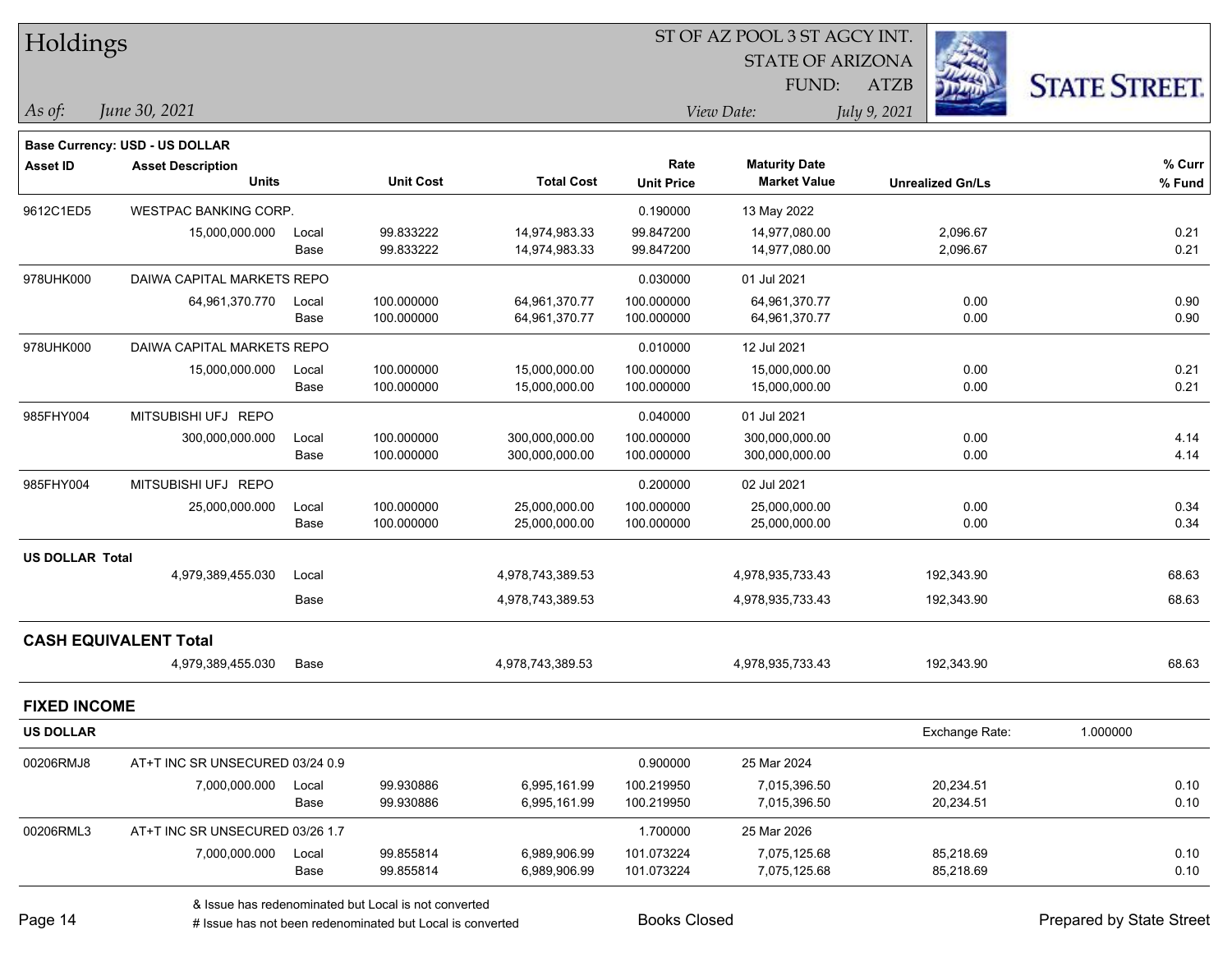| Holdings        |                                                |       |                  |                   |                   | ST OF AZ POOL 3 ST AGCY INT. |                         |                      |
|-----------------|------------------------------------------------|-------|------------------|-------------------|-------------------|------------------------------|-------------------------|----------------------|
|                 |                                                |       |                  |                   |                   | <b>STATE OF ARIZONA</b>      |                         |                      |
|                 |                                                |       |                  |                   |                   | FUND:                        | <b>ATZB</b>             | <b>STATE STREET.</b> |
| $ As\;of:$      | June 30, 2021                                  |       |                  |                   |                   | View Date:                   | July 9, 2021            |                      |
|                 |                                                |       |                  |                   |                   |                              |                         |                      |
|                 | Base Currency: USD - US DOLLAR                 |       |                  |                   | Rate              | <b>Maturity Date</b>         |                         | % Curr               |
| <b>Asset ID</b> | <b>Asset Description</b><br><b>Units</b>       |       | <b>Unit Cost</b> | <b>Total Cost</b> | <b>Unit Price</b> | <b>Market Value</b>          | <b>Unrealized Gn/Ls</b> | % Fund               |
| 00287YBH1       | ABBVIE INC SR UNSECURED 11/21 2.15             |       |                  |                   | 2.150000          | 19 Nov 2021                  |                         |                      |
|                 | 7,000,000.000                                  | Local | 99.997131        | 6,999,799.14      | 100.715786        | 7,050,105.02                 | 50,305.88               | 0.10                 |
|                 |                                                | Base  | 99.997131        | 6,999,799.14      | 100.715786        | 7,050,105.02                 | 50,305.88               | 0.10                 |
| 023135AW6       | AMAZON.COM INC SR UNSECURED 02/23 2.4          |       |                  |                   | 2.400000          | 22 Feb 2023                  |                         |                      |
|                 | 5,000,000.000                                  | Local | 99.457134        | 4,972,856.68      | 103.333558        | 5,166,677.90                 | 193,821.22              | 0.07                 |
|                 |                                                | Base  | 99.457134        | 4,972,856.68      | 103.333558        | 5,166,677.90                 | 193,821.22              | 0.07                 |
| 023135BW5       | AMAZON.COM INC SR UNSECURED 05/24 0.45         |       |                  |                   | 0.450000          | 12 May 2024                  |                         |                      |
|                 | 10,000,000.000                                 | Local | 99.860661        | 9,986,066.06      | 99.813000         | 9,981,300.00                 | $-4,766.06$             | 0.14                 |
|                 |                                                | Base  | 99.860661        | 9,986,066.06      | 99.813000         | 9,981,300.00                 | $-4,766.06$             | 0.14                 |
| 025537AR2       | AMERICAN ELECTRIC POWER SR UNSECURED 11/25 1   |       |                  |                   | 1.000000          | 01 Nov 2025                  |                         |                      |
|                 | 3,000,000.000                                  | Local | 99.798005        | 2,993,940.15      | 99.042272         | 2,971,268.16                 | $-22,671.99$            | 0.04                 |
|                 |                                                | Base  | 99.798005        | 2,993,940.15      | 99.042272         | 2,971,268.16                 | $-22,671.99$            | 0.04                 |
| 025537AS0       | AMERICAN ELECTRIC POWER SR UNSECURED 11/23 VAR |       |                  |                   | 0.655630          | 01 Nov 2023                  |                         |                      |
|                 | 5,000,000.000                                  | Local | 100.000000       | 5,000,000.00      | 100.079060        | 5,003,953.00                 | 3,953.00                | 0.07                 |
|                 |                                                | Base  | 100.000000       | 5,000,000.00      | 100.079060        | 5,003,953.00                 | 3,953.00                | 0.07                 |
| 025816BY4       | AMERICAN EXPRESS CO SR UNSECURED 11/21 3.7     |       |                  |                   | 3.700000          | 05 Nov 2021                  |                         |                      |
|                 | 5,000,000.000                                  | Local | 99.997448        | 4,999,872.41      | 100.911954        | 5,045,597.70                 | 45,725.29               | 0.07                 |
|                 |                                                | Base  | 99.997448        | 4,999,872.41      | 100.911954        | 5,045,597.70                 | 45,725.29               | 0.07                 |
| 025816BZ1       | AMERICAN EXPRESS CO SR UNSECURED 11/21 VAR     |       |                  |                   | 0.776380          | 05 Nov 2021                  |                         |                      |
|                 | 2,000,000.000                                  | Local | 100.000000       | 2,000,000.00      | 100.151716        | 2,003,034.32                 | 3,034.32                | 0.03                 |
|                 |                                                | Base  | 100.000000       | 2,000,000.00      | 100.151716        | 2,003,034.32                 | 3,034.32                | 0.03                 |
| 025816CD9       | AMERICAN EXPRESS CO SR UNSECURED 05/22 2.75    |       |                  |                   | 2.750000          | 20 May 2022                  |                         |                      |
|                 | 8,000,000.000                                  | Local | 99.964635        | 7,997,170.80      | 101.970512        | 8,157,640.96                 | 160,470.16              | 0.11                 |
|                 |                                                | Base  | 99.964635        | 7,997,170.80      | 101.970512        | 8,157,640.96                 | 160,470.16              | 0.11                 |
| 025816CG2       | AMERICAN EXPRESS CO SR UNSECURED 07/24 2.5     |       |                  |                   | 2.500000          | 30 Jul 2024                  |                         |                      |
|                 | 10,000,000.000                                 | Local | 99.801724        | 9,980,172.41      | 105.405277        | 10,540,527.70                | 560,355.29              | 0.15                 |
|                 |                                                | Base  | 99.801724        | 9,980,172.41      | 105.405277        | 10,540,527.70                | 560,355.29              | 0.15                 |
| 02587AAN4       | AMERICAN EXPRESS CREDIT ACCOUN AMXCA 2019 2 A  |       |                  |                   | 2.670000          | 15 Nov 2024                  |                         |                      |
|                 | 4,500,000.000                                  | Local | 99.996435        | 4,499,839.59      | 101.983480        | 4,589,256.60                 | 89,417.01               | 0.06                 |
| Original Face:  | 4,500,000.000                                  | Base  | 99.996435        | 4,499,839.59      | 101.983480        | 4,589,256.60                 | 89,417.01               | 0.06                 |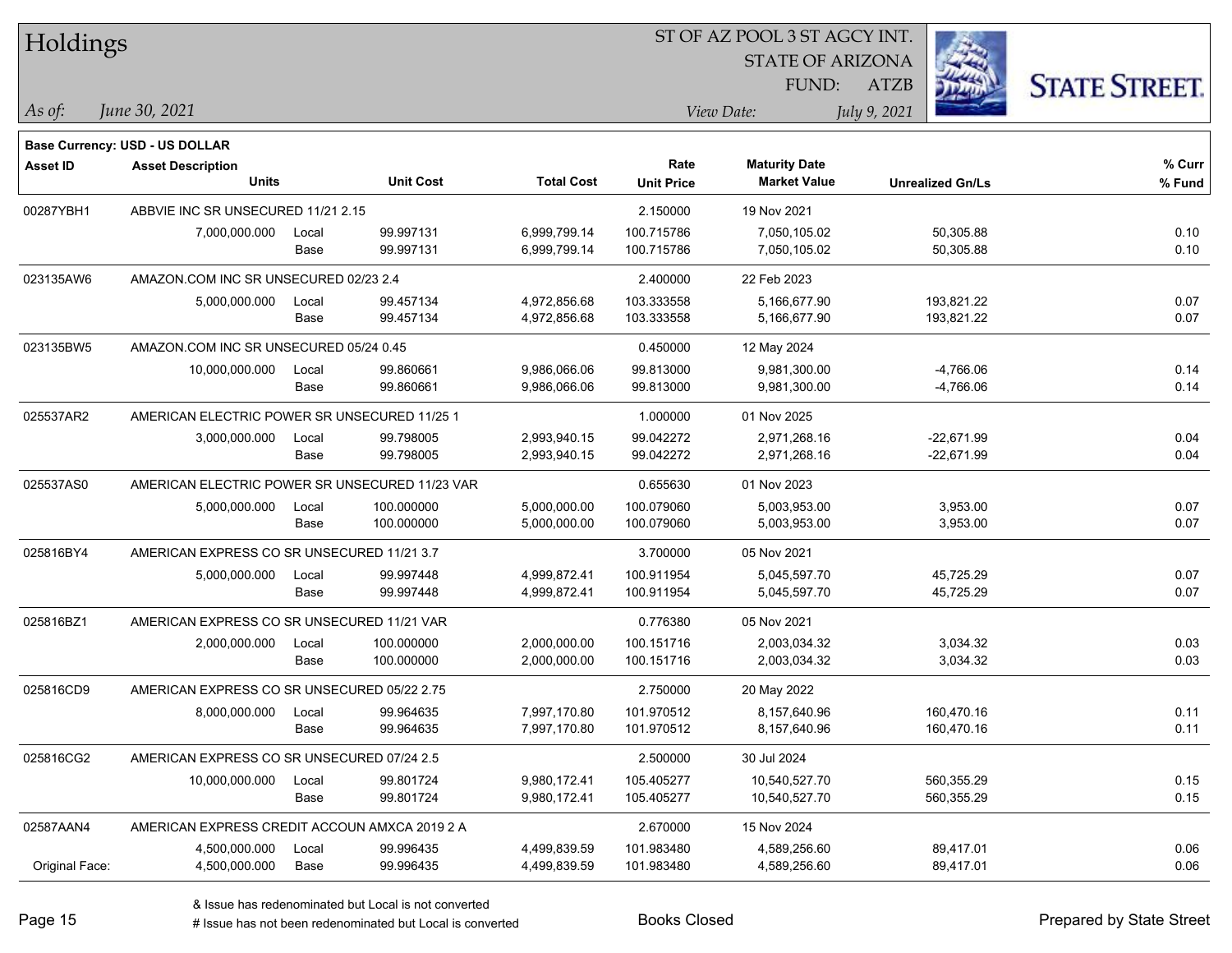| Holdings        |                                                |       |                  |                   |                   |                         |                         |                      |
|-----------------|------------------------------------------------|-------|------------------|-------------------|-------------------|-------------------------|-------------------------|----------------------|
|                 |                                                |       |                  |                   |                   | <b>STATE OF ARIZONA</b> |                         |                      |
|                 |                                                |       |                  |                   |                   | FUND:                   | <b>ATZB</b>             | <b>STATE STREET.</b> |
| $\vert$ As of:  | June 30, 2021                                  |       |                  |                   |                   | View Date:              | July 9, 2021            |                      |
|                 | <b>Base Currency: USD - US DOLLAR</b>          |       |                  |                   |                   |                         |                         |                      |
| <b>Asset ID</b> | <b>Asset Description</b>                       |       |                  |                   | Rate              | <b>Maturity Date</b>    |                         | % Curr               |
|                 | <b>Units</b>                                   |       | <b>Unit Cost</b> | <b>Total Cost</b> | <b>Unit Price</b> | <b>Market Value</b>     | <b>Unrealized Gn/Ls</b> | % Fund               |
| 02588QAB4       | AMERICAN EXPRESS CREDIT ACCOUN AMXCA 2019 1 A  |       |                  |                   | 2.870000          | 15 Oct 2024             |                         |                      |
|                 | 3,000,000.000                                  | Local | 99.990204        | 2,999,706.12      | 101.891380        | 3,056,741.40            | 57,035.28               | 0.04                 |
| Original Face:  | 3,000,000.000                                  | Base  | 99.990204        | 2,999,706.12      | 101.891380        | 3,056,741.40            | 57,035.28               | 0.04                 |
| 026609AC1       | WYETH LLC COMPANY GUAR 03/23 7.25              |       |                  |                   | 7.250000          | 01 Mar 2023             |                         |                      |
|                 | 1,410,000.000                                  | Local | 111.352480       | 1,570,069.97      | 111.263707        | 1,568,818.27            | $-1,251.70$             | 0.02                 |
|                 |                                                | Base  | 111.352480       | 1,570,069.97      | 111.263707        | 1,568,818.27            | $-1,251.70$             | 0.02                 |
| 02665WDQ1       | AMERICAN HONDA FINANCE SR UNSECURED 01/22 VAR  |       |                  |                   | 0.306000          | 21 Jan 2022             |                         |                      |
|                 | 15,000,000.000                                 | Local | 100.000000       | 15,000,000.00     | 100.050911        | 15,007,636.65           | 7,636.65                | 0.21                 |
|                 |                                                | Base  | 100.000000       | 15,000,000.00     | 100.050911        | 15,007,636.65           | 7,636.65                | 0.21                 |
| 02665WDX6       | AMERICAN HONDA FINANCE SR UNSECURED 04/23 0.35 |       |                  |                   | 0.350000          | 20 Apr 2023             |                         |                      |
|                 | 30,000,000.000                                 | Local | 99.998120        | 29,999,436.00     | 99.913782         | 29,974,134.60           | $-25,301.40$            | 0.41                 |
|                 |                                                | Base  | 99.998120        | 29,999,436.00     | 99.913782         | 29,974,134.60           | $-25,301.40$            | 0.41                 |
| 031162BN9       | AMGEN INC SR UNSECURED 05/22 3.625             |       |                  |                   | 3.625000          | 15 May 2022             |                         |                      |
|                 | 898,000.000                                    | Local | 102.042049       | 916,337.60        | 101.807199        | 914,228.65              | $-2,108.95$             | 0.01                 |
|                 |                                                | Base  | 102.042049       | 916,337.60        | 101.807199        | 914,228.65              | $-2,108.95$             | 0.01                 |
| 036752AQ6       | ANTHEM INC SR UNSECURED 03/23 0.45             |       |                  |                   | 0.450000          | 15 Mar 2023             |                         |                      |
|                 | 5,000,000.000                                  | Local | 99.977786        | 4,998,889.29      | 100.084713        | 5,004,235.65            | 5,346.36                | 0.07                 |
|                 |                                                | Base  | 99.977786        | 4,998,889.29      | 100.084713        | 5,004,235.65            | 5,346.36                | 0.07                 |
| 037833CC2       | APPLE INC SR UNSECURED 08/21 1.55              |       |                  |                   | 1.550000          | 04 Aug 2021             |                         |                      |
|                 | 10,000,000.000                                 | Local | 99.997901        | 9,999,790.09      | 100.007557        | 10,000,755.70           | 965.61                  | 0.14                 |
|                 |                                                | Base  | 99.997901        | 9,999,790.09      | 100.007557        | 10,000,755.70           | 965.61                  | 0.14                 |
| 037833DC1       | APPLE INC SR UNSECURED 09/22 2.1               |       |                  |                   | 2.100000          | 12 Sep 2022             |                         |                      |
|                 | 10,000,000.000 Local                           |       | 100.370000       | 10,037,000.00     | 102.075232        | 10,207,523.20           | 170,523.20              | 0.14                 |
|                 |                                                | Base  | 100.370000       | 10,037,000.00     | 102.075232        | 10,207,523.20           | 170,523.20              | 0.14                 |
| 037833DV9       | APPLE INC SR UNSECURED 05/23 0.75              |       |                  |                   | 0.750000          | 11 May 2023             |                         |                      |
|                 | 15,500,000.000                                 | Local | 99.831335        | 15,473,856.94     | 100.862511        | 15,633,689.21           | 159,832.27              | 0.22                 |
|                 |                                                | Base  | 99.831335        | 15,473,856.94     | 100.862511        | 15,633,689.21           | 159,832.27              | 0.22                 |
| 037833DX5       | APPLE INC SR UNSECURED 08/25 0.55              |       |                  |                   | 0.550000          | 20 Aug 2025             |                         |                      |
|                 | 10,000,000.000                                 | Local | 99.805415        | 9,980,541.50      | 98.936370         | 9,893,637.00            | $-86,904.50$            | 0.14                 |
|                 |                                                | Base  | 99.805415        | 9,980,541.50      | 98.936370         | 9,893,637.00            | $-86,904.50$            | 0.14                 |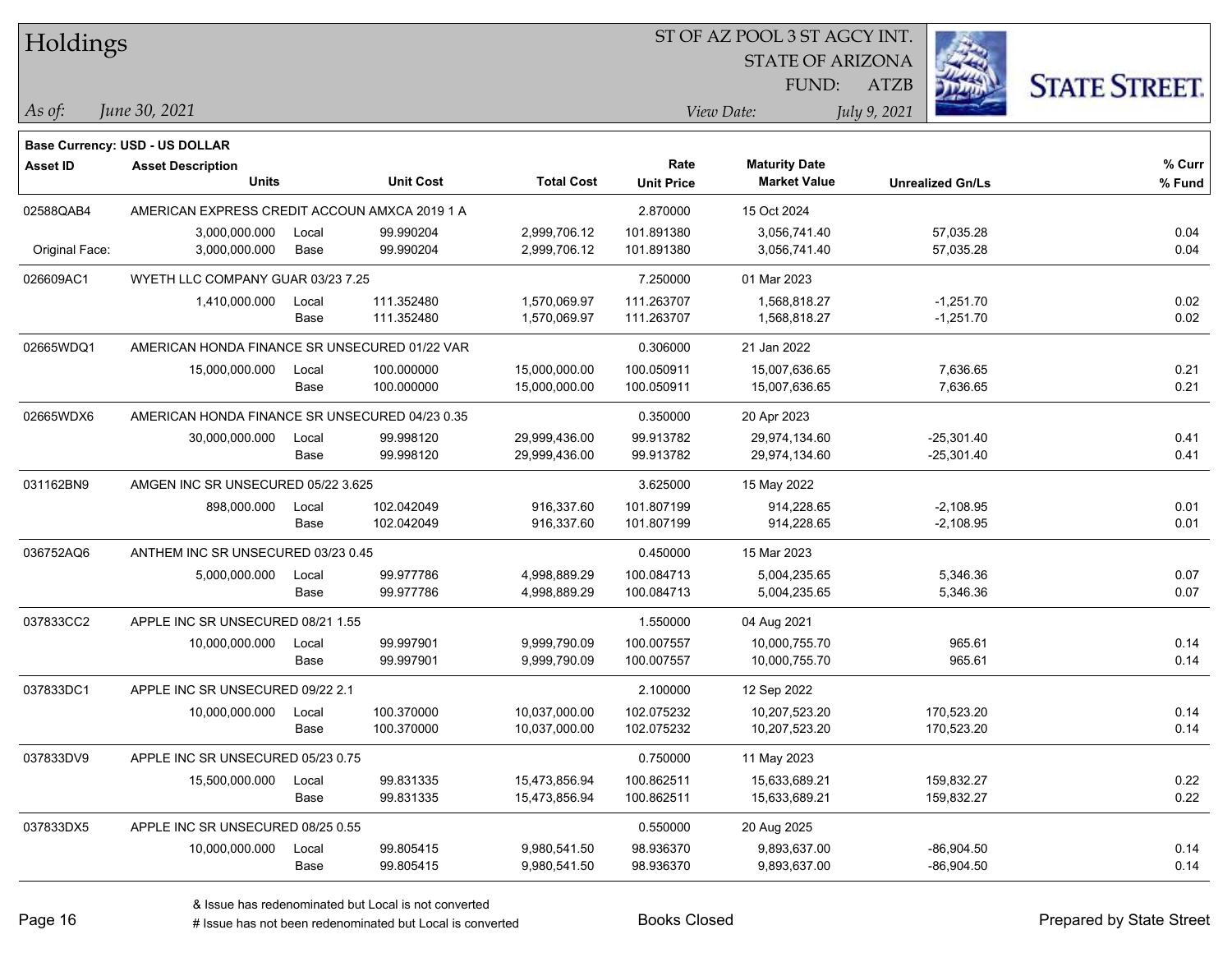| <b>Holdings</b> |                                                |       |                  |                   | 51 OF AZ POOL 3 51 AGCY INT. |                         |                         |                      |  |  |  |
|-----------------|------------------------------------------------|-------|------------------|-------------------|------------------------------|-------------------------|-------------------------|----------------------|--|--|--|
|                 |                                                |       |                  |                   |                              | <b>STATE OF ARIZONA</b> | i.                      |                      |  |  |  |
|                 |                                                |       |                  |                   |                              | FUND:                   | ATZB                    | <b>STATE STREET.</b> |  |  |  |
| As of:          | June 30, 2021                                  |       |                  |                   |                              | View Date:              | July 9, 2021            |                      |  |  |  |
|                 | <b>Base Currency: USD - US DOLLAR</b>          |       |                  |                   |                              |                         |                         |                      |  |  |  |
| <b>Asset ID</b> | <b>Asset Description</b>                       |       |                  |                   | Rate                         | <b>Maturity Date</b>    |                         | % Curr               |  |  |  |
|                 | <b>Units</b>                                   |       | <b>Unit Cost</b> | <b>Total Cost</b> | <b>Unit Price</b>            | <b>Market Value</b>     | <b>Unrealized Gn/Ls</b> | % Fund               |  |  |  |
| 037833EB2       | APPLE INC SR UNSECURED 02/26 0.7               |       |                  |                   | 0.700000                     | 08 Feb 2026             |                         |                      |  |  |  |
|                 | 5,000,000.000                                  | Local | 99.792925        | 4,989,646.24      | 98.896174                    | 4,944,808.70            | -44,837.54              | 0.07                 |  |  |  |
|                 |                                                | Base  | 99.792925        | 4,989,646.24      | 98.896174                    | 4,944,808.70            | -44,837.54              | 0.07                 |  |  |  |
| 040555CS1       | ARIZONA PUBLIC SERVICE SR UNSECURED 05/25 3.15 |       |                  |                   | 3.150000                     | 15 May 2025             |                         |                      |  |  |  |
|                 | 5,000,000.000                                  | Local | 108.471698       | 5,423,584.92      | 107.404562                   | 5,370,228.10            | $-53,356.82$            | 0.07                 |  |  |  |
|                 |                                                | Base  | 108.471698       | 5,423,584.92      | 107.404562                   | 5,370,228.10            | $-53,356.82$            | 0.07                 |  |  |  |
| 05531FBJ1       | TRUIST FINANCIAL CORP SR UNSECURED 03/23 2.2   |       |                  |                   | 2.200000                     | 16 Mar 2023             |                         |                      |  |  |  |
|                 | 10,000,000.000                                 | Local | 99.964841        | 9,996,484.11      | 102.932883                   | 10,293,288.30           | 296,804.19              | 0.14                 |  |  |  |
|                 |                                                | Base  | 99.964841        | 9,996,484.11      | 102.932883                   | 10,293,288.30           | 296,804.19              | 0.14                 |  |  |  |
| 06048WK66       | BANK OF AMERICA CORP SR UNSECURED 12/25 VAR    |       |                  |                   | 0.650000                     | 23 Dec 2025             |                         |                      |  |  |  |
|                 | 5,000,000.000                                  | Local | 99.728089        | 4,986,404.43      | 98.378430                    | 4,918,921.50            | $-67,482.93$            | 0.07                 |  |  |  |
|                 |                                                | Base  | 99.728089        | 4,986,404.43      | 98.378430                    | 4,918,921.50            | $-67,482.93$            | 0.07                 |  |  |  |
| 06048WK74       | BANK OF AMERICA CORP SR SECURED 06/23 VAR      |       |                  |                   | 0.400000                     | 21 Jun 2023             |                         |                      |  |  |  |
|                 | 5,000,000.000                                  | Local | 100.000000       | 5,000,000.00      | 99.109149                    | 4,955,457.45            | $-44,542.55$            | 0.07                 |  |  |  |
|                 |                                                | Base  | 100.000000       | 5,000,000.00      | 99.109149                    | 4,955,457.45            | $-44,542.55$            | 0.07                 |  |  |  |
| 06048WL24       | BANK OF AMERICA CORP SR UNSECURED 02/24 VAR    |       |                  |                   | 0.300000                     | 16 Feb 2024             |                         |                      |  |  |  |
|                 | 25,000,000.000                                 | Local | 99.868493        | 24,967,123.29     | 99.101518                    | 24,775,379.50           | -191,743.79             | 0.34                 |  |  |  |
|                 |                                                | Base  | 99.868493        | 24,967,123.29     | 99.101518                    | 24,775,379.50           | -191,743.79             | 0.34                 |  |  |  |
| 06048WL32       | BANK OF AMERICA CORP SR UNSECURED 02/26 0.8    |       |                  |                   | 0.800000                     | 24 Feb 2026             |                         |                      |  |  |  |
|                 | 5,371,000.000                                  | Local | 97.577876        | 5,240,907.73      | 96.201601                    | 5,166,987.99            | $-73,919.74$            | 0.07                 |  |  |  |
|                 |                                                | Base  | 97.577876        | 5,240,907.73      | 96.201601                    | 5,166,987.99            | -73,919.74              | 0.07                 |  |  |  |
| 06048WL81       | BANK OF AMERICA CORP SR UNSECURED 09/24 0.75   |       |                  |                   | 0.750000                     | 26 Sep 2024             |                         |                      |  |  |  |
|                 | 15,000,000.000                                 | Local | 99.816438        | 14,972,465.75     | 95.894324                    | 14,384,148.60           | $-588,317.15$           | 0.20                 |  |  |  |
|                 |                                                | Base  | 99.816438        | 14,972,465.75     | 95.894324                    | 14,384,148.60           | -588,317.15             | 0.20                 |  |  |  |
| 06048WM23       | BANK OF AMERICA CORP SR UNSECURED 05/24 0.65   |       |                  |                   | 0.650000                     | 14 May 2024             |                         |                      |  |  |  |
|                 | 10,000,000.000                                 | Local | 100.000000       | 10,000,000.00     | 99.666873                    | 9,966,687.30            | $-33,312.70$            | 0.14                 |  |  |  |
|                 |                                                | Base  | 100.000000       | 10,000,000.00     | 99.666873                    | 9,966,687.30            | $-33,312.70$            | 0.14                 |  |  |  |
| 06048WXT2       | BANK OF AMERICA CORP SR UNSECURED 09/21 VAR    |       |                  |                   | 2.000000                     | 26 Sep 2021             |                         |                      |  |  |  |
|                 | 10,000,000.000                                 | Local | 100.000000       | 10,000,000.00     | 100.233730                   | 10,023,373.00           | 23,373.00               | 0.14                 |  |  |  |
|                 |                                                | Base  | 100.000000       | 10,000,000.00     | 100.233730                   | 10,023,373.00           | 23,373.00               | 0.14                 |  |  |  |
|                 |                                                |       |                  |                   |                              |                         |                         |                      |  |  |  |

 $\overline{S}$ 

٦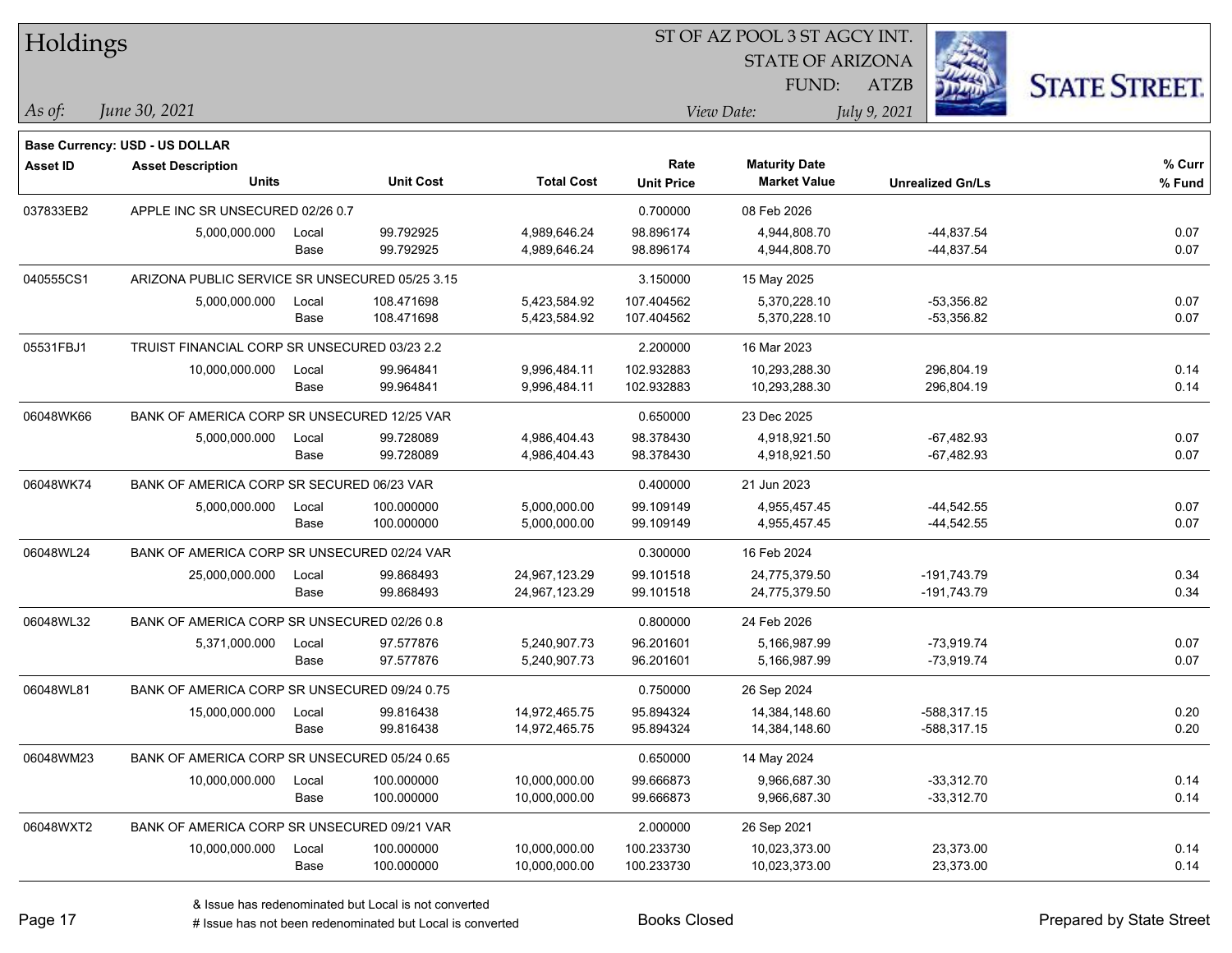| Holdings        |                                                |       |                  |                   |                   | ST OF AZ POOL 3 ST AGCY INT. |                         |                      |
|-----------------|------------------------------------------------|-------|------------------|-------------------|-------------------|------------------------------|-------------------------|----------------------|
|                 |                                                |       |                  |                   |                   | <b>STATE OF ARIZONA</b>      |                         |                      |
|                 |                                                |       |                  |                   |                   | FUND:                        | <b>ATZB</b>             | <b>STATE STREET.</b> |
| As of:          | June 30, 2021                                  |       |                  |                   |                   | View Date:                   | July 9, 2021            |                      |
|                 | Base Currency: USD - US DOLLAR                 |       |                  |                   |                   |                              |                         |                      |
| <b>Asset ID</b> | <b>Asset Description</b>                       |       |                  |                   | Rate              | <b>Maturity Date</b>         |                         | % Curr               |
|                 | <b>Units</b>                                   |       | <b>Unit Cost</b> | <b>Total Cost</b> | <b>Unit Price</b> | <b>Market Value</b>          | <b>Unrealized Gn/Ls</b> | % Fund               |
| 06367WF99       | BANK OF MONTREAL SR UNSECURED 05/23 VAR        |       |                  |                   | 1.100000          | 12 May 2023                  |                         |                      |
|                 | 10,000,000.000                                 | Local | 100.000000       | 10,000,000.00     | 101.272000        | 10,127,200.00                | 127,200.00              | 0.14                 |
|                 |                                                | Base  | 100.000000       | 10,000,000.00     | 101.272000        | 10,127,200.00                | 127,200.00              | 0.14                 |
| 06367WX81       | BANK OF MONTREAL SR UNSECURED 07/25 VAR        |       |                  |                   | 1.000000          | 30 Jul 2025                  |                         |                      |
|                 | 10,000,000.000                                 | Local | 100.000000       | 10,000,000.00     | 98.885301         | 9,888,530.10                 | $-111,469.90$           | 0.14                 |
|                 |                                                | Base  | 100.000000       | 10,000,000.00     | 98.885301         | 9,888,530.10                 | $-111,469.90$           | 0.14                 |
| 06368EA44       | BANK OF MONTREAL SR UNSECURED 12/23 VAR        |       |                  |                   | 0.400000          | 08 Dec 2023                  |                         |                      |
|                 | 10,000,000.000                                 | Local | 100.000000       | 10,000,000.00     | 100.367201        | 10,036,720.10                | 36,720.10               | 0.14                 |
|                 |                                                | Base  | 100.000000       | 10,000,000.00     | 100.367201        | 10,036,720.10                | 36,720.10               | 0.14                 |
| 06406RAA5       | BANK OF NY MELLON CORP SR UNSECURED 02/22 2.6  |       |                  |                   | 2.600000          | 07 Feb 2022                  |                         |                      |
|                 | 20,000,000.000                                 | Local | 101.269248       | 20,253,849.53     | 101.250273        | 20,250,054.60                | $-3,794.93$             | 0.28                 |
|                 |                                                | Base  | 101.269248       | 20,253,849.53     | 101.250273        | 20,250,054.60                | $-3,794.93$             | 0.28                 |
| 06406RAG2       | BANK OF NY MELLON CORP SR UNSECURED 04/23 3.5  |       |                  |                   | 3.500000          | 28 Apr 2023                  |                         |                      |
|                 | 7,000,000.000                                  | Local | 99.960201        | 6,997,214.04      | 105.797404        | 7,405,818.28                 | 408,604.24              | 0.10                 |
|                 |                                                | Base  | 99.960201        | 6,997,214.04      | 105.797404        | 7,405,818.28                 | 408,604.24              | 0.10                 |
| 06406RAL1       | BANK OF NY MELLON CORP SR UNSECURED 10/24 2.1  |       |                  |                   | 2.100000          | 24 Oct 2024                  |                         |                      |
|                 | 7,000,000.000                                  | Local | 99.884004        | 6,991,880.27      | 104.933463        | 7,345,342.41                 | 353,462.14              | 0.10                 |
|                 |                                                | Base  | 99.884004        | 6,991,880.27      | 104.933463        | 7,345,342.41                 | 353,462.14              | 0.10                 |
| 06406RAM9       | BANK OF NY MELLON CORP SR UNSECURED 01/23 1.85 |       |                  |                   | 1.850000          | 27 Jan 2023                  |                         |                      |
|                 | 5,000,000.000                                  | Local | 99.964019        | 4,998,200.93      | 102.300147        | 5,115,007.35                 | 116,806.42              | 0.07                 |
|                 |                                                | Base  | 99.964019        | 4,998,200.93      | 102.300147        | 5,115,007.35                 | 116,806.42              | 0.07                 |
| 06406RAP2       | BANK OF NY MELLON CORP SR UNSECURED 12/23 0.35 |       |                  |                   | 0.350000          | 07 Dec 2023                  |                         |                      |
|                 | 10,000,000.000                                 | Local | 99.913697        | 9,991,369.67      | 99.860000         | 9,986,000.00                 | $-5,369.67$             | 0.14                 |
|                 |                                                | Base  | 99.913697        | 9,991,369.67      | 99.860000         | 9,986,000.00                 | $-5,369.67$             | 0.14                 |
| 06406RAQ0       | BANK OF NY MELLON CORP SR UNSECURED 01/26 0.75 |       |                  |                   | 0.750000          | 28 Jan 2026                  |                         |                      |
|                 | 7,000,000.000                                  | Local | 99.803446        | 6,986,241.20      | 98.964698         | 6,927,528.86                 | $-58,712.34$            | 0.10                 |
|                 |                                                | Base  | 99.803446        | 6,986,241.20      | 98.964698         | 6,927,528.86                 | $-58,712.34$            | 0.10                 |
| 06406RAS6       | BANK OF NY MELLON CORP SR UNSECURED 04/24 0.5  |       |                  |                   | 0.500000          | 26 Apr 2024                  |                         |                      |
|                 | 10,000,000.000                                 | Local | 99.899631        | 9,989,963.10      | 99.902486         | 9,990,248.60                 | 285.50                  | 0.14                 |
|                 |                                                | Base  | 99.899631        | 9,989,963.10      | 99.902486         | 9,990,248.60                 | 285.50                  | 0.14                 |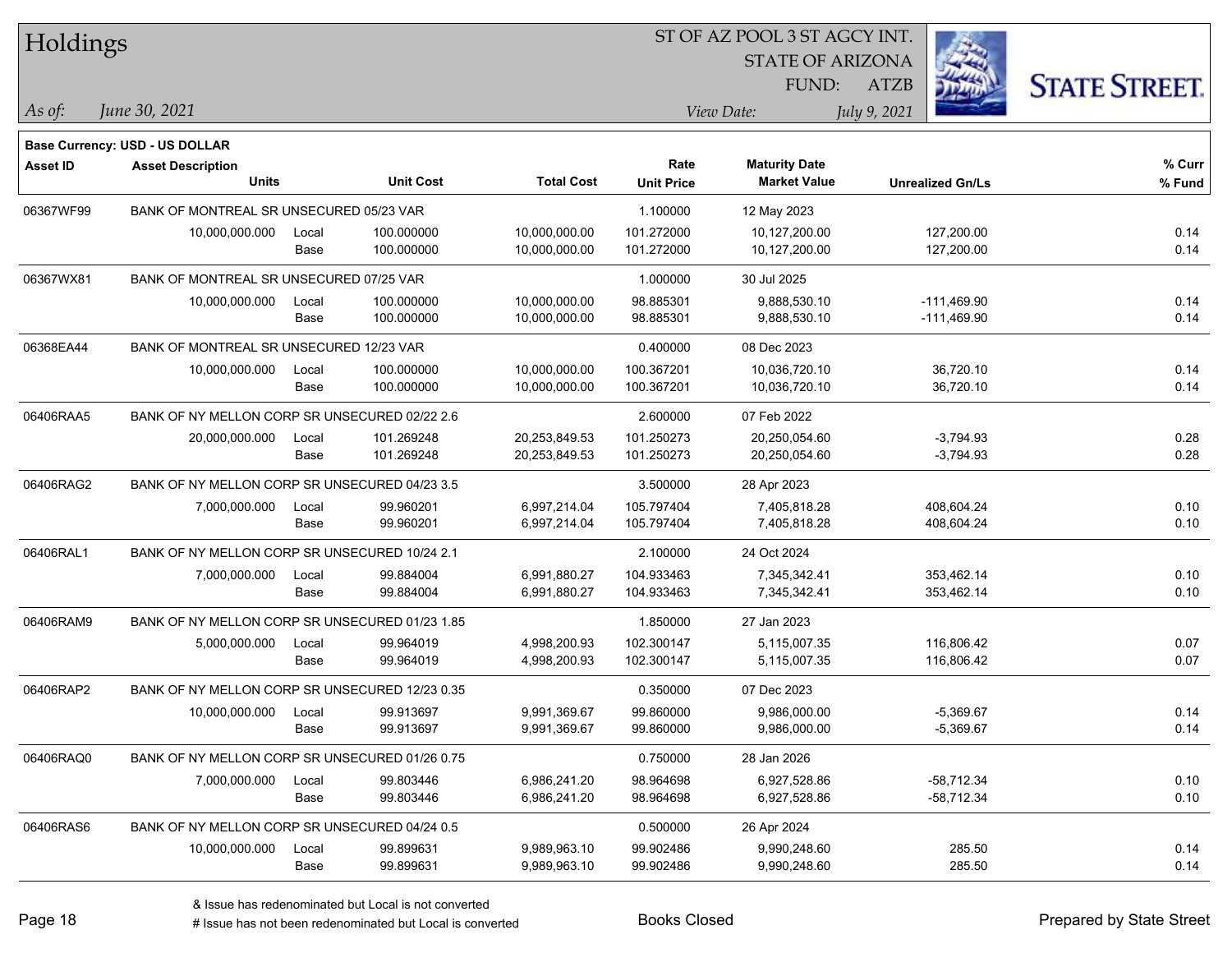| Holdings        |                                                 |       |                  |                   | ST OF AZ POOL 3 ST AGCY INT. |                         |              |                         |                      |
|-----------------|-------------------------------------------------|-------|------------------|-------------------|------------------------------|-------------------------|--------------|-------------------------|----------------------|
|                 |                                                 |       |                  |                   |                              | <b>STATE OF ARIZONA</b> |              |                         |                      |
|                 |                                                 |       |                  |                   |                              | FUND:                   | <b>ATZB</b>  |                         | <b>STATE STREET.</b> |
| As of:          | June 30, 2021                                   |       |                  |                   |                              | View Date:              | July 9, 2021 |                         |                      |
|                 | <b>Base Currency: USD - US DOLLAR</b>           |       |                  |                   |                              |                         |              |                         |                      |
| <b>Asset ID</b> | <b>Asset Description</b>                        |       |                  |                   | Rate                         | <b>Maturity Date</b>    |              |                         | % Curr               |
|                 | <b>Units</b>                                    |       | <b>Unit Cost</b> | <b>Total Cost</b> | <b>Unit Price</b>            | <b>Market Value</b>     |              | <b>Unrealized Gn/Ls</b> | % Fund               |
| 06406RAT4       | BANK OF NY MELLON CORP SR UNSECURED 04/24 VAR   |       |                  |                   | 0.310000                     | 26 Apr 2024             |              |                         |                      |
|                 | 8,000,000.000                                   | Local | 100.000000       | 8,000,000.00      | 100.190500                   | 8.015.240.00            |              | 15,240.00               | 0.11                 |
|                 |                                                 | Base  | 100.000000       | 8,000,000.00      | 100.190500                   | 8,015,240.00            |              | 15,240.00               | 0.11                 |
| 064159KD7       | BANK OF NOVA SCOTIA SR UNSECURED 09/22 2.45     |       |                  |                   | 2.450000                     | 19 Sep 2022             |              |                         |                      |
|                 | 17,000,000.000                                  | Local | 100.779164       | 17, 132, 457.81   | 102.593012                   | 17,440,812.04           |              | 308,354.23              | 0.24                 |
|                 |                                                 | Base  | 100.779164       | 17,132,457.81     | 102.593012                   | 17,440,812.04           |              | 308,354.23              | 0.24                 |
| 064159SH0       | BANK OF NOVA SCOTIA SR UNSECURED 11/22 2        |       |                  |                   | 2.000000                     | 15 Nov 2022             |              |                         |                      |
|                 | 15,000,000.000                                  | Local | 99.986192        | 14,997,928.74     | 102.256510                   | 15,338,476.50           |              | 340,547.76              | 0.21                 |
|                 |                                                 | Base  | 99.986192        | 14,997,928.74     | 102.256510                   | 15,338,476.50           |              | 340,547.76              | 0.21                 |
| 07330NAT2       | TRUIST BANK SR UNSECURED 12/24 2.15             |       |                  |                   | 2.150000                     | 06 Dec 2024             |              |                         |                      |
|                 | 2,000,000.000                                   | Local | 99.884237        | 1,997,684.74      | 104.633649                   | 2,092,672.98            |              | 94,988.24               | 0.03                 |
|                 |                                                 | Base  | 99.884237        | 1,997,684.74      | 104.633649                   | 2,092,672.98            |              | 94,988.24               | 0.03                 |
| 084664BT7       | BERKSHIRE HATHAWAY FIN COMPANY GUAR 05/22 3     |       |                  |                   | 3.000000                     | 15 May 2022             |              |                         |                      |
|                 | 3,667,000.000                                   | Local | 102.511103       | 3,759,082.16      | 102.365067                   | 3,753,727.01            |              | $-5,355.15$             | 0.05                 |
|                 |                                                 | Base  | 102.511103       | 3,759,082.16      | 102.365067                   | 3,753,727.01            |              | $-5,355.15$             | 0.05                 |
| 097023CG8       | BOEING CO SR UNSECURED 05/22 2.7                |       |                  |                   | 2.700000                     | 01 May 2022             |              |                         |                      |
|                 | 5,000,000.000                                   | Local | 99.950860        | 4,997,543.01      | 102.102584                   | 5,105,129.20            |              | 107,586.19              | 0.07                 |
|                 |                                                 | Base  | 99.950860        | 4,997,543.01      | 102.102584                   | 5,105,129.20            |              | 107,586.19              | 0.07                 |
| 097023CZ6       | BOEING CO SR UNSECURED 02/24 1.95               |       |                  |                   | 1.950000                     | 01 Feb 2024             |              |                         |                      |
|                 | 17,000,000.000                                  | Local | 99.891636        | 16,981,578.08     | 102.403291                   | 17,408,559.47           |              | 426,981.39              | 0.24                 |
|                 |                                                 | Base  | 99.891636        | 16,981,578.08     | 102.403291                   | 17,408,559.47           |              | 426,981.39              | 0.24                 |
| 097023DD4       | BOEING CO SR UNSECURED 02/23 1.167              |       |                  |                   | 1.167000                     | 04 Feb 2023             |              |                         |                      |
|                 | 5,000,000.000                                   | Local | 100.000000       | 5,000,000.00      | 100.462733                   | 5,023,136.65            |              | 23,136.65               | 0.07                 |
|                 |                                                 | Base  | 100.000000       | 5,000,000.00      | 100.462733                   | 5,023,136.65            |              | 23,136.65               | 0.07                 |
| 110122CL0       | BRISTOL MYERS SQUIBB CO SR UNSECURED 05/22 2.6  |       |                  |                   | 2.600000                     | 16 May 2022             |              |                         |                      |
|                 | 5,000,000.000                                   | Local | 99.921705        | 4,996,085.26      | 102.140070                   | 5,107,003.50            |              | 110,918.24              | 0.07                 |
|                 |                                                 | Base  | 99.921705        | 4,996,085.26      | 102.140070                   | 5,107,003.50            |              | 110,918.24              | 0.07                 |
| 110122CY2       | BRISTOL MYERS SQUIBB CO SR UNSECURED 02/23 2.75 |       |                  |                   | 2.750000                     | 15 Feb 2023             |              |                         |                      |
|                 | 4,750,000.000                                   | Local | 103.788713       | 4,929,963.87      | 103.727821                   | 4,927,071.50            |              | $-2,892.37$             | 0.07                 |
|                 |                                                 | Base  | 103.788713       | 4,929,963.87      | 103.727821                   | 4,927,071.50            |              | $-2,892.37$             | 0.07                 |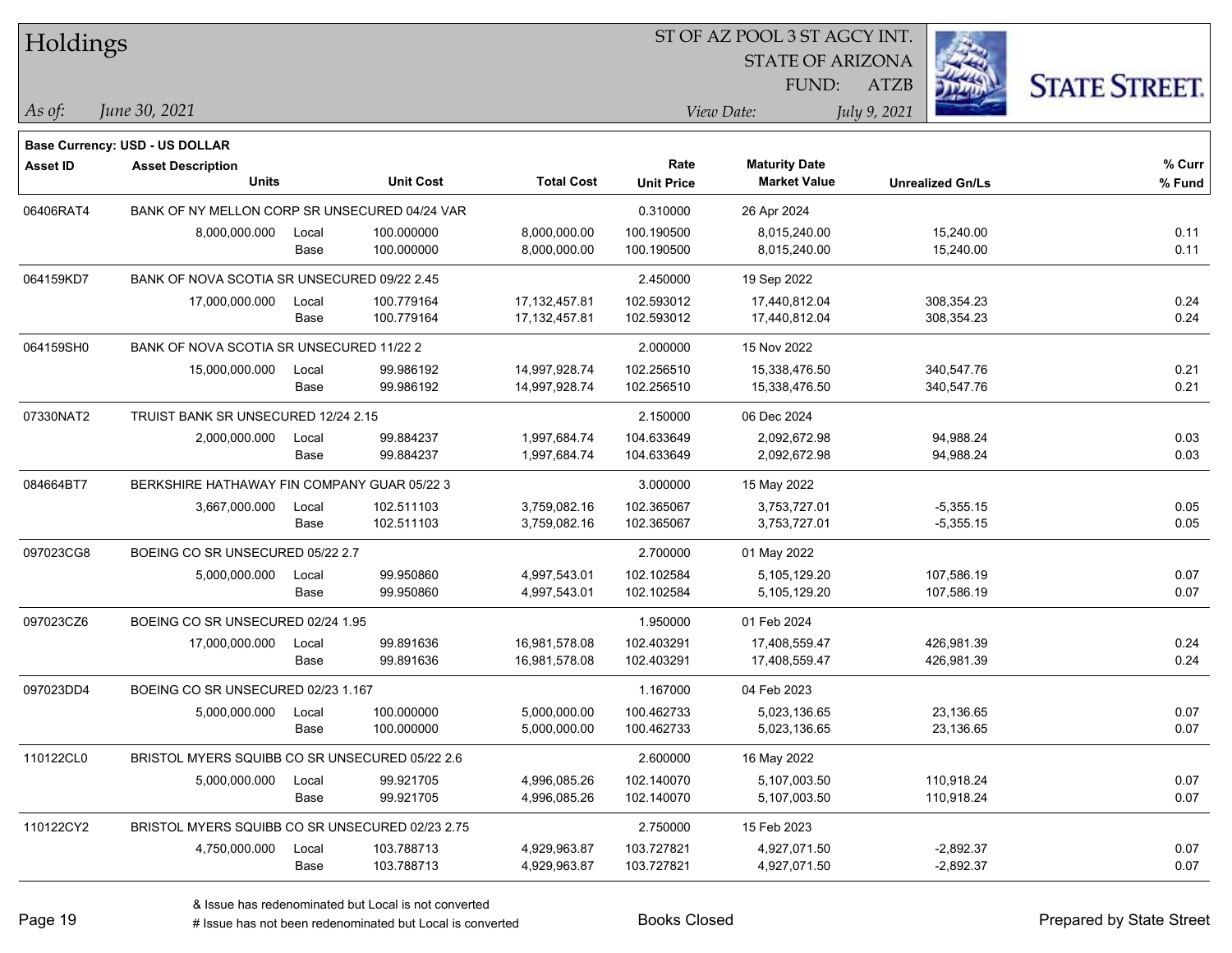| Holdings        |                                                |       |                  | ST OF AZ POOL 3 ST AGCY INT. |                   |                         |                         |                      |  |  |
|-----------------|------------------------------------------------|-------|------------------|------------------------------|-------------------|-------------------------|-------------------------|----------------------|--|--|
|                 |                                                |       |                  |                              |                   | <b>STATE OF ARIZONA</b> |                         |                      |  |  |
|                 |                                                |       |                  |                              |                   | FUND:                   | <b>ATZB</b>             | <b>STATE STREET.</b> |  |  |
| As of:          | June 30, 2021                                  |       |                  |                              |                   | View Date:              | July 9, 2021            |                      |  |  |
|                 | Base Currency: USD - US DOLLAR                 |       |                  |                              |                   |                         |                         |                      |  |  |
| <b>Asset ID</b> | <b>Asset Description</b>                       |       |                  |                              | Rate              | <b>Maturity Date</b>    |                         | % Curr               |  |  |
|                 | <b>Units</b>                                   |       | <b>Unit Cost</b> | <b>Total Cost</b>            | <b>Unit Price</b> | <b>Market Value</b>     | <b>Unrealized Gn/Ls</b> | % Fund               |  |  |
| 12598AAA8       | CNH EQUIPMENT TRUST CNH 2021 A A1              |       |                  |                              | 0.134470          | 15 Mar 2022             |                         |                      |  |  |
|                 | 2,391,851.230                                  | Local | 100.000000       | 2,391,851.23                 | 99.997890         | 2,391,800.76            | -50.47                  | 0.03                 |  |  |
| Original Face:  | 8,250,000.000                                  | Base  | 100.000000       | 2,391,851.23                 | 99.997890         | 2,391,800.76            | $-50.47$                | 0.03                 |  |  |
| 12598AAB6       | CNH EQUIPMENT TRUST CNH 2021 A A2              |       |                  |                              | 0.230000          | 15 Mar 2024             |                         |                      |  |  |
|                 | 4,000,000.000                                  | Local | 99.996539        | 3,999,861.54                 | 100.025250        | 4,001,010.00            | 1,148.46                | 0.06                 |  |  |
| Original Face:  | 4,000,000.000                                  | Base  | 99.996539        | 3,999,861.54                 | 100.025250        | 4,001,010.00            | 1,148.46                | 0.06                 |  |  |
| 126650CV0       | CVS HEALTH CORP SR UNSECURED 03/23 3.7         |       |                  |                              | 3.700000          | 09 Mar 2023             |                         |                      |  |  |
|                 | 10,964,000.000                                 | Local | 105.399367       | 11,555,986.60                | 105.303394        | 11,545,464.12           | $-10,522.48$            | 0.16                 |  |  |
|                 |                                                | Base  | 105.399367       | 11,555,986.60                | 105.303394        | 11,545,464.12           | $-10,522.48$            | 0.16                 |  |  |
| 126650DE7       | CVS HEALTH CORP SR UNSECURED 08/24 2.625       |       |                  |                              | 2.625000          | 15 Aug 2024             |                         |                      |  |  |
|                 | 2,000,000.000                                  | Local | 99.681709        | 1,993,634.18                 | 105.534646        | 2,110,692.92            | 117.058.74              | 0.03                 |  |  |
|                 |                                                | Base  | 99.681709        | 1,993,634.18                 | 105.534646        | 2,110,692.92            | 117,058.74              | 0.03                 |  |  |
| 13605W2F7       | CANADIAN IMPERIAL BANK SR UNSECURED 03/26 VAR  |       |                  |                              | 1.200000          | 23 Mar 2026             |                         |                      |  |  |
|                 | 10,000,000.000                                 | Local | 100.000000       | 10,000,000.00                | 98.457000         | 9,845,700.00            | $-154,300.00$           | 0.14                 |  |  |
|                 |                                                | Base  | 100.000000       | 10,000,000.00                | 98.457000         | 9,845,700.00            | $-154,300.00$           | 0.14                 |  |  |
| 13605W3A7       | CANADIAN IMPERIAL BANK SR UNSECURED 04/26 VAR  |       |                  |                              | 1.400000          | 14 Apr 2026             |                         |                      |  |  |
|                 | 5,000,000.000                                  | Local | 100.000000       | 5,000,000.00                 | 99.835000         | 4,991,750.00            | $-8,250.00$             | 0.07                 |  |  |
|                 |                                                | Base  | 100.000000       | 5,000,000.00                 | 99.835000         | 4,991,750.00            | $-8,250.00$             | 0.07                 |  |  |
| 13605WD32       | CANADIAN IMPERIAL BANK SR UNSECURED 09/25 0.9  |       |                  |                              | 0.900000          | 08 Sep 2025             |                         |                      |  |  |
|                 | 15,000,000.000                                 | Local | 100.000000       | 15,000,000.00                | 97.321063         | 14,598,159.45           | -401,840.55             | 0.20                 |  |  |
|                 |                                                | Base  | 100.000000       | 15,000,000.00                | 97.321063         | 14,598,159.45           | -401,840.55             | 0.20                 |  |  |
| 13605WF71       | CANADIAN IMPERIAL BANK SR UNSECURED 04/24 0.55 |       |                  |                              | 0.550000          | 06 Apr 2024             |                         |                      |  |  |
|                 | 15,000,000.000                                 | Local | 100.000000       | 15,000,000.00                | 95.198631         | 14,279,794.65           | -720,205.35             | 0.20                 |  |  |
|                 |                                                | Base  | 100.000000       | 15,000,000.00                | 95.198631         | 14,279,794.65           | $-720,205.35$           | 0.20                 |  |  |
| 13605WN23       | CANADIAN IMPERIAL BANK SR UNSECURED 11/25 0.9  |       |                  |                              | 0.900000          | 25 Nov 2025             |                         |                      |  |  |
|                 | 10,000,000.000                                 | Local | 100.000000       | 10,000,000.00                | 97.654888         | 9,765,488.80            | $-234,511.20$           | 0.13                 |  |  |
|                 |                                                | Base  | 100.000000       | 10,000,000.00                | 97.654888         | 9,765,488.80            | $-234,511.20$           | 0.13                 |  |  |
| 13605WWG2       | CANADIAN IMPERIAL BANK SR UNSECURED 03/25 VAR  |       |                  |                              | 1.750000          | 06 Mar 2025             |                         |                      |  |  |
|                 | 10,000,000.000                                 | Local | 100.000000       | 10,000,000.00                | 98.515142         | 9,851,514.20            | $-148,485.80$           | 0.14                 |  |  |
|                 |                                                | Base  | 100.000000       | 10,000,000.00                | 98.515142         | 9,851,514.20            | $-148,485.80$           | 0.14                 |  |  |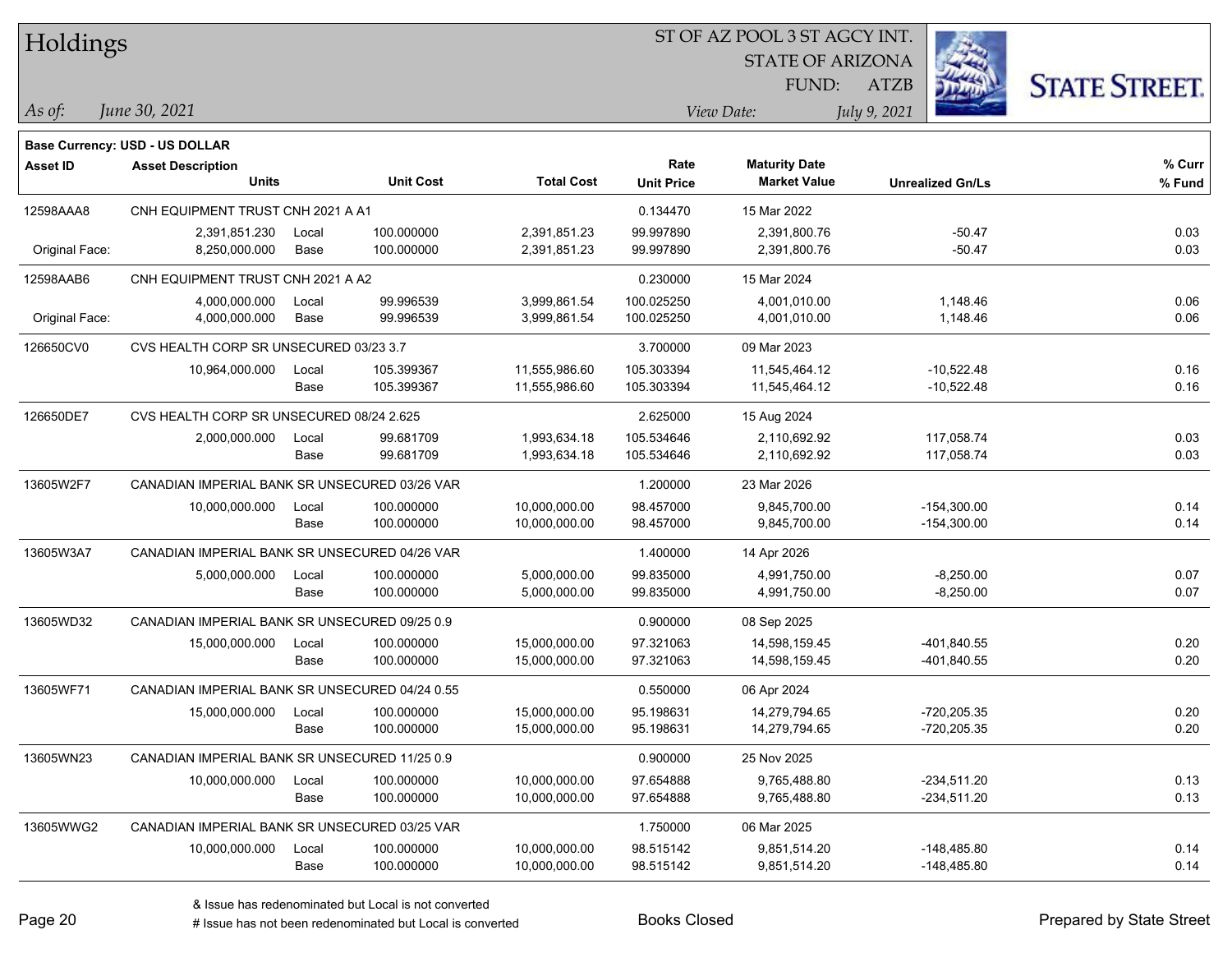| Holdings        |                                                            |       |                  |                   | ST OF AZ POOL 3 ST AGCY INT. |                         |                         |                      |  |  |
|-----------------|------------------------------------------------------------|-------|------------------|-------------------|------------------------------|-------------------------|-------------------------|----------------------|--|--|
|                 |                                                            |       |                  |                   |                              | <b>STATE OF ARIZONA</b> |                         |                      |  |  |
|                 |                                                            |       |                  |                   |                              | FUND:                   | <b>ATZB</b>             | <b>STATE STREET.</b> |  |  |
| As of:          | June 30, 2021                                              |       |                  |                   |                              | View Date:              | July 9, 2021            |                      |  |  |
|                 |                                                            |       |                  |                   |                              |                         |                         |                      |  |  |
| <b>Asset ID</b> | Base Currency: USD - US DOLLAR<br><b>Asset Description</b> |       |                  |                   | Rate                         | <b>Maturity Date</b>    |                         | % Curr               |  |  |
|                 | <b>Units</b>                                               |       | <b>Unit Cost</b> | <b>Total Cost</b> | <b>Unit Price</b>            | <b>Market Value</b>     | <b>Unrealized Gn/Ls</b> | % Fund               |  |  |
| 14042RHB0       | CAPITAL ONE NA SR UNSECURED 08/22 VAR                      |       |                  |                   | 0.982000                     | 08 Aug 2022             |                         |                      |  |  |
|                 | 10,000,000.000                                             | Local | 100.000000       | 10,000,000.00     | 100.726996                   | 10,072,699.60           | 72,699.60               | 0.14                 |  |  |
|                 |                                                            | Base  | 100.000000       | 10,000,000.00     | 100.726996                   | 10,072,699.60           | 72,699.60               | 0.14                 |  |  |
| 141781BP8       | CARGILL INC SR UNSECURED 144A 02/24 0.4                    |       |                  |                   | 0.400000                     | 02 Feb 2024             |                         |                      |  |  |
|                 | 8,000,000.000                                              | Local | 99.907984        | 7,992,638.72      | 99.425450                    | 7,954,036.00            | $-38,602.72$            | 0.11                 |  |  |
|                 |                                                            | Base  | 99.907984        | 7,992,638.72      | 99.425450                    | 7,954,036.00            | $-38,602.72$            | 0.11                 |  |  |
| 14314QAA2       | CARMAX AUTO OWNER TRUST CARMX 2021 2 A1                    |       |                  |                   | 0.140900                     | 15 Apr 2022             |                         |                      |  |  |
|                 | 5,939,621.090                                              | Local | 100.000000       | 5,939,621.09      | 100.001210                   | 5,939,692.96            | 71.87                   | 0.08                 |  |  |
| Original Face:  | 9,000,000.000                                              | Base  | 100.000000       | 5,939,621.09      | 100.001210                   | 5,939,692.96            | 71.87                   | 0.08                 |  |  |
| 14316HAA0       | CARMAX AUTO OWNER TRUST CARMX 2020 4 A1                    |       |                  |                   | 0.241980                     | 15 Oct 2021             |                         |                      |  |  |
|                 | 0.210                                                      | Local | 100.000000       | 0.21              | 100.000000                   | 0.21                    | 0.00                    | 0.00                 |  |  |
| Original Face:  | 15,000,000.000                                             | Base  | 100.000000       | 0.21              | 100.000000                   | 0.21                    | 0.00                    | 0.00                 |  |  |
| 14316NAA7       | CARMAX AUTO OWNER TRUST CARMX 2021 1 A1                    |       |                  |                   | 0.172380                     | 15 Feb 2022             |                         |                      |  |  |
|                 | 841,832.130                                                | Local | 100.000000       | 841,832.13        | 100.000180                   | 841,833.65              | 1.52                    | 0.01                 |  |  |
| Original Face:  | 10,500,000.000                                             | Base  | 100.000000       | 841,832.13        | 100.000180                   | 841,833.65              | 1.52                    | 0.01                 |  |  |
| 14913Q3C1       | CATERPILLAR FINL SERVICE SR UNSECURED 11/22 1.95           |       |                  |                   | 1.950000                     | 18 Nov 2022             |                         |                      |  |  |
|                 | 5,000,000.000                                              | Local | 102.250363       | 5,112,518.15      | 102.189277                   | 5,109,463.85            | $-3,054.30$             | 0.07                 |  |  |
|                 |                                                            | Base  | 102.250363       | 5,112,518.15      | 102.189277                   | 5,109,463.85            | $-3,054.30$             | 0.07                 |  |  |
| 14913R2B2       | CATERPILLAR FINL SERVICE SR UNSECURED 05/22 0.95           |       |                  |                   | 0.950000                     | 13 May 2022             |                         |                      |  |  |
|                 | 5,000,000.000                                              | Local | 100.580613       | 5,029,030.66      | 100.691999                   | 5,034,599.95            | 5,569.29                | 0.07                 |  |  |
|                 |                                                            | Base  | 100.580613       | 5,029,030.66      | 100.691999                   | 5,034,599.95            | 5,569.29                | 0.07                 |  |  |
| 14913R2E6       | CATERPILLAR FINL SERVICE SR UNSECURED 01/22 VAR            |       |                  |                   | 0.414250                     | 06 Jan 2022             |                         |                      |  |  |
|                 | 10,000,000.000                                             | Local | 100.000000       | 10,000,000.00     | 100.115004                   | 10,011,500.40           | 11,500.40               | 0.14                 |  |  |
|                 |                                                            | Base  | 100.000000       | 10,000,000.00     | 100.115004                   | 10,011,500.40           | 11,500.40               | 0.14                 |  |  |
| 166756AJ5       | CHEVRON USA INC COMPANY GUAR 08/23 0.426                   |       |                  |                   | 0.426000                     | 11 Aug 2023             |                         |                      |  |  |
|                 | 5,000,000.000                                              | Local | 100.113120       | 5,005,655.99      | 100.115625                   | 5,005,781.25            | 125.26                  | 0.07                 |  |  |
|                 |                                                            | Base  | 100.113120       | 5,005,655.99      | 100.115625                   | 5,005,781.25            | 125.26                  | 0.07                 |  |  |
| 172967FT3       | CITIGROUP INC SR UNSECURED 01/22 4.5                       |       |                  |                   | 4.500000                     | 14 Jan 2022             |                         |                      |  |  |
|                 | 4,585,000.000                                              | Local | 102.307889       | 4,690,816.69      | 102.275860                   | 4,689,348.18            | $-1,468.51$             | 0.06                 |  |  |
|                 |                                                            | Base  | 102.307889       | 4,690,816.69      | 102.275860                   | 4,689,348.18            | $-1,468.51$             | 0.06                 |  |  |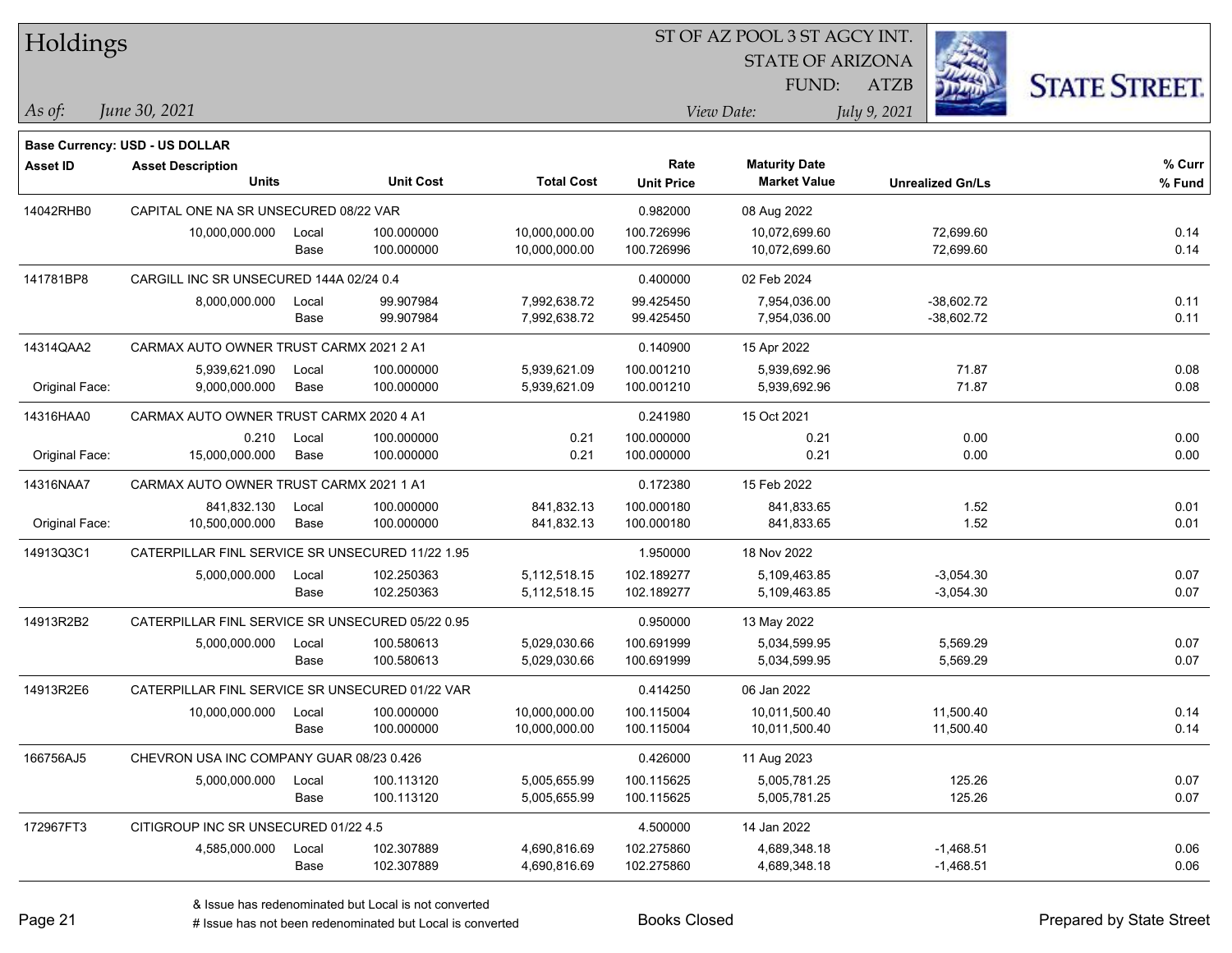| Holdings        |                                                 |       |                  |                   |                   | ST OF AZ POOL 3 ST AGCY INT. |                         |                      |
|-----------------|-------------------------------------------------|-------|------------------|-------------------|-------------------|------------------------------|-------------------------|----------------------|
|                 |                                                 |       |                  |                   |                   | <b>STATE OF ARIZONA</b>      |                         |                      |
|                 |                                                 |       |                  |                   |                   | FUND:                        | <b>ATZB</b>             | <b>STATE STREET.</b> |
| As of:          | June 30, 2021                                   |       |                  |                   |                   | View Date:                   | July 9, 2021            |                      |
|                 | <b>Base Currency: USD - US DOLLAR</b>           |       |                  |                   |                   |                              |                         |                      |
| <b>Asset ID</b> | <b>Asset Description</b>                        |       |                  |                   | Rate              | <b>Maturity Date</b>         |                         | % Curr               |
|                 | <b>Units</b>                                    |       | <b>Unit Cost</b> | <b>Total Cost</b> | <b>Unit Price</b> | <b>Market Value</b>          | <b>Unrealized Gn/Ls</b> | % Fund               |
| 17298CGH5       | CITIGROUP INC SR UNSECURED 11/21 VAR            |       |                  |                   | 3.200000          | 15 Nov 2021                  |                         |                      |
|                 | 10,000,000.000                                  | Local | 100.000000       | 10,000,000.00     | 100.854498        | 10,085,449.80                | 85,449.80               | 0.14                 |
|                 |                                                 | Base  | 100.000000       | 10,000,000.00     | 100.854498        | 10,085,449.80                | 85,449.80               | 0.14                 |
| 17298CHQ4       | CITIGROUP INC SR UNSECURED 12/24 VAR            |       |                  |                   | 2.350000          | 30 Dec 2024                  |                         |                      |
|                 | 10,000,000.000                                  | Local | 100.000000       | 10,000,000.00     | 101.574467        | 10,157,446.70                | 157,446.70              | 0.14                 |
|                 |                                                 | Base  | 100.000000       | 10,000,000.00     | 101.574467        | 10,157,446.70                | 157,446.70              | 0.14                 |
| 17298CJN9       | CITIGROUP INC SR UNSECURED 06/25 1.4            |       |                  |                   | 1.400000          | 19 Jun 2025                  |                         |                      |
|                 | 5,000,000.000                                   | Local | 100.000000       | 5,000,000.00      | 97.717807         | 4,885,890.35                 | $-114, 109.65$          | 0.07                 |
|                 |                                                 | Base  | 100.000000       | 5,000,000.00      | 97.717807         | 4,885,890.35                 | $-114, 109.65$          | 0.07                 |
| 17298CJP4       | CITIGROUP INC SR UNSECURED 06/25 VAR            |       |                  |                   | 1.250000          | 30 Jun 2025                  |                         |                      |
|                 | 10,000,000.000                                  | Local | 100.000000       | 10,000,000.00     | 100.028421        | 10,002,842.10                | 2,842.10                | 0.14                 |
|                 |                                                 | Base  | 100.000000       | 10,000,000.00     | 100.028421        | 10,002,842.10                | 2,842.10                | 0.14                 |
| 17298CKU1       | CITIGROUP INC SR UNSECURED 11/25 VAR            |       |                  |                   | 1.000000          | 25 Nov 2025                  |                         |                      |
|                 | 15,000,000.000                                  | Local | 100.000000       | 15,000,000.00     | 97.841772         | 14,676,265.80                | $-323,734.20$           | 0.20                 |
|                 |                                                 | Base  | 100.000000       | 15,000,000.00     | 97.841772         | 14,676,265.80                | $-323,734.20$           | 0.20                 |
| 17298CM39       | CITIGROUP INC SR UNSECURED 05/26 1.375          |       |                  |                   | 1.375000          | 20 May 2026                  |                         |                      |
|                 | 5,000,000.000                                   | Local | 100.000000       | 5,000,000.00      | 99.564401         | 4,978,220.05                 | $-21,779.95$            | 0.07                 |
|                 |                                                 | Base  | 100.000000       | 5,000,000.00      | 99.564401         | 4,978,220.05                 | $-21,779.95$            | 0.07                 |
| 17328W4G0       | CITIGROUP GLOBAL MARKETS COMPANY GUAR 07/25 VAR |       |                  |                   | 1.100000          | 31 Jul 2025                  |                         |                      |
|                 | 15,000,000.000                                  | Local | 100.000000       | 15,000,000.00     | 97.532726         | 14,629,908.90                | $-370,091.10$           | 0.20                 |
|                 |                                                 | Base  | 100.000000       | 15,000,000.00     | 97.532726         | 14,629,908.90                | $-370,091.10$           | 0.20                 |
| 17329FWZ3       | CITIGROUP GLOBAL COMPANY GUAR 09/23 0.5         |       |                  |                   | 0.500000          | 25 Sep 2023                  |                         |                      |
|                 | 10,000,000.000                                  | Local | 100.000000       | 10,000,000.00     | 99.983357         | 9,998,335.70                 | $-1,664.30$             | 0.14                 |
|                 |                                                 | Base  | 100.000000       | 10,000,000.00     | 99.983357         | 9,998,335.70                 | $-1,664.30$             | 0.14                 |
| 191216CL2       | COCA COLA CO/THE SR UNSECURED 09/24 1.75        |       |                  |                   | 1.750000          | 06 Sep 2024                  |                         |                      |
|                 | 10,000,000.000                                  | Local | 101.948262       | 10,194,826.21     | 103.971000        | 10,397,100.00                | 202,273.79              | 0.14                 |
|                 |                                                 | Base  | 101.948262       | 10,194,826.21     | 103.971000        | 10,397,100.00                | 202,273.79              | 0.14                 |
| 205887CA8       | CONAGRA BRANDS INC SR UNSECURED 05/24 4.3       |       |                  |                   | 4.300000          | 01 May 2024                  |                         |                      |
|                 | 7,000,000.000                                   | Local | 109.170953       | 7,641,966.73      | 109.690079        | 7,678,305.53                 | 36,338.80               | 0.11                 |
|                 |                                                 | Base  | 109.170953       | 7,641,966.73      | 109.690079        | 7,678,305.53                 | 36,338.80               | 0.11                 |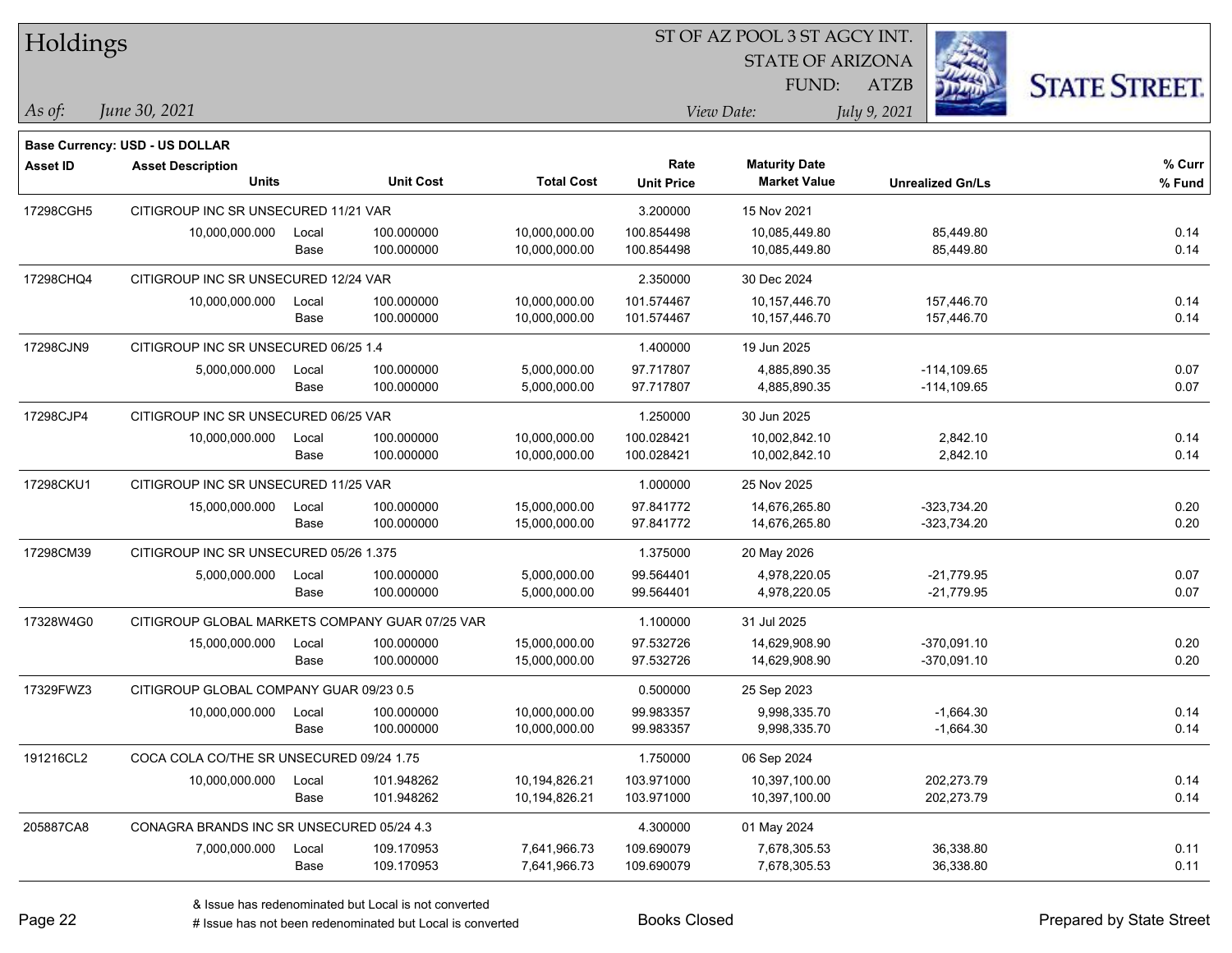| Holdings        |                                                  |       |                  |                   |                   | ST OF AZ POOL 3 ST AGCY INT. |              |                         |                      |
|-----------------|--------------------------------------------------|-------|------------------|-------------------|-------------------|------------------------------|--------------|-------------------------|----------------------|
|                 |                                                  |       |                  |                   |                   | <b>STATE OF ARIZONA</b>      |              |                         |                      |
|                 |                                                  |       |                  |                   |                   | FUND:                        | <b>ATZB</b>  |                         | <b>STATE STREET.</b> |
| As of:          | June 30, 2021                                    |       |                  |                   |                   | View Date:                   | July 9, 2021 |                         |                      |
|                 | <b>Base Currency: USD - US DOLLAR</b>            |       |                  |                   |                   |                              |              |                         |                      |
| <b>Asset ID</b> | <b>Asset Description</b>                         |       |                  |                   | Rate              | <b>Maturity Date</b>         |              |                         | % Curr               |
|                 | <b>Units</b>                                     |       | <b>Unit Cost</b> | <b>Total Cost</b> | <b>Unit Price</b> | <b>Market Value</b>          |              | <b>Unrealized Gn/Ls</b> | % Fund               |
| 22550L2A8       | CREDIT SUISSE NEW YORK SR UNSECURED 11/21 2.1    |       |                  |                   | 2.100000          | 12 Nov 2021                  |              |                         |                      |
|                 | 9,415,000.000                                    | Local | 100.704779       | 9,481,354.91      | 100.683527        | 9,479,354.07                 |              | $-2,000.84$             | 0.13                 |
|                 |                                                  | Base  | 100.704779       | 9,481,354.91      | 100.683527        | 9,479,354.07                 |              | $-2,000.84$             | 0.13                 |
| 24422ETV1       | JOHN DEERE CAPITAL CORP SR UNSECURED 09/22 2.15  |       |                  |                   | 2.150000          | 08 Sep 2022                  |              |                         |                      |
|                 | 2,000,000.000                                    | Local | 102.208957       | 2,044,179.13      | 102.178100        | 2,043,562.00                 |              | $-617.13$               | 0.03                 |
|                 |                                                  | Base  | 102.208957       | 2,044,179.13      | 102.178100        | 2,043,562.00                 |              | $-617.13$               | 0.03                 |
| 24422EVA4       | JOHN DEERE CAPITAL CORP SR UNSECURED 06/22 1.95  |       |                  |                   | 1.950000          | 13 Jun 2022                  |              |                         |                      |
|                 | 3,000,000.000                                    | Local | 101.579238       | 3,047,377.14      | 101.696339        | 3,050,890.17                 |              | 3,513.03                | 0.04                 |
|                 |                                                  | Base  | 101.579238       | 3,047,377.14      | 101.696339        | 3,050,890.17                 |              | 3,513.03                | 0.04                 |
| 24422EVH9       | JOHN DEERE CAPITAL CORP SR UNSECURED 07/23 0.7   |       |                  |                   | 0.700000          | 05 Jul 2023                  |              |                         |                      |
|                 | 5,000,000.000                                    | Local | 100.883815       | 5,044,190.76      | 100.685673        | 5,034,283.65                 |              | $-9,907.11$             | 0.07                 |
|                 |                                                  | Base  | 100.883815       | 5,044,190.76      | 100.685673        | 5,034,283.65                 |              | $-9,907.11$             | 0.07                 |
| 24422EVN6       | JOHN DEERE CAPITAL CORP SR UNSECURED 01/24 0.45  |       |                  |                   | 0.450000          | 17 Jan 2024                  |              |                         |                      |
|                 | 9,000,000.000                                    | Local | 99.937054        | 8,994,334.89      | 99.897408         | 8,990,766.72                 |              | $-3,568.17$             | 0.12                 |
|                 |                                                  | Base  | 99.937054        | 8,994,334.89      | 99.897408         | 8,990,766.72                 |              | $-3,568.17$             | 0.12                 |
| 254683CG8       | DISCOVER CARD EXECUTION NOTE T DCENT 2018 A4 A4  |       |                  |                   | 3.110000          | 16 Jan 2024                  |              |                         |                      |
|                 | 18,000,000.000                                   | Local | 99.987353        | 17,997,723.45     | 100.118380        | 18,021,308.40                |              | 23,584.95               | 0.25                 |
| Original Face:  | 18,000,000.000                                   | Base  | 99.987353        | 17,997,723.45     | 100.118380        | 18,021,308.40                |              | 23,584.95               | 0.25                 |
| 254683CK9       | DISCOVER CARD EXECUTION NOTE T DCENT 2019 A1 A1  |       |                  |                   | 3.040000          | 15 Jul 2024                  |              |                         |                      |
|                 | 4,000,000.000                                    | Local | 99.998818        | 3,999,952.72      | 101.557160        | 4,062,286.40                 |              | 62,333.68               | 0.06                 |
| Original Face:  | 4,000,000.000                                    | Base  | 99.998818        | 3,999,952.72      | 101.557160        | 4,062,286.40                 |              | 62,333.68               | 0.06                 |
| 254687FJ0       | WALT DISNEY COMPANY/THE COMPANY GUAR 09/22 1.65  |       |                  |                   | 1.650000          | 01 Sep 2022                  |              |                         |                      |
|                 | 1,675,000.000                                    | Local | 101.500789       | 1,700,138.22      | 101.569305        | 1,701,285.86                 |              | 1,147.64                | 0.02                 |
|                 |                                                  | Base  | 101.500789       | 1,700,138.22      | 101.569305        | 1,701,285.86                 |              | 1,147.64                | 0.02                 |
| 254687FN1       | WALT DISNEY COMPANY/THE COMPANY GUAR 03/25 3.35  |       |                  |                   | 3.350000          | 24 Mar 2025                  |              |                         |                      |
|                 | 7,000,000.000                                    | Local | 108.786086       | 7,615,026.05      | 108.759256        | 7,613,147.92                 |              | $-1,878.13$             | 0.10                 |
|                 |                                                  | Base  | 108.786086       | 7,615,026.05      | 108.759256        | 7,613,147.92                 |              | $-1,878.13$             | 0.10                 |
| 25468PCT1       | TWDC ENTERPRISES 18 CORP COMPANY GUAR 02/22 2.55 |       |                  |                   | 2.550000          | 15 Feb 2022                  |              |                         |                      |
|                 | 2,200,000.000                                    | Local | 101.440737       | 2,231,696.22      | 101.427401        | 2,231,402.82                 |              | -293.40                 | 0.03                 |
|                 |                                                  | Base  | 101.440737       | 2,231,696.22      | 101.427401        | 2,231,402.82                 |              | $-293.40$               | 0.03                 |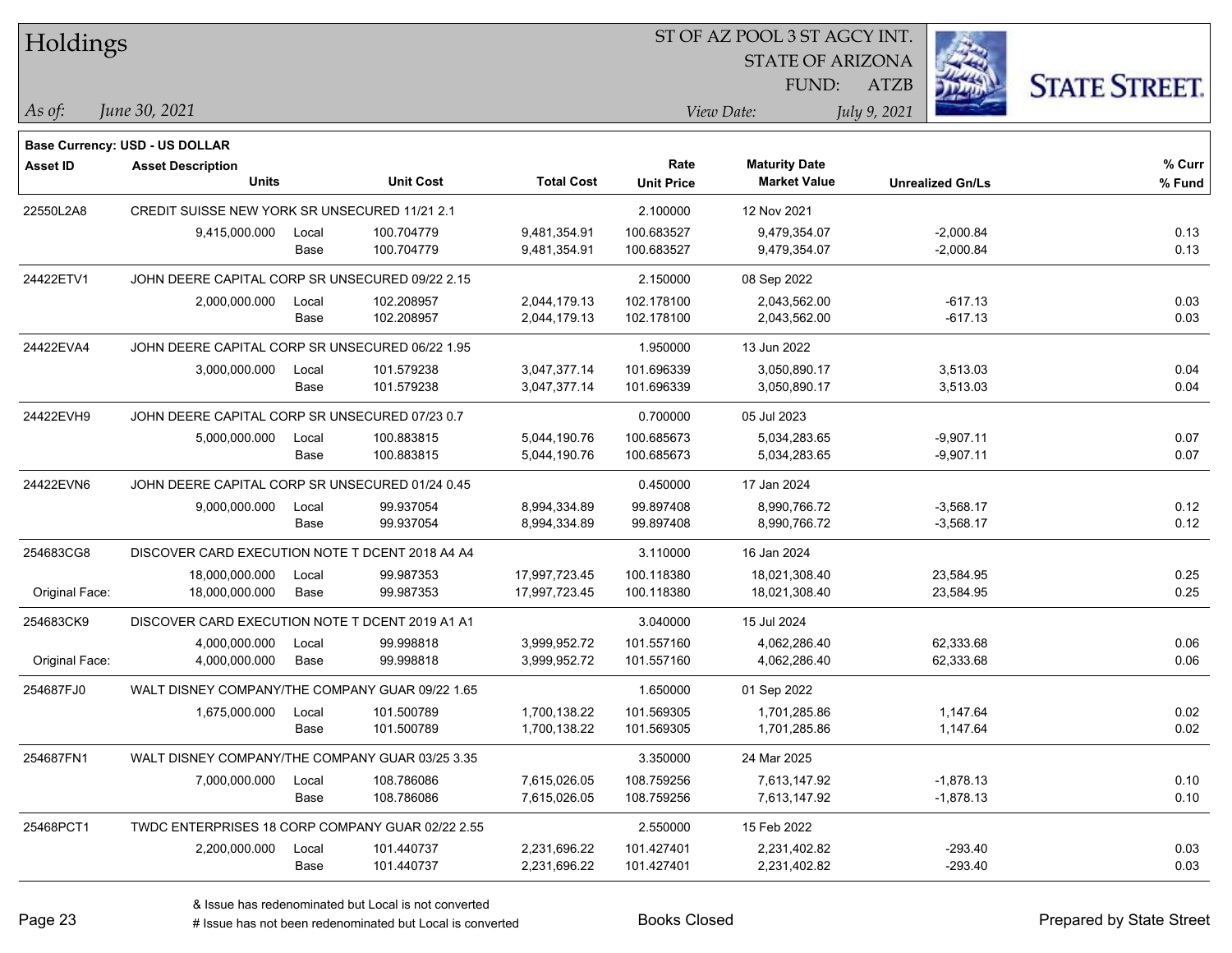| Holdings        |                                             |       |                  |                   | 51 OF AZ POOL 351 AGCY INT. |                                             |                         |                     |
|-----------------|---------------------------------------------|-------|------------------|-------------------|-----------------------------|---------------------------------------------|-------------------------|---------------------|
|                 |                                             |       |                  |                   |                             | <b>STATE OF ARIZONA</b>                     | 33                      |                     |
|                 |                                             |       |                  |                   |                             | FUND:                                       | ATZB                    | <b>STATE STREET</b> |
| $\vert$ As of:  | June 30, 2021                               |       |                  |                   |                             | View Date:                                  | July 9, 2021            |                     |
|                 |                                             |       |                  |                   |                             |                                             |                         |                     |
|                 | <b>Base Currency: USD - US DOLLAR</b>       |       |                  |                   | Rate                        |                                             |                         | % Curr              |
| <b>Asset ID</b> | <b>Asset Description</b><br><b>Units</b>    |       | <b>Unit Cost</b> | <b>Total Cost</b> | <b>Unit Price</b>           | <b>Maturity Date</b><br><b>Market Value</b> | <b>Unrealized Gn/Ls</b> | % Fund              |
| 278642AV5       | EBAY INC SR UNSECURED 03/25 1.9             |       |                  |                   | 1.900000                    | 11 Mar 2025                                 |                         |                     |
|                 | 2,000,000.000                               | Local | 102.663732       | 2,053,274.64      | 103.383965                  | 2.067.679.30                                | 14,404.66               | 0.03                |
|                 |                                             | Base  | 102.663732       | 2,053,274.64      | 103.383965                  | 2,067,679.30                                | 14,404.66               | 0.03                |
| 278642AX1       | EBAY INC SR UNSECURED 05/26 1.4             |       |                  |                   | 1.400000                    | 10 May 2026                                 |                         |                     |
|                 | 5,000,000.000                               | Local | 99.873764        | 4,993,688.20      | 100.300854                  | 5,015,042.70                                | 21,354.50               | 0.07                |
|                 |                                             | Base  | 99.873764        | 4,993,688.20      | 100.300854                  | 5,015,042.70                                | 21,354.50               | 0.07                |
| 29736RAE0       | ESTEE LAUDER CO INC SR UNSECURED 08/22 2.35 |       |                  |                   | 2.350000                    | 15 Aug 2022                                 |                         |                     |
|                 | 17,838,000.000                              | Local | 102.109870       | 18,214,358.55     | 102.267140                  | 18,242,412.43                               | 28,053.88               | 0.25                |
|                 |                                             | Base  | 102.109870       | 18,214,358.55     | 102.267140                  | 18,242,412.43                               | 28,053.88               | 0.25                |
| 3130AJTL3       | FEDERAL HOME LOAN BANK BONDS 07/21 VAR      |       |                  |                   | 0.150000                    | 09 Jul 2021                                 |                         |                     |
|                 | 25,000,000.000                              | Local | 100.000000       | 25,000,000.00     | 100.002002                  | 25,000,500.50                               | 500.50                  | 0.34                |
|                 |                                             | Base  | 100.000000       | 25,000,000.00     | 100.002002                  | 25,000,500.50                               | 500.50                  | 0.34                |
| 3130ALK29       | FEDERAL HOME LOAN BANK BONDS 03/26 1        |       |                  |                   | 1.000000                    | 17 Mar 2026                                 |                         |                     |
|                 | 5,000,000.000                               | Local | 100.000000       | 5,000,000.00      | 100.001202                  | 5,000,060.10                                | 60.10                   | 0.07                |
|                 |                                             | Base  | 100.000000       | 5,000,000.00      | 100.001202                  | 5,000,060.10                                | 60.10                   | 0.07                |
| 3130AMU75       | FEDERAL HOME LOAN BANK BONDS 06/26 1        |       |                  |                   | 1.000000                    | 26 Jun 2026                                 |                         |                     |
|                 | 10,000,000.000                              | Local | 100.000000       | 10,000,000.00     | 100.000491                  | 10,000,049.10                               | 49.10                   | 0.14                |
|                 |                                             | Base  | 100.000000       | 10,000,000.00     | 100.000491                  | 10,000,049.10                               | 49.10                   | 0.14                |
| 3133ELAE4       | FEDERAL FARM CREDIT BANK BONDS 08/22 1.625  |       |                  |                   | 1.625000                    | 22 Aug 2022                                 |                         |                     |
|                 | 15,000,000.000                              | Local | 101.714826       | 15,257,223.94     | 101.718025                  | 15,257,703.75                               | 479.81                  | 0.21                |
|                 |                                             | Base  | 101.714826       | 15,257,223.94     | 101.718025                  | 15,257,703.75                               | 479.81                  | 0.21                |
| 3133EM7M8       | FEDERAL FARM CREDIT BANK BONDS 02/23 VAR    |       |                  |                   | 0.163380                    | 21 Feb 2023                                 |                         |                     |
|                 | 10,000,000.000                              | Local | 100.000000       | 10,000,000.00     | 100.050619                  | 10,005,061.90                               | 5,061.90                | 0.14                |
|                 |                                             | Base  | 100.000000       | 10,000,000.00     | 100.050619                  | 10,005,061.90                               | 5,061.90                | 0.14                |
| 3133EMBJ0       | FEDERAL FARM CREDIT BANK BONDS 09/25 0.53   |       |                  |                   | 0.530000                    | 29 Sep 2025                                 |                         |                     |
|                 | 15,000,000.000                              | Local | 100.000000       | 15,000,000.00     | 99.107597                   | 14,866,139.55                               | $-133,860.45$           | 0.20                |
|                 |                                             | Base  | 100.000000       | 15,000,000.00     | 99.107597                   | 14,866,139.55                               | -133,860.45             | 0.20                |
| 3133EMHF2       | FEDERAL FARM CREDIT BANK BONDS 11/25 0.6    |       |                  |                   | 0.600000                    | 24 Nov 2025                                 |                         |                     |
|                 | 5,000,000.000                               | Local | 100.000000       | 5,000,000.00      | 98.940123                   | 4,947,006.15                                | $-52,993.85$            | 0.07                |
|                 |                                             | Base  | 100.000000       | 5,000,000.00      | 98.940123                   | 4,947,006.15                                | $-52,993.85$            | 0.07                |

 $STOTAT$   $17 DOOT$  3  $ST A GOCH$ 

٦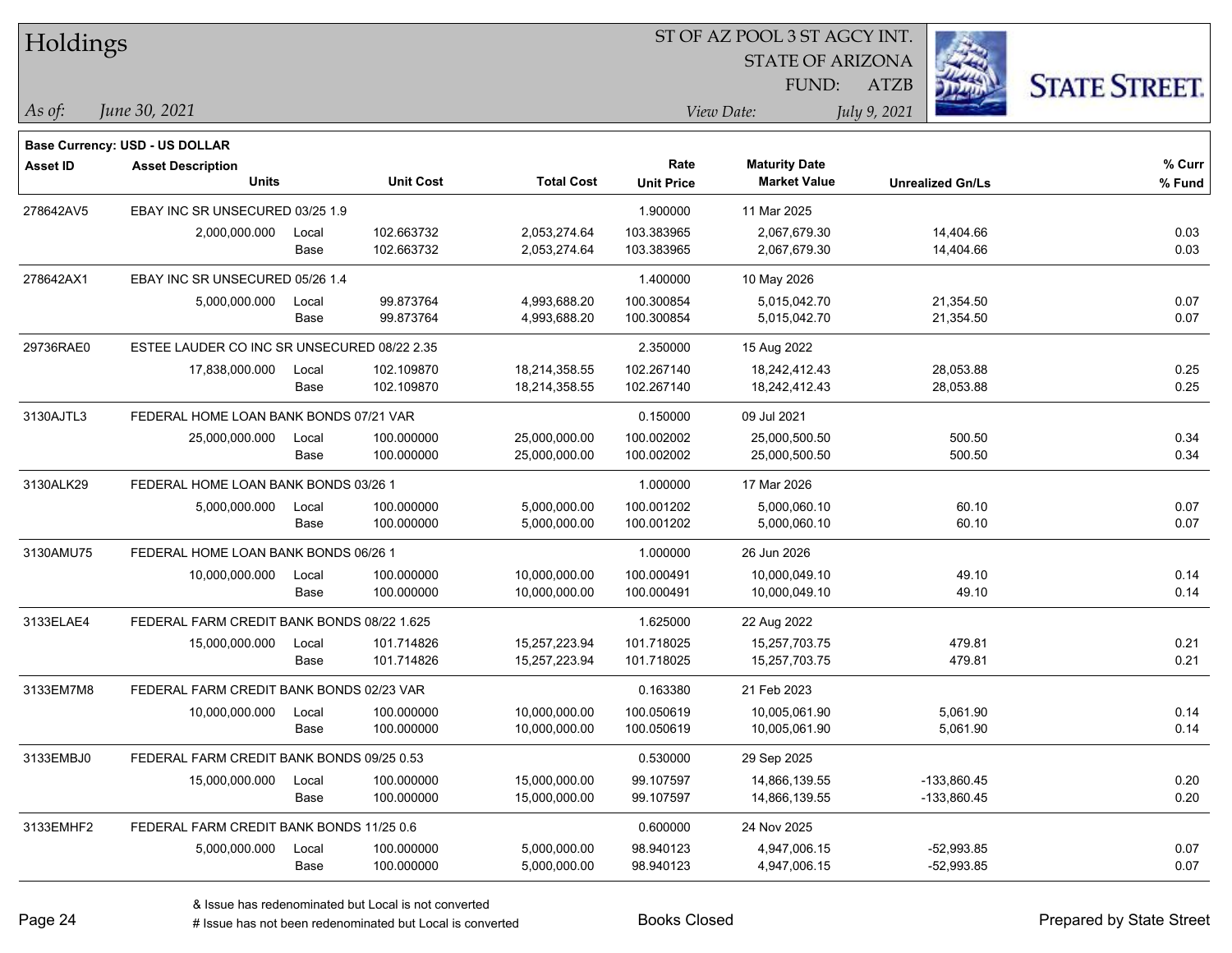| Holdings        |                                             |       |                  |                   | ST OF AZ POOL 3 ST AGCY INT. |                         |              |                         |                      |
|-----------------|---------------------------------------------|-------|------------------|-------------------|------------------------------|-------------------------|--------------|-------------------------|----------------------|
|                 |                                             |       |                  |                   |                              | <b>STATE OF ARIZONA</b> |              |                         |                      |
|                 |                                             |       |                  |                   |                              | FUND:                   | <b>ATZB</b>  |                         | <b>STATE STREET.</b> |
| As of:          | June 30, 2021                               |       |                  |                   |                              | View Date:              | July 9, 2021 |                         |                      |
|                 | <b>Base Currency: USD - US DOLLAR</b>       |       |                  |                   |                              |                         |              |                         |                      |
| <b>Asset ID</b> | <b>Asset Description</b>                    |       |                  |                   | Rate                         | <b>Maturity Date</b>    |              |                         | % Curr               |
|                 | <b>Units</b>                                |       | <b>Unit Cost</b> | <b>Total Cost</b> | <b>Unit Price</b>            | <b>Market Value</b>     |              | <b>Unrealized Gn/Ls</b> | % Fund               |
| 3133EMPH9       | FEDERAL FARM CREDIT BANK BONDS 02/23 0.125  |       |                  |                   | 0.125000                     | 03 Feb 2023             |              |                         |                      |
|                 | 20,000,000.000                              | Local | 99.955353        | 19,991,070.68     | 99.916656                    | 19,983,331.20           |              | $-7,739.48$             | 0.28                 |
|                 |                                             | Base  | 99.955353        | 19,991,070.68     | 99.916656                    | 19,983,331.20           |              | $-7,739.48$             | 0.28                 |
| 3133EMWH1       | FEDERAL FARM CREDIT BANK BONDS 04/25 0.71   |       |                  |                   | 0.710000                     | 21 Apr 2025             |              |                         |                      |
|                 | 5,000,000.000                               | Local | 99.959504        | 4,997,975.21      | 99.768491                    | 4,988,424.55            |              | $-9,550.66$             | 0.07                 |
|                 |                                             | Base  | 99.959504        | 4,997,975.21      | 99.768491                    | 4,988,424.55            |              | $-9,550.66$             | 0.07                 |
| 3133L8CR4       | FED HM LN PC POOL RC1880 FR 03/36 FIXED 1.5 |       |                  |                   | 1.500000                     | 01 Mar 2036             |              |                         |                      |
|                 | 9,668,427.200                               | Local | 102.313172       | 9,892,074.56      | 101.493844                   | 9,812,858.42            |              | $-79,216.14$            | 0.14                 |
| Original Face:  | 10,000,000.000                              | Base  | 102.313172       | 9,892,074.56      | 101.493844                   | 9,812,858.42            |              | $-79,216.14$            | 0.14                 |
| 3134GU6G0       | FREDDIE MAC NOTES 08/24 1.7                 |       |                  |                   | 1.700000                     | 05 Aug 2024             |              |                         |                      |
|                 | 5,000,000.000                               | Local | 100.000000       | 5,000,000.00      | 100.155628                   | 5,007,781.40            |              | 7,781.40                | 0.07                 |
|                 |                                             | Base  | 100.000000       | 5,000,000.00      | 100.155628                   | 5,007,781.40            |              | 7,781.40                | 0.07                 |
| 3134GVB31       | FREDDIE MAC NOTES 05/25 0.75                |       |                  |                   | 0.750000                     | 28 May 2025             |              |                         |                      |
|                 | 10,000,000.000                              | Local | 100.000000       | 10,000,000.00     | 99.666446                    | 9,966,644.60            |              | $-33,355.40$            | 0.14                 |
|                 |                                             | Base  | 100.000000       | 10,000,000.00     | 99.666446                    | 9,966,644.60            |              | $-33,355.40$            | 0.14                 |
| 3134GWH82       | FREDDIE MAC NOTES 09/25 0.625               |       |                  |                   | 0.625000                     | 08 Sep 2025             |              |                         |                      |
|                 | 5,000,000.000                               | Local | 100.000000       | 5,000,000.00      | 99.228306                    | 4,961,415.30            |              | $-38,584.70$            | 0.07                 |
|                 |                                             | Base  | 100.000000       | 5,000,000.00      | 99.228306                    | 4,961,415.30            |              | $-38,584.70$            | 0.07                 |
| 3134GWU79       | FREDDIE MAC NOTES 03/24 0.375               |       |                  |                   | 0.375000                     | 25 Mar 2024             |              |                         |                      |
|                 | 5,000,000.000                               | Local | 100.000000       | 5,000,000.00      | 99.739533                    | 4.986.976.65            |              | $-13,023.35$            | 0.07                 |
|                 |                                             | Base  | 100.000000       | 5,000,000.00      | 99.739533                    | 4,986,976.65            |              | $-13,023.35$            | 0.07                 |
| 3134GWYX8       | FREDDIE MAC NOTES 10/25 0.5                 |       |                  |                   | 0.500000                     | 15 Oct 2025             |              |                         |                      |
|                 | 5,000,000.000                               | Local | 100.000000       | 5,000,000.00      | 98.773010                    | 4,938,650.50            |              | $-61,349.50$            | 0.07                 |
|                 |                                             | Base  | 100.000000       | 5,000,000.00      | 98.773010                    | 4,938,650.50            |              | $-61,349.50$            | 0.07                 |
| 3135G0T45       | <b>FANNIE MAE NOTES 04/22 1.875</b>         |       |                  |                   | 1.875000                     | 05 Apr 2022             |              |                         |                      |
|                 | 15,243,000.000                              | Local | 100.203365       | 15,273,998.86     | 101.368593                   | 15,451,614.63           |              | 177,615.77              | 0.21                 |
|                 |                                             | Base  | 100.203365       | 15,273,998.86     | 101.368593                   | 15,451,614.63           |              | 177,615.77              | 0.21                 |
| 3136A0GS0       | FANNIE MAE FNR 2011 75 HP                   |       |                  |                   | 2.500000                     | 25 Jul 2040             |              |                         |                      |
|                 | 74,340.520                                  | Local | 102.633840       | 76,298.53         | 101.567450                   | 75,505.77               |              | $-792.76$               | 0.00                 |
| Original Face:  | 2,838,688.000                               | Base  | 102.633840       | 76,298.53         | 101.567450                   | 75,505.77               |              | $-792.76$               | 0.00                 |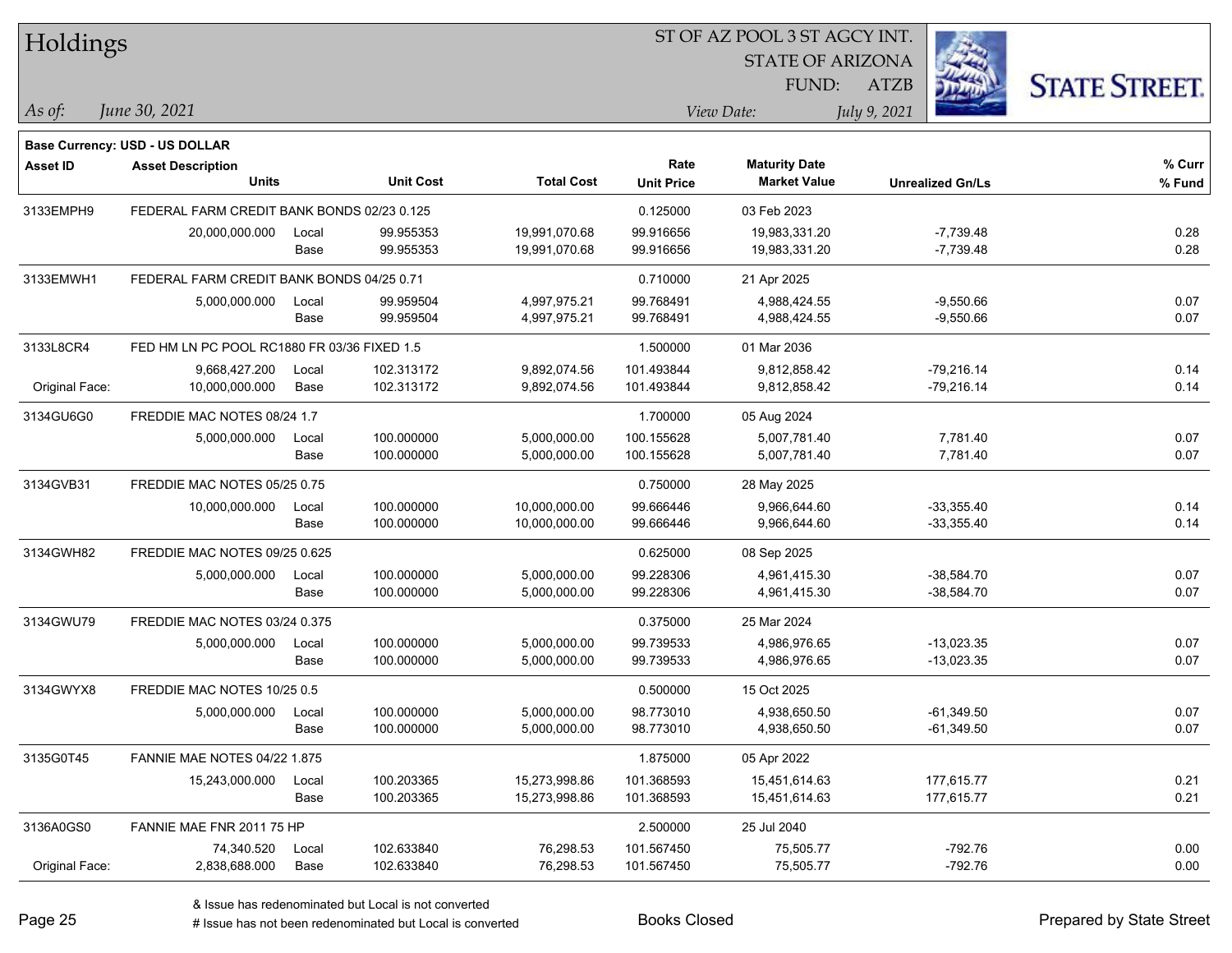| Holdings        |                                |       |                  |                   |                   | ST OF AZ POOL 3 ST AGCY INT. |                         |                      |
|-----------------|--------------------------------|-------|------------------|-------------------|-------------------|------------------------------|-------------------------|----------------------|
|                 |                                |       |                  |                   |                   | <b>STATE OF ARIZONA</b>      |                         |                      |
|                 |                                |       |                  |                   |                   | FUND:                        | <b>ATZB</b>             | <b>STATE STREET.</b> |
| As of:          | June 30, 2021                  |       |                  |                   | View Date:        |                              | July 9, 2021            |                      |
|                 | Base Currency: USD - US DOLLAR |       |                  |                   |                   |                              |                         |                      |
| <b>Asset ID</b> | <b>Asset Description</b>       |       |                  |                   | Rate              | <b>Maturity Date</b>         |                         | % Curr               |
|                 | <b>Units</b>                   |       | <b>Unit Cost</b> | <b>Total Cost</b> | <b>Unit Price</b> | <b>Market Value</b>          | <b>Unrealized Gn/Ls</b> | % Fund               |
| 3136A6JR6       | FANNIE MAE FNR 2012 58 PA      |       |                  |                   | 2.000000          | 25 Apr 2042                  |                         |                      |
|                 | 704,391.170                    | Local | 101.410547       | 714,326.94        | 103.391120        | 728,277.92                   | 13,950.98               | 0.01                 |
| Original Face:  | 5,677,376.000                  | Base  | 101.410547       | 714,326.94        | 103.391120        | 728,277.92                   | 13,950.98               | 0.01                 |
| 3136AAEK7       | FANNIE MAE FNR 2012 129 TD     |       |                  |                   | 2.000000          | 25 May 2040                  |                         |                      |
|                 | 713,097.100                    | Local | 101.327204       | 722,561.35        | 103.330640        | 736,847.80                   | 14,286.45               | 0.01                 |
| Original Face:  | 5,677,376.000                  | Base  | 101.327204       | 722,561.35        | 103.330640        | 736,847.80                   | 14,286.45               | 0.01                 |
| 3136ABRK1       | FANNIE MAE FNR 2013 9 PH       |       |                  |                   | 1.750000          | 25 Jul 2041                  |                         |                      |
|                 | 1,237,070.830                  | Local | 100.755148       | 1,246,412.54      | 101.769780        | 1,258,964.26                 | 12,551.72               | 0.02                 |
| Original Face:  | 6,713,909.000                  | Base  | 100.755148       | 1,246,412.54      | 101.769780        | 1,258,964.26                 | 12,551.72               | 0.02                 |
| 3136ABUD3       | FANNIE MAE FNR 2013 7 AC       |       |                  |                   | 1.250000          | 25 Feb 2028                  |                         |                      |
|                 | 1,075,479.130                  | Local | 99.786613        | 1,073,184.20      | 101.396440        | 1,090,497.55                 | 17,313.35               | 0.02                 |
| Original Face:  | 5,677,376.000                  | Base  | 99.786613        | 1,073,184.20      | 101.396440        | 1,090,497.55                 | 17,313.35               | 0.02                 |
| 3136ABUY7       | FANNIE MAE FNR 2013 7 GB       |       |                  |                   | 2.000000          | 25 Mar 2042                  |                         |                      |
|                 | 1,545,675.030                  | Local | 101.434770       | 1,567,851.91      | 102.499230        | 1,584,305.00                 | 16,453.09               | 0.02                 |
| Original Face:  | 6,995,663.000                  | Base  | 101.434770       | 1,567,851.91      | 102.499230        | 1,584,305.00                 | 16,453.09               | 0.02                 |
| 3136ABUZ4       | FANNIE MAE FNR 2013 7 AD       |       |                  |                   | 1.500000          | 25 Feb 2028                  |                         |                      |
|                 | 1,075,479.130                  | Local | 100.206503       | 1,077,700.03      | 102.111380        | 1,098,186.58                 | 20,486.55               | 0.02                 |
| Original Face:  | 5,677,376.000                  | Base  | 100.206503       | 1,077,700.03      | 102.111380        | 1,098,186.58                 | 20,486.55               | 0.02                 |
| 3136ABW74       | FANNIE MAE FNR 2013 6 AB       |       |                  |                   | 2.000000          | 25 Dec 2042                  |                         |                      |
|                 | 1,407,656.800                  | Local | 100.651522       | 1,416,827.99      | 102.454310        | 1,442,205.06                 | 25,377.07               | 0.02                 |
| Original Face:  | 11,354,753.000                 | Base  | 100.651522       | 1,416,827.99      | 102.454310        | 1,442,205.06                 | 25,377.07               | 0.02                 |
| 3136AD2H1       | FANNIE MAE FNR 2013 43 XP      |       |                  |                   | 1.500000          | 25 Aug 2041                  |                         |                      |
|                 | 535,309.340                    | Local | 98.677118        | 528,227.83        | 101.940460        | 545,696.80                   | 17,468.97               | 0.01                 |
| Original Face:  | 2,000,000.000                  | Base  | 98.677118        | 528,227.83        | 101.940460        | 545,696.80                   | 17,468.97               | 0.01                 |
| 3136AEBJ5       | FANNIE MAE FNR 2013 47 YA      |       |                  |                   | 2.000000          | 25 May 2040                  |                         |                      |
|                 | 1,305,826.660                  | Local | 101.505626       | 1,325,487.53      | 103.330640        | 1,349,319.05                 | 23,831.52               | 0.02                 |
| Original Face:  | 8,516,065.000                  | Base  | 101.505626       | 1,325,487.53      | 103.330640        | 1,349,319.05                 | 23,831.52               | 0.02                 |
| 3136AELZ8       | FANNIE MAE FNR 2013 62 DB      |       |                  |                   | 1.250000          | 25 Jun 2028                  |                         |                      |
|                 | 903,805.280                    | Local | 99.898668        | 902,889.44        | 101.259390        | 915,187.71                   | 12,298.27               | 0.01                 |
| Original Face:  | 5,677,376.000                  | Base  | 99.898668        | 902,889.44        | 101.259390        | 915,187.71                   | 12,298.27               | 0.01                 |

 $\overline{\phantom{a}}$ 

 $\overline{\phantom{a}}$ 

 $\overline{\phantom{a}}$ 

 $\overline{\phantom{a}}$ 

 $\overline{\phantom{0}}$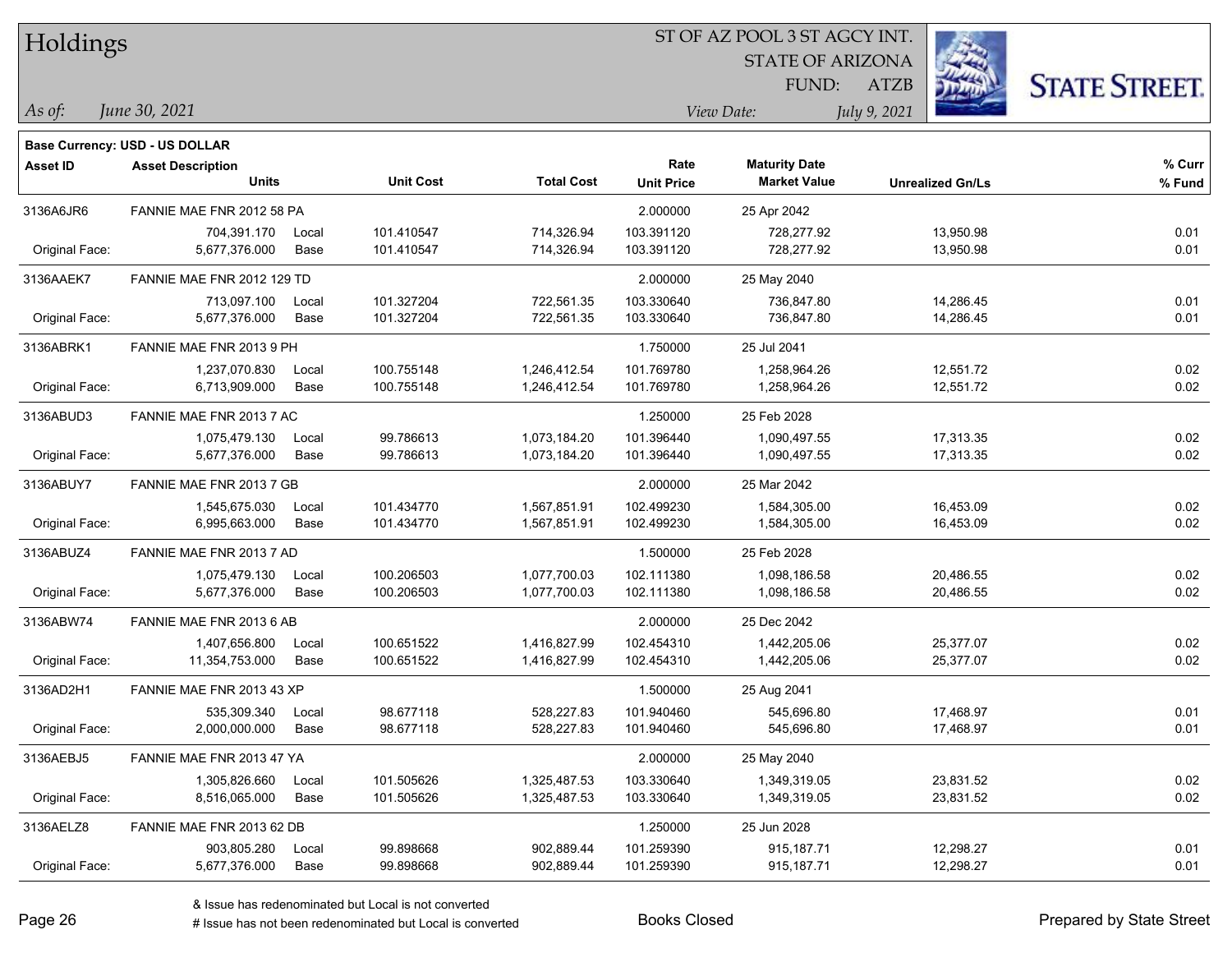| Holdings        |                                       |       |                  |                   | 51 OF AZ POOL 351 AGCY INT.             |                      |                         |                      |  |
|-----------------|---------------------------------------|-------|------------------|-------------------|-----------------------------------------|----------------------|-------------------------|----------------------|--|
|                 |                                       |       |                  |                   | $\mathbb{Z}$<br><b>STATE OF ARIZONA</b> |                      |                         |                      |  |
|                 |                                       |       |                  |                   |                                         | FUND:                | <b>ATZB</b>             | <b>STATE STREET.</b> |  |
| As of:          | June 30, 2021                         |       |                  |                   |                                         | View Date:           | July 9, 2021            |                      |  |
|                 | <b>Base Currency: USD - US DOLLAR</b> |       |                  |                   |                                         |                      |                         |                      |  |
| <b>Asset ID</b> | <b>Asset Description</b>              |       |                  |                   | Rate                                    | <b>Maturity Date</b> |                         | % Curr               |  |
|                 | <b>Units</b>                          |       | <b>Unit Cost</b> | <b>Total Cost</b> | <b>Unit Price</b>                       | <b>Market Value</b>  | <b>Unrealized Gn/Ls</b> | % Fund               |  |
| 3136AJ2X3       | FANNIE MAE FNR 2014 25 WA             |       |                  |                   | 1.500000                                | 25 May 2029          |                         |                      |  |
|                 | 1,588,040.310                         | Local | 98.654941        | 1,566,680.23      | 102.165330                              | 1,622,426.62         | 55,746.39               | 0.02                 |  |
| Original Face:  | 6,060,416.000                         | Base  | 98.654941        | 1,566,680.23      | 102.165330                              | 1,622,426.62         | 55,746.39               | 0.02                 |  |
| 3136BD2B3       | FANNIE MAE FNR 2021 1 PC              |       |                  |                   | 1.000000                                | 25 Nov 2050          |                         |                      |  |
|                 | 6,570,001.550                         | Local | 99.745201        | 6,553,261.24      | 100.143470                              | 6,579,427.53         | 26,166.29               | 0.09                 |  |
| Original Face:  | 7,000,000.000                         | Base  | 99.745201        | 6,553,261.24      | 100.143470                              | 6,579,427.53         | 26,166.29               | 0.09                 |  |
| 3136G4A37       | FANNIE MAE NOTES 07/25 0.67           |       |                  |                   | 0.670000                                | 28 Jul 2025          |                         |                      |  |
|                 | 10,000,000.000                        | Local | 100.000000       | 10,000,000.00     | 99.601702                               | 9,960,170.20         | $-39,829.80$            | 0.14                 |  |
|                 |                                       | Base  | 100.000000       | 10,000,000.00     | 99.601702                               | 9,960,170.20         | $-39,829.80$            | 0.14                 |  |
| 3136G4X40       | FANNIE MAE NOTES 08/25 0.6            |       |                  |                   | 0.600000                                | 26 Aug 2025          |                         |                      |  |
|                 | 10,000,000.000                        | Local | 99.995281        | 9,999,528.09      | 99.241735                               | 9,924,173.50         | $-75,354.59$            | 0.14                 |  |
|                 |                                       | Base  | 99.995281        | 9,999,528.09      | 99.241735                               | 9,924,173.50         | $-75,354.59$            | 0.14                 |  |
| 3137A1UN1       | FREDDIE MAC FHR 3725 PC               |       |                  |                   | 2.250000                                | 15 Jan 2040          |                         |                      |  |
|                 | 210,645.750                           | Local | 98.360703        | 207,192.64        | 102.730800                              | 216,398.06           | 9,205.42                | 0.00                 |  |
| Original Face:  | 2,838,688.000                         | Base  | 98.360703        | 207,192.64        | 102.730800                              | 216,398.06           | 9,205.42                | 0.00                 |  |
| 3137A62S0       | FREDDIE MAC FHR 3796 PE               |       |                  |                   | 2.000000                                | 15 Feb 2040          |                         |                      |  |
|                 | 362,382.570                           | Local | 100.123687       | 362,830.79        | 101.212470                              | 366,776.35           | 3,945.56                | 0.01                 |  |
| Original Face:  | 5,946,910.000                         | Base  | 100.123687       | 362,830.79        | 101.212470                              | 366,776.35           | 3,945.56                | 0.01                 |  |
| 3137A7HC7       | FREDDIE MAC FHR 3800 KE               |       |                  |                   | 3.500000                                | 15 Feb 2026          |                         |                      |  |
|                 | 66,522.380                            | Local | 102.640976       | 68,279.22         | 105.124590                              | 69,931.38            | 1,652.16                | 0.00                 |  |
| Original Face:  | 500,000.000                           | Base  | 102.640976       | 68,279.22         | 105.124590                              | 69,931.38            | 1,652.16                | 0.00                 |  |
| 3137ADHX8       | FREDDIE MAC FHR 3890 BA               |       |                  |                   | 2.500000                                | 15 Nov 2040          |                         |                      |  |
|                 | 304,325.320                           | Local | 101.293507       | 308,261.79        | 101.351380                              | 308,437.91           | 176.12                  | 0.00                 |  |
| Original Face:  | 11,354,753.000                        | Base  | 101.293507       | 308,261.79        | 101.351380                              | 308,437.91           | 176.12                  | 0.00                 |  |
| 3137AFPD8       | FREDDIE MAC FHR 3919 CD               |       |                  |                   | 2.500000                                | 15 Oct 2040          |                         |                      |  |
|                 | 186,365.580                           | Local | 99.439070        | 185,320.20        | 101.907910                              | 189,921.27           | 4,601.07                | 0.00                 |  |
| Original Face:  | 2,838,688.000                         | Base  | 99.439070        | 185,320.20        | 101.907910                              | 189,921.27           | 4,601.07                | 0.00                 |  |
| 3137AGAB6       | FREDDIE MAC FHR 3934 PB               |       |                  |                   | 2.000000                                | 15 Jul 2041          |                         |                      |  |
|                 | 339,614.200                           | Local | 99.978870        | 339,542.44        | 102.635490                              | 348,564.70           | 9,022.26                | 0.00                 |  |
| Original Face:  | 2,838,688.000                         | Base  | 99.978870        | 339,542.44        | 102.635490                              | 348,564.70           | 9,022.26                | 0.00                 |  |

 $STOTAT$   $17 DOOT$  3  $ST A GOCH$ 

٦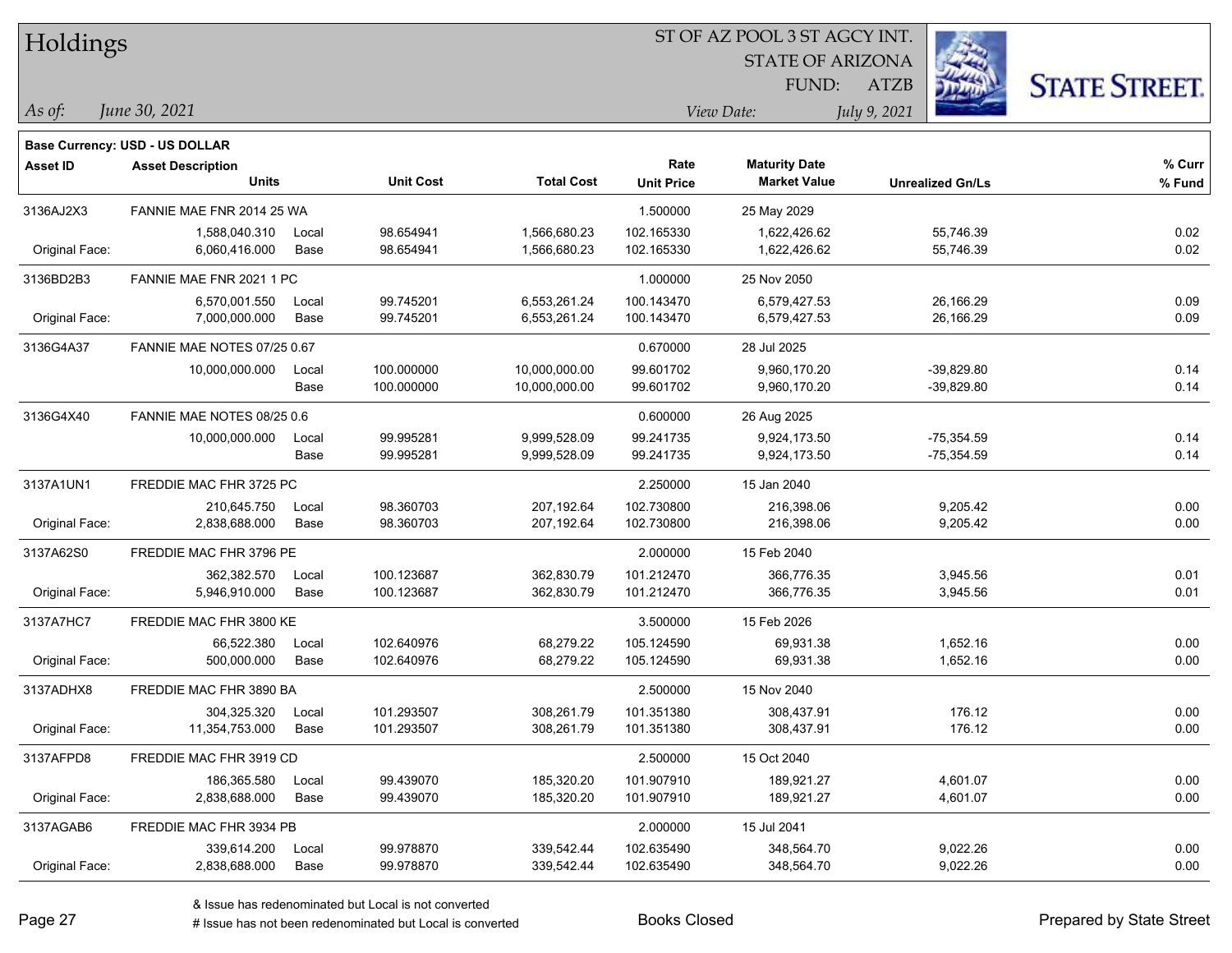| Holdings        |                                       |       |                  |                   | 51 OF AZ POOL 3 51 AGCY INT. |                         |                         |                      |  |  |
|-----------------|---------------------------------------|-------|------------------|-------------------|------------------------------|-------------------------|-------------------------|----------------------|--|--|
|                 |                                       |       |                  |                   |                              | <b>STATE OF ARIZONA</b> | Ż.                      |                      |  |  |
|                 |                                       |       |                  |                   |                              | FUND:                   | <b>ATZB</b>             | <b>STATE STREET.</b> |  |  |
| $\vert$ As of:  | June 30, 2021                         |       |                  |                   |                              | View Date:              | July 9, 2021            |                      |  |  |
|                 |                                       |       |                  |                   |                              |                         |                         |                      |  |  |
|                 | <b>Base Currency: USD - US DOLLAR</b> |       |                  |                   |                              |                         |                         |                      |  |  |
| <b>Asset ID</b> | <b>Asset Description</b>              |       |                  |                   | Rate                         | <b>Maturity Date</b>    |                         | % Curr               |  |  |
|                 | <b>Units</b>                          |       | <b>Unit Cost</b> | <b>Total Cost</b> | <b>Unit Price</b>            | <b>Market Value</b>     | <b>Unrealized Gn/Ls</b> | % Fund               |  |  |
| 3137AGRX0       | FREDDIE MAC FHR 3935 JA               |       |                  |                   | 2.000000                     | 15 May 2041             |                         |                      |  |  |
|                 | 247,474.210                           | Local | 99.957846        | 247,369.89        | 103.036280                   | 254,988.22              | 7,618.33                | 0.00                 |  |  |
| Original Face:  | 3,247,459.000                         | Base  | 99.957846        | 247,369.89        | 103.036280                   | 254,988.22              | 7,618.33                | 0.00                 |  |  |
| 3137ANK95       | FREDDIE MAC FHR 4024 C                |       |                  |                   | 3.000000                     | 15 Mar 2027             |                         |                      |  |  |
|                 | 762,705.280                           | Local | 100.167002       | 763,979.01        | 104.968660                   | 800,601.51              | 36,622.50               | 0.01                 |  |  |
| Original Face:  | 5,677,376.000                         | Base  | 100.167002       | 763,979.01        | 104.968660                   | 800,601.51              | 36,622.50               | 0.01                 |  |  |
| 3137AR5L6       | FREDDIE MAC FHR 4060 JC               |       |                  |                   | 2.000000                     | 15 Feb 2041             |                         |                      |  |  |
|                 | 859,428.850                           | Local | 100.343084       | 862,377.41        | 101.766640                   | 874,611.86              | 12,234.45               | 0.01                 |  |  |
| Original Face:  | 8,516,065.000                         | Base  | 100.343084       | 862,377.41        | 101.766640                   | 874,611.86              | 12,234.45               | 0.01                 |  |  |
| 3137AXMZ3       | FREDDIE MAC FHR 4152 AG               |       |                  |                   | 1.500000                     | 15 Jan 2028             |                         |                      |  |  |
|                 | 1,356,487.610                         | Local | 100.055600       | 1,357,241.82      | 101.785190                   | 1,380,703.49            | 23,461.67               | 0.02                 |  |  |
| Original Face:  | 7,380,589.000                         | Base  | 100.055600       | 1,357,241.82      | 101.785190                   | 1,380,703.49            | 23,461.67               | 0.02                 |  |  |
| 3137AYLB5       | FREDDIE MAC FHR 4161 CD               |       |                  |                   | 2.000000                     | 15 Feb 2043             |                         |                      |  |  |
|                 | 1,878,647.010                         | Local | 101.202235       | 1,901,232.77      | 101.566350                   | 1,908,073.20            | 6,840.43                | 0.03                 |  |  |
| Original Face:  | 5,677,376.000                         | Base  | 101.202235       | 1,901,232.77      | 101.566350                   | 1,908,073.20            | 6,840.43                | 0.03                 |  |  |
| 3137AYSG7       | FREDDIE MAC FHR 4165 TD               |       |                  |                   | 1.500000                     | 15 Dec 2042             |                         |                      |  |  |
|                 | 1,105,970.700                         | Local | 100.022635       | 1,106,221.04      | 100.872360                   | 1,115,618.75            | 9,397.71                | 0.02                 |  |  |
| Original Face:  | 5,677,376.000                         | Base  | 100.022635       | 1,106,221.04      | 100.872360                   | 1,115,618.75            | 9,397.71                | 0.02                 |  |  |
| 3137AYSH5       | FREDDIE MAC FHR 4165 TE               |       |                  |                   | 1.750000                     | 15 Dec 2042             |                         |                      |  |  |
|                 | 2,764,927.010                         | Local | 100.701738       | 2,784,329.55      | 101.994570                   | 2,820,075.41            | 35,745.86               | 0.04                 |  |  |
| Original Face:  | 14,193,441.000                        | Base  | 100.701738       | 2,784,329.55      | 101.994570                   | 2,820,075.41            | 35,745.86               | 0.04                 |  |  |
| 3137B0GK4       | FREDDIE MAC FHR 4173 AG               |       |                  |                   | 2.000000                     | 15 Mar 2043             |                         |                      |  |  |
|                 | 1,641,375.650                         | Local | 100.447288       | 1,648,717.32      | 101.971700                   | 1,673,738.65            | 25,021.33               | 0.02                 |  |  |
| Original Face:  | 14,193,441.000                        | Base  | 100.447288       | 1,648,717.32      | 101.971700                   | 1,673,738.65            | 25,021.33               | 0.02                 |  |  |
| 3137B1EM0       | FREDDIE MAC FHR 4191 AP               |       |                  |                   | 2.000000                     | 15 Mar 2043             |                         |                      |  |  |
|                 | 656,464.390                           | Local | 99.899582        | 655,805.18        | 102.911670                   | 675,578.47              | 19,773.29               | 0.01                 |  |  |
| Original Face:  | 3,250,000.000                         | Base  | 99.899582        | 655,805.18        | 102.911670                   | 675,578.47              | 19,773.29               | 0.01                 |  |  |
| 3137B1VH2       | FREDDIE MAC FHR 4210 AC               |       |                  |                   | 2.000000                     | 15 Mar 2040             |                         |                      |  |  |
|                 | 824,314.520                           | Local | 100.490782       | 828,360.11        | 100.914090                   | 831,849.50              | 3,489.39                | 0.01                 |  |  |
| Original Face:  | 5,677,376.000                         | Base  | 100.490782       | 828,360.11        | 100.914090                   | 831,849.50              | 3,489.39                | 0.01                 |  |  |

ST OF A Z POOL 2 ST ACCV INT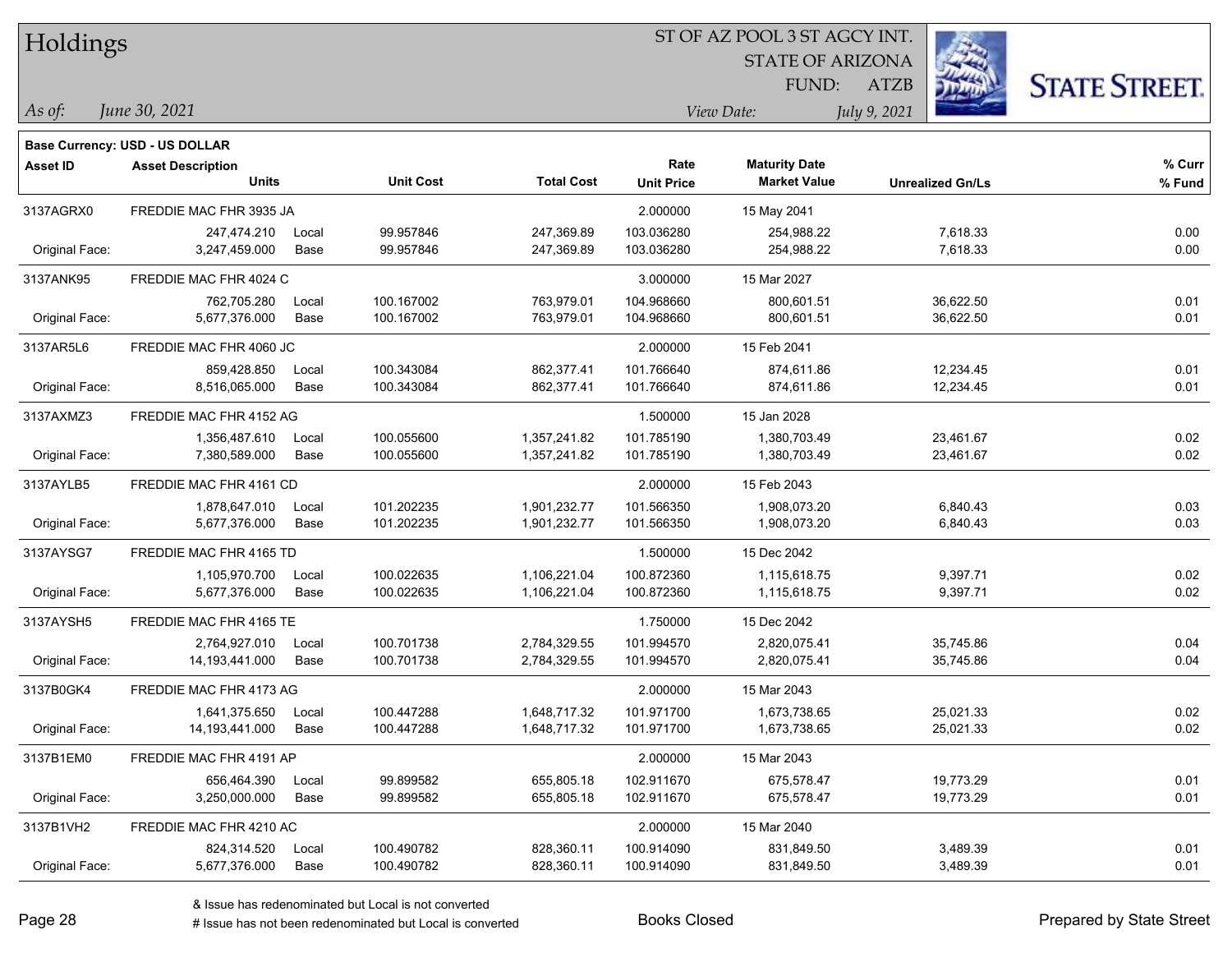| Holdings        |                                       |       |                  |                   | ST OF AZ POOL 3 ST AGCY INT. |                         |                         |                      |
|-----------------|---------------------------------------|-------|------------------|-------------------|------------------------------|-------------------------|-------------------------|----------------------|
|                 |                                       |       |                  |                   |                              | <b>STATE OF ARIZONA</b> |                         |                      |
|                 |                                       |       |                  |                   |                              | <b>FUND:</b>            | <b>ATZB</b>             | <b>STATE STREET.</b> |
| As of:          | June 30, 2021                         |       |                  |                   |                              | View Date:              | July 9, 2021            |                      |
|                 | <b>Base Currency: USD - US DOLLAR</b> |       |                  |                   |                              |                         |                         |                      |
| <b>Asset ID</b> | <b>Asset Description</b>              |       |                  |                   | Rate                         | <b>Maturity Date</b>    |                         | $%$ Curr             |
|                 | <b>Units</b>                          |       | <b>Unit Cost</b> | <b>Total Cost</b> | <b>Unit Price</b>            | <b>Market Value</b>     | <b>Unrealized Gn/Ls</b> | % Fund               |
| 3137B1ZD7       | FREDDIE MAC FHR 4204 QA               |       |                  |                   | 1.500000                     | 15 Jul 2042             |                         |                      |
|                 | 1,867,750.610                         | Local | 99.909727        | 1,866,064.53      | 102.404790                   | 1,912,666.09            | 46,601.56               | 0.03                 |
| Original Face:  | 8,516,065.000                         | Base  | 99.909727        | 1,866,064.53      | 102.404790                   | 1,912,666.09            | 46,601.56               | 0.03                 |
| 3137B2CF5       | FREDDIE MAC FHR 4203 DC               |       |                  |                   | 1.750000                     | 15 Apr 2033             |                         |                      |
|                 | 457,943.450                           | Local | 98.076645        | 449,135.57        | 102.240190                   | 468,202.25              | 19,066.68               | 0.01                 |
| Original Face:  | 2,500,000.000                         | Base  | 98.076645        | 449,135.57        | 102.240190                   | 468,202.25              | 19,066.68               | 0.01                 |
| 3137BUFZ6       | FREDDIE MAC FHR 4646 TB               |       |                  |                   | 3.500000                     | 15 Apr 2028             |                         |                      |
|                 | 2,790,614.100                         | Local | 102.329546       | 2,855,622.75      | 101.134650                   | 2,822,277.80            | $-33,344.95$            | 0.04                 |
| Original Face:  | 10,000,000.000                        | Base  | 102.329546       | 2,855,622.75      | 101.134650                   | 2,822,277.80            | $-33,344.95$            | 0.04                 |
| 3137F8AW3       | FREDDIE MAC FHR 5058 BD               |       |                  |                   | 3.000000                     | 25 Dec 2035             |                         |                      |
|                 | 4,223,544.800                         | Local | 102.552331       | 4,331,343.63      | 101.993320                   | 4,307,733.56            | $-23,610.07$            | 0.06                 |
| Original Face:  | 5,000,000.000                         | Base  | 102.552331       | 4,331,343.63      | 101.993320                   | 4,307,733.56            | $-23,610.07$            | 0.06                 |
| 31393DDG3       | FANNIE MAE FNR 2003 58 M              |       |                  |                   | 3.500000                     | 25 Jul 2033             |                         |                      |
|                 | 465,437.910                           | Local | 101.069359       | 470,415.11        | 106.888010                   | 497,497.32              | 27,082.21               | 0.01                 |
| Original Face:  | 44,567,405.000                        | Base  | 101.069359       | 470,415.11        | 106.888010                   | 497,497.32              | 27,082.21               | 0.01                 |
| 31396WBV7       | FANNIE MAE FNR 2007 56 EP             |       |                  |                   | 5.500000                     | 25 Jun 2027             |                         |                      |
|                 | 17,970.470                            | Local | 106.144914       | 19,074.74         | 109.724740                   | 19,718.05               | 643.31                  | 0.00                 |
| Original Face:  | 1,000,000.000                         | Base  | 106.144914       | 19,074.74         | 109.724740                   | 19,718.05               | 643.31                  | 0.00                 |
| 31397NJ30       | FANNIE MAE FNR 2009 29 PA             |       |                  |                   | 5.000000                     | 25 May 2049             |                         |                      |
|                 | 720,537.810                           | Local | 105.586476       | 760,790.48        | 116.287900                   | 837,898.29              | 77,107.81               | 0.01                 |
| Original Face:  | 24,898,134.000                        | Base  | 105.586476       | 760,790.48        | 116.287900                   | 837,898.29              | 77,107.81               | 0.01                 |
| 31398SP80       | FANNIE MAE FNR 2010 135 EA            |       |                  |                   | 3.000000                     | 25 Jan 2040             |                         |                      |
|                 | 108,960.820                           | Local | 99.272371        | 108,167.99        | 101.185890                   | 110,252.98              | 2,084.99                | 0.00                 |
| Original Face:  | 5,677,376.000                         | Base  | 99.272371        | 108,167.99        | 101.185890                   | 110,252.98              | 2,084.99                | 0.00                 |
| 31398WC36       | FREDDIE MAC FHR 3620 PA               |       |                  |                   | 4.500000                     | 15 Dec 2039             |                         |                      |
|                 | 246,121.770                           | Local | 104.724092       | 257,748.79        | 108.198230                   | 266,299.40              | 8,550.61                | 0.00                 |
| Original Face:  | 8,516,065.000                         | Base  | 104.724092       | 257,748.79        | 108.198230                   | 266,299.40              | 8,550.61                | 0.00                 |
| 31422B3T5       | FARMER MAC NOTES 09/21 VAR            |       |                  |                   | 0.080000                     | 01 Sep 2021             |                         |                      |
|                 | 20,000,000.000                        | Local | 100.000000       | 20,000,000.00     | 99.999311                    | 19,999,862.20           | $-137.80$               | 0.28                 |
|                 |                                       | Base  | 100.000000       | 20,000,000.00     | 99.999311                    | 19,999,862.20           | $-137.80$               | 0.28                 |

 $\overline{\phantom{a}}$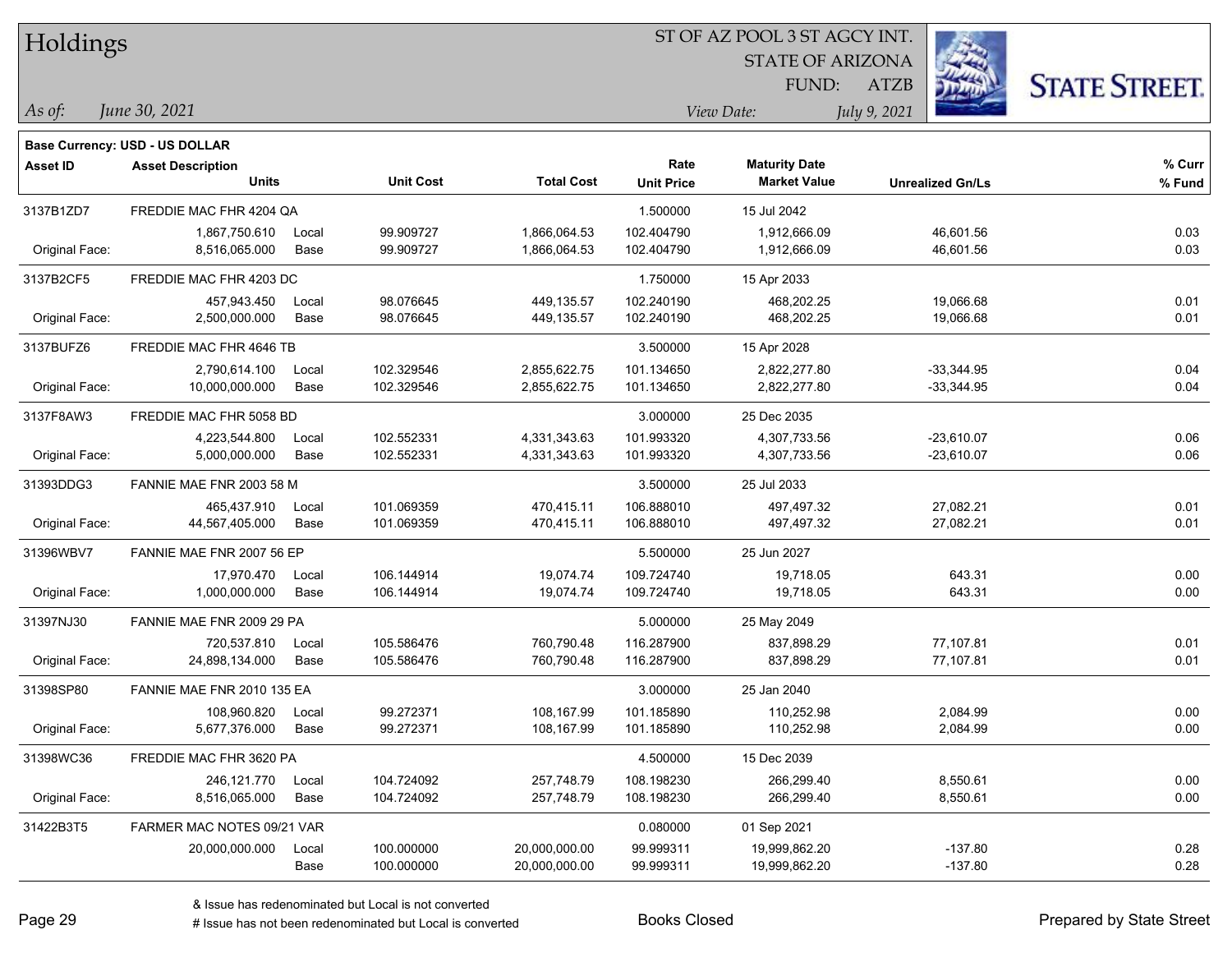| Holdings        |                                                 |       |                  |                   | ST OF AZ POOL 3 ST AGCY INT. |                      |                         |                      |  |  |
|-----------------|-------------------------------------------------|-------|------------------|-------------------|------------------------------|----------------------|-------------------------|----------------------|--|--|
|                 |                                                 |       |                  |                   | <b>STATE OF ARIZONA</b>      |                      |                         |                      |  |  |
|                 |                                                 |       |                  |                   |                              | FUND:                | ATZB                    | <b>STATE STREET.</b> |  |  |
| As of:          | June 30, 2021                                   |       |                  |                   |                              | View Date:           | July 9, 2021            |                      |  |  |
|                 |                                                 |       |                  |                   |                              |                      |                         |                      |  |  |
|                 | Base Currency: USD - US DOLLAR                  |       |                  |                   |                              |                      |                         |                      |  |  |
| <b>Asset ID</b> | <b>Asset Description</b>                        |       |                  |                   | Rate                         | <b>Maturity Date</b> |                         | % Curr               |  |  |
|                 | <b>Units</b>                                    |       | <b>Unit Cost</b> | <b>Total Cost</b> | <b>Unit Price</b>            | <b>Market Value</b>  | <b>Unrealized Gn/Ls</b> | % Fund               |  |  |
| 31422B4M9       | FARMER MAC NOTES 07/21 VAR                      |       |                  |                   | 0.070000                     | 02 Jul 2021          |                         |                      |  |  |
|                 | 25,000,000.000                                  | Local | 100.000000       | 25,000,000.00     | 99.999961                    | 24,999,990.25        | $-9.75$                 | 0.34                 |  |  |
|                 |                                                 | Base  | 100.000000       | 25,000,000.00     | 99.999961                    | 24,999,990.25        | $-9.75$                 | 0.34                 |  |  |
| 341081GD3       | FLORIDA POWER + LIGHT CO SR UNSECURED 05/23 VAR |       |                  |                   | 0.300000                     | 10 May 2023          |                         |                      |  |  |
|                 | 15,000,000.000                                  | Local | 100.000000       | 15,000,000.00     | 99.943100                    | 14,991,465.00        | $-8,535.00$             | 0.21                 |  |  |
|                 |                                                 | Base  | 100.000000       | 15,000,000.00     | 99.943100                    | 14,991,465.00        | $-8,535.00$             | 0.21                 |  |  |
| 34528QHA5       | FORD CREDIT FLOORPLAN MASTER O FORDF 2019 3 A1  |       |                  |                   | 2.230000                     | 15 Sep 2024          |                         |                      |  |  |
|                 | 20,000,000.000                                  | Local | 102.524951       | 20,504,990.21     | 102.359680                   | 20,471,936.00        | $-33,054.21$            | 0.28                 |  |  |
| Original Face:  | 20,000,000.000                                  | Base  | 102.524951       | 20,504,990.21     | 102.359680                   | 20,471,936.00        | $-33,054.21$            | 0.28                 |  |  |
| 34532NAA3       | FORD CREDIT AUTO OWNER TRUST FORDO 2021 A A1    |       |                  |                   | 0.119410                     | 15 Mar 2022          |                         |                      |  |  |
|                 | 1,673,201.920                                   | Local | 100.000000       | 1,673,201.92      | 99.999190                    | 1,673,188.37         | $-13.55$                | 0.02                 |  |  |
| Original Face:  | 11,250,000.000                                  | Base  | 100.000000       | 1,673,201.92      | 99.999190                    | 1,673,188.37         | $-13.55$                | 0.02                 |  |  |
| 34532NAB1       | FORD CREDIT AUTO OWNER TRUST FORDO 2021 A A2    |       |                  |                   | 0.170000                     | 15 Oct 2023          |                         |                      |  |  |
|                 | 12,500,000.000                                  | Local | 99.999230        | 12,499,903.81     | 99.987500                    | 12,498,437.50        | $-1,466.31$             | 0.17                 |  |  |
| Original Face:  | 12,500,000.000                                  | Base  | 99.999230        | 12,499,903.81     | 99.987500                    | 12,498,437.50        | $-1,466.31$             | 0.17                 |  |  |
| 345397YP2       | FORD MOTOR CREDIT CO LLC SR UNSECURED 08/22 VAR |       |                  |                   | 1.255630                     | 03 Aug 2022          |                         |                      |  |  |
|                 | 20,000,000.000                                  | Local | 100.000000       | 20,000,000.00     | 99.633572                    | 19,926,714.40        | $-73,285.60$            | 0.27                 |  |  |
|                 |                                                 | Base  | 100.000000       | 20,000,000.00     | 99.633572                    | 19,926,714.40        | $-73,285.60$            | 0.27                 |  |  |
| 369550AW8       | GENERAL DYNAMICS CORP COMPANY GUAR 08/23 1.875  |       |                  |                   | 1.875000                     | 15 Aug 2023          |                         |                      |  |  |
|                 | 1,250,000.000                                   | Local | 102.870722       | 1,285,884.02      | 102.985954                   | 1,287,324.43         | 1,440.41                | 0.02                 |  |  |
|                 |                                                 | Base  | 102.870722       | 1,285,884.02      | 102.985954                   | 1,287,324.43         | 1,440.41                | 0.02                 |  |  |
| 370334CE2       | GENERAL MILLS INC SR UNSECURED 10/23 3.7        |       |                  |                   | 3.700000                     | 17 Oct 2023          |                         |                      |  |  |
|                 | 2,610,000.000                                   | Local | 107.012605       | 2,793,029.00      | 106.991630                   | 2,792,481.54         | $-547.46$               | 0.04                 |  |  |
|                 |                                                 | Base  | 107.012605       | 2,793,029.00      | 106.991630                   | 2,792,481.54         | $-547.46$               | 0.04                 |  |  |
| 375558AU7       | GILEAD SCIENCES INC SR UNSECURED 12/21 4.4      |       |                  |                   | 4.400000                     | 01 Dec 2021          |                         |                      |  |  |
|                 | 5,000,000.000                                   | Local | 100.695859       | 5,034,792.94      | 100.671514                   | 5,033,575.70         | $-1,217.24$             | 0.07                 |  |  |
|                 |                                                 | Base  | 100.695859       | 5,034,792.94      | 100.671514                   | 5,033,575.70         | $-1,217.24$             | 0.07                 |  |  |
| 375558BW2       | GILEAD SCIENCES INC SR UNSECURED 09/23 0.75     |       |                  |                   | 0.750000                     | 29 Sep 2023          |                         |                      |  |  |
|                 | 10,000,000.000                                  | Local | 99.991274        | 9,999,127.40      | 100.070297                   | 10,007,029.70        | 7,902.30                | 0.14                 |  |  |
|                 |                                                 | Base  | 99.991274        | 9,999,127.40      | 100.070297                   | 10,007,029.70        | 7,902.30                | 0.14                 |  |  |

# Issue has not been redenominated but Local is converted Books Closed Prepared by State Street

٦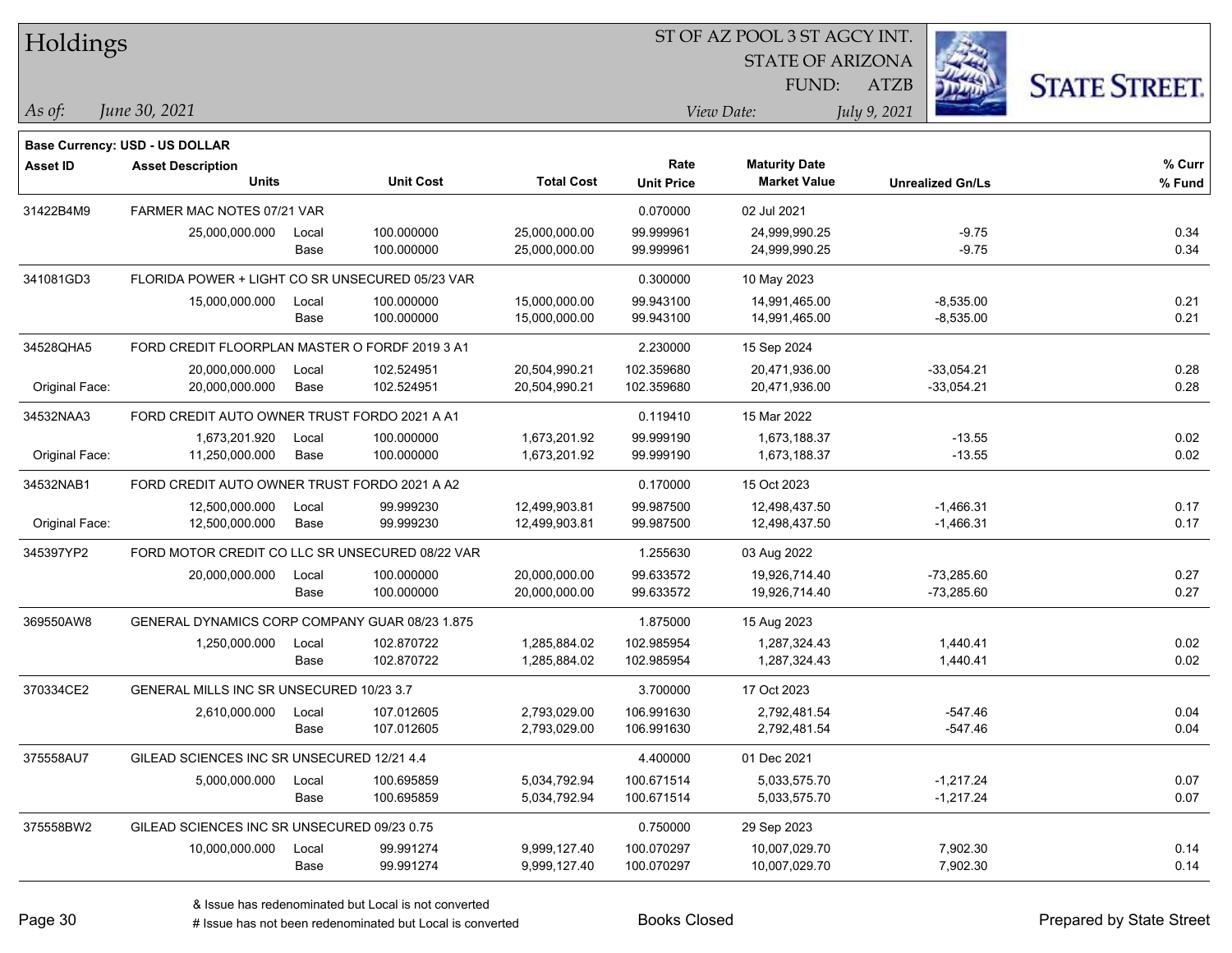| Holdings        |                                                                   |       |                  |                   |                   | ST OF AZ POOL 3 ST AGCY INT. |                         |                      |  |
|-----------------|-------------------------------------------------------------------|-------|------------------|-------------------|-------------------|------------------------------|-------------------------|----------------------|--|
|                 |                                                                   |       |                  |                   |                   | <b>STATE OF ARIZONA</b>      |                         |                      |  |
|                 |                                                                   |       |                  |                   |                   | FUND:                        | <b>ATZB</b>             | <b>STATE STREET.</b> |  |
| As of:          | June 30, 2021                                                     |       |                  |                   |                   | View Date:                   | July 9, 2021            |                      |  |
|                 |                                                                   |       |                  |                   |                   |                              |                         |                      |  |
| <b>Asset ID</b> | <b>Base Currency: USD - US DOLLAR</b><br><b>Asset Description</b> |       |                  |                   | Rate              | <b>Maturity Date</b>         |                         | % Curr               |  |
|                 | <b>Units</b>                                                      |       | <b>Unit Cost</b> | <b>Total Cost</b> | <b>Unit Price</b> | <b>Market Value</b>          | <b>Unrealized Gn/Ls</b> | % Fund               |  |
| 377373AL9       | GLAXOSMITHKLINE CAPITAL COMPANY GUAR 10/23 0.534                  |       |                  |                   | 0.534000          | 01 Oct 2023                  |                         |                      |  |
|                 | 5,000,000.000                                                     | Local | 100.000000       | 5,000,000.00      | 100.359421        | 5,017,971.05                 | 17,971.05               | 0.07                 |  |
|                 |                                                                   | Base  | 100.000000       | 5,000,000.00      | 100.359421        | 5,017,971.05                 | 17,971.05               | 0.07                 |  |
| 380144AA3       | <b>GM FINANCIAL AUTOMOBILE LEASIN GMALT 2021 2 A1</b>             |       |                  |                   | 0.109810          | 20 May 2022                  |                         |                      |  |
|                 | 12,676,973.060                                                    | Local | 100.000000       | 12,676,973.06     | 100.002970        | 12,677,349.57                | 376.51                  | 0.17                 |  |
| Original Face:  | 18,000,000.000                                                    | Base  | 100.000000       | 12,676,973.06     | 100.002970        | 12,677,349.57                | 376.51                  | 0.17                 |  |
| 38141GXZ2       | GOLDMAN SACHS GROUP INC SR UNSECURED 03/24 VAR                    |       |                  |                   | 0.673000          | 08 Mar 2024                  |                         |                      |  |
|                 | 7,000,000.000                                                     | Local | 100.000000       | 7,000,000.00      | 100.168808        | 7,011,816.56                 | 11,816.56               | 0.10                 |  |
|                 |                                                                   | Base  | 100.000000       | 7,000,000.00      | 100.168808        | 7,011,816.56                 | 11,816.56               | 0.10                 |  |
| 38150AEL5       | GOLDMAN SACHS GROUP INC SR UNSECURED 12/25 1                      |       |                  |                   | 1.000000          | 21 Dec 2025                  |                         |                      |  |
|                 | 20,000,000.000                                                    | Local | 100.000000       | 20,000,000.00     | 97.147318         | 19,429,463.60                | -570,536.40             | 0.27                 |  |
|                 |                                                                   | Base  | 100.000000       | 20,000,000.00     | 97.147318         | 19,429,463.60                | $-570,536.40$           | 0.27                 |  |
| 38150AF75       | GOLDMAN SACHS GROUP INC SR UNSECURED 03/26 VAR                    |       |                  |                   | 1.000000          | 18 Mar 2026                  |                         |                      |  |
|                 | 10,000,000.000                                                    | Local | 100.000000       | 10,000,000.00     | 97.023989         | 9,702,398.90                 | $-297,601.10$           | 0.13                 |  |
|                 |                                                                   | Base  | 100.000000       | 10,000,000.00     | 97.023989         | 9,702,398.90                 | $-297,601.10$           | 0.13                 |  |
| 38150AF91       | GOLDMAN SACHS GROUP INC SR UNSECURED 03/24 0.8                    |       |                  |                   | 0.800000          | 25 Mar 2024                  |                         |                      |  |
|                 | 5,000,000.000                                                     | Local | 100.000000       | 5,000,000.00      | 99.405571         | 4,970,278.55                 | $-29,721.45$            | 0.07                 |  |
|                 |                                                                   | Base  | 100.000000       | 5,000,000.00      | 99.405571         | 4,970,278.55                 | -29,721.45              | 0.07                 |  |
| 38150AFG5       | GOLDMAN SACHS GROUP INC SR UNSECURED 04/26 VAR                    |       |                  |                   | 1.350000          | 30 Apr 2026                  |                         |                      |  |
|                 | 10,000,000.000                                                    | Local | 100.000000       | 10,000,000.00     | 99.601880         | 9,960,188.00                 | $-39,812.00$            | 0.14                 |  |
|                 |                                                                   | Base  | 100.000000       | 10,000,000.00     | 99.601880         | 9,960,188.00                 | $-39,812.00$            | 0.14                 |  |
| 38150AFJ9       | GOLDMAN SACHS GROUP INC SR UNSECURED 04/26 1.45                   |       |                  |                   | 1.450000          | 30 Apr 2026                  |                         |                      |  |
|                 | 10,000,000.000                                                    | Local | 100.000000       | 10,000,000.00     | 99.591125         | 9,959,112.50                 | -40,887.50              | 0.14                 |  |
|                 |                                                                   | Base  | 100.000000       | 10,000,000.00     | 99.591125         | 9,959,112.50                 | -40,887.50              | 0.14                 |  |
| 38376JFP4       | GOVERNMENT NATIONAL MORTGAGE A GNR 2009 106 HA                    |       |                  |                   | 4.000000          | 16 Nov 2039                  |                         |                      |  |
|                 | 47,318.610                                                        | Local | 105.042118       | 49,704.47         | 110.602170        | 52,335.41                    | 2,630.94                | 0.00                 |  |
| Original Face:  | 877,500.000                                                       | Base  | 105.042118       | 49,704.47         | 110.602170        | 52,335.41                    | 2,630.94                | 0.00                 |  |
| 38378BWR6       | GOVERNMENT NATIONAL MORTGAGE A GNR 2012 83 AC                     |       |                  |                   | 1.718500          | 16 May 2045                  |                         |                      |  |
|                 | 1,489,145.980                                                     | Local | 98.922824        | 1,473,105.26      | 100.881310        | 1,502,269.97                 | 29,164.71               | 0.02                 |  |
| Original Face:  | 3,000,000.000                                                     | Base  | 98.922824        | 1,473,105.26      | 100.881310        | 1,502,269.97                 | 29,164.71               | 0.02                 |  |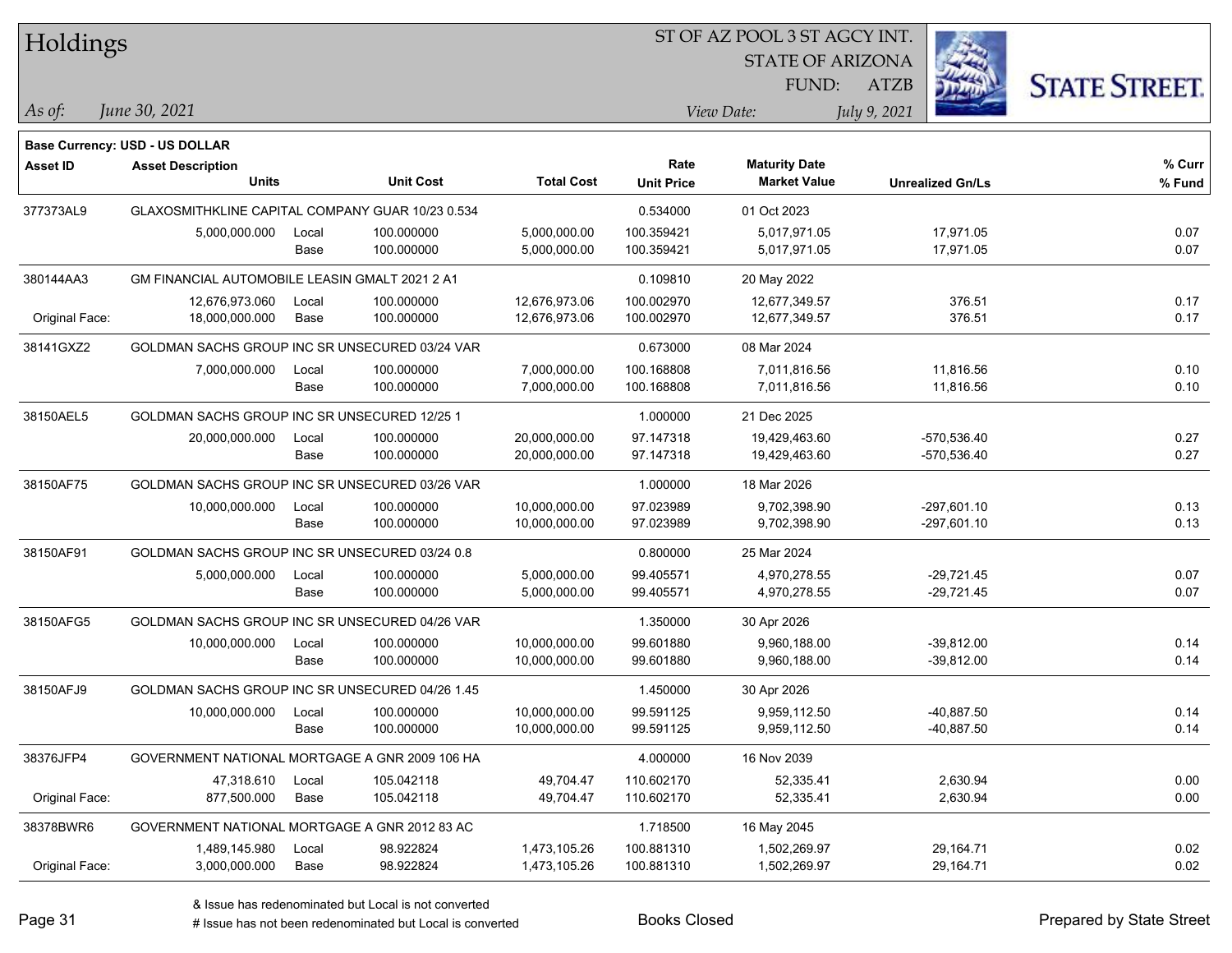Holdings

### ST OF AZ POOL 3 ST AGCY INT.

STATE OF ARIZONA FUND:



*June 30, 2021 As of: View Date: July 9, 2021*

**Base Currency: USD - US DOLLAR**

ATZB

| Asset ID       | <b>Asset Description</b>                        |       |                  |                   | Rate              | <b>Maturity Date</b> |                         | % Curr |
|----------------|-------------------------------------------------|-------|------------------|-------------------|-------------------|----------------------|-------------------------|--------|
|                | <b>Units</b>                                    |       | <b>Unit Cost</b> | <b>Total Cost</b> | <b>Unit Price</b> | <b>Market Value</b>  | <b>Unrealized Gn/Ls</b> | % Fund |
| 38378BX38      | GOVERNMENT NATIONAL MORTGAGE A GNR 2012 132 AC  |       |                  |                   | 1.619870          | 16 Jun 2053          |                         |        |
|                | 2,510,370.010                                   | Local | 95.623754        | 2,400,510.04      | 100.996630        | 2,535,389.11         | 134,879.07              | 0.03   |
| Original Face: | 10,000,000.000                                  | Base  | 95.623754        | 2,400,510.04      | 100.996630        | 2,535,389.11         | 134,879.07              | 0.03   |
| 38378EQC0      | GOVERNMENT NATIONAL MORTGAGE A GNR 2012 69 QC   |       |                  |                   | 2.000000          | 16 Mar 2041          |                         |        |
|                | 2,141,294.990                                   | Local | 101.969718       | 2,183,472.47      | 103.063350        | 2,206,890.35         | 23,417.88               | 0.03   |
| Original Face: | 10,493,495.000                                  | Base  | 101.969718       | 2,183,472.47      | 103.063350        | 2,206,890.35         | 23,417.88               | 0.03   |
| 38379UW28      | GOVERNMENT NATIONAL MORTGAGE A GNR 2016 158 AE  |       |                  |                   | 2.050000          | 16 Aug 2057          |                         |        |
|                | 3,079,846.090                                   | Local | 96.518138        | 2,972,610.09      | 101.629840        | 3,130,042.65         | 157,432.56              | 0.04   |
| Original Face: | 5,000,000.000                                   | Base  | 96.518138        | 2,972,610.09      | 101.629840        | 3,130,042.65         | 157,432.56              | 0.04   |
| 38380GPY4      | GOVERNMENT NATIONAL MORTGAGE A GNR 2017 118 KH  |       |                  |                   | 2.250000          | 20 Oct 2046          |                         |        |
|                | 645,480.650                                     | Local | 99.904896        | 644,866.77        | 101.864620        | 657,516.41           | 12,649.64               | 0.01   |
| Original Face: | 5,000,000.000                                   | Base  | 99.904896        | 644,866.77        | 101.864620        | 657,516.41           | 12,649.64               | 0.01   |
| 38381YQU1      | GOVERNMENT NATIONAL MORTGAGE A GNR 2019 111 BG  |       |                  |                   | 2.500000          | 20 Apr 2049          |                         |        |
|                | 954,351.480                                     | Local | 100.663653       | 960,685.06        | 101.110760        | 964.952.03           | 4,266.97                | 0.01   |
| Original Face: | 5,000,000.000                                   | Base  | 100.663653       | 960,685.06        | 101.110760        | 964,952.03           | 4,266.97                | 0.01   |
| 38382NFY8      | GOVERNMENT NATIONAL MORTGAGE A GNR 2021 27 TA   |       |                  |                   | 1.500000          | 20 Feb 2051          |                         |        |
|                | 4,896,269.850                                   | Local | 102.296402       | 5,008,707.87      | 101.117440        | 4,950,982.73         | $-57,725.14$            | 0.07   |
| Original Face: | 5,000,000.000                                   | Base  | 102.296402       | 5,008,707.87      | 101.117440        | 4,950,982.73         | $-57,725.14$            | 0.07   |
| 41284NAB6      | HARLEY DAVIDSON MOTORCYCLE TRU HDMOT 2021 A A2  |       |                  |                   | 0.220000          | 15 Apr 2024          |                         |        |
|                | 7,439,502.890                                   | Local | 99.991198        | 7,438,848.08      | 100.022090        | 7,441,146.28         | 2,298.20                | 0.10   |
| Original Face: | 8,000,000.000                                   | Base  | 99.991198        | 7,438,848.08      | 100.022090        | 7,441,146.28         | 2,298.20                | 0.10   |
| 427866BC1      | HERSHEY COMPANY SR UNSECURED 11/24 2.05         |       |                  |                   | 2.050000          | 15 Nov 2024          |                         |        |
|                | 1,000,000.000                                   | Local | 99.942920        | 999,429.20        | 104.312798        | 1,043,127.98         | 43,698.78               | 0.01   |
|                |                                                 | Base  | 99.942920        | 999,429.20        | 104.312798        | 1,043,127.98         | 43,698.78               | 0.01   |
| 427866BF4      | HERSHEY COMPANY SR UNSECURED 06/25 0.9          |       |                  |                   | 0.900000          | 01 Jun 2025          |                         |        |
|                | 2,000,000.000                                   | Local | 99.855711        | 1,997,114.21      | 100.332341        | 2,006,646.82         | 9,532.61                | 0.03   |
|                |                                                 | Base  | 99.855711        | 1,997,114.21      | 100.332341        | 2,006,646.82         | 9,532.61                | 0.03   |
| 438516BT2      | HONEYWELL INTERNATIONAL SR UNSECURED 08/22 2.15 |       |                  |                   | 2.150000          | 08 Aug 2022          |                         |        |
|                | 15,680,000.000                                  | Local | 100.588012       | 15,772,200.28     | 101.900659        | 15,978,023.33        | 205,823.05              | 0.22   |
|                |                                                 | Base  | 100.588012       | 15,772,200.28     | 101.900659        | 15,978,023.33        | 205,823.05              | 0.22   |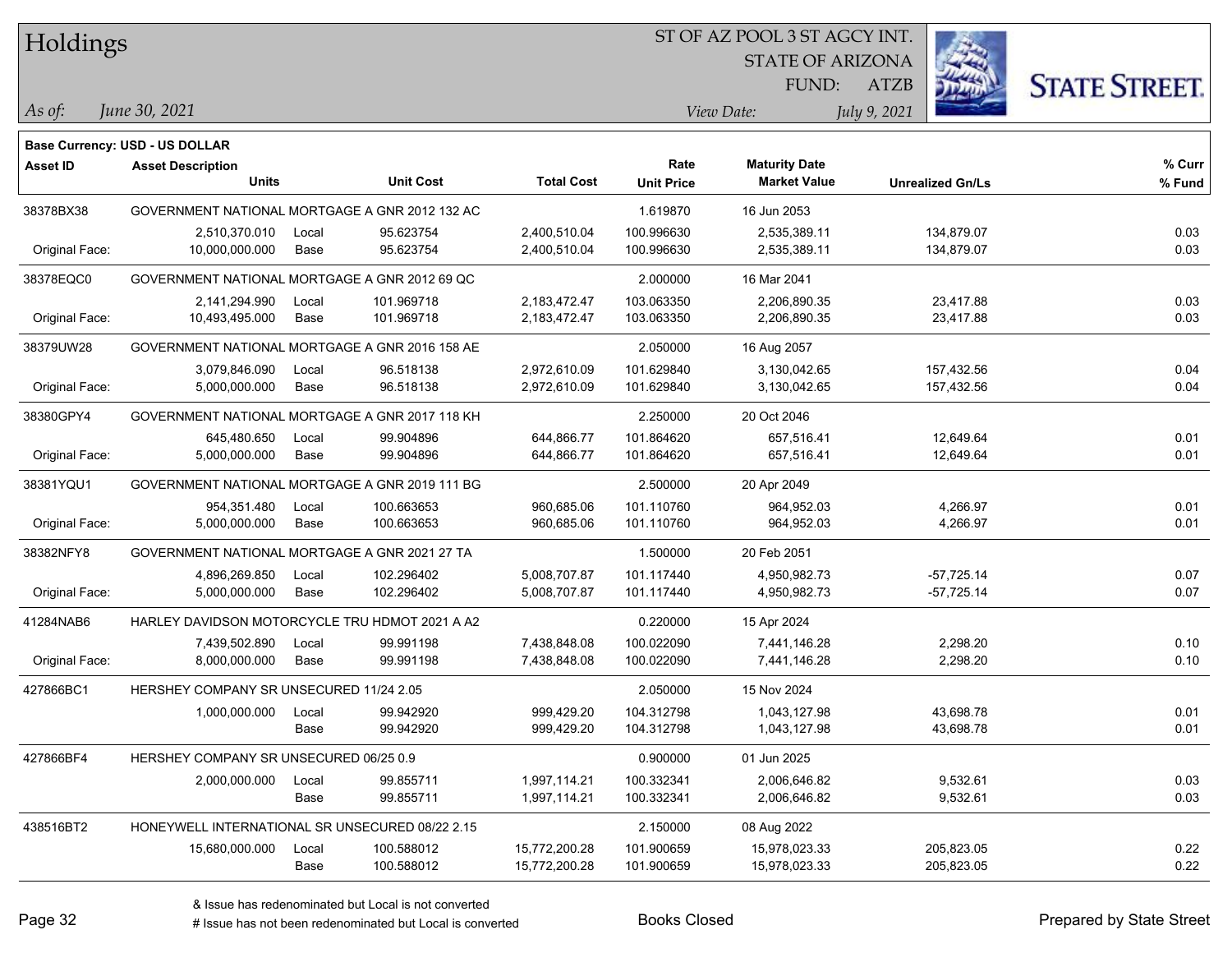| Holdings        |                                                 |       |                  |                   |                   | ST OF AZ POOL 3 ST AGCY INT. |                         |                      |  |
|-----------------|-------------------------------------------------|-------|------------------|-------------------|-------------------|------------------------------|-------------------------|----------------------|--|
|                 |                                                 |       |                  |                   |                   | <b>STATE OF ARIZONA</b>      |                         |                      |  |
|                 |                                                 |       |                  |                   |                   | FUND:                        | <b>ATZB</b>             | <b>STATE STREET.</b> |  |
| As of:          | June 30, 2021                                   |       |                  |                   |                   | View Date:                   | July 9, 2021            |                      |  |
|                 | Base Currency: USD - US DOLLAR                  |       |                  |                   |                   |                              |                         |                      |  |
| <b>Asset ID</b> | <b>Asset Description</b>                        |       |                  |                   | Rate              | <b>Maturity Date</b>         |                         | % Curr               |  |
|                 | <b>Units</b>                                    |       | <b>Unit Cost</b> | <b>Total Cost</b> | <b>Unit Price</b> | <b>Market Value</b>          | <b>Unrealized Gn/Ls</b> | % Fund               |  |
| 438516CB0       | HONEYWELL INTERNATIONAL SR UNSECURED 06/25 1.35 |       |                  |                   | 1.350000          | 01 Jun 2025                  |                         |                      |  |
|                 | 3,000,000.000                                   | Local | 99.992261        | 2,999,767.82      | 101.938732        | 3,058,161.96                 | 58,394.14               | 0.04                 |  |
|                 |                                                 | Base  | 99.992261        | 2,999,767.82      | 101.938732        | 3,058,161.96                 | 58,394.14               | 0.04                 |  |
| 438516CD6       | HONEYWELL INTERNATIONAL SR UNSECURED 08/22 VAR  |       |                  |                   | 0.379630          | 19 Aug 2022                  |                         |                      |  |
|                 | 2,000,000.000                                   | Local | 100.000000       | 2,000,000.00      | 100.032160        | 2,000,643.20                 | 643.20                  | 0.03                 |  |
|                 |                                                 | Base  | 100.000000       | 2,000,000.00      | 100.032160        | 2,000,643.20                 | 643.20                  | 0.03                 |  |
| 44933LAA1       | HYUNDAI AUTO RECEIVABLES TRUST HART 2021 A A1   |       |                  |                   | 0.126220          | 16 May 2022                  |                         |                      |  |
|                 | 5,360,011.310                                   | Local | 100.000000       | 5,360,011.31      | 99.998390         | 5,359,925.01                 | $-86.30$                | 0.07                 |  |
| Original Face:  | 9,000,000.000                                   | Base  | 100.000000       | 5,360,011.31      | 99.998390         | 5,359,925.01                 | $-86.30$                | 0.07                 |  |
| 459200JQ5       | IBM CORP SR UNSECURED 01/22 2.5                 |       |                  |                   | 2.500000          | 27 Jan 2022                  |                         |                      |  |
|                 | 4,000,000.000                                   | Local | 101.263805       | 4,050,552.18      | 101.356441        | 4,054,257.64                 | 3,705.46                | 0.06                 |  |
|                 |                                                 | Base  | 101.263805       | 4,050,552.18      | 101.356441        | 4,054,257.64                 | 3,705.46                | 0.06                 |  |
| 46513JCE9       | <b>ISRAEL ST 03/23 1.75</b>                     |       |                  |                   | 1.750000          | 01 Mar 2023                  |                         |                      |  |
|                 | 3,800,000.000                                   | Local | 100.000000       | 3,800,000.00      | 100.000000        | 3,800,000.00                 | 0.00                    | 0.05                 |  |
|                 |                                                 | Base  | 100.000000       | 3,800,000.00      | 100.000000        | 3,800,000.00                 | 0.00                    | 0.05                 |  |
| 46513JQC8       | ISRAEL ST 03/23 2.02                            |       |                  |                   | 2.020000          | 01 Mar 2023                  |                         |                      |  |
|                 | 1,200,000.000                                   | Local | 100.000000       | 1,200,000.00      | 100.000000        | 1,200,000.00                 | 0.00                    | 0.02                 |  |
|                 |                                                 | Base  | 100.000000       | 1,200,000.00      | 100.000000        | 1,200,000.00                 | 0.00                    | 0.02                 |  |
| 46513JQG9       | ISRAEL ST 05/23 1.79                            |       |                  |                   | 1.790000          | 01 May 2023                  |                         |                      |  |
|                 | 5,000,000.000                                   | Local | 100.000000       | 5,000,000.00      | 100.000000        | 5,000,000.00                 | 0.00                    | 0.07                 |  |
|                 |                                                 | Base  | 100.000000       | 5,000,000.00      | 100.000000        | 5,000,000.00                 | 0.00                    | 0.07                 |  |
| 46625HJE1       | JPMORGAN CHASE + CO SR UNSECURED 09/22 3.25     |       |                  |                   | 3.250000          | 23 Sep 2022                  |                         |                      |  |
|                 | 10,000,000.000                                  | Local | 103.738818       | 10,373,881.83     | 103.598000        | 10,359,800.00                | $-14,081.83$            | 0.14                 |  |
|                 |                                                 | Base  | 103.738818       | 10,373,881.83     | 103.598000        | 10,359,800.00                | $-14,081.83$            | 0.14                 |  |
| 478160CN2       | JOHNSON + JOHNSON SR UNSECURED 09/25 0.55       |       |                  |                   | 0.550000          | 01 Sep 2025                  |                         |                      |  |
|                 | 5,000,000.000                                   | Local | 99.909751        | 4,995,487.57      | 99.100151         | 4,955,007.55                 | $-40,480.02$            | 0.07                 |  |
|                 |                                                 | Base  | 99.909751        | 4,995,487.57      | 99.100151         | 4,955,007.55                 | $-40,480.02$            | 0.07                 |  |
| 48128GG79       | JPMORGAN CHASE + CO SR UNSECURED 08/24 2.25     |       |                  |                   | 2.250000          | 30 Aug 2024                  |                         |                      |  |
|                 | 5,000,000.000                                   | Local | 100.000000       | 5,000,000.00      | 100.144381        | 5,007,219.05                 | 7,219.05                | 0.07                 |  |
|                 |                                                 | Base  | 100.000000       | 5,000,000.00      | 100.144381        | 5,007,219.05                 | 7,219.05                | 0.07                 |  |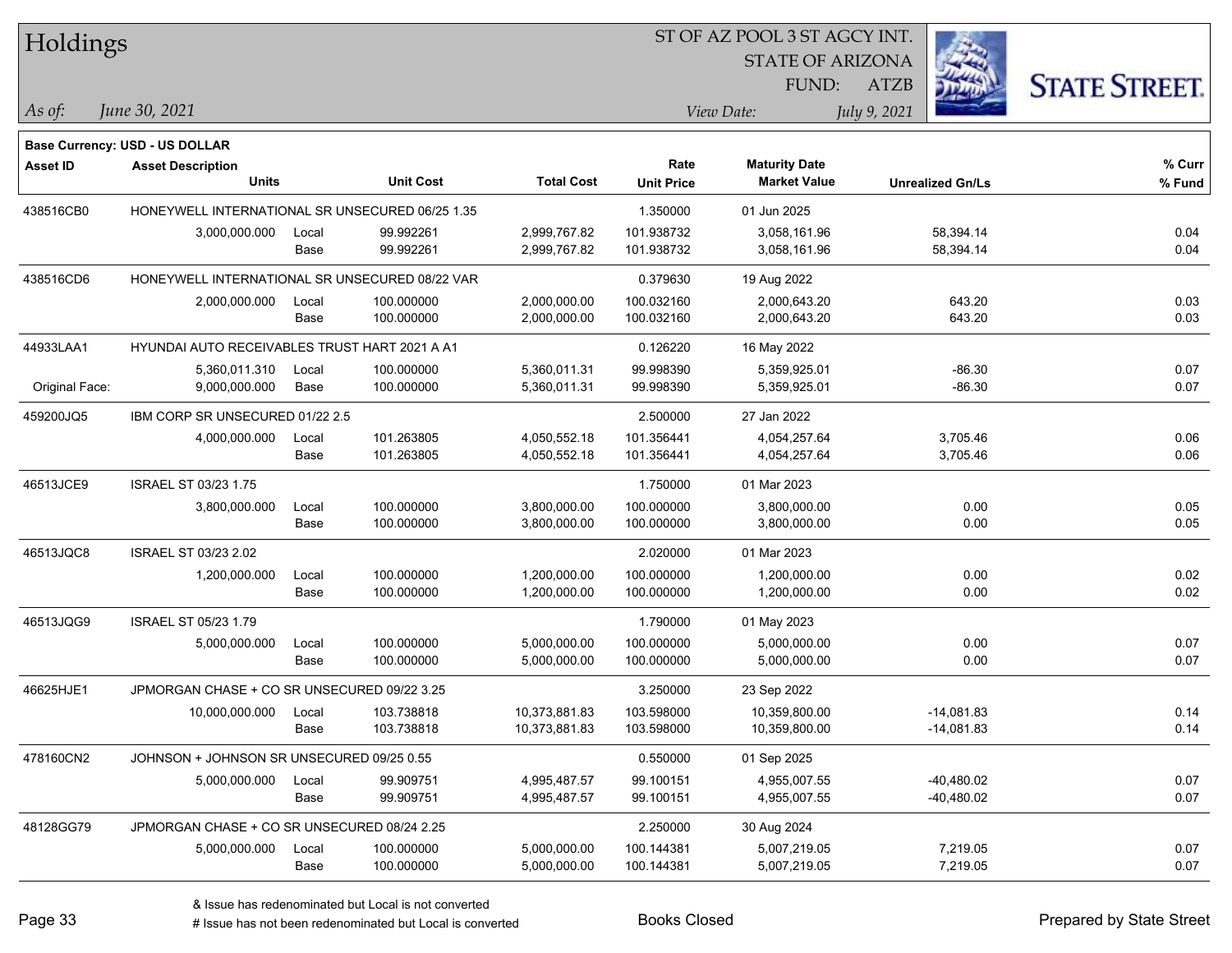| <b>STATE OF ARIZONA</b><br><b>STATE STREET.</b><br>FUND:<br><b>ATZB</b><br>June 30, 2021<br>View Date:<br>July 9, 2021<br>As of:<br><b>Base Currency: USD - US DOLLAR</b><br>Rate<br>% Curr<br><b>Maturity Date</b><br><b>Asset ID</b><br><b>Asset Description</b><br>Units<br><b>Unit Cost</b><br><b>Total Cost</b><br><b>Market Value</b><br><b>Unit Price</b><br>% Fund<br><b>Unrealized Gn/Ls</b><br>JPMORGAN CHASE + CO SR UNSECURED 10/24 VAR<br>48128GL73<br>2.250000<br>31 Oct 2024<br>0.20<br>100.000000<br>15,000,000.00<br>98.409979<br>$-238,503.15$<br>15,000,000.000<br>14,761,496.85<br>Local<br>100.000000<br>15,000,000.00<br>98.409979<br>14,761,496.85<br>$-238,503.15$<br>0.20<br>Base<br>JPMORGAN CHASE + CO SR UNSECURED 11/24 VAR<br>2.300000<br>48128GM49<br>27 Nov 2024<br>5,000,000.000<br>100.000000<br>5,000,000.00<br>99.782329<br>4,989,116.45<br>$-10,883.55$<br>0.07<br>Local<br>0.07<br>Base<br>100.000000<br>99.782329<br>4,989,116.45<br>$-10,883.55$<br>5,000,000.00<br>JPMORGAN CHASE + CO SR UNSECURED 12/24 VAR<br>48128GN97<br>2.300000<br>23 Dec 2024<br>0.14<br>10,000,000.00<br>99.892805<br>9,989,280.50<br>$-10,719.50$<br>10,000,000.000<br>100.000000<br>Local<br>0.14<br>100.000000<br>9,989,280.50<br>Base<br>10,000,000.00<br>99.892805<br>$-10,719.50$<br>JPMORGAN CHASE + CO SR UNSECURED 08/25 0.8<br>48128GV56<br>0.800000<br>18 Aug 2025<br>$-140,288.15$<br>0.07<br>5,000,000.00<br>97.194237<br>4,859,711.85<br>5,000,000.000<br>Local<br>100.000000<br>100.000000<br>5,000,000.00<br>97.194237<br>4,859,711.85<br>$-140,288.15$<br>0.07<br>Base<br>0.500000<br>48130UVH5<br>JPMORGAN CHASE FINANCIAL COMPANY GUAR 03/24 0.5<br>18 Mar 2024<br>5,000,000.000<br>100.000000<br>5,000,000.00<br>99.065112<br>4,953,255.60<br>$-46,744.40$<br>0.07<br>Local<br>0.07<br>Base<br>100.000000<br>99.065112<br>4,953,255.60<br>$-46,744.40$<br>5,000,000.00<br>KEY BANK NA SR UNSECURED 03/23 1.25<br>49327M2Z6<br>1.250000<br>10 Mar 2023<br>0.04<br>99.973517<br>2,999,205.51<br>101.460639<br>3,043,819.17<br>44,613.66<br>3,000,000.000<br>Local<br>99.973517<br>44,613.66<br>0.04<br>Base<br>2,999,205.51<br>101.460639<br>3,043,819.17<br>49327M3A0<br>KEY BANK NA SR UNSECURED 01/24 VAR<br>0.423000<br>03 Jan 2024<br>300.00<br>0.07<br>100.000000<br>5,000,000.00<br>100.006000<br>5,000,300.00<br>5,000,000.000<br>Local<br>100.000000<br>100.006000<br>5,000,300.00<br>300.00<br>0.07<br>Base<br>5,000,000.00<br>50117PAC3<br>KUBOTA CREDIT OWNER TRUST KCOT 2018 1A A3 144A<br>3.100000<br>15 Aug 2022<br>99.919921<br>2,065,788.96<br>2,076,061.65<br>10,272.69<br>0.03<br>2,067,444.540<br>100.416800<br>Local<br>0.03<br>Original Face:<br>12,640,000.000<br>Base<br>99.919921<br>2,065,788.96<br>100.416800<br>2,076,061.65<br>10,272.69<br>539830AY5<br>3.350000<br>LOCKHEED MARTIN CORP SR UNSECURED 09/21 3.35<br>15 Sep 2021<br>$-483.03$<br>0.05<br>3,556,000.000<br>100.648269<br>3,579,052.43<br>100.634685<br>3,578,569.40<br>Local<br>$-483.03$<br>0.05<br>100.648269<br>100.634685<br>3,578,569.40<br>Base<br>3,579,052.43<br>571900BB4<br>MARRIOTT INTERNATIONAL SR UNSECURED 04/24 3.6<br>3.600000<br>15 Apr 2024<br>106.611466<br>206,166.10<br>0.04<br>3,000,000.000<br>99.739263<br>2,992,177.88<br>3,198,343.98<br>Local<br>99.739263<br>206,166.10<br>0.04<br>Base<br>2,992,177.88<br>106.611466<br>3,198,343.98 | Holdings |  |  | ST OF AZ POOL 3 ST AGCY INT. |  |  |
|----------------------------------------------------------------------------------------------------------------------------------------------------------------------------------------------------------------------------------------------------------------------------------------------------------------------------------------------------------------------------------------------------------------------------------------------------------------------------------------------------------------------------------------------------------------------------------------------------------------------------------------------------------------------------------------------------------------------------------------------------------------------------------------------------------------------------------------------------------------------------------------------------------------------------------------------------------------------------------------------------------------------------------------------------------------------------------------------------------------------------------------------------------------------------------------------------------------------------------------------------------------------------------------------------------------------------------------------------------------------------------------------------------------------------------------------------------------------------------------------------------------------------------------------------------------------------------------------------------------------------------------------------------------------------------------------------------------------------------------------------------------------------------------------------------------------------------------------------------------------------------------------------------------------------------------------------------------------------------------------------------------------------------------------------------------------------------------------------------------------------------------------------------------------------------------------------------------------------------------------------------------------------------------------------------------------------------------------------------------------------------------------------------------------------------------------------------------------------------------------------------------------------------------------------------------------------------------------------------------------------------------------------------------------------------------------------------------------------------------------------------------------------------------------------------------------------------------------------------------------------------------------------------------------------------------------------------------------------------------------------------------------------------------------------------------------------------------------------------------------------------------------------------------------------------------------------------------------------------------------------------------------------------------------------------------------------------------------------------------------------------------------------|----------|--|--|------------------------------|--|--|
|                                                                                                                                                                                                                                                                                                                                                                                                                                                                                                                                                                                                                                                                                                                                                                                                                                                                                                                                                                                                                                                                                                                                                                                                                                                                                                                                                                                                                                                                                                                                                                                                                                                                                                                                                                                                                                                                                                                                                                                                                                                                                                                                                                                                                                                                                                                                                                                                                                                                                                                                                                                                                                                                                                                                                                                                                                                                                                                                                                                                                                                                                                                                                                                                                                                                                                                                                                                                    |          |  |  |                              |  |  |
|                                                                                                                                                                                                                                                                                                                                                                                                                                                                                                                                                                                                                                                                                                                                                                                                                                                                                                                                                                                                                                                                                                                                                                                                                                                                                                                                                                                                                                                                                                                                                                                                                                                                                                                                                                                                                                                                                                                                                                                                                                                                                                                                                                                                                                                                                                                                                                                                                                                                                                                                                                                                                                                                                                                                                                                                                                                                                                                                                                                                                                                                                                                                                                                                                                                                                                                                                                                                    |          |  |  |                              |  |  |
|                                                                                                                                                                                                                                                                                                                                                                                                                                                                                                                                                                                                                                                                                                                                                                                                                                                                                                                                                                                                                                                                                                                                                                                                                                                                                                                                                                                                                                                                                                                                                                                                                                                                                                                                                                                                                                                                                                                                                                                                                                                                                                                                                                                                                                                                                                                                                                                                                                                                                                                                                                                                                                                                                                                                                                                                                                                                                                                                                                                                                                                                                                                                                                                                                                                                                                                                                                                                    |          |  |  |                              |  |  |
|                                                                                                                                                                                                                                                                                                                                                                                                                                                                                                                                                                                                                                                                                                                                                                                                                                                                                                                                                                                                                                                                                                                                                                                                                                                                                                                                                                                                                                                                                                                                                                                                                                                                                                                                                                                                                                                                                                                                                                                                                                                                                                                                                                                                                                                                                                                                                                                                                                                                                                                                                                                                                                                                                                                                                                                                                                                                                                                                                                                                                                                                                                                                                                                                                                                                                                                                                                                                    |          |  |  |                              |  |  |
|                                                                                                                                                                                                                                                                                                                                                                                                                                                                                                                                                                                                                                                                                                                                                                                                                                                                                                                                                                                                                                                                                                                                                                                                                                                                                                                                                                                                                                                                                                                                                                                                                                                                                                                                                                                                                                                                                                                                                                                                                                                                                                                                                                                                                                                                                                                                                                                                                                                                                                                                                                                                                                                                                                                                                                                                                                                                                                                                                                                                                                                                                                                                                                                                                                                                                                                                                                                                    |          |  |  |                              |  |  |
|                                                                                                                                                                                                                                                                                                                                                                                                                                                                                                                                                                                                                                                                                                                                                                                                                                                                                                                                                                                                                                                                                                                                                                                                                                                                                                                                                                                                                                                                                                                                                                                                                                                                                                                                                                                                                                                                                                                                                                                                                                                                                                                                                                                                                                                                                                                                                                                                                                                                                                                                                                                                                                                                                                                                                                                                                                                                                                                                                                                                                                                                                                                                                                                                                                                                                                                                                                                                    |          |  |  |                              |  |  |
|                                                                                                                                                                                                                                                                                                                                                                                                                                                                                                                                                                                                                                                                                                                                                                                                                                                                                                                                                                                                                                                                                                                                                                                                                                                                                                                                                                                                                                                                                                                                                                                                                                                                                                                                                                                                                                                                                                                                                                                                                                                                                                                                                                                                                                                                                                                                                                                                                                                                                                                                                                                                                                                                                                                                                                                                                                                                                                                                                                                                                                                                                                                                                                                                                                                                                                                                                                                                    |          |  |  |                              |  |  |
|                                                                                                                                                                                                                                                                                                                                                                                                                                                                                                                                                                                                                                                                                                                                                                                                                                                                                                                                                                                                                                                                                                                                                                                                                                                                                                                                                                                                                                                                                                                                                                                                                                                                                                                                                                                                                                                                                                                                                                                                                                                                                                                                                                                                                                                                                                                                                                                                                                                                                                                                                                                                                                                                                                                                                                                                                                                                                                                                                                                                                                                                                                                                                                                                                                                                                                                                                                                                    |          |  |  |                              |  |  |
|                                                                                                                                                                                                                                                                                                                                                                                                                                                                                                                                                                                                                                                                                                                                                                                                                                                                                                                                                                                                                                                                                                                                                                                                                                                                                                                                                                                                                                                                                                                                                                                                                                                                                                                                                                                                                                                                                                                                                                                                                                                                                                                                                                                                                                                                                                                                                                                                                                                                                                                                                                                                                                                                                                                                                                                                                                                                                                                                                                                                                                                                                                                                                                                                                                                                                                                                                                                                    |          |  |  |                              |  |  |
|                                                                                                                                                                                                                                                                                                                                                                                                                                                                                                                                                                                                                                                                                                                                                                                                                                                                                                                                                                                                                                                                                                                                                                                                                                                                                                                                                                                                                                                                                                                                                                                                                                                                                                                                                                                                                                                                                                                                                                                                                                                                                                                                                                                                                                                                                                                                                                                                                                                                                                                                                                                                                                                                                                                                                                                                                                                                                                                                                                                                                                                                                                                                                                                                                                                                                                                                                                                                    |          |  |  |                              |  |  |
|                                                                                                                                                                                                                                                                                                                                                                                                                                                                                                                                                                                                                                                                                                                                                                                                                                                                                                                                                                                                                                                                                                                                                                                                                                                                                                                                                                                                                                                                                                                                                                                                                                                                                                                                                                                                                                                                                                                                                                                                                                                                                                                                                                                                                                                                                                                                                                                                                                                                                                                                                                                                                                                                                                                                                                                                                                                                                                                                                                                                                                                                                                                                                                                                                                                                                                                                                                                                    |          |  |  |                              |  |  |
|                                                                                                                                                                                                                                                                                                                                                                                                                                                                                                                                                                                                                                                                                                                                                                                                                                                                                                                                                                                                                                                                                                                                                                                                                                                                                                                                                                                                                                                                                                                                                                                                                                                                                                                                                                                                                                                                                                                                                                                                                                                                                                                                                                                                                                                                                                                                                                                                                                                                                                                                                                                                                                                                                                                                                                                                                                                                                                                                                                                                                                                                                                                                                                                                                                                                                                                                                                                                    |          |  |  |                              |  |  |
|                                                                                                                                                                                                                                                                                                                                                                                                                                                                                                                                                                                                                                                                                                                                                                                                                                                                                                                                                                                                                                                                                                                                                                                                                                                                                                                                                                                                                                                                                                                                                                                                                                                                                                                                                                                                                                                                                                                                                                                                                                                                                                                                                                                                                                                                                                                                                                                                                                                                                                                                                                                                                                                                                                                                                                                                                                                                                                                                                                                                                                                                                                                                                                                                                                                                                                                                                                                                    |          |  |  |                              |  |  |
|                                                                                                                                                                                                                                                                                                                                                                                                                                                                                                                                                                                                                                                                                                                                                                                                                                                                                                                                                                                                                                                                                                                                                                                                                                                                                                                                                                                                                                                                                                                                                                                                                                                                                                                                                                                                                                                                                                                                                                                                                                                                                                                                                                                                                                                                                                                                                                                                                                                                                                                                                                                                                                                                                                                                                                                                                                                                                                                                                                                                                                                                                                                                                                                                                                                                                                                                                                                                    |          |  |  |                              |  |  |
|                                                                                                                                                                                                                                                                                                                                                                                                                                                                                                                                                                                                                                                                                                                                                                                                                                                                                                                                                                                                                                                                                                                                                                                                                                                                                                                                                                                                                                                                                                                                                                                                                                                                                                                                                                                                                                                                                                                                                                                                                                                                                                                                                                                                                                                                                                                                                                                                                                                                                                                                                                                                                                                                                                                                                                                                                                                                                                                                                                                                                                                                                                                                                                                                                                                                                                                                                                                                    |          |  |  |                              |  |  |
|                                                                                                                                                                                                                                                                                                                                                                                                                                                                                                                                                                                                                                                                                                                                                                                                                                                                                                                                                                                                                                                                                                                                                                                                                                                                                                                                                                                                                                                                                                                                                                                                                                                                                                                                                                                                                                                                                                                                                                                                                                                                                                                                                                                                                                                                                                                                                                                                                                                                                                                                                                                                                                                                                                                                                                                                                                                                                                                                                                                                                                                                                                                                                                                                                                                                                                                                                                                                    |          |  |  |                              |  |  |
|                                                                                                                                                                                                                                                                                                                                                                                                                                                                                                                                                                                                                                                                                                                                                                                                                                                                                                                                                                                                                                                                                                                                                                                                                                                                                                                                                                                                                                                                                                                                                                                                                                                                                                                                                                                                                                                                                                                                                                                                                                                                                                                                                                                                                                                                                                                                                                                                                                                                                                                                                                                                                                                                                                                                                                                                                                                                                                                                                                                                                                                                                                                                                                                                                                                                                                                                                                                                    |          |  |  |                              |  |  |
|                                                                                                                                                                                                                                                                                                                                                                                                                                                                                                                                                                                                                                                                                                                                                                                                                                                                                                                                                                                                                                                                                                                                                                                                                                                                                                                                                                                                                                                                                                                                                                                                                                                                                                                                                                                                                                                                                                                                                                                                                                                                                                                                                                                                                                                                                                                                                                                                                                                                                                                                                                                                                                                                                                                                                                                                                                                                                                                                                                                                                                                                                                                                                                                                                                                                                                                                                                                                    |          |  |  |                              |  |  |
|                                                                                                                                                                                                                                                                                                                                                                                                                                                                                                                                                                                                                                                                                                                                                                                                                                                                                                                                                                                                                                                                                                                                                                                                                                                                                                                                                                                                                                                                                                                                                                                                                                                                                                                                                                                                                                                                                                                                                                                                                                                                                                                                                                                                                                                                                                                                                                                                                                                                                                                                                                                                                                                                                                                                                                                                                                                                                                                                                                                                                                                                                                                                                                                                                                                                                                                                                                                                    |          |  |  |                              |  |  |
|                                                                                                                                                                                                                                                                                                                                                                                                                                                                                                                                                                                                                                                                                                                                                                                                                                                                                                                                                                                                                                                                                                                                                                                                                                                                                                                                                                                                                                                                                                                                                                                                                                                                                                                                                                                                                                                                                                                                                                                                                                                                                                                                                                                                                                                                                                                                                                                                                                                                                                                                                                                                                                                                                                                                                                                                                                                                                                                                                                                                                                                                                                                                                                                                                                                                                                                                                                                                    |          |  |  |                              |  |  |
|                                                                                                                                                                                                                                                                                                                                                                                                                                                                                                                                                                                                                                                                                                                                                                                                                                                                                                                                                                                                                                                                                                                                                                                                                                                                                                                                                                                                                                                                                                                                                                                                                                                                                                                                                                                                                                                                                                                                                                                                                                                                                                                                                                                                                                                                                                                                                                                                                                                                                                                                                                                                                                                                                                                                                                                                                                                                                                                                                                                                                                                                                                                                                                                                                                                                                                                                                                                                    |          |  |  |                              |  |  |
|                                                                                                                                                                                                                                                                                                                                                                                                                                                                                                                                                                                                                                                                                                                                                                                                                                                                                                                                                                                                                                                                                                                                                                                                                                                                                                                                                                                                                                                                                                                                                                                                                                                                                                                                                                                                                                                                                                                                                                                                                                                                                                                                                                                                                                                                                                                                                                                                                                                                                                                                                                                                                                                                                                                                                                                                                                                                                                                                                                                                                                                                                                                                                                                                                                                                                                                                                                                                    |          |  |  |                              |  |  |
|                                                                                                                                                                                                                                                                                                                                                                                                                                                                                                                                                                                                                                                                                                                                                                                                                                                                                                                                                                                                                                                                                                                                                                                                                                                                                                                                                                                                                                                                                                                                                                                                                                                                                                                                                                                                                                                                                                                                                                                                                                                                                                                                                                                                                                                                                                                                                                                                                                                                                                                                                                                                                                                                                                                                                                                                                                                                                                                                                                                                                                                                                                                                                                                                                                                                                                                                                                                                    |          |  |  |                              |  |  |
|                                                                                                                                                                                                                                                                                                                                                                                                                                                                                                                                                                                                                                                                                                                                                                                                                                                                                                                                                                                                                                                                                                                                                                                                                                                                                                                                                                                                                                                                                                                                                                                                                                                                                                                                                                                                                                                                                                                                                                                                                                                                                                                                                                                                                                                                                                                                                                                                                                                                                                                                                                                                                                                                                                                                                                                                                                                                                                                                                                                                                                                                                                                                                                                                                                                                                                                                                                                                    |          |  |  |                              |  |  |
|                                                                                                                                                                                                                                                                                                                                                                                                                                                                                                                                                                                                                                                                                                                                                                                                                                                                                                                                                                                                                                                                                                                                                                                                                                                                                                                                                                                                                                                                                                                                                                                                                                                                                                                                                                                                                                                                                                                                                                                                                                                                                                                                                                                                                                                                                                                                                                                                                                                                                                                                                                                                                                                                                                                                                                                                                                                                                                                                                                                                                                                                                                                                                                                                                                                                                                                                                                                                    |          |  |  |                              |  |  |
|                                                                                                                                                                                                                                                                                                                                                                                                                                                                                                                                                                                                                                                                                                                                                                                                                                                                                                                                                                                                                                                                                                                                                                                                                                                                                                                                                                                                                                                                                                                                                                                                                                                                                                                                                                                                                                                                                                                                                                                                                                                                                                                                                                                                                                                                                                                                                                                                                                                                                                                                                                                                                                                                                                                                                                                                                                                                                                                                                                                                                                                                                                                                                                                                                                                                                                                                                                                                    |          |  |  |                              |  |  |
|                                                                                                                                                                                                                                                                                                                                                                                                                                                                                                                                                                                                                                                                                                                                                                                                                                                                                                                                                                                                                                                                                                                                                                                                                                                                                                                                                                                                                                                                                                                                                                                                                                                                                                                                                                                                                                                                                                                                                                                                                                                                                                                                                                                                                                                                                                                                                                                                                                                                                                                                                                                                                                                                                                                                                                                                                                                                                                                                                                                                                                                                                                                                                                                                                                                                                                                                                                                                    |          |  |  |                              |  |  |
|                                                                                                                                                                                                                                                                                                                                                                                                                                                                                                                                                                                                                                                                                                                                                                                                                                                                                                                                                                                                                                                                                                                                                                                                                                                                                                                                                                                                                                                                                                                                                                                                                                                                                                                                                                                                                                                                                                                                                                                                                                                                                                                                                                                                                                                                                                                                                                                                                                                                                                                                                                                                                                                                                                                                                                                                                                                                                                                                                                                                                                                                                                                                                                                                                                                                                                                                                                                                    |          |  |  |                              |  |  |
|                                                                                                                                                                                                                                                                                                                                                                                                                                                                                                                                                                                                                                                                                                                                                                                                                                                                                                                                                                                                                                                                                                                                                                                                                                                                                                                                                                                                                                                                                                                                                                                                                                                                                                                                                                                                                                                                                                                                                                                                                                                                                                                                                                                                                                                                                                                                                                                                                                                                                                                                                                                                                                                                                                                                                                                                                                                                                                                                                                                                                                                                                                                                                                                                                                                                                                                                                                                                    |          |  |  |                              |  |  |
|                                                                                                                                                                                                                                                                                                                                                                                                                                                                                                                                                                                                                                                                                                                                                                                                                                                                                                                                                                                                                                                                                                                                                                                                                                                                                                                                                                                                                                                                                                                                                                                                                                                                                                                                                                                                                                                                                                                                                                                                                                                                                                                                                                                                                                                                                                                                                                                                                                                                                                                                                                                                                                                                                                                                                                                                                                                                                                                                                                                                                                                                                                                                                                                                                                                                                                                                                                                                    |          |  |  |                              |  |  |
|                                                                                                                                                                                                                                                                                                                                                                                                                                                                                                                                                                                                                                                                                                                                                                                                                                                                                                                                                                                                                                                                                                                                                                                                                                                                                                                                                                                                                                                                                                                                                                                                                                                                                                                                                                                                                                                                                                                                                                                                                                                                                                                                                                                                                                                                                                                                                                                                                                                                                                                                                                                                                                                                                                                                                                                                                                                                                                                                                                                                                                                                                                                                                                                                                                                                                                                                                                                                    |          |  |  |                              |  |  |
|                                                                                                                                                                                                                                                                                                                                                                                                                                                                                                                                                                                                                                                                                                                                                                                                                                                                                                                                                                                                                                                                                                                                                                                                                                                                                                                                                                                                                                                                                                                                                                                                                                                                                                                                                                                                                                                                                                                                                                                                                                                                                                                                                                                                                                                                                                                                                                                                                                                                                                                                                                                                                                                                                                                                                                                                                                                                                                                                                                                                                                                                                                                                                                                                                                                                                                                                                                                                    |          |  |  |                              |  |  |
|                                                                                                                                                                                                                                                                                                                                                                                                                                                                                                                                                                                                                                                                                                                                                                                                                                                                                                                                                                                                                                                                                                                                                                                                                                                                                                                                                                                                                                                                                                                                                                                                                                                                                                                                                                                                                                                                                                                                                                                                                                                                                                                                                                                                                                                                                                                                                                                                                                                                                                                                                                                                                                                                                                                                                                                                                                                                                                                                                                                                                                                                                                                                                                                                                                                                                                                                                                                                    |          |  |  |                              |  |  |
|                                                                                                                                                                                                                                                                                                                                                                                                                                                                                                                                                                                                                                                                                                                                                                                                                                                                                                                                                                                                                                                                                                                                                                                                                                                                                                                                                                                                                                                                                                                                                                                                                                                                                                                                                                                                                                                                                                                                                                                                                                                                                                                                                                                                                                                                                                                                                                                                                                                                                                                                                                                                                                                                                                                                                                                                                                                                                                                                                                                                                                                                                                                                                                                                                                                                                                                                                                                                    |          |  |  |                              |  |  |
|                                                                                                                                                                                                                                                                                                                                                                                                                                                                                                                                                                                                                                                                                                                                                                                                                                                                                                                                                                                                                                                                                                                                                                                                                                                                                                                                                                                                                                                                                                                                                                                                                                                                                                                                                                                                                                                                                                                                                                                                                                                                                                                                                                                                                                                                                                                                                                                                                                                                                                                                                                                                                                                                                                                                                                                                                                                                                                                                                                                                                                                                                                                                                                                                                                                                                                                                                                                                    |          |  |  |                              |  |  |
|                                                                                                                                                                                                                                                                                                                                                                                                                                                                                                                                                                                                                                                                                                                                                                                                                                                                                                                                                                                                                                                                                                                                                                                                                                                                                                                                                                                                                                                                                                                                                                                                                                                                                                                                                                                                                                                                                                                                                                                                                                                                                                                                                                                                                                                                                                                                                                                                                                                                                                                                                                                                                                                                                                                                                                                                                                                                                                                                                                                                                                                                                                                                                                                                                                                                                                                                                                                                    |          |  |  |                              |  |  |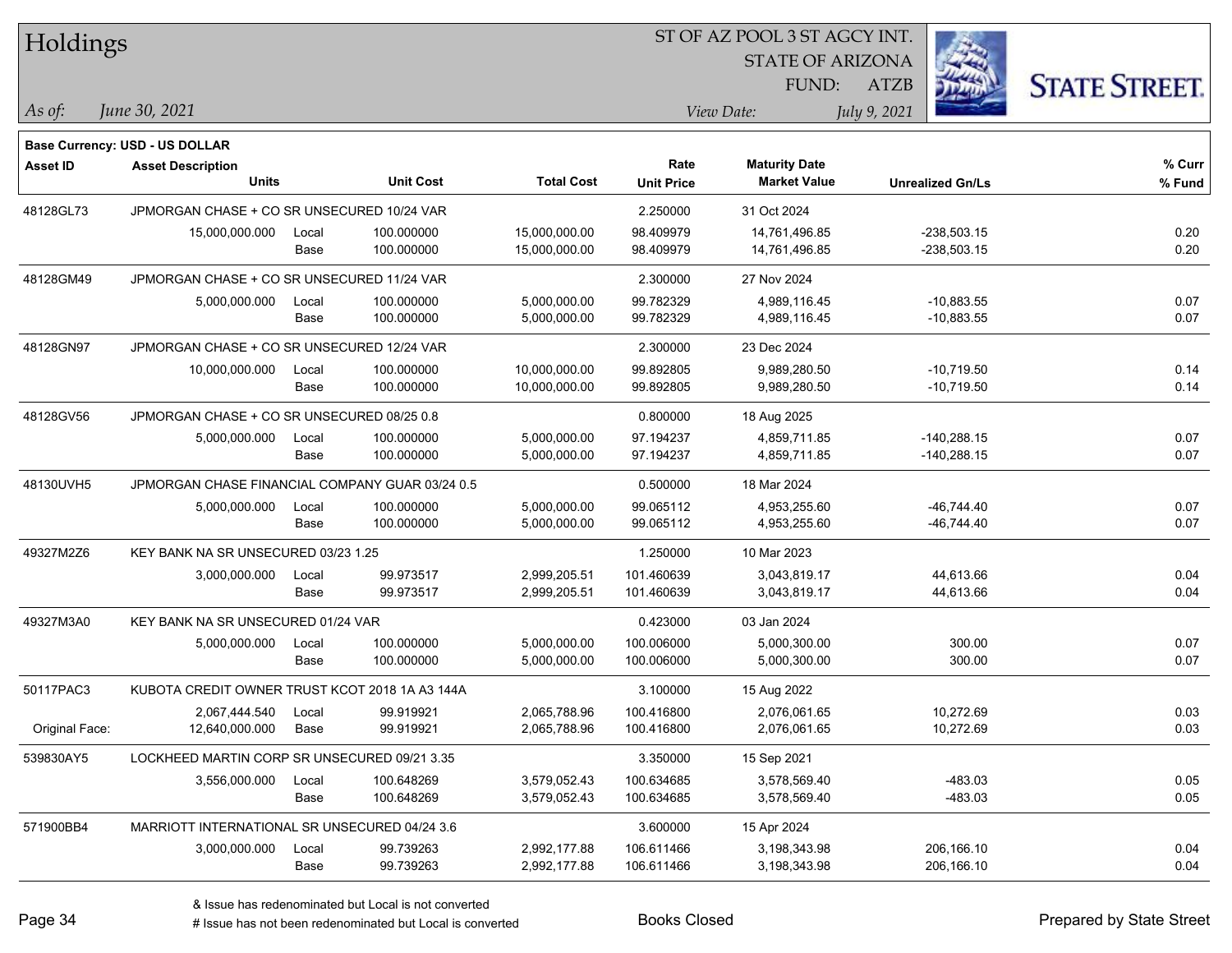| Holdings       |                                                        |       |                  |                   | ST OF AZ POOL 3 ST AGCY INT. |                                             |                         |                      |  |
|----------------|--------------------------------------------------------|-------|------------------|-------------------|------------------------------|---------------------------------------------|-------------------------|----------------------|--|
|                |                                                        |       |                  |                   |                              | <b>STATE OF ARIZONA</b>                     |                         |                      |  |
|                |                                                        |       |                  |                   |                              | FUND:                                       | <b>ATZB</b>             | <b>STATE STREET.</b> |  |
| $\vert$ As of: | June 30, 2021                                          |       |                  |                   |                              | View Date:                                  | July 9, 2021            |                      |  |
|                |                                                        |       |                  |                   |                              |                                             |                         |                      |  |
|                | Base Currency: USD - US DOLLAR                         |       |                  |                   | Rate                         |                                             |                         | % Curr               |  |
| Asset ID       | <b>Asset Description</b><br><b>Units</b>               |       | <b>Unit Cost</b> | <b>Total Cost</b> | <b>Unit Price</b>            | <b>Maturity Date</b><br><b>Market Value</b> | <b>Unrealized Gn/Ls</b> | % Fund               |  |
| 571903AM5      | MARRIOTT INTERNATIONAL SR UNSECURED 10/21 3.125        |       |                  |                   | 3.125000                     | 15 Oct 2021                                 |                         |                      |  |
|                | 3,493,000.000                                          | Local | 100.042382       | 3,494,480.42      | 100.101198                   | 3,496,534.85                                | 2,054.43                | 0.05                 |  |
|                |                                                        | Base  | 100.042382       | 3,494,480.42      | 100.101198                   | 3,496,534.85                                | 2,054.43                | 0.05                 |  |
| 573284AY2      | MARTIN MARIETTA SR UNSECURED 07/23 0.65                |       |                  |                   | 0.650000                     | 15 Jul 2023                                 |                         |                      |  |
|                | 5,000,000.000                                          | Local | 99.988000        | 4,999,400.00      | 100.220000                   | 5,011,000.00                                | 11,600.00               | 0.07                 |  |
|                |                                                        | Base  | 99.988000        | 4,999,400.00      | 100.220000                   | 5,011,000.00                                | 11,600.00               | 0.07                 |  |
| 579780AR8      | MCCORMICK + CO SR UNSECURED 02/26 0.9                  |       |                  |                   | 0.900000                     | 15 Feb 2026                                 |                         |                      |  |
|                | 5,000,000.000                                          | Local | 99.756545        | 4,987,827.24      | 98.354904                    | 4,917,745.20                                | $-70,082.04$            | 0.07                 |  |
|                |                                                        | Base  | 99.756545        | 4,987,827.24      | 98.354904                    | 4,917,745.20                                | $-70,082.04$            | 0.07                 |  |
| 58013MFE9      | MCDONALD S CORP SR UNSECURED 04/23 3.35                |       |                  |                   | 3.350000                     | 01 Apr 2023                                 |                         |                      |  |
|                | 3,250,000.000                                          | Local | 104.642102       | 3,400,868.32      | 104.900192                   | 3,409,256.24                                | 8,387.92                | 0.05                 |  |
|                |                                                        | Base  | 104.642102       | 3,400,868.32      | 104.900192                   | 3,409,256.24                                | 8,387.92                | 0.05                 |  |
| 58933YAF2      | MERCK + CO INC SR UNSECURED 05/23 2.8                  |       |                  |                   | 2.800000                     | 18 May 2023                                 |                         |                      |  |
|                | 10,000,000.000                                         | Local | 104.707157       | 10,470,715.71     | 104.674201                   | 10,467,420.10                               | $-3,295.61$             | 0.14                 |  |
|                |                                                        | Base  | 104.707157       | 10,470,715.71     | 104.674201                   | 10,467,420.10                               | $-3,295.61$             | 0.14                 |  |
| 59217GEK1      | MET LIFE GLOB FUNDING I SECURED 144A 09/23 0.45        |       |                  |                   | 0.450000                     | 01 Sep 2023                                 |                         |                      |  |
|                | 4,000,000.000                                          | Local | 99.989440        | 3,999,577.60      | 99.912180                    | 3,996,487.20                                | $-3,090.40$             | 0.06                 |  |
|                |                                                        | Base  | 99.989440        | 3,999,577.60      | 99.912180                    | 3,996,487.20                                | $-3,090.40$             | 0.06                 |  |
| 594918BP8      | MICROSOFT CORP SR UNSECURED 08/21 1.55                 |       |                  |                   | 1.550000                     | 08 Aug 2021                                 |                         |                      |  |
|                | 50,000,000.000                                         | Local | 99.999598        | 49,999,799.08     | 100.023535                   | 50,011,767.50                               | 11,968.42               | 0.69                 |  |
|                |                                                        | Base  | 99.999598        | 49,999,799.08     | 100.023535                   | 50,011,767.50                               | 11,968.42               | 0.69                 |  |
| 594918BW3      | MICROSOFT CORP SR UNSECURED 02/22 2.4                  |       |                  |                   | 2.400000                     | 06 Feb 2022                                 |                         |                      |  |
|                | 10,354,000.000                                         | Local | 100.312984       | 10,386,406.36     | 101.179472                   | 10,476,122.53                               | 89,716.17               | 0.14                 |  |
|                |                                                        | Base  | 100.312984       | 10,386,406.36     | 101.179472                   | 10,476,122.53                               | 89,716.17               | 0.14                 |  |
| 60920LAE4      | MONDELEZ INTL HLDINGS NE COMPANY GUAR 144A 09/22 2.125 |       |                  |                   | 2.125000                     | 19 Sep 2022                                 |                         |                      |  |
|                | 1,341,000.000                                          | Local | 102.084297       | 1,368,950.42      | 102.061143                   | 1,368,639.93                                | $-310.49$               | 0.02                 |  |
|                |                                                        | Base  | 102.084297       | 1,368,950.42      | 102.061143                   | 1,368,639.93                                | $-310.49$               | 0.02                 |  |
| 637432NM3      | NATIONAL RURAL UTIL COOP COLLATERAL T 04/22 2.4        |       |                  |                   | 2.400000                     | 25 Apr 2022                                 |                         |                      |  |
|                | 8,867,000.000                                          | Local | 101.318137       | 8,983,879.20      | 101.591236                   | 9,008,094.90                                | 24,215.70               | 0.12                 |  |
|                |                                                        | Base  | 101.318137       | 8,983,879.20      | 101.591236                   | 9,008,094.90                                | 24,215.70               | 0.12                 |  |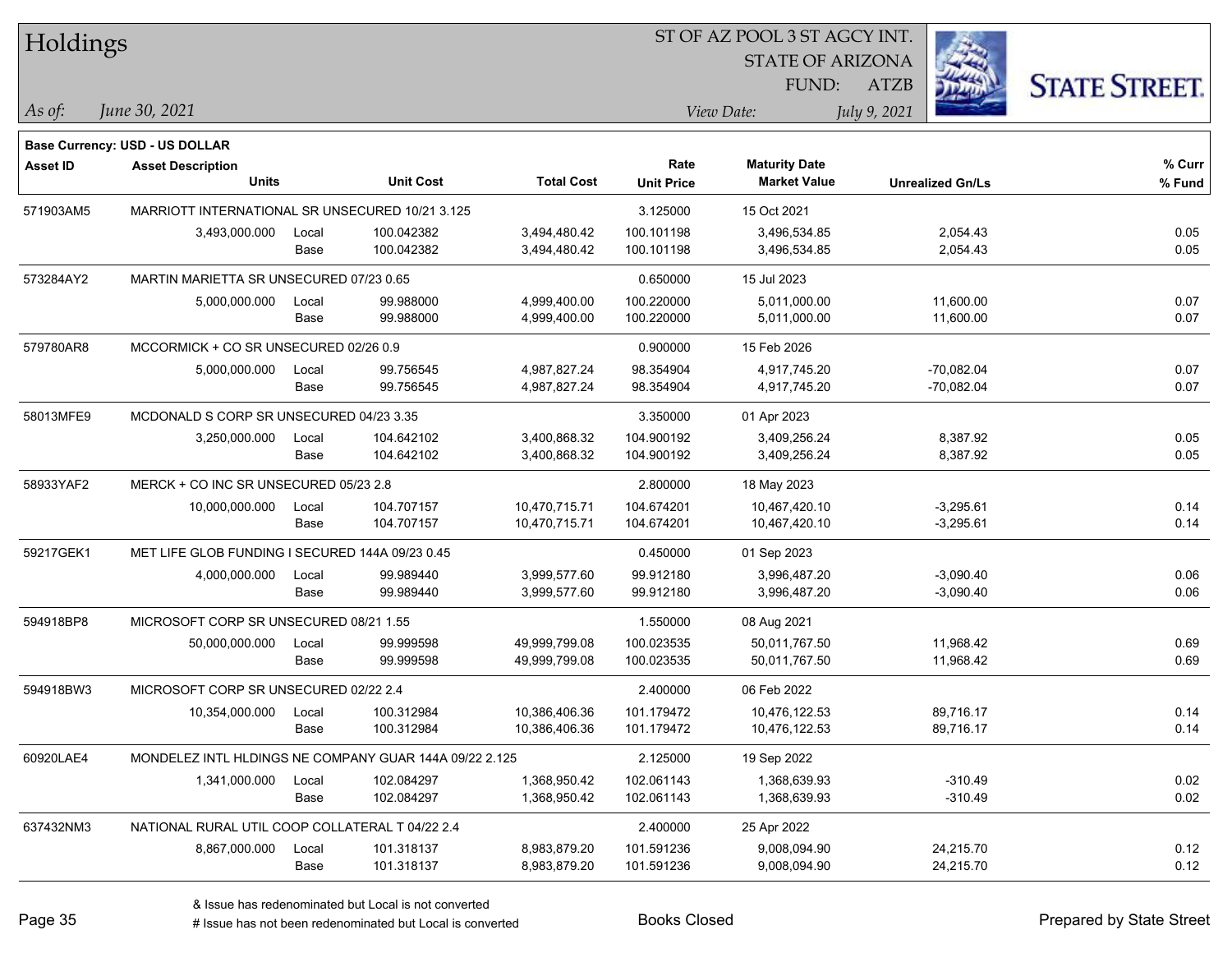| Holdings        |                                                    |       |                                                      |                   | ST OF AZ POOL 3 ST AGCY INT. |                         |              |                         |                      |  |
|-----------------|----------------------------------------------------|-------|------------------------------------------------------|-------------------|------------------------------|-------------------------|--------------|-------------------------|----------------------|--|
|                 |                                                    |       |                                                      |                   |                              | <b>STATE OF ARIZONA</b> |              |                         |                      |  |
|                 |                                                    |       |                                                      |                   |                              | FUND:                   | <b>ATZB</b>  |                         | <b>STATE STREET.</b> |  |
| As of:          | June 30, 2021                                      |       |                                                      |                   |                              | View Date:              | July 9, 2021 |                         |                      |  |
|                 | <b>Base Currency: USD - US DOLLAR</b>              |       |                                                      |                   |                              |                         |              |                         |                      |  |
| <b>Asset ID</b> | <b>Asset Description</b>                           |       |                                                      |                   | Rate                         | <b>Maturity Date</b>    |              |                         | % Curr               |  |
|                 | <b>Units</b>                                       |       | <b>Unit Cost</b>                                     | <b>Total Cost</b> | <b>Unit Price</b>            | <b>Market Value</b>     |              | <b>Unrealized Gn/Ls</b> | % Fund               |  |
| 63743HEQ1       | NATIONAL RURAL UTIL COOP SR UNSECURED 09/22 2.3    |       |                                                      |                   | 2.300000                     | 15 Sep 2022             |              |                         |                      |  |
|                 | 1,000,000.000                                      | Local | 102.136203                                           | 1,021,362.03      | 102.036816                   | 1,020,368.16            |              | $-993.87$               | 0.01                 |  |
|                 |                                                    | Base  | 102.136203                                           | 1,021,362.03      | 102.036816                   | 1,020,368.16            |              | $-993.87$               | 0.01                 |  |
| 63743HET5       | NATIONAL RURAL UTIL COOP SR UNSECURED 01/22 1.75   |       |                                                      |                   | 1.750000                     | 21 Jan 2022             |              |                         |                      |  |
|                 | 4,533,000.000                                      | Local | 100.853860                                           | 4,571,705.49      | 100.849080                   | 4,571,488.80            |              | -216.69                 | 0.06                 |  |
|                 |                                                    | Base  | 100.853860                                           | 4,571,705.49      | 100.849080                   | 4,571,488.80            |              | $-216.69$               | 0.06                 |  |
| 63743HEU2       | NATIONAL RURAL UTIL COOP SR UNSECURED 02/24 0.35   |       |                                                      |                   | 0.350000                     | 08 Feb 2024             |              |                         |                      |  |
|                 | 10,000,000.000                                     | Local | 99.940011                                            | 9,994,001.09      | 99.623864                    | 9,962,386.40            |              | $-31,614.69$            | 0.14                 |  |
|                 |                                                    | Base  | 99.940011                                            | 9,994,001.09      | 99.623864                    | 9,962,386.40            |              | $-31,614.69$            | 0.14                 |  |
| 63743HEW8       | NATIONAL RURAL UTIL COOP SR UNSECURED 06/26 1      |       |                                                      |                   | 1.000000                     | 15 Jun 2026             |              |                         |                      |  |
|                 | 15,000,000.000                                     | Local | 99.760124                                            | 14,964,018.65     | 99.090333                    | 14,863,549.95           |              | $-100,468.70$           | 0.20                 |  |
|                 |                                                    | Base  | 99.760124                                            | 14,964,018.65     | 99.090333                    | 14,863,549.95           |              | $-100,468.70$           | 0.20                 |  |
| 637639AC9       | NATIONAL SECS CLEARING SR UNSECURED 144A 12/23 0.4 |       |                                                      |                   | 0.400000                     | 07 Dec 2023             |              |                         |                      |  |
|                 | 5,000,000.000                                      | Local | 99.899178                                            | 4,994,958.92      | 100.088823                   | 5,004,441.15            |              | 9,482.23                | 0.07                 |  |
|                 |                                                    | Base  | 99.899178                                            | 4,994,958.92      | 100.088823                   | 5,004,441.15            |              | 9,482.23                | 0.07                 |  |
| 641062AQ7       | NESTLE HOLDINGS INC COMPANY GUAR 144A 01/24 0.375  |       |                                                      |                   | 0.375000                     | 15 Jan 2024             |              |                         |                      |  |
|                 | 15,000,000.000                                     | Local | 99.816230                                            | 14,972,434.51     | 99.520572                    | 14,928,085.80           |              | $-44,348.71$            | 0.21                 |  |
|                 |                                                    | Base  | 99.816230                                            | 14,972,434.51     | 99.520572                    | 14,928,085.80           |              | $-44,348.71$            | 0.21                 |  |
| 65339KBU3       | NEXTERA ENERGY CAPITAL COMPANY GUAR 03/23 0.65     |       |                                                      |                   | 0.650000                     | 01 Mar 2023             |              |                         |                      |  |
|                 | 10,000,000.000                                     | Local | 99.991485                                            | 9,999,148.46      | 100.398318                   | 10,039,831.80           |              | 40,683.34               | 0.14                 |  |
|                 |                                                    | Base  | 99.991485                                            | 9,999,148.46      | 100.398318                   | 10,039,831.80           |              | 40,683.34               | 0.14                 |  |
| 654740BQ1       |                                                    |       | NISSAN MOTOR ACCEPTANCE SR UNSECURED 144A 03/24 1.05 |                   | 1.050000                     | 08 Mar 2024             |              |                         |                      |  |
|                 | 7,000,000.000                                      | Local | 99.991937                                            | 6,999,435.59      | 99.365913                    | 6,955,613.91            |              | $-43,821.68$            | 0.10                 |  |
|                 |                                                    | Base  | 99.991937                                            | 6,999,435.59      | 99.365913                    | 6,955,613.91            |              | -43,821.68              | 0.10                 |  |
| 655844BG2       | NORFOLK SOUTHERN CORP SR UNSECURED 12/21 3.25      |       |                                                      |                   | 3.250000                     | 01 Dec 2021             |              |                         |                      |  |
|                 | 4,000,000.000                                      | Local | 100.507446                                           | 4,020,297.85      | 100.491991                   | 4,019,679.64            |              | $-618.21$               | 0.06                 |  |
|                 |                                                    | Base  | 100.507446                                           | 4,020,297.85      | 100.491991                   | 4,019,679.64            |              | $-618.21$               | 0.06                 |  |
| 655844BJ6       | NORFOLK SOUTHERN CORP SR UNSECURED 04/22 3         |       |                                                      |                   | 3.000000                     | 01 Apr 2022             |              |                         |                      |  |
|                 | 3,140,000.000                                      | Local | 100.581776                                           | 3,158,267.77      | 101.361785                   | 3,182,760.05            |              | 24,492.28               | 0.04                 |  |
|                 |                                                    | Base  | 100.581776                                           | 3,158,267.77      | 101.361785                   | 3,182,760.05            |              | 24,492.28               | 0.04                 |  |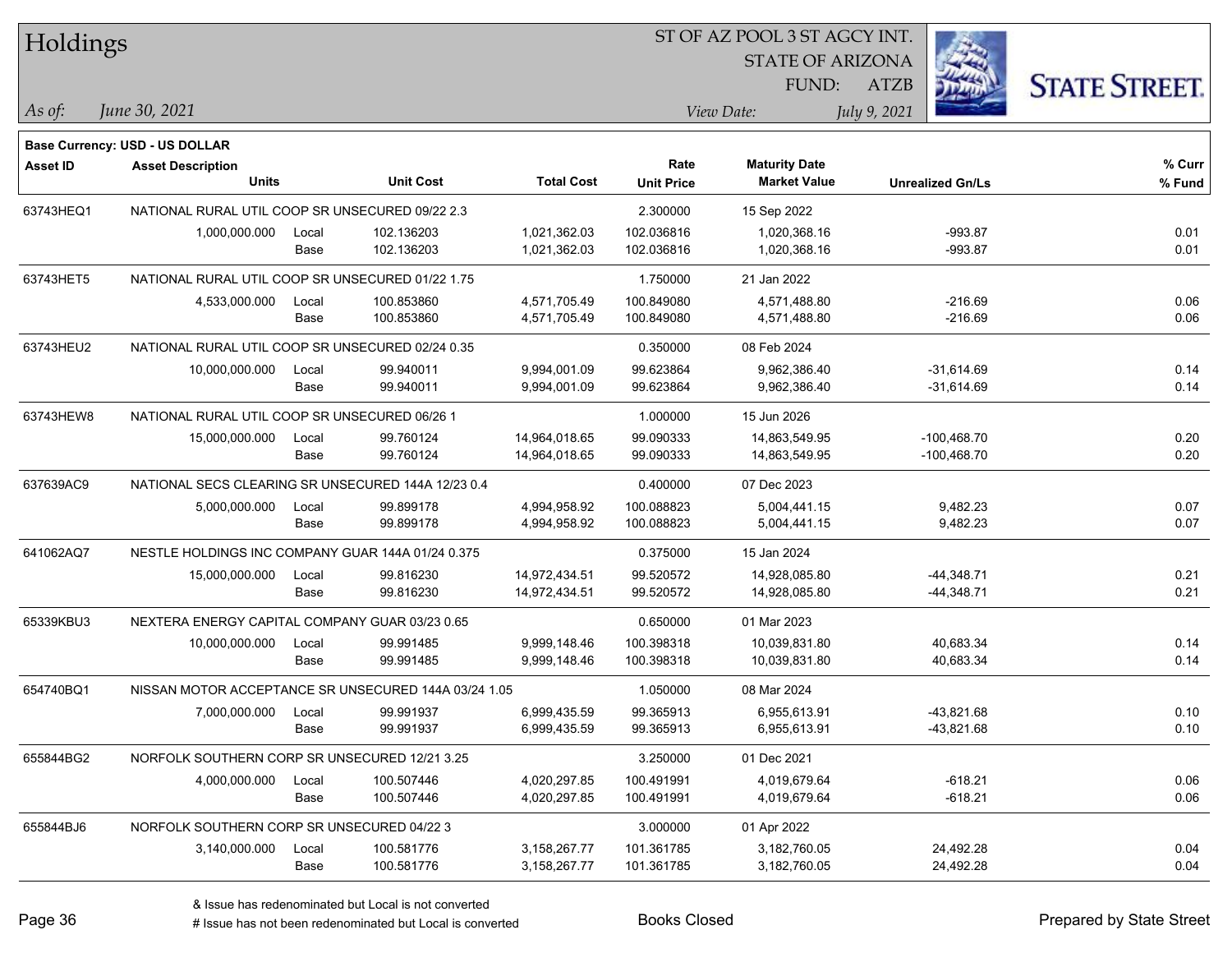| Holdings        |                                             |       |                  |                   | ST OF AZ POOL 3 ST AGCY INT. |                         |                         |               |                      |  |  |
|-----------------|---------------------------------------------|-------|------------------|-------------------|------------------------------|-------------------------|-------------------------|---------------|----------------------|--|--|
|                 |                                             |       |                  |                   |                              | <b>STATE OF ARIZONA</b> |                         |               |                      |  |  |
|                 |                                             |       |                  |                   |                              | FUND:                   | <b>ATZB</b>             |               | <b>STATE STREET.</b> |  |  |
| As of:          | June 30, 2021                               |       |                  |                   |                              | View Date:              | July 9, 2021            |               |                      |  |  |
|                 | <b>Base Currency: USD - US DOLLAR</b>       |       |                  |                   |                              |                         |                         |               |                      |  |  |
| <b>Asset ID</b> | <b>Asset Description</b>                    |       |                  |                   | Rate                         | <b>Maturity Date</b>    |                         |               | % Curr               |  |  |
|                 | <b>Units</b>                                |       | <b>Unit Cost</b> | <b>Total Cost</b> | <b>Unit Price</b>            | <b>Market Value</b>     | <b>Unrealized Gn/Ls</b> |               | % Fund               |  |  |
| 665859AP9       | NORTHERN TRUST CORP SUBORDINATED 10/25 3.95 |       |                  |                   | 3.950000                     | 30 Oct 2025             |                         |               |                      |  |  |
|                 | 4,455,000.000                               | Local | 113.828049       | 5,071,039.60      | 112.725826                   | 5,021,935.55            |                         | $-49, 104.05$ | 0.07                 |  |  |
|                 |                                             | Base  | 113.828049       | 5,071,039.60      | 112.725826                   | 5,021,935.55            |                         | $-49,104.05$  | 0.07                 |  |  |
| 67066GAK0       | NVIDIA CORP SR UNSECURED 06/23 0.309        |       |                  |                   | 0.309000                     | 15 Jun 2023             |                         |               |                      |  |  |
|                 | 20,000,000.000                              | Local | 100.000000       | 20,000,000.00     | 100.057797                   | 20,011,559.40           |                         | 11,559.40     | 0.28                 |  |  |
|                 |                                             | Base  | 100.000000       | 20,000,000.00     | 100.057797                   | 20,011,559.40           |                         | 11,559.40     | 0.28                 |  |  |
| 68389XBB0       | ORACLE CORP SR UNSECURED 05/22 2.5          |       |                  |                   | 2.500000                     | 15 May 2022             |                         |               |                      |  |  |
|                 | 34,033,000.000                              | Local | 101.608898       | 34,580,556.13     | 101.544672                   | 34,558,698.22           |                         | $-21,857.91$  | 0.48                 |  |  |
|                 |                                             | Base  | 101.608898       | 34,580,556.13     | 101.544672                   | 34,558,698.22           |                         | $-21,857.91$  | 0.48                 |  |  |
| 68389XBK0       | ORACLE CORP SR UNSECURED 09/21 1.9          |       |                  |                   | 1.900000                     | 15 Sep 2021             |                         |               |                      |  |  |
|                 | 1,164,000.000                               | Local | 100.215074       | 1,166,503.46      | 100.210686                   | 1,166,452.39            |                         | $-51.07$      | 0.02                 |  |  |
|                 |                                             | Base  | 100.215074       | 1,166,503.46      | 100.210686                   | 1,166,452.39            |                         | $-51.07$      | 0.02                 |  |  |
| 68389XBL8       | ORACLE CORP SR UNSECURED 09/23 2.4          |       |                  |                   | 2.400000                     | 15 Sep 2023             |                         |               |                      |  |  |
|                 | 6,700,000.000                               | Local | 104.044486       | 6,970,980.56      | 103.676595                   | 6,946,331.87            |                         | $-24,648.69$  | 0.10                 |  |  |
|                 |                                             | Base  | 104.044486       | 6,970,980.56      | 103.676595                   | 6,946,331.87            |                         | $-24,648.69$  | 0.10                 |  |  |
| 68389XCC7       | ORACLE CORP SR UNSECURED 03/26 1.65         |       |                  |                   | 1.650000                     | 25 Mar 2026             |                         |               |                      |  |  |
|                 | 8,000,000.000                               | Local | 99.954642        | 7,996,371.32      | 101.438139                   | 8,115,051.12            | 118,679.80              |               | 0.11                 |  |  |
|                 |                                             | Base  | 99.954642        | 7,996,371.32      | 101.438139                   | 8,115,051.12            | 118,679.80              |               | 0.11                 |  |  |
| 713448EY0       | PEPSICO INC SR UNSECURED 05/23 0.75         |       |                  |                   | 0.750000                     | 01 May 2023             |                         |               |                      |  |  |
|                 | 4,888,000.000                               | Local | 100.781095       | 4,926,179.93      | 100.843000                   | 4,929,205.84            |                         | 3,025.91      | 0.07                 |  |  |
|                 |                                             | Base  | 100.781095       | 4,926,179.93      | 100.843000                   | 4,929,205.84            |                         | 3,025.91      | 0.07                 |  |  |
| 713448FB9       | PEPSICO INC SR UNSECURED 10/23 0.4          |       |                  |                   | 0.400000                     | 07 Oct 2023             |                         |               |                      |  |  |
|                 | 9,909,000.000                               | Local | 100.158259       | 9,924,681.85      | 100.084247                   | 9,917,348.04            |                         | $-7,333.81$   | 0.14                 |  |  |
|                 |                                             | Base  | 100.158259       | 9,924,681.85      | 100.084247                   | 9,917,348.04            |                         | $-7,333.81$   | 0.14                 |  |  |
| 717081DM2       | PFIZER INC SR UNSECURED 05/24 3.4           |       |                  |                   | 3.400000                     | 15 May 2024             |                         |               |                      |  |  |
|                 | 4,753,000.000                               | Local | 108.206743       | 5,143,066.48      | 108.289353                   | 5,146,992.95            |                         | 3,926.47      | 0.07                 |  |  |
|                 |                                             | Base  | 108.206743       | 5,143,066.48      | 108.289353                   | 5,146,992.95            |                         | 3,926.47      | 0.07                 |  |  |
| 717081ER0       | PFIZER INC SR UNSECURED 03/22 2.8           |       |                  |                   | 2.800000                     | 11 Mar 2022             |                         |               |                      |  |  |
|                 | 3,000,000.000                               | Local | 99.998615        | 2,999,958.45      | 101.817388                   | 3,054,521.64            |                         | 54,563.19     | 0.04                 |  |  |
|                 |                                             | Base  | 99.998615        | 2,999,958.45      | 101.817388                   | 3,054,521.64            |                         | 54,563.19     | 0.04                 |  |  |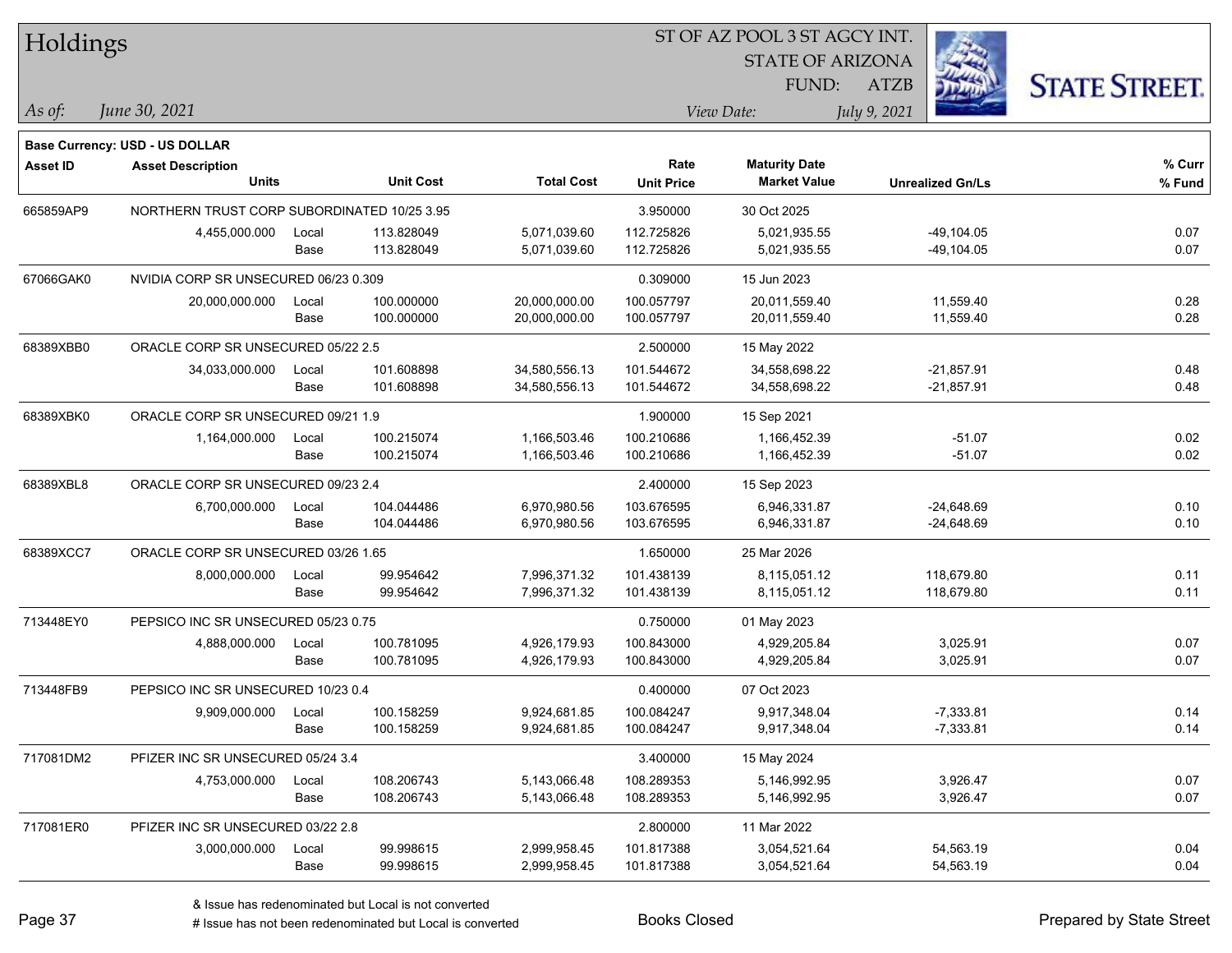| Holdings        |                                                 |       |                  |                   |                   | ST OF AZ POOL 3 ST AGCY INT. |                         |                      |
|-----------------|-------------------------------------------------|-------|------------------|-------------------|-------------------|------------------------------|-------------------------|----------------------|
|                 |                                                 |       |                  |                   |                   | <b>STATE OF ARIZONA</b>      |                         |                      |
|                 |                                                 |       |                  |                   |                   | FUND:                        | <b>ATZB</b>             | <b>STATE STREET.</b> |
| As of:          | June 30, 2021                                   |       |                  |                   |                   | View Date:                   | July 9, 2021            |                      |
|                 | <b>Base Currency: USD - US DOLLAR</b>           |       |                  |                   |                   |                              |                         |                      |
| <b>Asset ID</b> | <b>Asset Description</b>                        |       |                  |                   | Rate              | <b>Maturity Date</b>         |                         | % Curr               |
|                 | <b>Units</b>                                    |       | <b>Unit Cost</b> | <b>Total Cost</b> | <b>Unit Price</b> | <b>Market Value</b>          | <b>Unrealized Gn/Ls</b> | % Fund               |
| 718546AX2       | PHILLIPS 66 COMPANY GUAR 02/24 VAR              |       |                  |                   | 0.775880          | 15 Feb 2024                  |                         |                      |
|                 | 15,000,000.000                                  | Local | 100.000000       | 15,000,000.00     | 100.130472        | 15,019,570.80                | 19,570.80               | 0.21                 |
|                 |                                                 | Base  | 100.000000       | 15,000,000.00     | 100.130472        | 15,019,570.80                | 19,570.80               | 0.21                 |
| 723484AH4       | PINNACLE WEST CAPITAL SR UNSECURED 06/25 1.3    |       |                  |                   | 1.300000          | 15 Jun 2025                  |                         |                      |
|                 | 12,000,000.000                                  | Local | 99.992114        | 11,999,053.65     | 100.623005        | 12,074,760.60                | 75,706.95               | 0.17                 |
|                 |                                                 | Base  | 99.992114        | 11,999,053.65     | 100.623005        | 12,074,760.60                | 75,706.95               | 0.17                 |
| 74005PBA1       | LINDE INC/CT COMPANY GUAR 02/22 2.45            |       |                  |                   | 2.450000          | 15 Feb 2022                  |                         |                      |
|                 | 3,000,000.000                                   | Local | 100.327446       | 3,009,823.38      | 100.819123        | 3,024,573.69                 | 14,750.31               | 0.04                 |
|                 |                                                 | Base  | 100.327446       | 3,009,823.38      | 100.819123        | 3,024,573.69                 | 14,750.31               | 0.04                 |
| 74256LEM7       | PRINCIPAL LFE GLB FND II SECURED 144A 04/24 VAR |       |                  |                   | 0.500000          | 12 Apr 2024                  |                         |                      |
|                 | 5,000,000.000                                   | Local | 100.000000       | 5,000,000.00      | 100.168970        | 5,008,448.50                 | 8,448.50                | 0.07                 |
|                 |                                                 | Base  | 100.000000       | 5,000,000.00      | 100.168970        | 5,008,448.50                 | 8,448.50                | 0.07                 |
| 742718FL8       | PROCTER + GAMBLE CO/THE SR UNSECURED 10/25 0.55 |       |                  |                   | 0.550000          | 29 Oct 2025                  |                         |                      |
|                 | 15,000,000.000                                  | Local | 99.859736        | 14,978,960.40     | 98.851201         | 14,827,680.15                | $-151,280.25$           | 0.20                 |
|                 |                                                 | Base  | 99.859736        | 14,978,960.40     | 98.851201         | 14,827,680.15                | $-151,280.25$           | 0.20                 |
| 742718FP9       | PROCTER + GAMBLE CO/THE SR UNSECURED 04/26 1    |       |                  |                   | 1.000000          | 23 Apr 2026                  |                         |                      |
|                 | 5,500,000.000                                   | Local | 99.962474        | 5,497,936.05      | 100.806866        | 5,544,377.63                 | 46,441.58               | 0.08                 |
|                 |                                                 | Base  | 99.962474        | 5,497,936.05      | 100.806866        | 5,544,377.63                 | 46,441.58               | 0.08                 |
| 771196BR2       | ROCHE HOLDINGS INC COMPANY GUAR 144A 03/24 VAR  |       |                  |                   | 0.290000          | 05 Mar 2024                  |                         |                      |
|                 | 7,000,000.000                                   | Local | 100.000000       | 7,000,000.00      | 100.108942        | 7.007.625.94                 | 7,625.94                | 0.10                 |
|                 |                                                 | Base  | 100.000000       | 7,000,000.00      | 100.108942        | 7,007,625.94                 | 7,625.94                | 0.10                 |
| 78014RAP5       | ROYAL BANK OF CANADA SR UNSECURED 09/21 VAR     |       |                  |                   | 0.484500          | 21 Sep 2021                  |                         |                      |
|                 | 10,000,000.000                                  | Local | 99.985478        | 9,998,547.81      | 100.061956        | 10,006,195.60                | 7,647.79                | 0.14                 |
|                 |                                                 | Base  | 99.985478        | 9,998,547.81      | 100.061956        | 10,006,195.60                | 7,647.79                | 0.14                 |
| 78014RAQ3       | ROYAL BANK OF CANADA SR UNSECURED 10/21 VAR     |       |                  |                   | 3.000000          | 22 Oct 2021                  |                         |                      |
|                 | 10,000,000.000                                  | Local | 100.000000       | 10,000,000.00     | 100.778659        | 10,077,865.90                | 77,865.90               | 0.14                 |
|                 |                                                 | Base  | 100.000000       | 10,000,000.00     | 100.778659        | 10,077,865.90                | 77,865.90               | 0.14                 |
| 78014RBX7       | ROYAL BANK OF CANADA SR UNSECURED 01/25 VAR     |       |                  |                   | 2.300000          | 30 Jan 2025                  |                         |                      |
|                 | 10,000,000.000                                  | Local | 100.000000       | 10,000,000.00     | 99.745151         | 9,974,515.10                 | $-25,484.90$            | 0.14                 |
|                 |                                                 | Base  | 100.000000       | 10,000,000.00     | 99.745151         | 9,974,515.10                 | $-25,484.90$            | 0.14                 |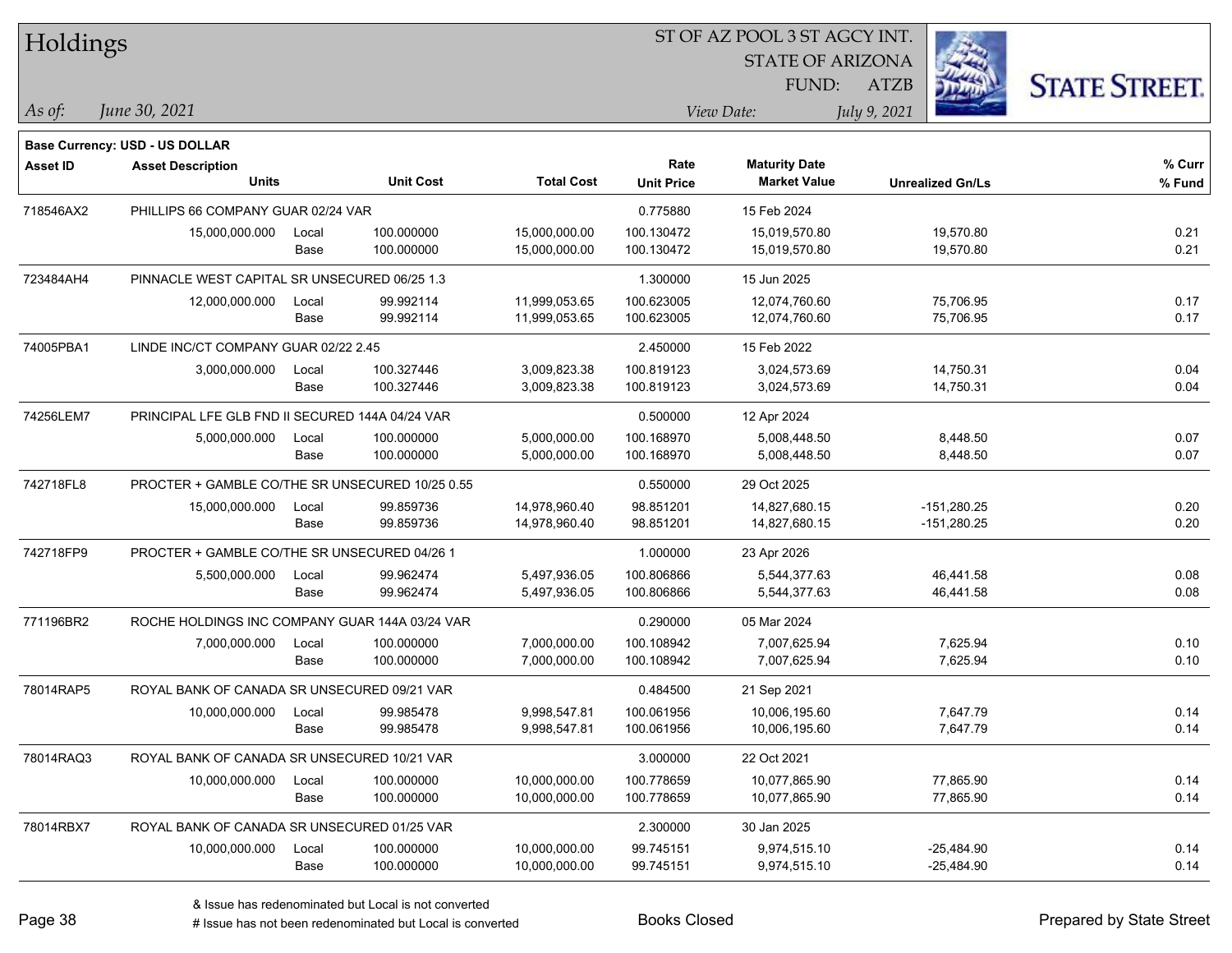| Holdings       |                                                 |       |                  |                   | 51 OF AZ POOL 351 AGCY INT. |                         |                         |                      |  |  |
|----------------|-------------------------------------------------|-------|------------------|-------------------|-----------------------------|-------------------------|-------------------------|----------------------|--|--|
|                |                                                 |       |                  |                   |                             | <b>STATE OF ARIZONA</b> |                         |                      |  |  |
|                |                                                 |       |                  |                   |                             | FUND:                   | ATZB                    | <b>STATE STREET.</b> |  |  |
| $As$ of:       | June 30, 2021                                   |       |                  |                   |                             | View Date:              | July 9, 2021            |                      |  |  |
|                |                                                 |       |                  |                   |                             |                         |                         |                      |  |  |
|                | Base Currency: USD - US DOLLAR                  |       |                  |                   |                             |                         |                         |                      |  |  |
| Asset ID       | <b>Asset Description</b>                        |       |                  |                   | Rate                        | <b>Maturity Date</b>    |                         | % Curr               |  |  |
|                | <b>Units</b>                                    |       | <b>Unit Cost</b> | <b>Total Cost</b> | <b>Unit Price</b>           | <b>Market Value</b>     | <b>Unrealized Gn/Ls</b> | % Fund               |  |  |
| 78014RCM0      | ROYAL BANK OF CANADA SR UNSECURED 03/25 VAR     |       |                  |                   | 1.500000                    | 27 Mar 2025             |                         |                      |  |  |
|                | 10,000,000.000                                  | Local | 100.000000       | 10,000,000.00     | 101.527000                  | 10,152,700.00           | 152,700.00              | 0.14                 |  |  |
|                |                                                 | Base  | 100.000000       | 10,000,000.00     | 101.527000                  | 10,152,700.00           | 152,700.00              | 0.14                 |  |  |
| 78014RDC1      | ROYAL BANK OF CANADA SR UNSECURED 10/25 VAR     |       |                  |                   | 0.625000                    | 09 Oct 2025             |                         |                      |  |  |
|                | 5,000,000.000                                   | Local | 100.000000       | 5,000,000.00      | 95.050000                   | 4,752,500.00            | $-247,500.00$           | 0.07                 |  |  |
|                |                                                 | Base  | 100.000000       | 5,000,000.00      | 95.050000                   | 4,752,500.00            | $-247,500.00$           | 0.07                 |  |  |
| 78015K7L2      | ROYAL BANK OF CANADA SR UNSECURED 01/24 0.425   |       |                  |                   | 0.425000                    | 19 Jan 2024             |                         |                      |  |  |
|                | 15,000,000.000                                  | Local | 99.997447        | 14,999,616.98     | 99.686045                   | 14,952,906.75           | $-46,710.23$            | 0.21                 |  |  |
|                |                                                 | Base  | 99.997447        | 14,999,616.98     | 99.686045                   | 14,952,906.75           | $-46,710.23$            | 0.21                 |  |  |
| 78446YAA1      | SLM STUDENT LOAN TRUST SLMA 2012 2 A            |       |                  |                   | 0.791500                    | 25 Jan 2029             |                         |                      |  |  |
|                | 826.867.070                                     | Local | 100.000000       | 826,867.07        | 98.262650                   | 812,501.49              | $-14,365.58$            | 0.01                 |  |  |
| Original Face: | 2,838,688.000                                   | Base  | 100.000000       | 826,867.07        | 98.262650                   | 812,501.49              | $-14,365.58$            | 0.01                 |  |  |
| 79466LAG9      | SALESFORCE.COM INC SR UNSECURED 07/24 0.625     |       |                  |                   | 0.625000                    | 15 Jul 2024             |                         |                      |  |  |
|                | 5,000,000.000                                   | Local | 99.949000        | 4,997,450.00      | 99.949000                   | 4,997,450.00            | 0.00                    | 0.07                 |  |  |
|                |                                                 | Base  | 99.949000        | 4,997,450.00      | 99.949000                   | 4,997,450.00            | 0.00                    | 0.07                 |  |  |
| 842587CU9      | SOUTHERN CO SR UNSECURED 07/23 2.95             |       |                  |                   | 2.950000                    | 01 Jul 2023             |                         |                      |  |  |
|                | 10,000,000.000                                  | Local | 104.337350       | 10,433,735.00     | 104.326000                  | 10,432,600.00           | $-1,135.00$             | 0.14                 |  |  |
|                |                                                 | Base  | 104.337350       | 10,433,735.00     | 104.326000                  | 10,432,600.00           | $-1,135.00$             | 0.14                 |  |  |
| 8426EPAA6      | SOUTHERN CO GAS CAPITAL COMPANY GUAR 10/23 2.45 |       |                  |                   | 2.450000                    | 01 Oct 2023             |                         |                      |  |  |
|                | 15,000,000.000                                  | Local | 104.008281       | 15,601,242.12     | 103.943840                  | 15,591,576.00           | $-9,666.12$             | 0.21                 |  |  |
|                |                                                 | Base  | 104.008281       | 15,601,242.12     | 103.943840                  | 15,591,576.00           | $-9,666.12$             | 0.21                 |  |  |
| 855244AG4      | STARBUCKS CORP SR UNSECURED 06/22 2.7           |       |                  |                   | 2.700000                    | 15 Jun 2022             |                         |                      |  |  |
|                | 9,055,000.000                                   | Local | 101.974433       | 9,233,784.91      | 101.908579                  | 9,227,821.83            | $-5,963.08$             | 0.13                 |  |  |
|                |                                                 | Base  | 101.974433       | 9,233,784.91      | 101.908579                  | 9,227,821.83            | $-5,963.08$             | 0.13                 |  |  |
| 863667BA8      | STRYKER CORP SR UNSECURED 06/25 1.15            |       |                  |                   | 1.150000                    | 15 Jun 2025             |                         |                      |  |  |
|                | 5,000,000.000                                   | Local | 99.816791        | 4,990,839.53      | 100.624156                  | 5,031,207.80            | 40,368.27               | 0.07                 |  |  |
|                |                                                 | Base  | 99.816791        | 4,990,839.53      | 100.624156                  | 5,031,207.80            | 40,368.27               | 0.07                 |  |  |
| 86787EBE6      | TRUIST BANK SR UNSECURED 05/22 2.8              |       |                  |                   | 2.800000                    | 17 May 2022             |                         |                      |  |  |
|                | 10,000,000.000                                  | Local | 99.985110        | 9,998,510.95      | 102.027153                  | 10,202,715.30           | 204,204.35              | 0.14                 |  |  |
|                |                                                 | Base  | 99.985110        | 9,998,510.95      | 102.027153                  | 10,202,715.30           | 204,204.35              | 0.14                 |  |  |

ST OF A Z POOL 2 ST ACCV INT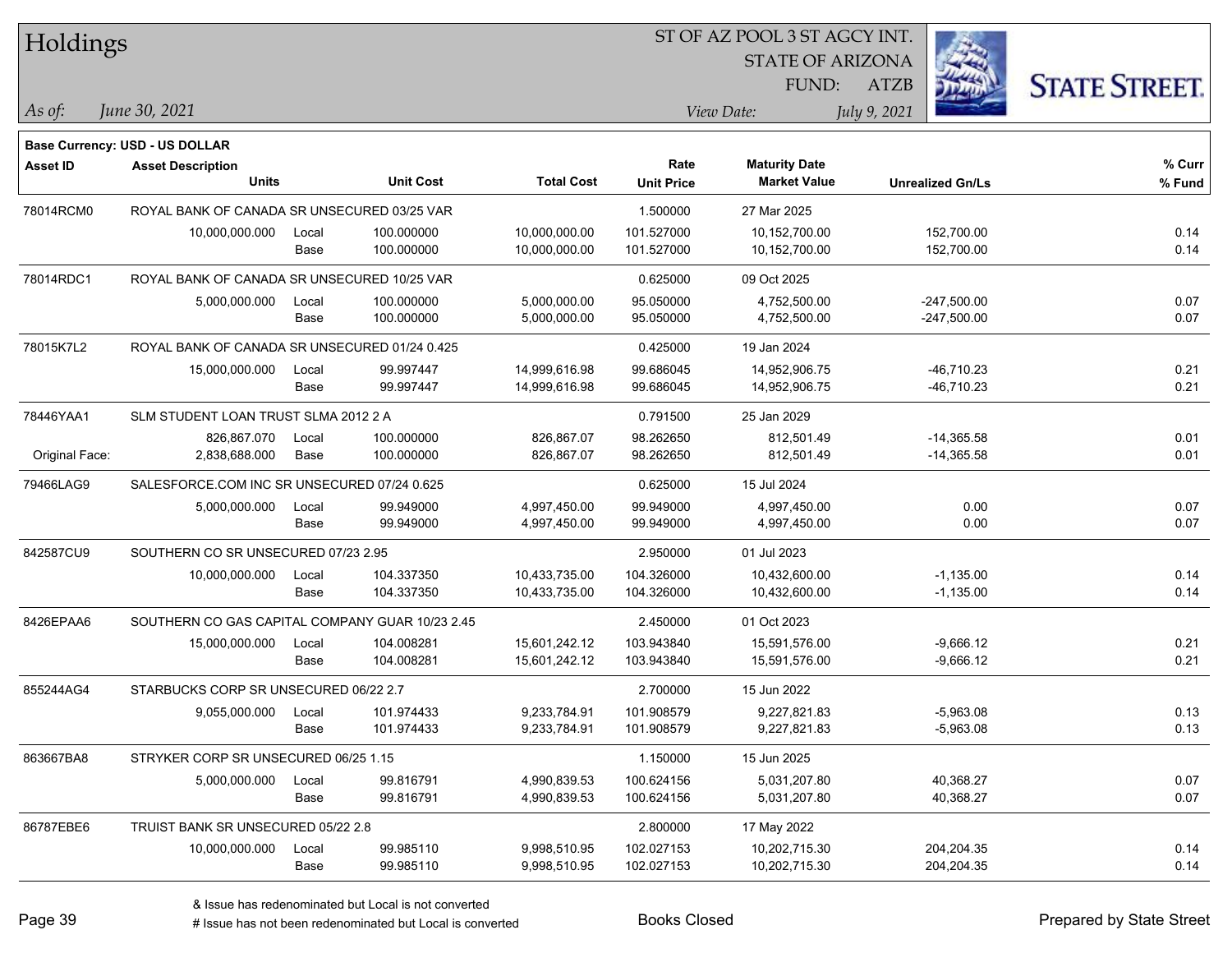| Holdings        |                                                  |       |                  |                   | ST OF AZ POOL 3 ST AGCY INT. |                                             |              |                         |                      |
|-----------------|--------------------------------------------------|-------|------------------|-------------------|------------------------------|---------------------------------------------|--------------|-------------------------|----------------------|
|                 |                                                  |       |                  |                   |                              | <b>STATE OF ARIZONA</b>                     |              |                         |                      |
|                 |                                                  |       |                  |                   |                              | FUND:                                       | ATZB         |                         | <b>STATE STREET.</b> |
| As of:          | June 30, 2021                                    |       |                  |                   |                              | View Date:                                  | July 9, 2021 |                         |                      |
|                 |                                                  |       |                  |                   |                              |                                             |              |                         |                      |
|                 | <b>Base Currency: USD - US DOLLAR</b>            |       |                  |                   |                              |                                             |              |                         |                      |
| <b>Asset ID</b> | <b>Asset Description</b><br><b>Units</b>         |       | <b>Unit Cost</b> | <b>Total Cost</b> | Rate                         | <b>Maturity Date</b><br><b>Market Value</b> |              |                         | % Curr               |
|                 |                                                  |       |                  |                   | <b>Unit Price</b>            |                                             |              | <b>Unrealized Gn/Ls</b> | % Fund               |
| 87612EBD7       | TARGET CORP SR UNSECURED 07/24 3.5               |       |                  |                   | 3.500000                     | 01 Jul 2024                                 |              |                         |                      |
|                 | 3,678,000.000                                    | Local | 109.128318       | 4,013,739.53      | 108.474076                   | 3,989,676.52                                |              | $-24,063.01$            | 0.05                 |
|                 |                                                  | Base  | 109.128318       | 4,013,739.53      | 108.474076                   | 3,989,676.52                                |              | $-24,063.01$            | 0.05                 |
| 880591ER9       | TENN VALLEY AUTHORITY SR UNSECURED 09/24 2.875   |       |                  |                   | 2.875000                     | 15 Sep 2024                                 |              |                         |                      |
|                 | 21,515,000.000                                   | Local | 107.784836       | 23,189,907.45     | 107.479778                   | 23,124,274.24                               |              | $-65,633.21$            | 0.32                 |
|                 |                                                  | Base  | 107.784836       | 23,189,907.45     | 107.479778                   | 23, 124, 274. 24                            |              | $-65,633.21$            | 0.32                 |
| 88579YAX9       | 3M COMPANY SR UNSECURED 03/23 2.25               |       |                  |                   | 2.250000                     | 15 Mar 2023                                 |              |                         |                      |
|                 | 1,500,000.000                                    | Local | 102.960571       | 1,544,408.57      | 103.097830                   | 1,546,467.45                                |              | 2,058.88                | 0.02                 |
|                 |                                                  | Base  | 102.960571       | 1,544,408.57      | 103.097830                   | 1,546,467.45                                |              | 2,058.88                | 0.02                 |
| 89114Q3J5       | TORONTO DOMINION BANK SR UNSECURED 07/22 VAR     |       |                  |                   | 0.533750                     | 22 Jul 2022                                 |              |                         |                      |
|                 | 5,000,000.000                                    | Local | 100.000000       | 5,000,000.00      | 100.124251                   | 5,006,212.55                                |              | 6,212.55                | 0.07                 |
|                 |                                                  | Base  | 100.000000       | 5,000,000.00      | 100.124251                   | 5,006,212.55                                |              | 6,212.55                | 0.07                 |
| 89114Q5A2       | TORONTO DOMINION BANK SR UNSECURED 08/24 VAR     |       |                  |                   | 2.450000                     | 14 Aug 2024                                 |              |                         |                      |
|                 | 10,000,000.000                                   | Local | 100.000000       | 10,000,000.00     | 101.958353                   | 10,195,835.30                               |              | 195,835.30              | 0.14                 |
|                 |                                                  | Base  | 100.000000       | 10,000,000.00     | 101.958353                   | 10,195,835.30                               |              | 195,835.30              | 0.14                 |
| 89114QCR7       | TORONTO DOMINION BANK SR UNSECURED 03/24 VAR     |       |                  |                   | 0.405000                     | 04 Mar 2024                                 |              |                         |                      |
|                 | 11,000,000.000                                   | Local | 100.000000       | 11,000,000.00     | 100.087450                   | 11,009,619.50                               |              | 9,619.50                | 0.15                 |
|                 |                                                  | Base  | 100.000000       | 11,000,000.00     | 100.087450                   | 11,009,619.50                               |              | 9,619.50                | 0.15                 |
| 89114TZA3       | TORONTO DOMINION BANK SR UNSECURED 06/23 0.3     |       |                  |                   | 0.300000                     | 02 Jun 2023                                 |              |                         |                      |
|                 | 22,000,000.000                                   | Local | 99.948074        | 21,988,576.30     | 100.018672                   | 22,004,107.84                               |              | 15,531.54               | 0.30                 |
|                 |                                                  | Base  | 99.948074        | 21,988,576.30     | 100.018672                   | 22,004,107.84                               |              | 15,531.54               | 0.30                 |
| 89233MAB9       | TOYOTA AUTO RECEIVABLES OWNER TAOT 2019 D A2     |       |                  |                   | 1.920000                     | 15 Jul 2022                                 |              |                         |                      |
|                 | 705,089.510 Local                                |       | 99.995866        | 705.060.36        | 100.094970                   | 705.759.13                                  |              | 698.77                  | 0.01                 |
| Original Face:  | 8,000,000.000                                    | Base  | 99.995866        | 705,060.36        | 100.094970                   | 705,759.13                                  |              | 698.77                  | 0.01                 |
| 89236TFX8       | TOYOTA MOTOR CREDIT CORP SR UNSECURED 04/22 2.65 |       |                  |                   | 2.650000                     | 12 Apr 2022                                 |              |                         |                      |
|                 | 13,000,000.000                                   | Local | 99.983618        | 12,997,870.29     | 101.907584                   | 13,247,985.92                               |              | 250,115.63              | 0.18                 |
|                 |                                                  | Base  | 99.983618        | 12,997,870.29     | 101.907584                   | 13,247,985.92                               |              | 250,115.63              | 0.18                 |
| 89236TGS8       | TOYOTA MOTOR CREDIT CORP SR UNSECURED 08/21 VAR  |       |                  |                   | 0.285250                     | 13 Aug 2021                                 |              |                         |                      |
|                 | 2,000,000.000                                    | Local | 100.000000       | 2,000,000.00      | 100.017360                   | 2,000,347.20                                |              | 347.20                  | 0.03                 |
|                 |                                                  | Base  | 100.000000       | 2,000,000.00      | 100.017360                   | 2,000,347.20                                |              | 347.20                  | 0.03                 |
|                 |                                                  |       |                  |                   |                              |                                             |              |                         |                      |

٦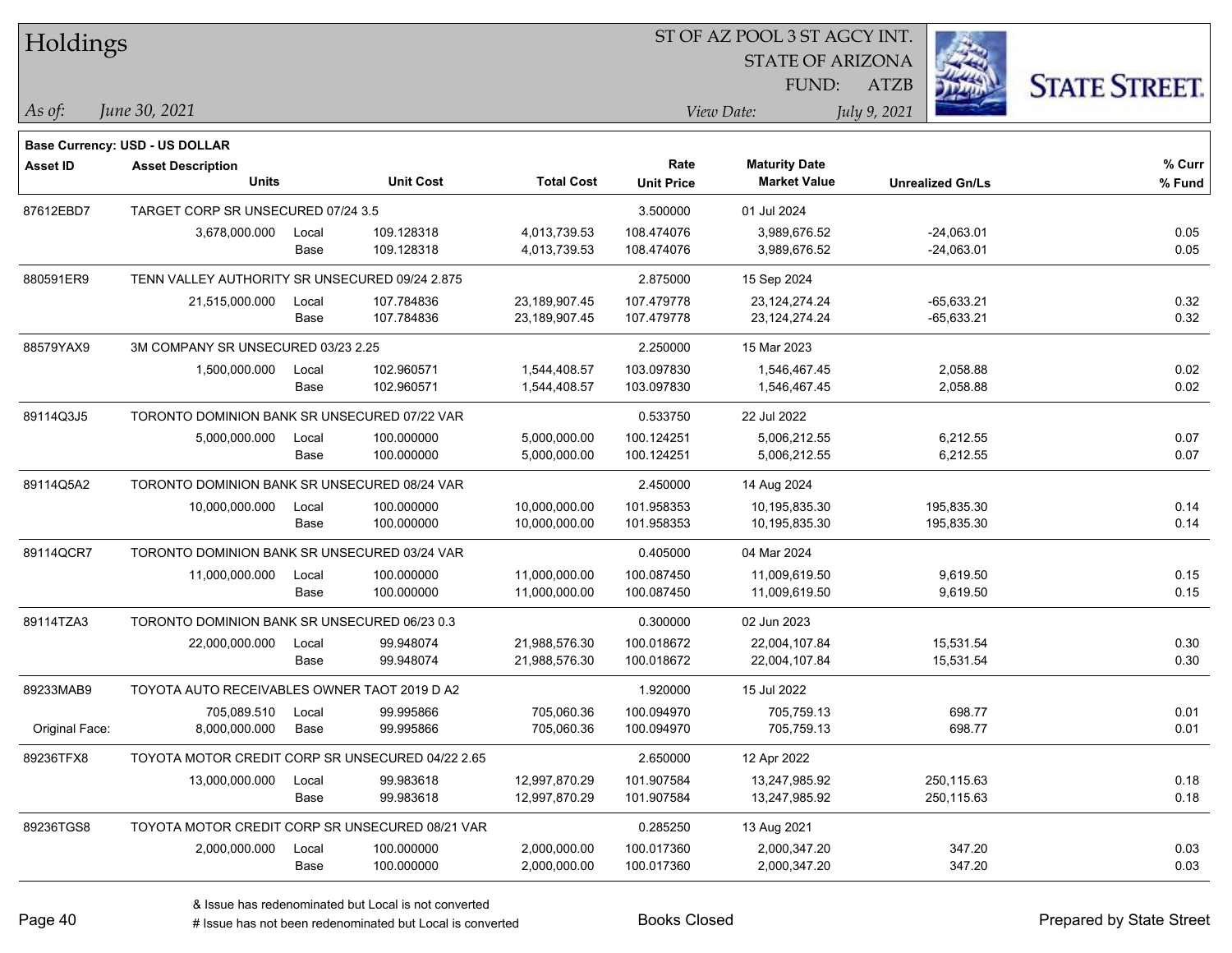| Holdings        |                                                  |       |                  |                   |                   | ST OF AZ POOL 3 ST AGCY INT. |              |                         |                      |
|-----------------|--------------------------------------------------|-------|------------------|-------------------|-------------------|------------------------------|--------------|-------------------------|----------------------|
|                 |                                                  |       |                  |                   |                   | <b>STATE OF ARIZONA</b>      |              |                         |                      |
|                 |                                                  |       |                  |                   |                   | FUND:                        | <b>ATZB</b>  |                         | <b>STATE STREET.</b> |
| As of:          | June 30, 2021                                    |       |                  |                   |                   | View Date:                   | July 9, 2021 |                         |                      |
|                 | <b>Base Currency: USD - US DOLLAR</b>            |       |                  |                   |                   |                              |              |                         |                      |
| <b>Asset ID</b> | <b>Asset Description</b>                         |       |                  |                   | Rate              | <b>Maturity Date</b>         |              |                         | % Curr               |
|                 | <b>Units</b>                                     |       | <b>Unit Cost</b> | <b>Total Cost</b> | <b>Unit Price</b> | <b>Market Value</b>          |              | <b>Unrealized Gn/Ls</b> | % Fund               |
| 89236TGT6       | TOYOTA MOTOR CREDIT CORP SR UNSECURED 02/25 1.8  |       |                  |                   | 1.800000          | 13 Feb 2025                  |              |                         |                      |
|                 | 10,000,000.000                                   | Local | 99.951483        | 9,995,148.27      | 103.272583        | 10,327,258.30                |              | 332,110.03              | 0.14                 |
|                 |                                                  | Base  | 99.951483        | 9,995,148.27      | 103.272583        | 10,327,258.30                |              | 332,110.03              | 0.14                 |
| 89236THH1       | TOYOTA MOTOR CREDIT CORP SR UNSECURED 09/25 0.62 |       |                  |                   | 0.620000          | 16 Sep 2025                  |              |                         |                      |
|                 | 5,000,000.000                                    | Local | 100.000000       | 5,000,000.00      | 97.655354         | 4,882,767.70                 |              | $-117,232.30$           | 0.07                 |
|                 |                                                  | Base  | 100.000000       | 5,000,000.00      | 97.655354         | 4,882,767.70                 |              | $-117,232.30$           | 0.07                 |
| 89236THM0       | TOYOTA MOTOR CREDIT CORP SR UNSECURED 10/22 0.35 |       |                  |                   | 0.350000          | 14 Oct 2022                  |              |                         |                      |
|                 | 10,000,000.000                                   | Local | 99.942541        | 9,994,254.12      | 100.132535        | 10,013,253.50                |              | 18,999.38               | 0.14                 |
|                 |                                                  | Base  | 99.942541        | 9,994,254.12      | 100.132535        | 10,013,253.50                |              | 18,999.38               | 0.14                 |
| 89236THQ1       | TOYOTA MOTOR CREDIT CORP SR UNSECURED 10/25 0.65 |       |                  |                   | 0.650000          | 09 Oct 2025                  |              |                         |                      |
|                 | 5,000,000.000                                    | Local | 100.000000       | 5,000,000.00      | 97.510357         | 4,875,517.85                 |              | $-124,482.15$           | 0.07                 |
|                 |                                                  | Base  | 100.000000       | 5,000,000.00      | 97.510357         | 4,875,517.85                 |              | $-124,482.15$           | 0.07                 |
| 89236THS7       | TOYOTA MOTOR CREDIT CORP SR UNSECURED 06/22 VAR  |       |                  |                   | 0.350000          | 13 Jun 2022                  |              |                         |                      |
|                 | 10,000,000.000                                   | Local | 100.000000       | 10,000,000.00     | 100.121000        | 10,012,100.00                |              | 12,100.00               | 0.14                 |
|                 |                                                  | Base  | 100.000000       | 10,000,000.00     | 100.121000        | 10,012,100.00                |              | 12,100.00               | 0.14                 |
| 89236TJD8       | TOYOTA MOTOR CREDIT CORP SR UNSECURED 04/23 0.4  |       |                  |                   | 0.400000          | 06 Apr 2023                  |              |                         |                      |
|                 | 12,000,000.000                                   | Local | 99.928248        | 11,991,389.71     | 100.025082        | 12,003,009.84                |              | 11,620.13               | 0.17                 |
|                 |                                                  | Base  | 99.928248        | 11,991,389.71     | 100.025082        | 12,003,009.84                |              | 11,620.13               | 0.17                 |
| 89788JAA7       | TRUIST BANK SR UNSECURED 03/25 1.5               |       |                  |                   | 1.500000          | 10 Mar 2025                  |              |                         |                      |
|                 | 2,000,000.000                                    | Local | 99.848850        | 1,996,976.99      | 102.332766        | 2,046,655.32                 |              | 49,678.33               | 0.03                 |
|                 |                                                  | Base  | 99.848850        | 1,996,976.99      | 102.332766        | 2,046,655.32                 |              | 49,678.33               | 0.03                 |
| 89788MAF9       | TRUIST FINANCIAL CORP SR UNSECURED 06/25 VAR     |       |                  |                   | 0.450000          | 09 Jun 2025                  |              |                         |                      |
|                 | 15,000,000.000                                   | Local | 100.000000       | 15,000,000.00     | 99.960000         | 14,994,000.00                |              | $-6,000.00$             | 0.21                 |
|                 |                                                  | Base  | 100.000000       | 15,000,000.00     | 99.960000         | 14,994,000.00                |              | $-6,000.00$             | 0.21                 |
| 90331HNV1       | US BANK NA CINCINNATI SR UNSECURED 07/23 3.4     |       |                  |                   | 3.400000          | 24 Jul 2023                  |              |                         |                      |
|                 | 2,775,000.000                                    | Local | 105.776672       | 2,935,302.66      | 105.958821        | 2,940,357.28                 |              | 5,054.62                | 0.04                 |
|                 |                                                  | Base  | 105.776672       | 2,935,302.66      | 105.958821        | 2,940,357.28                 |              | 5,054.62                | 0.04                 |
| 904764BF3       | UNILEVER CAPITAL CORP COMPANY GUAR 03/22 3       |       |                  |                   | 3.000000          | 07 Mar 2022                  |              |                         |                      |
|                 | 10,000,000.000                                   | Local | 100.911386       | 10,091,138.56     | 101.931576        | 10,193,157.60                |              | 102,019.04              | 0.14                 |
|                 |                                                  | Base  | 100.911386       | 10,091,138.56     | 101.931576        | 10,193,157.60                |              | 102,019.04              | 0.14                 |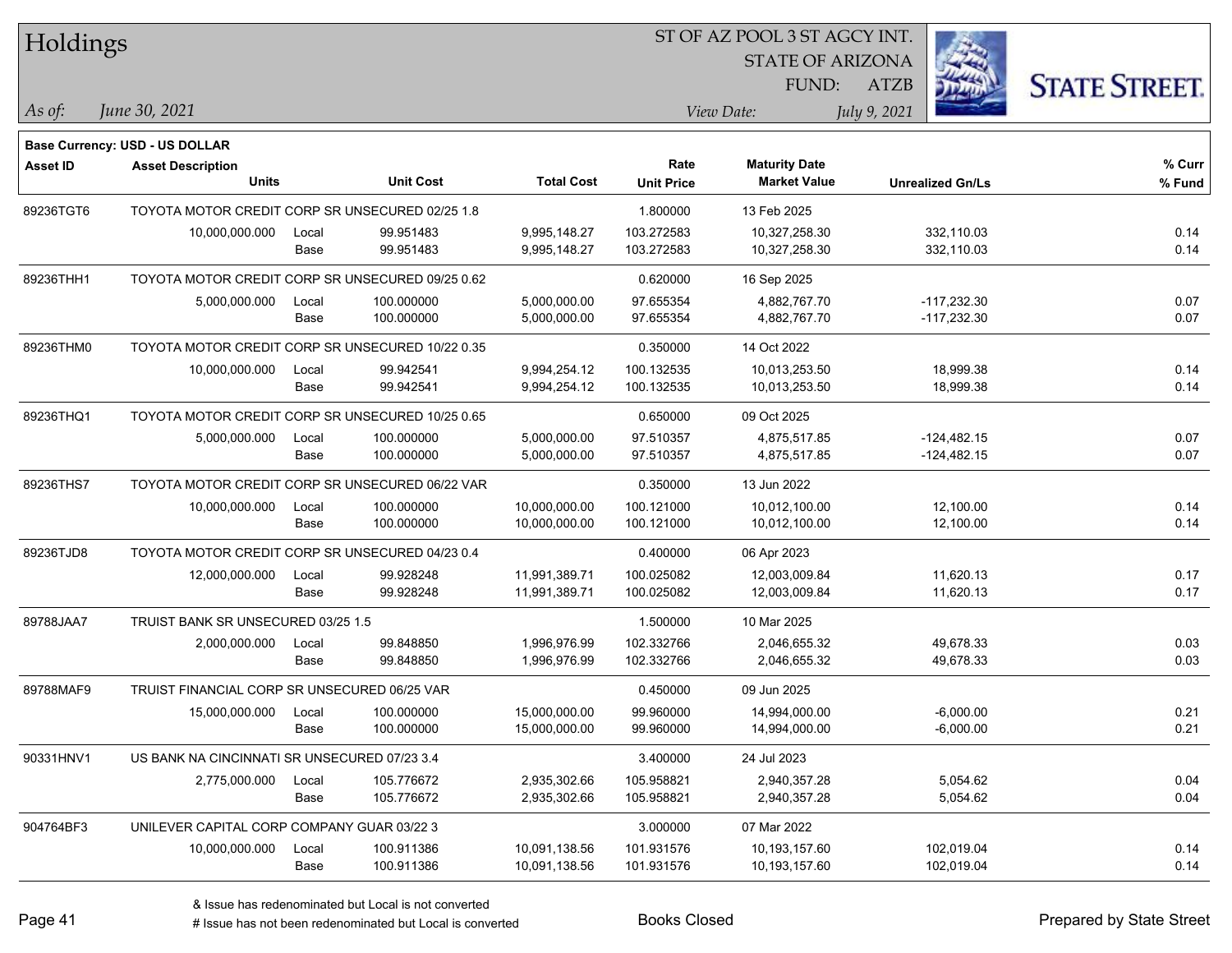| Holdings        |                                                |       |                  |                   | ST OF AZ POOL 3 ST AGCY INT. |                         |                         |                      |  |  |  |  |
|-----------------|------------------------------------------------|-------|------------------|-------------------|------------------------------|-------------------------|-------------------------|----------------------|--|--|--|--|
|                 |                                                |       |                  |                   |                              | <b>STATE OF ARIZONA</b> |                         |                      |  |  |  |  |
|                 |                                                |       |                  |                   |                              | FUND:                   | <b>ATZB</b>             | <b>STATE STREET.</b> |  |  |  |  |
| As of:          | June 30, 2021                                  |       |                  |                   |                              | View Date:              | July 9, 2021            |                      |  |  |  |  |
|                 | <b>Base Currency: USD - US DOLLAR</b>          |       |                  |                   |                              |                         |                         |                      |  |  |  |  |
| <b>Asset ID</b> | <b>Asset Description</b>                       |       |                  |                   | Rate                         | <b>Maturity Date</b>    |                         | % Curr               |  |  |  |  |
|                 | <b>Units</b>                                   |       | <b>Unit Cost</b> | <b>Total Cost</b> | <b>Unit Price</b>            | <b>Market Value</b>     | <b>Unrealized Gn/Ls</b> | % Fund               |  |  |  |  |
| 904764BJ5       | UNILEVER CAPITAL CORP COMPANY GUAR 09/23 0.375 |       |                  |                   | 0.375000                     | 14 Sep 2023             |                         |                      |  |  |  |  |
|                 | 3,000,000.000                                  | Local | 99.905899        | 2,997,176.98      | 100.073807                   | 3,002,214.21            | 5,037.23                | 0.04                 |  |  |  |  |
|                 |                                                | Base  | 99.905899        | 2,997,176.98      | 100.073807                   | 3,002,214.21            | 5,037.23                | 0.04                 |  |  |  |  |
| 91159HHX1       | US BANCORP SR UNSECURED 07/24 2.4              |       |                  |                   | 2.400000                     | 30 Jul 2024             |                         |                      |  |  |  |  |
|                 | 2,000,000.000                                  | Local | 99.939688        | 1,998,793.76      | 105.202185                   | 2,104,043.70            | 105,249.94              | 0.03                 |  |  |  |  |
|                 |                                                | Base  | 99.939688        | 1,998,793.76      | 105.202185                   | 2,104,043.70            | 105,249.94              | 0.03                 |  |  |  |  |
| 9127965G0       | TREASURY BILL 12/21 0.00000                    |       |                  |                   | 0.010000                     | 02 Dec 2021             |                         |                      |  |  |  |  |
|                 | 40,000,000.000                                 | Local | 99.953800        | 39,981,520.00     | 99.977542                    | 39,991,016.80           | 9,496.80                | 0.55                 |  |  |  |  |
|                 |                                                | Base  | 99.953800        | 39,981,520.00     | 99.977542                    | 39,991,016.80           | 9,496.80                | 0.55                 |  |  |  |  |
| 912828F96       | US TREASURY N/B 10/21 2                        |       |                  |                   | 2.000000                     | 31 Oct 2021             |                         |                      |  |  |  |  |
|                 | 40,000,000.000                                 | Local | 100.632146       | 40,252,858.46     | 100.644631                   | 40,257,852.40           | 4,993.94                | 0.55                 |  |  |  |  |
|                 |                                                | Base  | 100.632146       | 40,252,858.46     | 100.644631                   | 40,257,852.40           | 4,993.94                | 0.55                 |  |  |  |  |
| 91282CBQ3       | US TREASURY N/B 02/26 0.5                      |       |                  |                   | 0.500000                     | 28 Feb 2026             |                         |                      |  |  |  |  |
|                 | 20,000,000.000                                 | Local | 98.629581        | 19,725,916.28     | 98.527344                    | 19,705,468.80           | $-20,447.48$            | 0.27                 |  |  |  |  |
|                 |                                                | Base  | 98.629581        | 19,725,916.28     | 98.527344                    | 19,705,468.80           | -20,447.48              | 0.27                 |  |  |  |  |
| 91324PDM1       | UNITEDHEALTH GROUP INC SR UNSECURED 02/24 3.5  |       |                  |                   | 3.500000                     | 15 Feb 2024             |                         |                      |  |  |  |  |
|                 | 10,000,000.000                                 | Local | 107.517535       | 10,751,753.51     | 107.681084                   | 10,768,108.40           | 16,354.89               | 0.15                 |  |  |  |  |
|                 |                                                | Base  | 107.517535       | 10,751,753.51     | 107.681084                   | 10,768,108.40           | 16,354.89               | 0.15                 |  |  |  |  |
| 92343VGE8       | VERIZON COMMUNICATIONS SR UNSECURED 03/26 VAR  |       |                  |                   | 0.840000                     | 20 Mar 2026             |                         |                      |  |  |  |  |
|                 | 12,000,000.000                                 | Local | 100.000000       | 12,000,000.00     | 101.841500                   | 12,220,980.00           | 220,980.00              | 0.17                 |  |  |  |  |
|                 |                                                | Base  | 100.000000       | 12,000,000.00     | 101.841500                   | 12,220,980.00           | 220,980.00              | 0.17                 |  |  |  |  |
| 92343VGF5       | VERIZON COMMUNICATIONS SR UNSECURED 03/24 0.75 |       |                  |                   | 0.750000                     | 22 Mar 2024             |                         |                      |  |  |  |  |
|                 | 3,000,000.000                                  | Local | 99.994553        | 2,999,836.59      | 100.437000                   | 3,013,110.00            | 13,273.41               | 0.04                 |  |  |  |  |
|                 |                                                | Base  | 99.994553        | 2,999,836.59      | 100.437000                   | 3,013,110.00            | 13,273.41               | 0.04                 |  |  |  |  |
| 92343VGG3       | VERIZON COMMUNICATIONS SR UNSECURED 03/26 1.45 |       |                  |                   | 1.450000                     | 20 Mar 2026             |                         |                      |  |  |  |  |
|                 | 8,000,000.000                                  | Local | 100.504408       | 8,040,352.62      | 100.986230                   | 8,078,898.40            | 38,545.78               | 0.11                 |  |  |  |  |
|                 |                                                | Base  | 100.504408       | 8,040,352.62      | 100.986230                   | 8,078,898.40            | 38,545.78               | 0.11                 |  |  |  |  |
| 92347YAA2       | VERIZON OWNER TRUST VZOT 2019 A A1A            |       |                  |                   | 2.930000                     | 20 Sep 2023             |                         |                      |  |  |  |  |
|                 | 5,382,872.530                                  | Local | 99.990181        | 5,382,344.01      | 101.192780                   | 5,447,078.36            | 64,734.35               | 0.08                 |  |  |  |  |
| Original Face:  | 8,000,000.000                                  | Base  | 99.990181        | 5,382,344.01      | 101.192780                   | 5,447,078.36            | 64,734.35               | 0.08                 |  |  |  |  |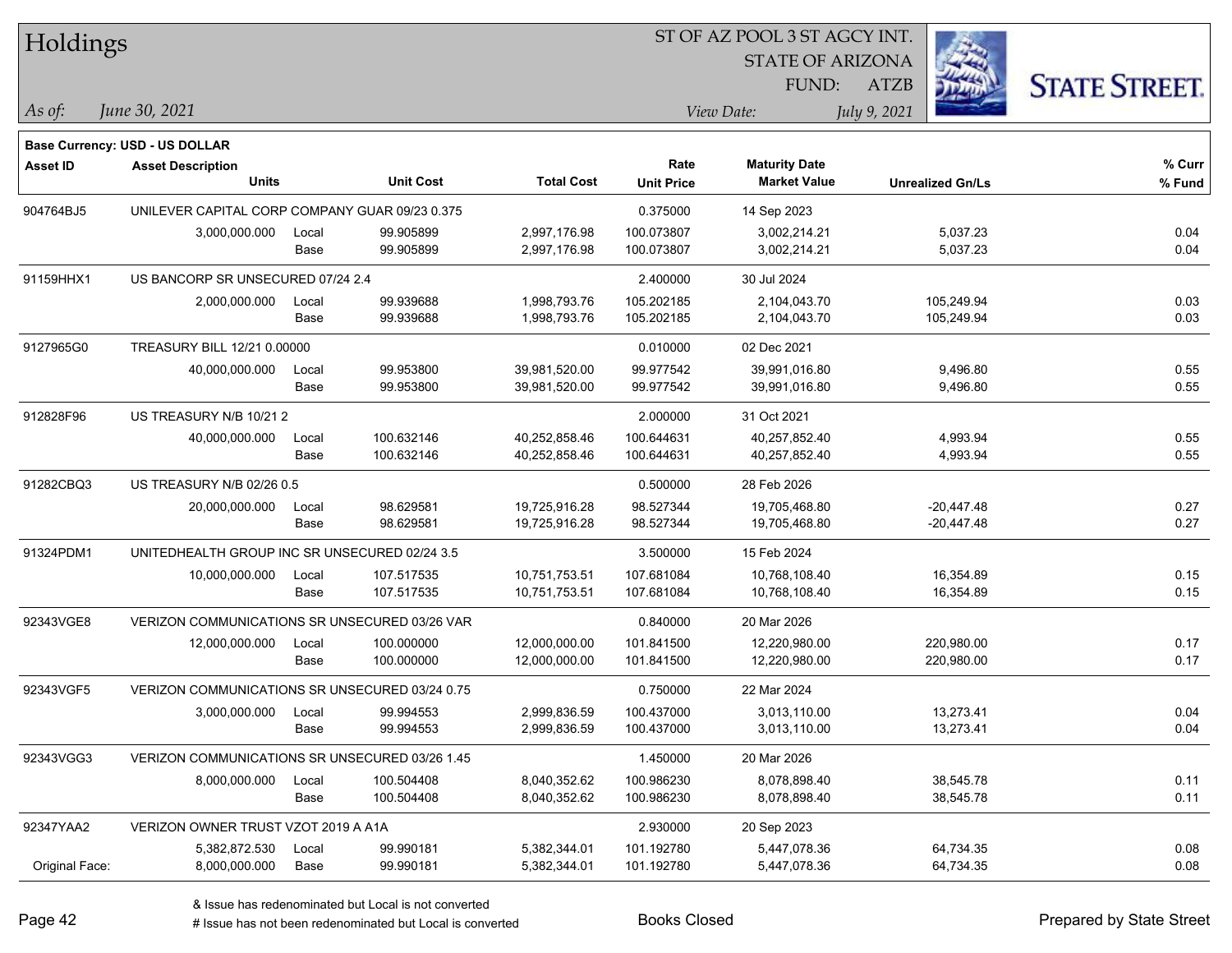| Holdings        |                                                        |       |                  |                   |                   | ST OF AZ POOL 3 ST AGCY INT. |                         |                      |  |
|-----------------|--------------------------------------------------------|-------|------------------|-------------------|-------------------|------------------------------|-------------------------|----------------------|--|
|                 |                                                        |       |                  |                   |                   | <b>STATE OF ARIZONA</b>      |                         |                      |  |
|                 |                                                        |       |                  |                   |                   | FUND:                        | <b>ATZB</b>             | <b>STATE STREET.</b> |  |
| As of:          | June 30, 2021                                          |       |                  |                   |                   | View Date:                   | July 9, 2021            |                      |  |
|                 | <b>Base Currency: USD - US DOLLAR</b>                  |       |                  |                   |                   |                              |                         |                      |  |
| <b>Asset ID</b> | <b>Asset Description</b>                               |       |                  |                   | Rate              | <b>Maturity Date</b>         |                         | % Curr               |  |
|                 | Units                                                  |       | <b>Unit Cost</b> | <b>Total Cost</b> | <b>Unit Price</b> | <b>Market Value</b>          | <b>Unrealized Gn/Ls</b> | % Fund               |  |
| 92348CAA9       | VERIZON OWNER TRUST VZOT 2020 C A                      |       |                  |                   | 0.410000          | 21 Apr 2025                  |                         |                      |  |
|                 | 20,000,000.000                                         | Local | 99.986168        | 19,997,233.64     | 100.156730        | 20,031,346.00                | 34,112.36               | 0.28                 |  |
| Original Face:  | 20,000,000.000                                         | Base  | 99.986168        | 19,997,233.64     | 100.156730        | 20,031,346.00                | 34,112.36               | 0.28                 |  |
| 92348TAA2       | VERIZON OWNER TRUST VZOT 2020 A A1A                    |       |                  |                   | 1.850000          | 22 Jul 2024                  |                         |                      |  |
|                 | 5,500,000.000                                          | Local | 99.992005        | 5,499,560.26      | 101.721240        | 5,594,668.20                 | 95,107.94               | 0.08                 |  |
| Original Face:  | 5,500,000.000                                          | Base  | 99.992005        | 5,499,560.26      | 101.721240        | 5,594,668.20                 | 95,107.94               | 0.08                 |  |
| 92348XAA3       | VERIZON OWNER TRUST VZOT 2018 A A1A                    |       |                  |                   | 3.230000          | 20 Apr 2023                  |                         |                      |  |
|                 | 1,473,375.880                                          | Local | 99.999379        | 1,473,366.73      | 100.688240        | 1,483,516.24                 | 10,149.51               | 0.02                 |  |
| Original Face:  | 5,000,000.000                                          | Base  | 99.999379        | 1,473,366.73      | 100.688240        | 1,483,516.24                 | 10,149.51               | 0.02                 |  |
| 928668BG6       | VOLKSWAGEN GROUP AMERICA COMPANY GUAR 144A 11/22 0.75  |       |                  |                   | 0.750000          | 23 Nov 2022                  |                         |                      |  |
|                 | 5,000,000.000                                          | Local | 99.965720        | 4,998,286.01      | 100.377730        | 5,018,886.50                 | 20,600.49               | 0.07                 |  |
|                 |                                                        | Base  | 99.965720        | 4,998,286.01      | 100.377730        | 5,018,886.50                 | 20,600.49               | 0.07                 |  |
| 928668BJ0       | VOLKSWAGEN GROUP AMERICA COMPANY GUAR 144A 11/23 0.875 |       |                  |                   | 0.875000          | 22 Nov 2023                  |                         |                      |  |
|                 | 5,000,000.000                                          | Local | 99.880055        | 4,994,002.74      | 100.251559        | 5,012,577.95                 | 18,575.21               | 0.07                 |  |
|                 |                                                        | Base  | 99.880055        | 4,994,002.74      | 100.251559        | 5,012,577.95                 | 18,575.21               | 0.07                 |  |
| 931142DP5       | WALMART INC SR UNSECURED 04/24 3.3                     |       |                  |                   | 3.300000          | 22 Apr 2024                  |                         |                      |  |
|                 | 1,000,000.000                                          | Local | 107.256866       | 1,072,568.66      | 107.253564        | 1,072,535.64                 | $-33.02$                | 0.01                 |  |
|                 |                                                        | Base  | 107.256866       | 1,072,568.66      | 107.253564        | 1,072,535.64                 | $-33.02$                | 0.01                 |  |
| 931142EK5       | WALMART INC SR UNSECURED 06/23 3.4                     |       |                  |                   | 3.400000          | 26 Jun 2023                  |                         |                      |  |
|                 | 20,000,000.000                                         | Local | 105.886189       | 21, 177, 237.85   | 105.975557        | 21,195,111.40                | 17,873.55               | 0.29                 |  |
|                 |                                                        | Base  | 105.886189       | 21, 177, 237.85   | 105.975557        | 21,195,111.40                | 17,873.55               | 0.29                 |  |
| 931142EL3       | WALMART INC SR UNSECURED 07/24 2.85                    |       |                  |                   | 2.850000          | 08 Jul 2024                  |                         |                      |  |
|                 | 4,886,000.000                                          | Local | 102.730150       | 5,019,395.15      | 106.727451        | 5,214,703.26                 | 195,308.11              | 0.07                 |  |
|                 |                                                        | Base  | 102.730150       | 5,019,395.15      | 106.727451        | 5,214,703.26                 | 195,308.11              | 0.07                 |  |
| 931422AH2       | WALGREEN CO COMPANY GUAR 09/22 3.1                     |       |                  |                   | 3.100000          | 15 Sep 2022                  |                         |                      |  |
|                 | 6,682,000.000                                          | Local | 102.986650       | 6,881,567.97      | 103.282227        | 6,901,318.41                 | 19,750.44               | 0.10                 |  |
|                 |                                                        | Base  | 102.986650       | 6,881,567.97      | 103.282227        | 6,901,318.41                 | 19,750.44               | 0.10                 |  |
| 94106LAY5       | WASTE MANAGEMENT INC COMPANY GUAR 09/22 2.9            |       |                  |                   | 2.900000          | 15 Sep 2022                  |                         |                      |  |
|                 | 1,625,000.000                                          | Local | 102.120094       | 1,659,451.52      | 102.406974        | 1,664,113.33                 | 4,661.81                | 0.02                 |  |
|                 |                                                        | Base  | 102.120094       | 1,659,451.52      | 102.406974        | 1,664,113.33                 | 4,661.81                | 0.02                 |  |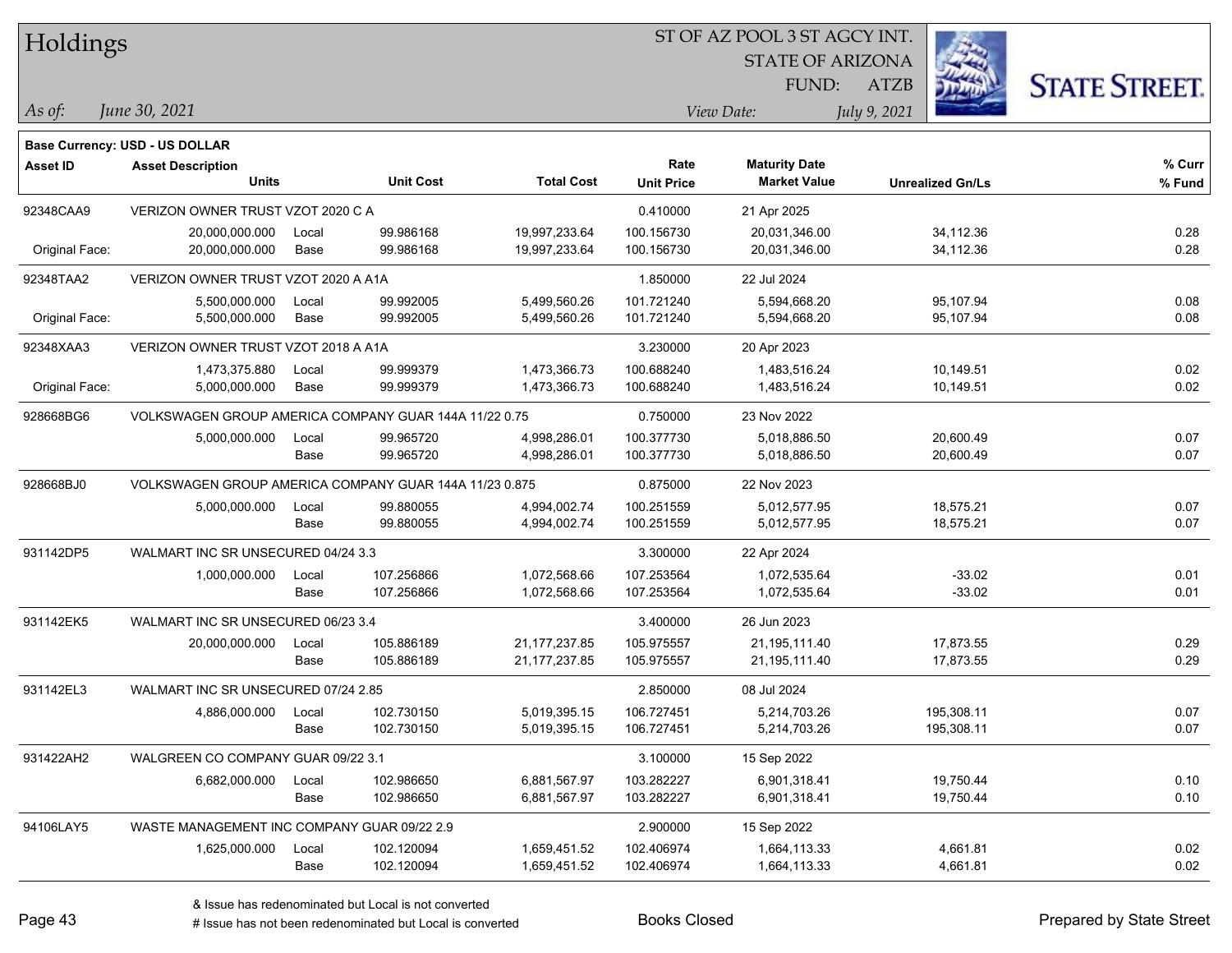| Holdings                  |                                                                 |               |                                                                                                                   |                              |                          | ST OF AZ POOL 3 ST AGCY INT.   |                              |                          |
|---------------------------|-----------------------------------------------------------------|---------------|-------------------------------------------------------------------------------------------------------------------|------------------------------|--------------------------|--------------------------------|------------------------------|--------------------------|
|                           |                                                                 |               |                                                                                                                   |                              |                          | <b>STATE OF ARIZONA</b>        |                              |                          |
|                           |                                                                 |               |                                                                                                                   |                              |                          | FUND:                          | <b>ATZB</b>                  | <b>STATE STREET.</b>     |
| $\vert$ As of:            | June 30, 2021                                                   |               |                                                                                                                   |                              |                          | View Date:                     | July 9, 2021                 |                          |
|                           | <b>Base Currency: USD - US DOLLAR</b>                           |               |                                                                                                                   |                              |                          |                                |                              |                          |
| <b>Asset ID</b>           | <b>Asset Description</b>                                        |               |                                                                                                                   |                              | Rate                     | <b>Maturity Date</b>           |                              | % Curr                   |
|                           | <b>Units</b>                                                    |               | <b>Unit Cost</b>                                                                                                  | <b>Total Cost</b>            | <b>Unit Price</b>        | <b>Market Value</b>            | <b>Unrealized Gn/Ls</b>      | % Fund                   |
| 94106LBL2                 | WASTE MANAGEMENT INC COMPANY GUAR 11/25 0.75                    |               |                                                                                                                   |                              | 0.750000                 | 15 Nov 2025                    |                              |                          |
|                           | 5,000,000.000                                                   | Local         | 99.850554                                                                                                         | 4,992,527.69                 | 99.162893                | 4,958,144.65                   | $-34,383.04$                 | 0.07                     |
|                           |                                                                 | Base          | 99.850554                                                                                                         | 4,992,527.69                 | 99.162893                | 4,958,144.65                   | $-34,383.04$                 | 0.07                     |
| 94988J5T0                 | WELLS FARGO BANK NA SR UNSECURED 10/21 3.625                    |               |                                                                                                                   |                              | 3.625000                 | 22 Oct 2021                    |                              |                          |
|                           | 18,291,000.000                                                  | Local         | 100.546666                                                                                                        | 18,390,990.67                | 100.753101               | 18,428,749.70                  | 37,759.03                    | 0.25                     |
|                           |                                                                 | Base          | 100.546666                                                                                                        | 18,390,990.67                | 100.753101               | 18,428,749.70                  | 37,759.03                    | 0.25                     |
| 94988J6A0                 | WELLS FARGO BANK NA SR UNSECURED 09/22 VAR                      |               |                                                                                                                   |                              | 2.082000                 | 09 Sep 2022                    |                              |                          |
|                           | 20,000,000.000                                                  | Local         | 100.326878<br>100.326878                                                                                          | 20,065,375.65                | 100.332326<br>100.332326 | 20,066,465.20<br>20,066,465.20 | 1,089.55                     | 0.28<br>0.28             |
|                           |                                                                 | Base          |                                                                                                                   | 20,065,375.65                |                          |                                | 1,089.55                     |                          |
| 95000U2C6                 | WELLS FARGO + COMPANY SR UNSECURED 01/24 3.75                   |               |                                                                                                                   |                              | 3.750000                 | 24 Jan 2024                    |                              |                          |
|                           | 5,000,000.000                                                   | Local<br>Base | 99.907121<br>99.907121                                                                                            | 4,995,356.04<br>4,995,356.04 | 107.551778<br>107.551778 | 5,377,588.90<br>5,377,588.90   | 382,232.86<br>382,232.86     | 0.07<br>0.07             |
|                           |                                                                 |               |                                                                                                                   |                              |                          |                                |                              |                          |
| 95000U2T9                 | WELLS FARGO + COMPANY SR UNSECURED 05/25 VAR                    |               |                                                                                                                   |                              | 0.805000                 | 19 May 2025                    |                              |                          |
|                           | 7,000,000.000                                                   | Local<br>Base | 100.000000<br>100.000000                                                                                          | 7,000,000.00<br>7,000,000.00 | 99.833457<br>99.833457   | 6,988,341.99<br>6,988,341.99   | $-11,658.01$<br>$-11,658.01$ | 0.10<br>0.10             |
|                           |                                                                 |               |                                                                                                                   |                              |                          |                                |                              |                          |
| 98163LAA8                 | WORLD OMNI AUTO RECEIVABLES TR WOART 2021 B A1<br>6,639,992.590 | Local         | 100.000000                                                                                                        | 6,639,992.59                 | 0.110250<br>99.998460    | 16 May 2022<br>6,639,890.33    | $-102.26$                    | 0.09                     |
| Original Face:            | 8,750,000.000                                                   | Base          | 100.000000                                                                                                        | 6,639,992.59                 | 99.998460                | 6,639,890.33                   | $-102.26$                    | 0.09                     |
| 98163LAB6                 | WORLD OMNI AUTO RECEIVABLES TR WOART 2021 B A2                  |               |                                                                                                                   |                              | 0.200000                 | 15 Jul 2024                    |                              |                          |
|                           | 5,250,000.000                                                   | Local         | 99.996877                                                                                                         | 5,249,836.04                 | 100.010320               | 5,250,541.80                   | 705.76                       | 0.07                     |
| Original Face:            | 5,250,000.000                                                   | Base          | 99.996877                                                                                                         | 5,249,836.04                 | 100.010320               | 5,250,541.80                   | 705.76                       | 0.07                     |
| 98164EAA3                 | WORLD OMNI AUTO RECEIVABLES TR WOART 2021 A A1                  |               |                                                                                                                   |                              | 0.138570                 | 15 Feb 2022                    |                              |                          |
|                           | 674,344.120                                                     | Local         | 100.000000                                                                                                        | 674,344.12                   | 99.999730                | 674,342.30                     | $-1.82$                      | 0.01                     |
| Original Face:            | 6,000,000.000                                                   | Base          | 100.000000                                                                                                        | 674,344.12                   | 99.999730                | 674,342.30                     | $-1.82$                      | 0.01                     |
| <b>US DOLLAR Total</b>    |                                                                 |               |                                                                                                                   |                              |                          |                                |                              |                          |
|                           | 2,258,477,190.560                                               | Local         |                                                                                                                   | 2,272,978,353.83             |                          | 2,275,896,002.77               | 2,917,648.94                 | 31.37                    |
| Original Face:            | 581,699,328.000                                                 | Base          |                                                                                                                   | 2,272,978,353.83             |                          | 2,275,896,002.77               | 2,917,648.94                 | 31.37                    |
| <b>FIXED INCOME Total</b> |                                                                 |               |                                                                                                                   |                              |                          |                                |                              |                          |
|                           | 2,258,477,190.560                                               | Base          |                                                                                                                   | 2,272,978,353.83             |                          | 2,275,896,002.77               | 2,917,648.94                 | 31.37                    |
| Page 44                   |                                                                 |               | & Issue has redenominated but Local is not converted<br># Issue has not been redenominated but Local is converted |                              | <b>Books Closed</b>      |                                |                              | Prepared by State Street |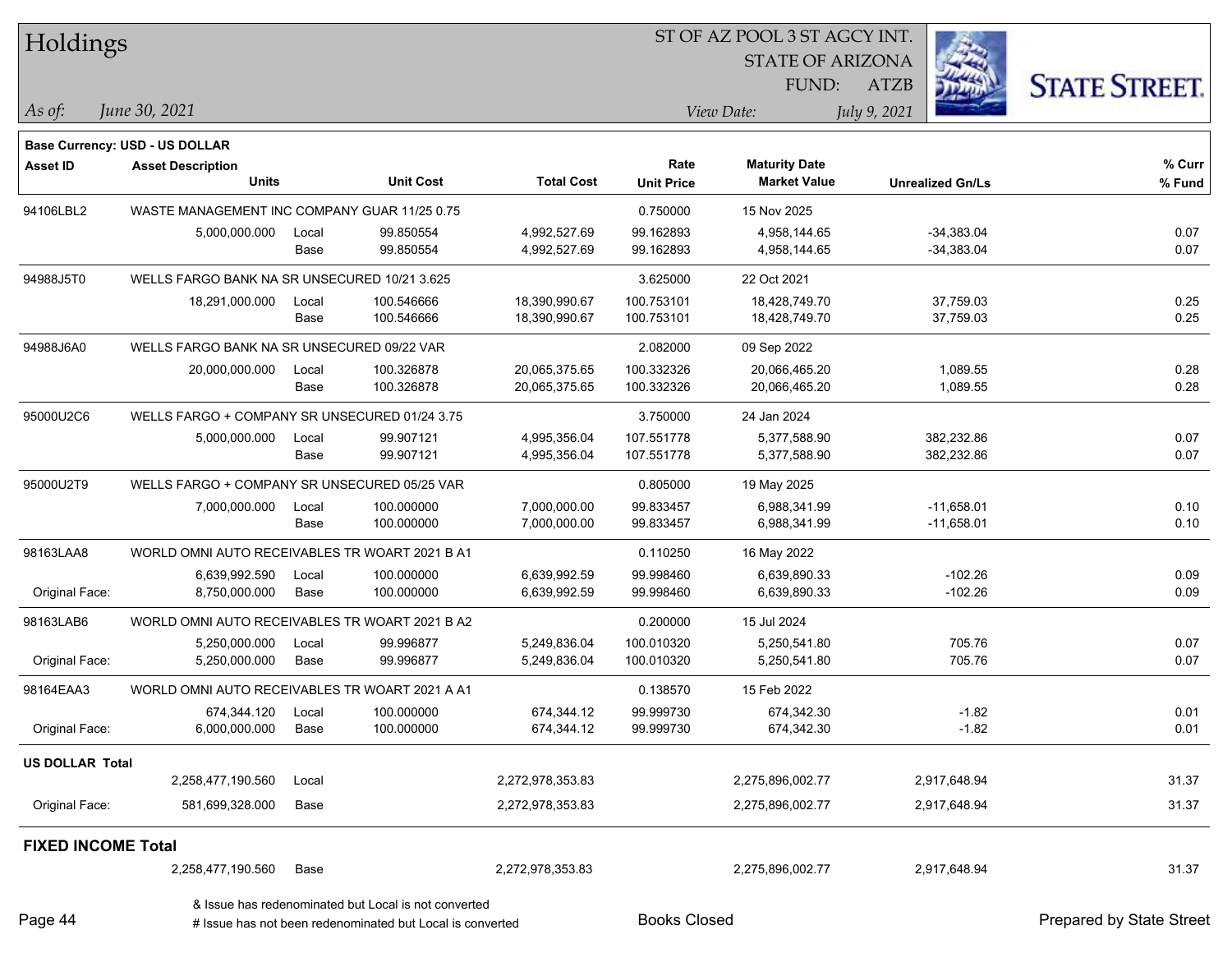| Holdings       |                                       |                  |                   |                   | ST OF AZ POOL 3 ST AGCY INT.<br><b>STATE OF ARIZONA</b><br>FUND: | <b>ATZB</b>  |                         | <b>STATE STREET.</b> |
|----------------|---------------------------------------|------------------|-------------------|-------------------|------------------------------------------------------------------|--------------|-------------------------|----------------------|
| $\vert$ As of: | June 30, 2021                         |                  |                   |                   | View Date:                                                       | July 9, 2021 |                         |                      |
|                | <b>Base Currency: USD - US DOLLAR</b> |                  |                   |                   |                                                                  |              |                         |                      |
| Asset ID       | <b>Asset Description</b>              |                  |                   | Rate              | <b>Maturity Date</b>                                             |              |                         | % Curr               |
|                | <b>Units</b>                          | <b>Unit Cost</b> | <b>Total Cost</b> | <b>Unit Price</b> | <b>Market Value</b>                                              |              | <b>Unrealized Gn/Ls</b> | % Fund               |
| Original Face: | 581,699,328.000                       |                  |                   |                   |                                                                  |              |                         |                      |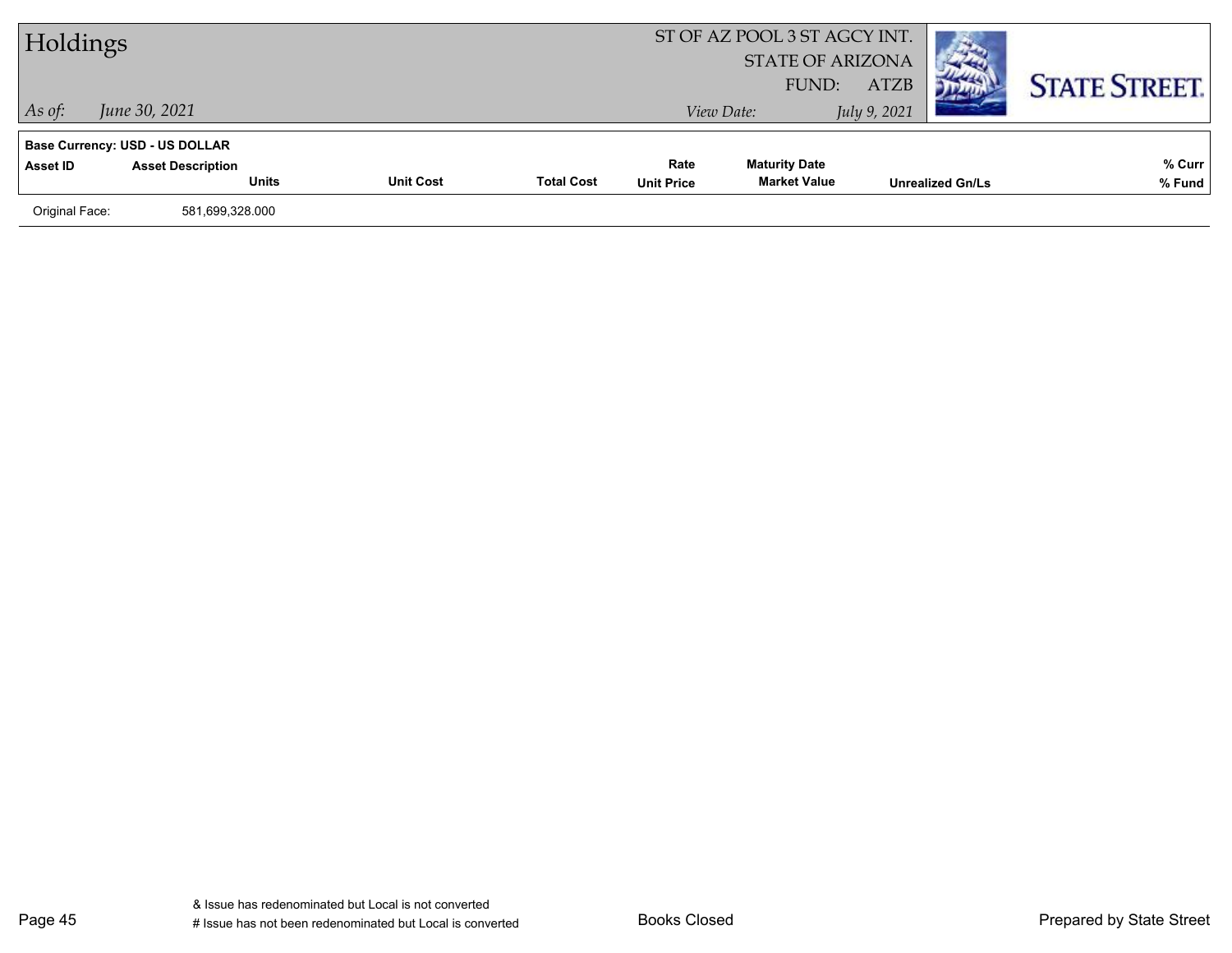| Holdings          |                                       |      |                  |                         | ST OF AZ POOL 3 ST AGCY INT. |                      |                         |  |                      |
|-------------------|---------------------------------------|------|------------------|-------------------------|------------------------------|----------------------|-------------------------|--|----------------------|
|                   |                                       |      |                  | <b>STATE OF ARIZONA</b> |                              |                      |                         |  |                      |
|                   |                                       |      |                  |                         |                              | FUND:                | <b>ATZB</b>             |  | <b>STATE STREET.</b> |
| $ $ As of:        | June 30, 2021                         |      |                  |                         |                              | View Date:           | July 9, 2021            |  |                      |
|                   | <b>Base Currency: USD - US DOLLAR</b> |      |                  |                         |                              |                      |                         |  |                      |
| Asset ID          | <b>Asset Description</b>              |      |                  |                         | Rate                         | <b>Maturity Date</b> |                         |  | % Curr               |
|                   | <b>Units</b>                          |      | <b>Unit Cost</b> | <b>Total Cost</b>       | <b>Unit Price</b>            | <b>Market Value</b>  | <b>Unrealized Gn/Ls</b> |  | % Fund               |
| <b>FUND Total</b> |                                       |      |                  |                         |                              |                      |                         |  |                      |
|                   | 7,238,036,091.150                     | Base |                  | 7,251,891,188.92        |                              | 7,255,001,181.76     | 3,109,992.84            |  | 100.00               |
| Original Face:    | 581,699,328.000                       |      |                  |                         |                              |                      |                         |  |                      |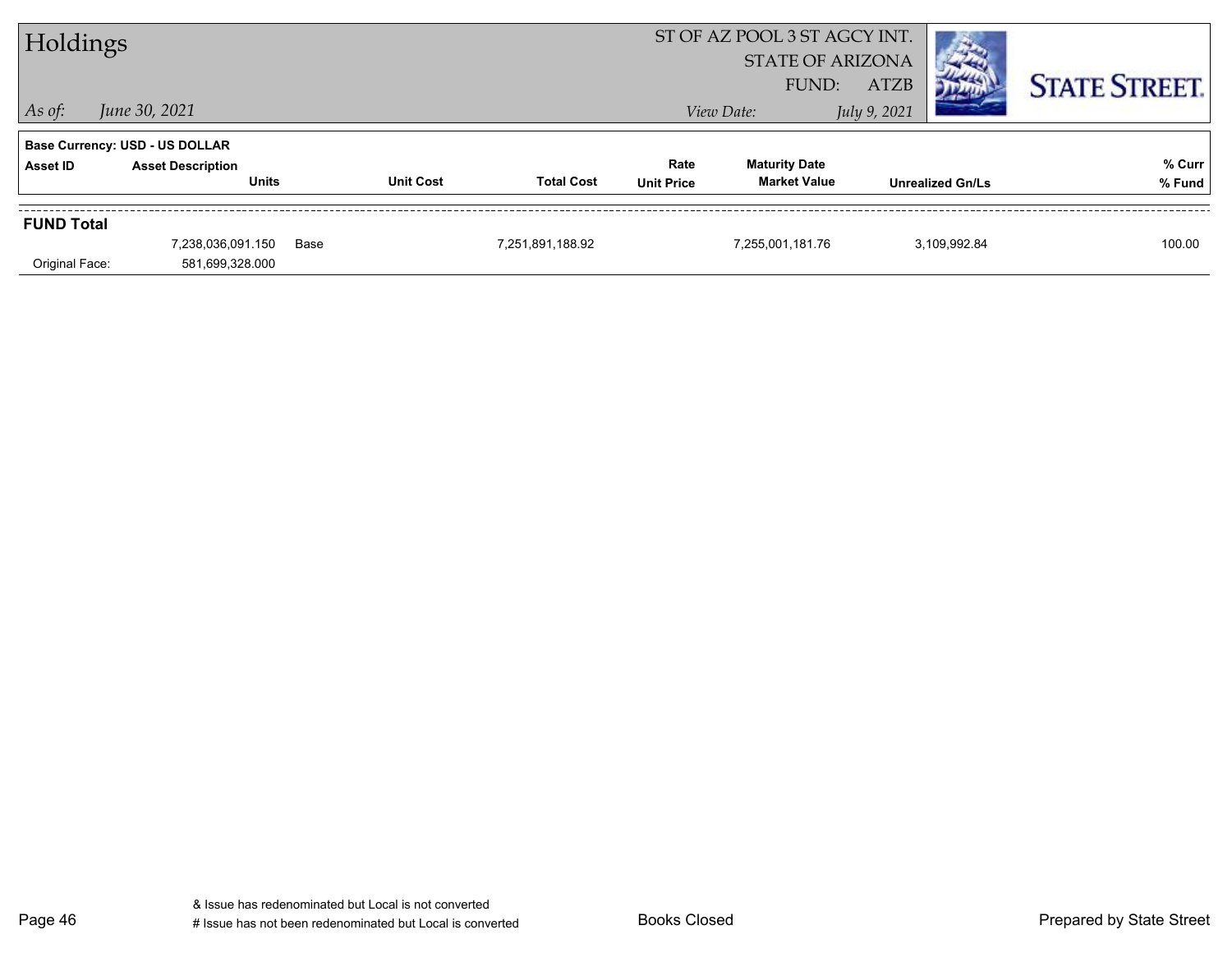# Holdings

## Currency Summary

*As of: June 30, 2021*

# ST OF AZ POOL 3 ST AGCY INT.

STATE OF ARIZONA

FUND: ATZB



*View Date:July 9, 2021*

| Dase Ourlelicy.OOD - OO DOLLAR |                   |       |                   |                     | % Currency |                         |                          |                           |
|--------------------------------|-------------------|-------|-------------------|---------------------|------------|-------------------------|--------------------------|---------------------------|
|                                | <b>Units</b>      |       | <b>Total Cost</b> | <b>Market Value</b> | % Fund     | <b>Unreal Sec Gn/Ls</b> | <b>Unreal Curr Gn/Ls</b> | <b>Total Unreal Gn/Ls</b> |
| <b>US DOLLAR</b>               |                   |       |                   |                     |            |                         | Exchange Rate:           | 1.000000                  |
| <b>CASH</b>                    |                   |       |                   |                     |            |                         |                          |                           |
|                                | 169,445.560       | Local | 169,445.56        | 169,445.56          | 0.00       | 0.00                    |                          | 0.00                      |
|                                |                   | Base  | 169,445.56        | 169,445.56          | 0.00       | 0.00                    | 0.00                     | 0.00                      |
| <b>CASH EQUIVALENT</b>         |                   |       |                   |                     |            |                         |                          |                           |
|                                | 4,979,389,455.030 | Local | 4,978,743,389.53  | 4,978,935,733.43    | 68.63      | 192,343.90              |                          | 192,343.90                |
|                                |                   | Base  | 4,978,743,389.53  | 4,978,935,733.43    | 68.63      | 192,343.90              | 0.00                     | 192,343.90                |
| <b>FIXED INCOME</b>            |                   |       |                   |                     |            |                         |                          |                           |
|                                | 2,258,477,190.560 | Local | 2,272,978,353.83  | 2,275,896,002.77    | 31.37      | 2,917,648.94            |                          | 2,917,648.94              |
| Original Face:                 | 581,699,328.000   | Base  | 2,272,978,353.83  | 2,275,896,002.77    | 31.37      | 2,917,648.94            | 0.00                     | 2,917,648.94              |
| <b>US DOLLAR Total</b>         |                   |       |                   |                     |            |                         |                          |                           |
|                                | 7,238,036,091.150 | Local | 7,251,891,188.92  | 7,255,001,181.76    | 100.00     | 3,109,992.84            |                          | 3,109,992.84              |
| Original Face:                 | 581,699,328.000   | Base  | 7,251,891,188.92  | 7,255,001,181.76    | 100.00     | 3,109,992.84            | 0.00                     | 3,109,992.84              |
| <b>FUND Total</b>              |                   |       |                   |                     |            |                         |                          |                           |
|                                | 7,238,036,091.150 | Base  | 7,251,891,188.92  | 7,255,001,181.76    | 100.00     | 3,109,992.84            | 0.00                     | 3,109,992.84              |
| Original Face:                 | 581,699,328.000   |       |                   |                     |            |                         |                          |                           |
|                                |                   |       |                   |                     |            |                         |                          |                           |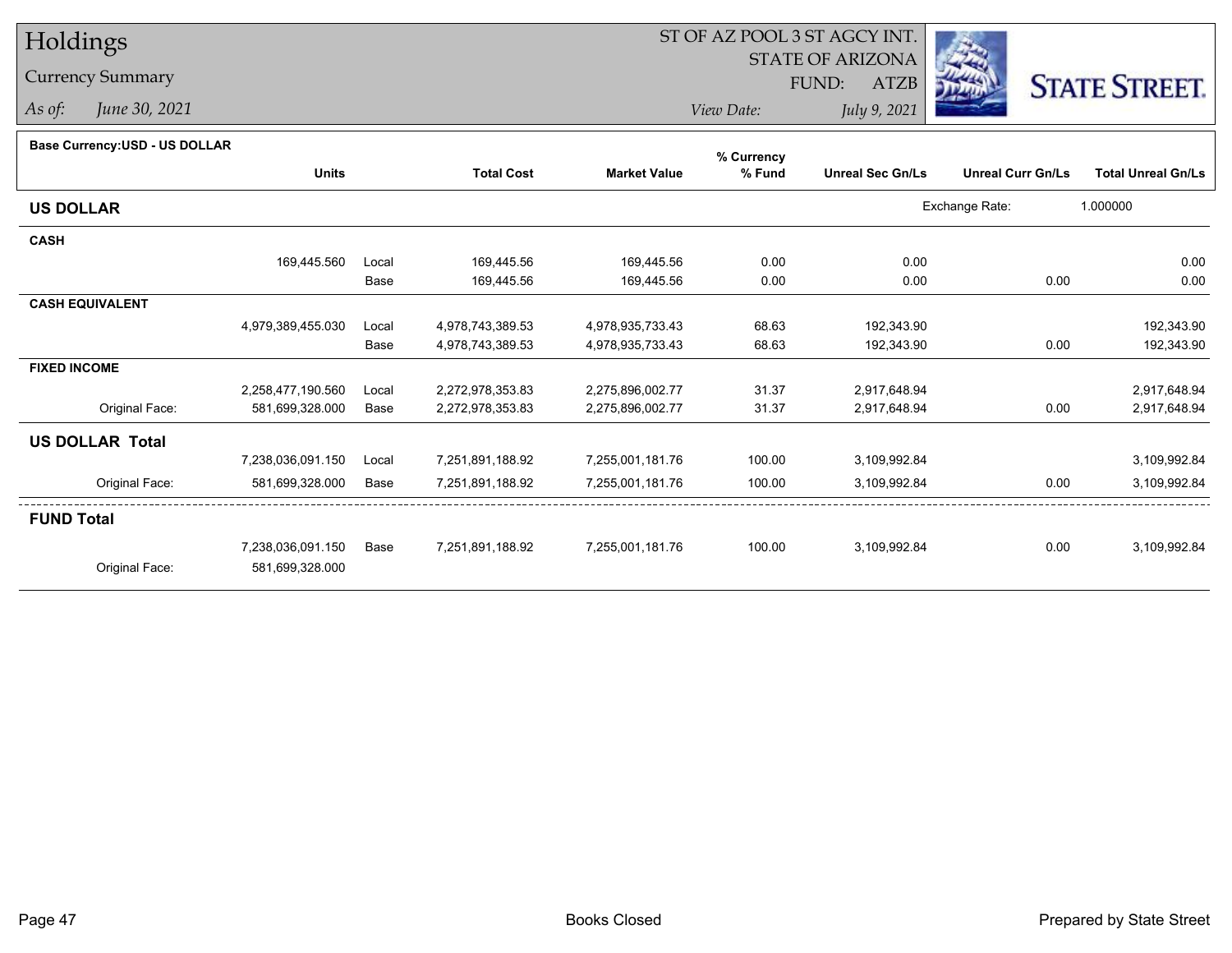| Holdings             |                                       |                   |                     |            | ST OF AZ POOL 3 ST AGCY INT.             |                          |                           |  |
|----------------------|---------------------------------------|-------------------|---------------------|------------|------------------------------------------|--------------------------|---------------------------|--|
| <b>Asset Summary</b> |                                       |                   |                     |            | <b>STATE OF ARIZONA</b><br>FUND:<br>ATZB |                          | <b>STATE STREET.</b>      |  |
| As of:               | June 30, 2021                         |                   |                     | View Date: | July 9, 2021                             |                          |                           |  |
|                      | <b>Base Currency: USD - US DOLLAR</b> |                   |                     |            |                                          |                          |                           |  |
|                      | <b>Units</b>                          | <b>Total Cost</b> | <b>Market Value</b> | % Fund     | <b>Unreal Sec Gn/Ls</b>                  | <b>Unreal Curr Gn/Ls</b> | <b>Total Unreal Gn/Ls</b> |  |
| <b>CASH</b>          |                                       |                   |                     |            |                                          |                          |                           |  |
| <b>US DOLLAR</b>     |                                       |                   |                     |            |                                          |                          |                           |  |
|                      | 169,445.560                           | 169,445.56        | 169,445.56          | 0.00       | 0.00                                     | 0.00                     | 0.00                      |  |
| <b>CASH Total</b>    | 169,445.560                           | 169,445.56        | 169,445.56          | 0.00       | 0.00                                     | 0.00                     | 0.00                      |  |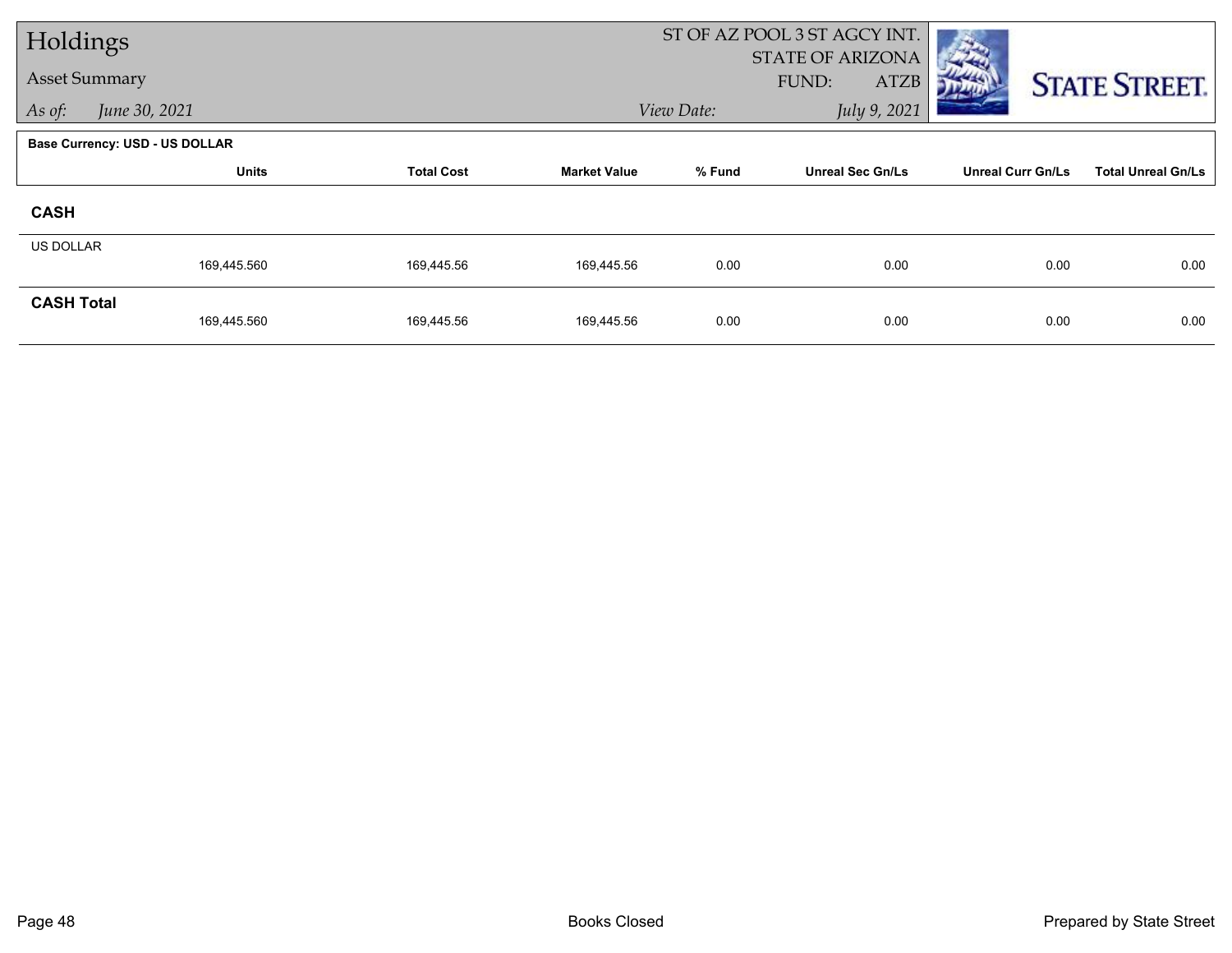| Holdings                |                                                   |                   |                     | ST OF AZ POOL 3 ST AGCY INT.      |                                                 |                          |                           |
|-------------------------|---------------------------------------------------|-------------------|---------------------|-----------------------------------|-------------------------------------------------|--------------------------|---------------------------|
| <b>Asset Summary</b>    |                                                   |                   |                     |                                   | <b>STATE OF ARIZONA</b><br>FUND:<br><b>ATZB</b> |                          | <b>STATE STREET.</b>      |
| June 30, 2021<br>As of: |                                                   |                   |                     | July 9, 2021<br>View Date:        |                                                 |                          |                           |
|                         | <b>Base Currency: USD - US DOLLAR</b>             |                   |                     |                                   |                                                 |                          |                           |
|                         | <b>Units</b>                                      | <b>Total Cost</b> | <b>Market Value</b> | % Fund<br><b>Unreal Sec Gn/Ls</b> |                                                 | <b>Unreal Curr Gn/Ls</b> | <b>Total Unreal Gn/Ls</b> |
|                         | <b>CASH EQUIVALENT</b>                            |                   |                     |                                   |                                                 |                          |                           |
| US DOLLAR               |                                                   |                   |                     |                                   |                                                 |                          |                           |
|                         | 4,979,389,455.030                                 | 4,978,743,389.53  | 4,978,935,733.43    | 68.63                             | 192,343.90                                      | 0.00                     | 192,343.90                |
|                         | <b>CASH EQUIVALENT Total</b><br>4,979,389,455.030 | 4,978,743,389.53  | 4,978,935,733.43    | 68.63                             | 192,343.90                                      | 0.00                     | 192,343.90                |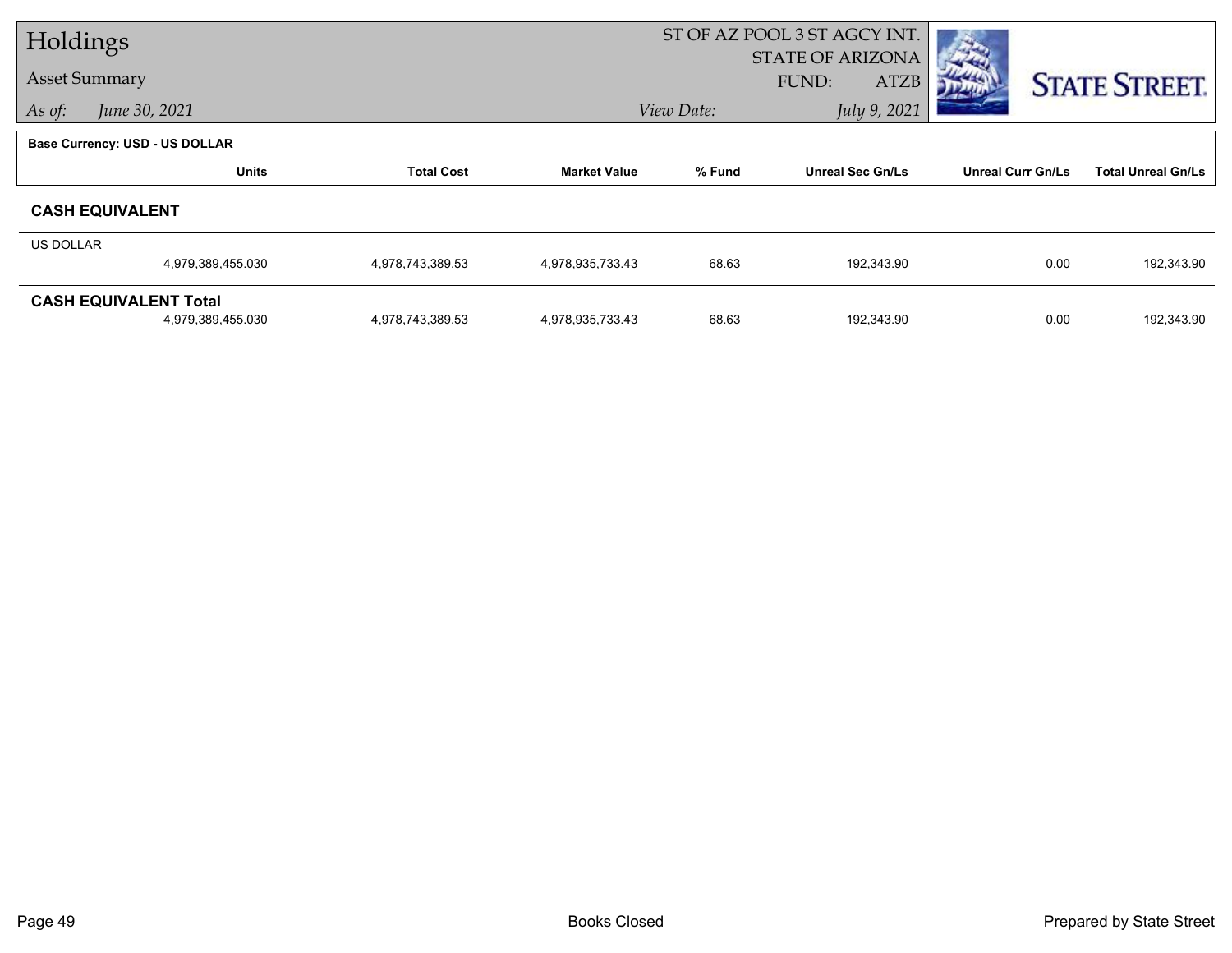| Holdings             |                                       |                   |                     | ST OF AZ POOL 3 ST AGCY INT. |                                                 |                          |                           |  |  |
|----------------------|---------------------------------------|-------------------|---------------------|------------------------------|-------------------------------------------------|--------------------------|---------------------------|--|--|
| <b>Asset Summary</b> |                                       |                   |                     |                              | <b>STATE OF ARIZONA</b><br>FUND:<br><b>ATZB</b> |                          | <b>STATE STREET.</b>      |  |  |
| As of:               | June 30, 2021                         |                   |                     | View Date:                   | July 9, 2021                                    |                          |                           |  |  |
|                      | <b>Base Currency: USD - US DOLLAR</b> |                   |                     |                              |                                                 |                          |                           |  |  |
|                      | <b>Units</b>                          | <b>Total Cost</b> | <b>Market Value</b> | % Fund                       | <b>Unreal Sec Gn/Ls</b>                         | <b>Unreal Curr Gn/Ls</b> | <b>Total Unreal Gn/Ls</b> |  |  |
|                      | <b>FIXED INCOME</b>                   |                   |                     |                              |                                                 |                          |                           |  |  |
| US DOLLAR            |                                       |                   |                     |                              |                                                 |                          |                           |  |  |
|                      | 2,258,477,190.560                     | 2,272,978,353.83  | 2,275,896,002.77    | 31.37                        | 2,917,648.94                                    | 0.00                     | 2,917,648.94              |  |  |
|                      | <b>FIXED INCOME Total</b>             |                   |                     |                              |                                                 |                          |                           |  |  |
|                      | 2,258,477,190.560                     | 2,272,978,353.83  | 2,275,896,002.77    | 31.37                        | 2,917,648.94                                    | 0.00                     | 2,917,648.94              |  |  |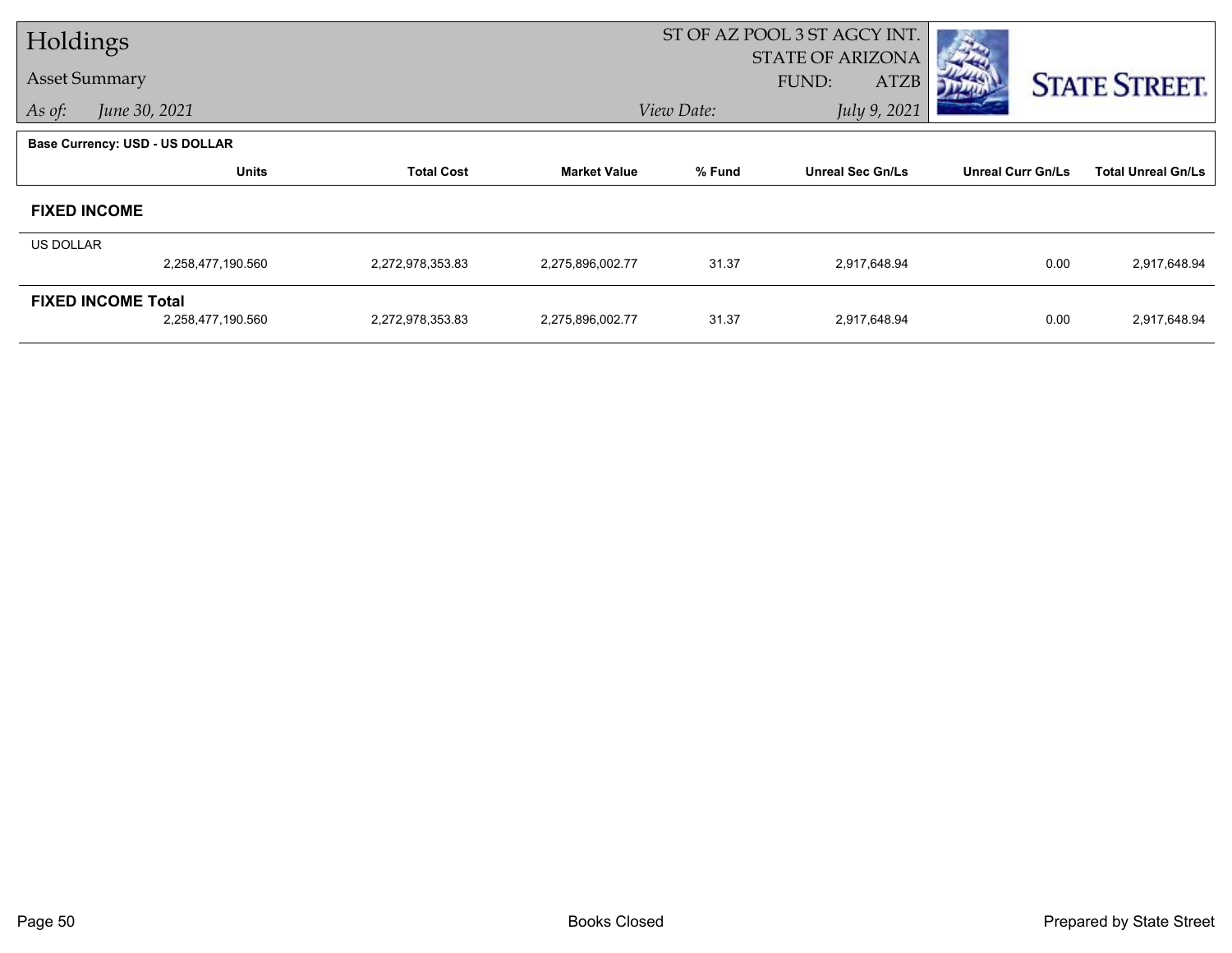| Holdings                |                                       |  | ST OF AZ POOL 3 ST AGCY INT. |                                                 |                         |                          |                           |
|-------------------------|---------------------------------------|--|------------------------------|-------------------------------------------------|-------------------------|--------------------------|---------------------------|
| <b>Asset Summary</b>    |                                       |  |                              | <b>STATE OF ARIZONA</b><br><b>ATZB</b><br>FUND: |                         |                          | <b>STATE STREET.</b>      |
| June 30, 2021<br>As of: |                                       |  |                              | View Date:                                      | July 9, 2021            |                          |                           |
|                         | <b>Base Currency: USD - US DOLLAR</b> |  |                              |                                                 |                         |                          |                           |
|                         | <b>Units</b><br><b>Total Cost</b>     |  | <b>Market Value</b>          | % Fund                                          | <b>Unreal Sec Gn/Ls</b> | <b>Unreal Curr Gn/Ls</b> | <b>Total Unreal Gn/Ls</b> |
| <b>FUND Total</b>       |                                       |  |                              |                                                 |                         |                          |                           |
|                         | 7,238,036,091.150<br>7,251,891,188.92 |  | 7,255,001,181.76             | 100.00                                          | 3.109.992.84            | 0.00                     | 3,109,992.84              |